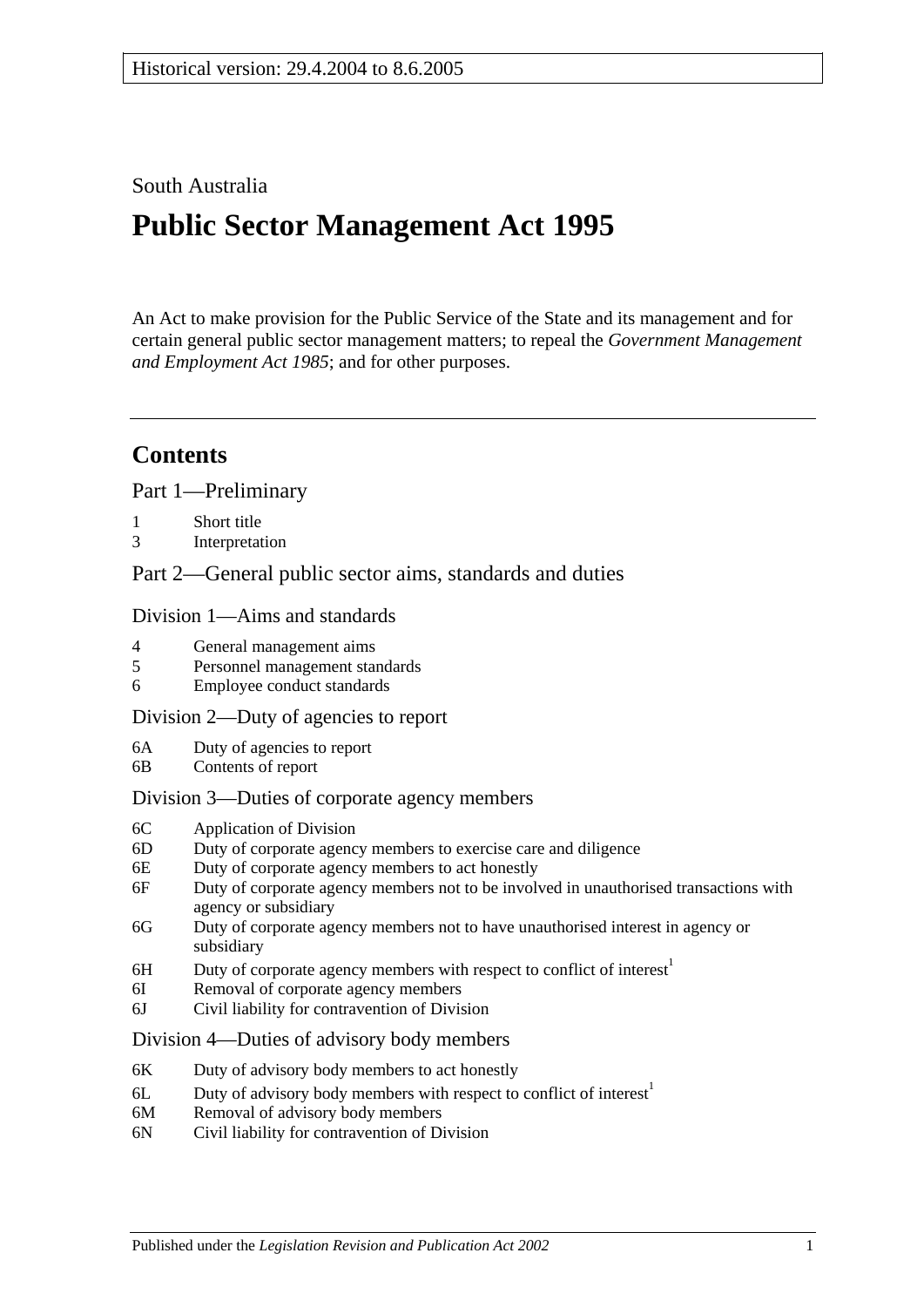### [Division 5—Duties of senior officials](#page-16-2)

- 6O [Application of Division](#page-16-3)
- 6P [Duty of senior officials to act honestly](#page-16-4)
- 6Q [Duty of senior officials with respect to conflict of interest](#page-16-5)
- 6R [Civil liability for contravention of Division](#page-17-0)

#### [Division 6—Duties of corporate agency executives](#page-18-0)

- 6S [Application of Division](#page-18-1)
- 6T [Duty of corporate agency executives to act honestly](#page-18-2)
- 6U [Duty of corporate agency executives not to be involved in unauthorised transactions with](#page-18-3)  [agency or subsidiary](#page-18-3)
- 6V [Duty of corporate agency executives not to have unauthorised interest in agency or](#page-19-0)  [subsidiary](#page-19-0)
- 6W [Duty of corporate agency executives with respect to conflict of interest](#page-19-1)
- 6X Civil liability for [contravention of Division](#page-20-0)

#### [Division 7—Duties of employees](#page-20-1)

- 6Y [Application of Division](#page-20-2)
- 6Z [Duty of employees to act honestly](#page-21-0)
- 6ZA [Duty of employees with respect to conflict of interest](#page-21-1)
- 6ZB [Civil liability for contravention of Division](#page-22-0)

#### [Division 8—Duties of persons performing contract work](#page-22-1)

- 6ZC [Duty of persons performing contract work to act honestly](#page-22-2)
- 6ZD [Duty of persons performing contract work with respect to conflict of interest](#page-22-3)
- 6ZE [Civil liability for contravention of Division](#page-23-0)

#### [Division 9—Exemptions](#page-24-0)

6ZF [Exemptions](#page-24-1)

### [Part 3—Public Service structure](#page-24-2)

- 7 [Public Service structure](#page-24-3)
- 8 [Crown employees to be employed in Public Service](#page-25-0)

### [Part 4—Chief Executives](#page-25-1)

- 9 [Administrative units to have Chief Executives](#page-25-2)
- 10 [Conditions of Chief Executive's appointment](#page-25-3)
- 11 [Contract overrides other provisions](#page-26-0)
- 12 [Termination of Chief Executive's appointment](#page-26-1)
- 13 [Provision for statutory office holder to have powers etc of Chief Executive](#page-27-0)
- 14 [Chief Executive's general responsibilities](#page-27-1)
- 15 [Extent to which Chief Executive is subject to Ministerial direction](#page-27-2)
- 16 [Right of employee representatives and recognised organisations to make representations](#page-27-3)
- 17 [Delegation](#page-28-0)

### [Part 5—Commissioner for Public Employment](#page-28-1)

- 19 [Commissioner for Public Employment](#page-28-2)
- 20 [Conditions of Commissioner's appointment](#page-28-3)
- 21 [Termination of Commissioner's appointment](#page-28-4)
- 22 [Functions of Commissioner](#page-29-0)
- 23 [Extent to which Commissioner is subject to Ministerial direction](#page-30-0)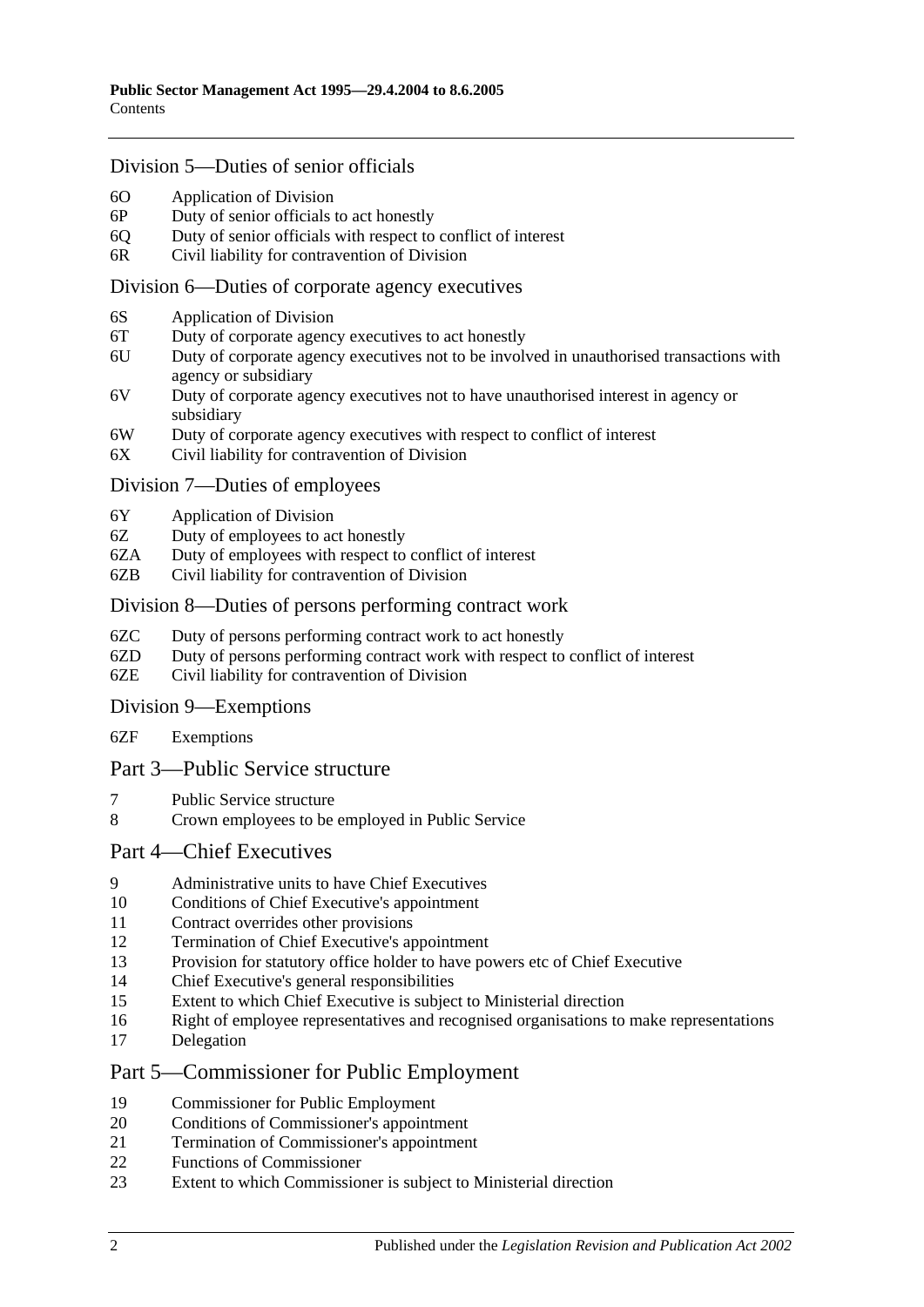- [Recognised organisations and right of employee representatives and organisations to make](#page-30-1)  [representations](#page-30-1)
- [Investigative powers of Commissioner](#page-31-0)
- [Delegation by Commissioner](#page-31-1)
- [Annual report](#page-32-0)
- [Special reports](#page-32-1)

### [Part 6—General employment determinations and positions](#page-33-0)

- [General employment determinations](#page-33-1)
- [Positions](#page-33-2)
- [Review of remuneration level of position](#page-34-0)

## [Part 7—Public Service appointments \(apart from Chief Executives\)](#page-35-0)

### [Division 1—Executive positions](#page-35-1)

- [Appointment of executives](#page-35-2)
- [Conditions of executive's employment](#page-35-3)
- [Contract overrides other provisions](#page-36-0)
- [Termination of executive's employment by notice](#page-37-0)
- [Executive's general responsibilities](#page-38-0)

#### [Division 2—Other positions](#page-38-1)

- [Division applies to positions other than executive positions](#page-38-2)
- [Appointment](#page-38-3)
- [Conditions of employment](#page-38-4)
- [Probation](#page-39-0)

### [Division 3—Appointment procedures and promotion appeals](#page-39-1)

- [Appointment procedures](#page-39-2)
- [Promotion appeals](#page-40-0)

## [Part 8—General Public Service employment provisions](#page-41-0)

### [Division 1—Assignment between positions](#page-41-1)

[Assignment](#page-41-2)

### [Division 2—Remuneration](#page-42-0)

- [Remuneration](#page-42-1)
- [Additional duties allowance](#page-42-2)
- [Reduction in salary arising from refusal or failure to carry out duties](#page-42-3)
- [Payment of remuneration on death](#page-42-4)

### [Division 3—Hours of duty and leave](#page-43-0)

[Hours of duty and leave](#page-43-1)

#### [Division 4—Excess employees](#page-43-2)

[Excess employees](#page-43-3)

### [Division 5—Mental or physical incapacity](#page-44-0)

[Mental or physical incapacity](#page-44-1)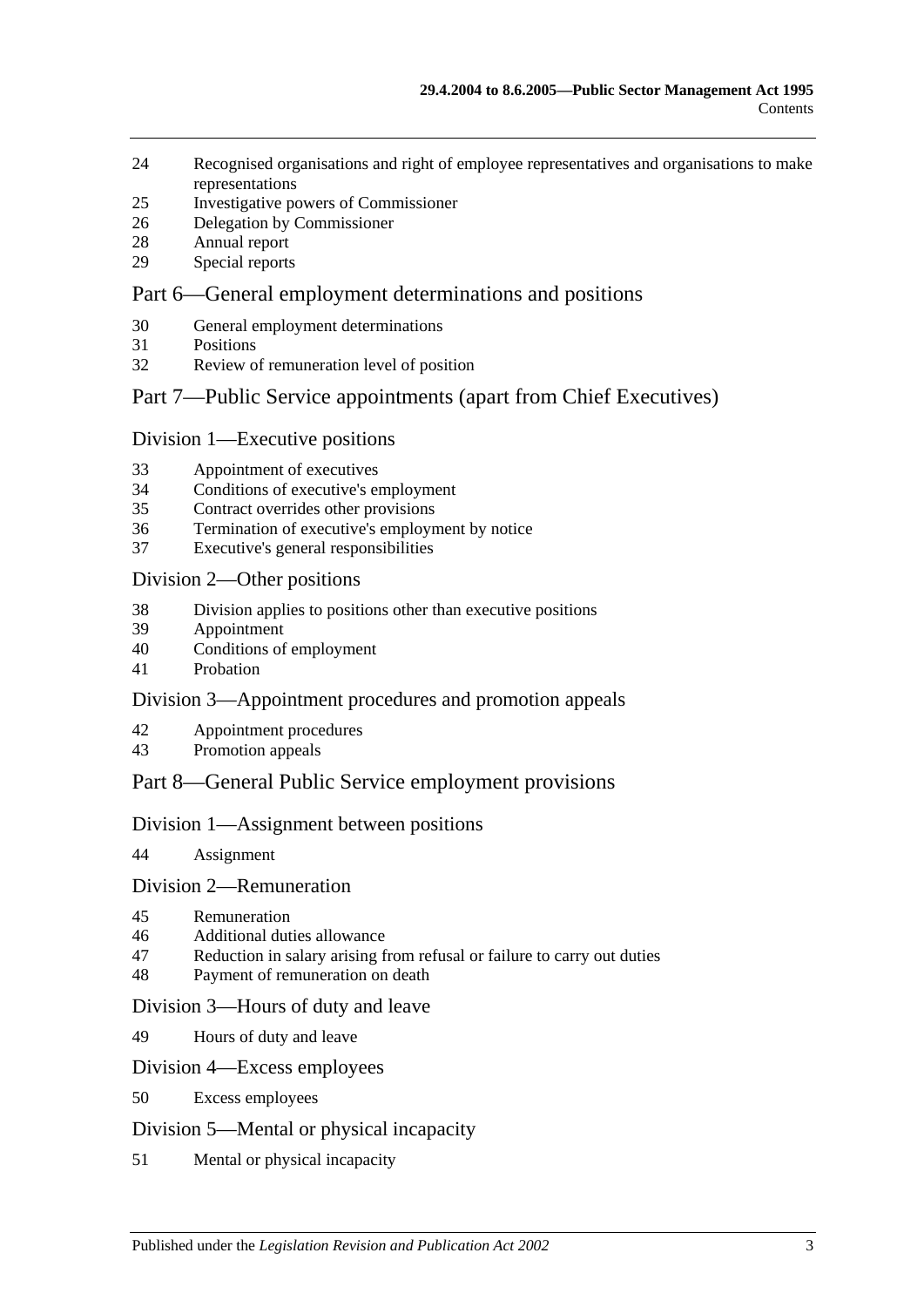### [Division 6—Unsatisfactory performance](#page-45-0)

[Unsatisfactory performance](#page-45-1)

### [Division 7—Resignation and retirement](#page-46-0)

- [Resignation](#page-46-1)
- [Reappointment of employee who resigns to contest election](#page-47-0)
- [Retirement](#page-47-1)

### [Division 8—Conduct and discipline](#page-47-2)

- [General rules of conduct](#page-47-3)
- [Inquiries and disciplinary action](#page-48-0)
- [Suspension or transfer where disciplinary inquiry or offence punishable by imprisonment](#page-49-0)  [charged](#page-49-0)
- [Disciplinary action on conviction of an offence punishable by imprisonment](#page-50-0)
- [Disciplinary appeals](#page-51-0)
- [Payments where employee has liability to Crown](#page-51-1)

### [Division 9—Appeal against administrative decisions](#page-51-2)

- [Chief Executive's responsibility to conciliate grievances](#page-51-3)
- [Grievance appeals](#page-51-4)

### [Part 9—Miscellaneous](#page-52-0)

- [Preservation of powers of Governor to appoint, transfer and dismiss](#page-52-1)
- [Equal employment opportunity programs](#page-52-2)
- [Transfers of employees within public sector](#page-53-0)
- [Appointment of Ministerial staff](#page-53-1)
- [Commissioner may approve arrangements for multiple appointments etc](#page-54-0)
- 70A [Incompatible public offices](#page-54-1)
- [Extension of operation of certain provisions of Act](#page-54-2)
- [Operation of Industrial and Employee Relations Act](#page-55-0)
- [Freedom of association for employees](#page-55-1)
- [Immunity from civil liability](#page-55-2)
- [Temporary exercise of statutory powers](#page-55-3)
- [Obsolete references](#page-56-0)
- [Evidentiary provision](#page-56-1)
- [War Service \(Preference in Employment\) Act](#page-56-2)
- [Service of notices](#page-56-3)
- 79A [Proceedings for offences](#page-57-0)
- [Regulations](#page-57-1)

## [Schedule 1—Persons excluded from Public Service](#page-57-2)

## [Schedule 2—Hours of attendance, holidays and leave of absence](#page-58-0)

## Part 1—Hours of attendance

- [Hours of attendance](#page-58-1)<br>2 Directions relating to
- [Directions relating to part-time employment](#page-58-2)

### Part 2—Holidays and closure of offices

[Public Service holidays](#page-59-0)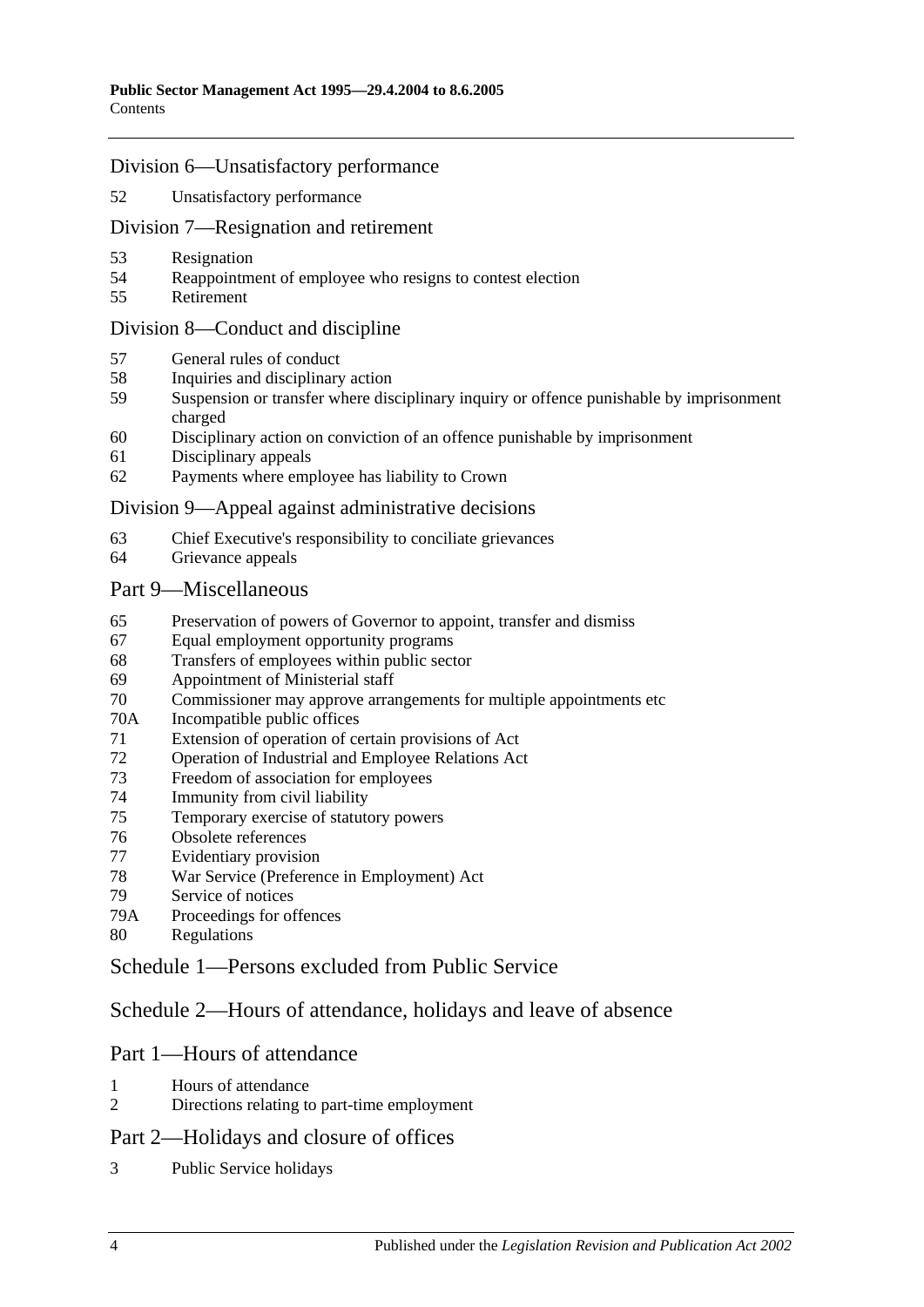[Closure of offices etc](#page-59-1)

Part 3—Recreation leave

### Part 4—Sick leave

- [Sick leave etc](#page-60-0)
- Part 5—Special leave
- [Special leave](#page-61-0)

## Part 6—Long service leave

- [Long service leave](#page-61-1)<br>9 Time and manner is
- [Time and manner in which long service leave is to be taken](#page-62-0)
- [Long service leave to be on full pay](#page-62-1)
- [Payment in lieu of long service leave](#page-62-2)

### Part 7—Adjustment to leave rights based on prior service

[Adjustment to leave rights based on prior service](#page-63-0)

Part 8—Payments on death

[Payment in respect of leave on death](#page-63-1)

## [Schedule 3—Promotion and Grievance Appeals Tribunal and Disciplinary](#page-64-0)  [Appeals Tribunal](#page-64-0)

- [Promotion and Grievance Appeals Tribunal and Disciplinary Appeals Tribunal](#page-64-1)
- [Appointment of Presiding Officer and Deputy Presiding Officer](#page-64-2)
- [Panels of nominees](#page-65-0)
- [Constitution of Tribunal and divisions of Tribunal](#page-66-0)
- [Procedure at meetings of Tribunal](#page-66-1)
- [Employee not subject to direction](#page-66-2)
- [Secretary to Tribunal](#page-66-3)
- [Principles on which Promotion and Grievance Appeals Tribunal is to act](#page-67-0)
- [Notice of proceedings etc](#page-67-1)
- [Representation](#page-67-2)
- [Powers of Tribunal](#page-67-3)
- [Witness fees](#page-68-0)
- [Reasons for decision](#page-68-1)
- [Report on proceedings of Tribunal](#page-68-2)

### [Schedule 4—Repeal and transitional provisions](#page-68-3)

- [Repeal](#page-68-4)
- [Commissioner](#page-68-5)
- [Administrative units continued](#page-69-0)
- [Positions continued](#page-69-1)
- [Employees continued in positions](#page-69-2)
- [Basis of employment](#page-69-3)
- [Executives](#page-70-0)
- [Chief Executives](#page-70-1)
- [Temporary promotional reassignments](#page-71-0)
- [Classification and remuneration levels of positions](#page-71-1)
- [Tribunals continued](#page-72-0)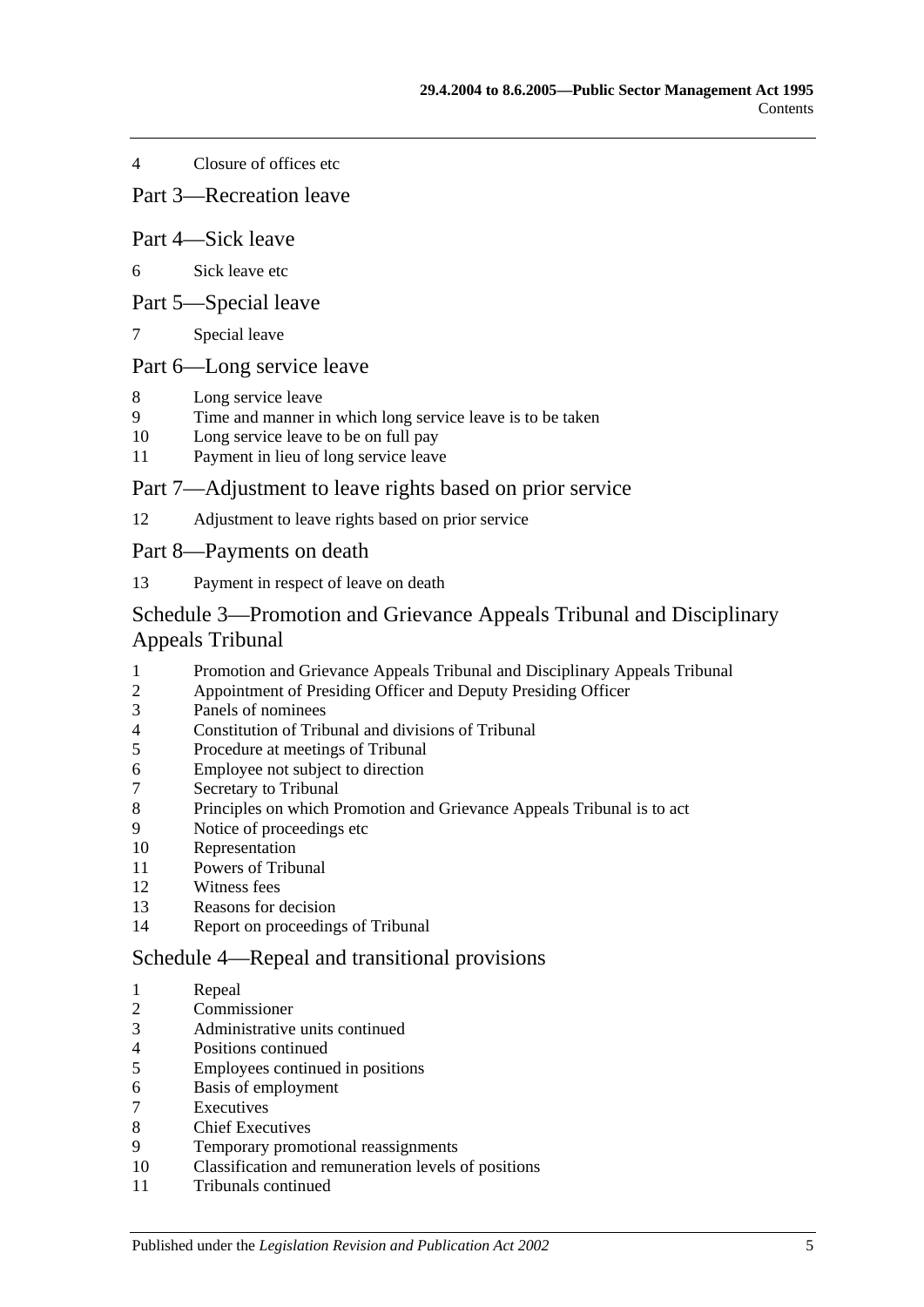**Public Sector Management Act 1995—29.4.2004 to 8.6.2005 Contents** 

- 12 [Leave rights](#page-72-1)
- 13 [Directions etc continued](#page-72-2)
- 14 [Acts Interpretation Act applies](#page-72-3)
- 15 [Interaction with Superannuation legislation](#page-72-4)

[Legislative history](#page-73-0)

[Appendix—Divisional penalties and expiation fees](#page-76-0)

## <span id="page-5-0"></span>**The Parliament of South Australia enacts as follows:**

## **Part 1—Preliminary**

### <span id="page-5-1"></span>**1—Short title**

This Act may be cited as the *Public Sector Management Act 1995*.

### <span id="page-5-2"></span>**3—Interpretation**

(1) In this Act, unless the contrary intention appears—

*administrative decision* means—

- (a) a decision; or
- (b) failure or refusal to make a decision,

in the exercise or purported exercise of administrative authority, but does not include a decision or failure or refusal on the part of—

- (c) the Governor; or
- (d) a Minister; or
- (e) the Commissioner when acting under [Part 5](#page-28-1) or [6;](#page-33-0) or
- (f) the Disciplinary Appeals Tribunal or the Promotion and Grievance Appeals Tribunal; or
- (g) the Director of Public Prosecutions when acting under [section](#page-57-0) 79A;

*administrative unit* means an administrative structure in which persons are or are to be employed, established under this Act as an administrative unit;

*advisory body* means an unincorporated body comprised of members appointed by the Governor or a Minister (whether or not under an Act) with a function of providing advice to a public sector agency;

*beneficiary* includes a person who is an object of a discretionary trust;

*casual position* means a position with duties required to be performed—

- (a) for a period not exceeding four weeks; or
- (b) for hours that are not regular or do not exceed 15 hours in a week;

*Chief Executive* means a person holding, or acting in, the position of Chief Executive of an administrative unit;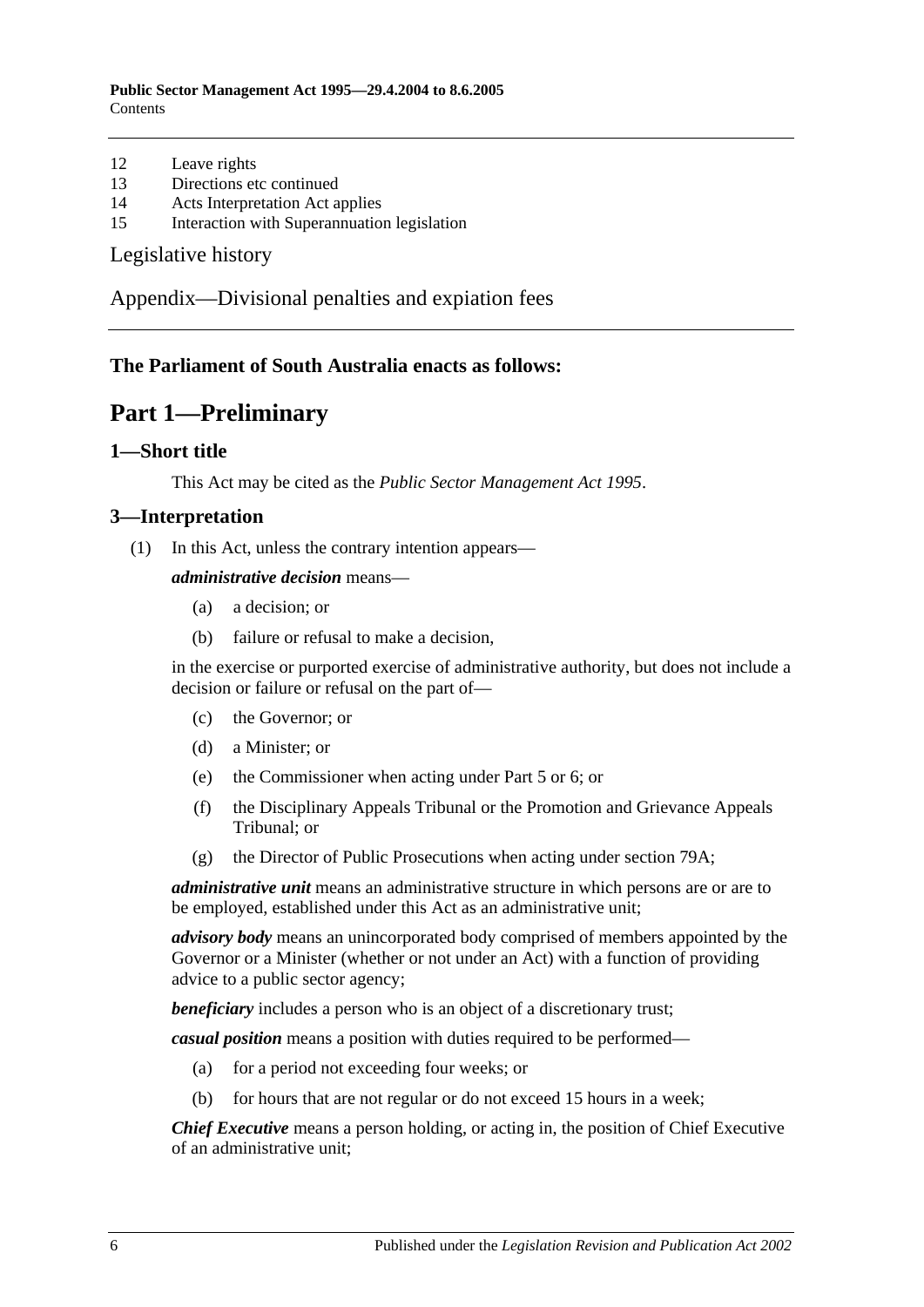*the Commissioner* means the person holding, or acting in, the position of Commissioner for Public Employment;

*contractor* does not include a public sector agency;

*contract work* means work performed by a person as a contractor or as an employee of a contractor or otherwise directly or indirectly on behalf of a contractor, but does not include work performed as a member of an unincorporated body with a function of advising a public sector agency;

*corporate agency executive* means a person who is employed by a public sector agency that is a body corporate and is concerned or takes part in the management of the agency;

*corporate agency member* means—

- (a) a member of a public sector agency that is a body corporate; or
- (b) a member of the governing body of a public sector agency that is a body corporate;

*debenture* has the same meaning as in the *Corporations Act 2001* of the Commonwealth;

*the Disciplinary Appeals Tribunal* means the Tribunal of that name established under [Schedule 3;](#page-64-0)

*effective service* of an employee means the period of the employee's continuous service in the Public Service subject to any adjustment required to be made to that period under this Act;

*employee* means—

- (a) in relation to [Part 2—](#page-9-0)a public sector employee; or
- (b) in relation to the remainder of this Act—a Chief Executive or executive of an administrative unit or any other person appointed to the Public Service;

*executive* means an employee occupying a position determined by the Commissioner under [Part 6](#page-33-0) to be an executive position;

*managed investment scheme* has the same meaning as in the *Corporations Act 2001* of the Commonwealth;

*merit*, in relation to selection processes, means—

- (a) the extent to which each of the applicants has abilities, aptitude, skills, qualifications, knowledge, experience (including community experience) and personal qualities relevant to the carrying out of the duties in question; and
- (b) if relevant—
	- (i) the manner in which each of the applicants carried out any previous employment or occupational duties or functions; and
	- (ii) the extent to which each of the applicants has potential for development;

*the Minister* means the Minister to whom the administration of this Act is for the time being committed;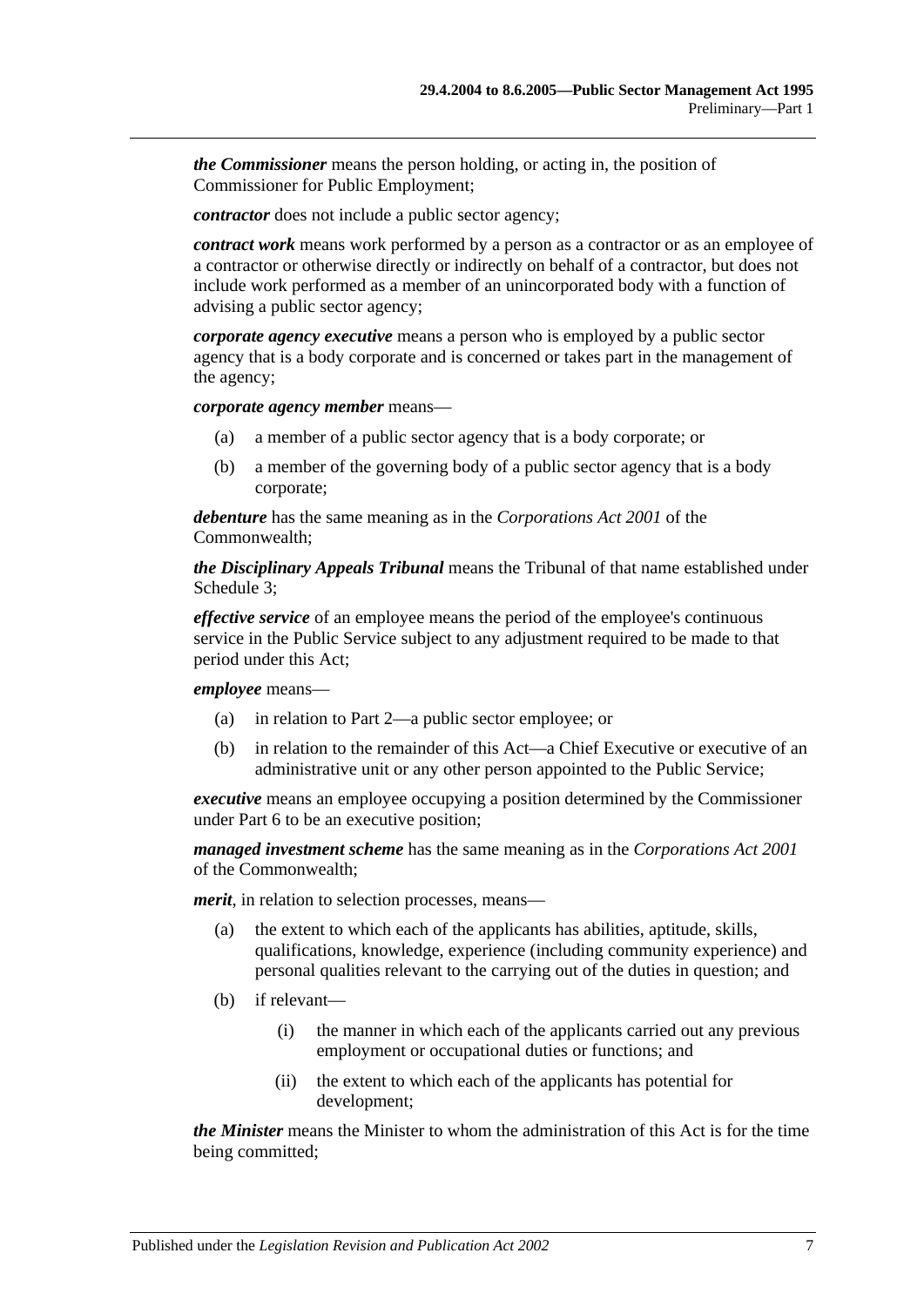*the Promotion and Grievance Appeals Tribunal* means the Tribunal of that name established under [Schedule 3;](#page-64-0)

*the public sector* means all public sector agencies and public sector employees and the operations and activities carried on by the agencies and employees;

<span id="page-7-0"></span>*public sector agency* means—

- (a) an administrative unit; or
- (b) an agency or instrumentality of the Crown (including a Minister); or
- <span id="page-7-1"></span>(c) a body corporate—
	- (i) comprised of persons, or with a governing body comprised of persons, a majority of whom are appointed by the Governor, a Minister or an agency or instrumentality of the Crown; or
	- (ii) subject to control or direction by a Minister; or
	- (iii) declared under [subsection](#page-9-3) (2) to be a public sector agency; or
- (d) a subsidiary of a person or body referred to in [paragraph](#page-7-0) (b) or [\(c\),](#page-7-1)

but does not include a person or body declared under [subsection](#page-9-3) (2) not to be a public sector agency;

*public sector employee* means a person appointed to the Public Service or employed by the Crown or a public sector agency;

*recognised organisation* means an association declared to be a recognised organisation by the Commissioner under [Part 5;](#page-28-1)

*relative*, in relation to a person, means the spouse, parent or remoter linear ancestor, son, daughter or remoter issue or brother or sister of the person;

*relevant interest* has the same meaning as in the *Corporations Act 2001* of the Commonwealth;

*relevant Minister* means—

- (a) in relation to a public sector agency—
	- (i) in the case of an agency that is a Minister—that Minister; or
	- (ii) in the case of an agency (other than an incorporated Minister) established under an Act other than this Act—the Minister responsible for the administration of the Act; or
	- (iii) in any other case—the Minister responsible for the agency; or
- (b) in relation to a corporate agency member or corporate agency executive—the relevant Minister in relation to the agency; or
- (c) in relation to an advisory body member—the relevant Minister in relation to a public sector agency to which the body provides advice; or
- (d) in relation to a senior official or employee—
	- (i) in the case of the Commissioner or the Deputy Commissioner for Public Employment—the Minister responsible for the administration of this Act; or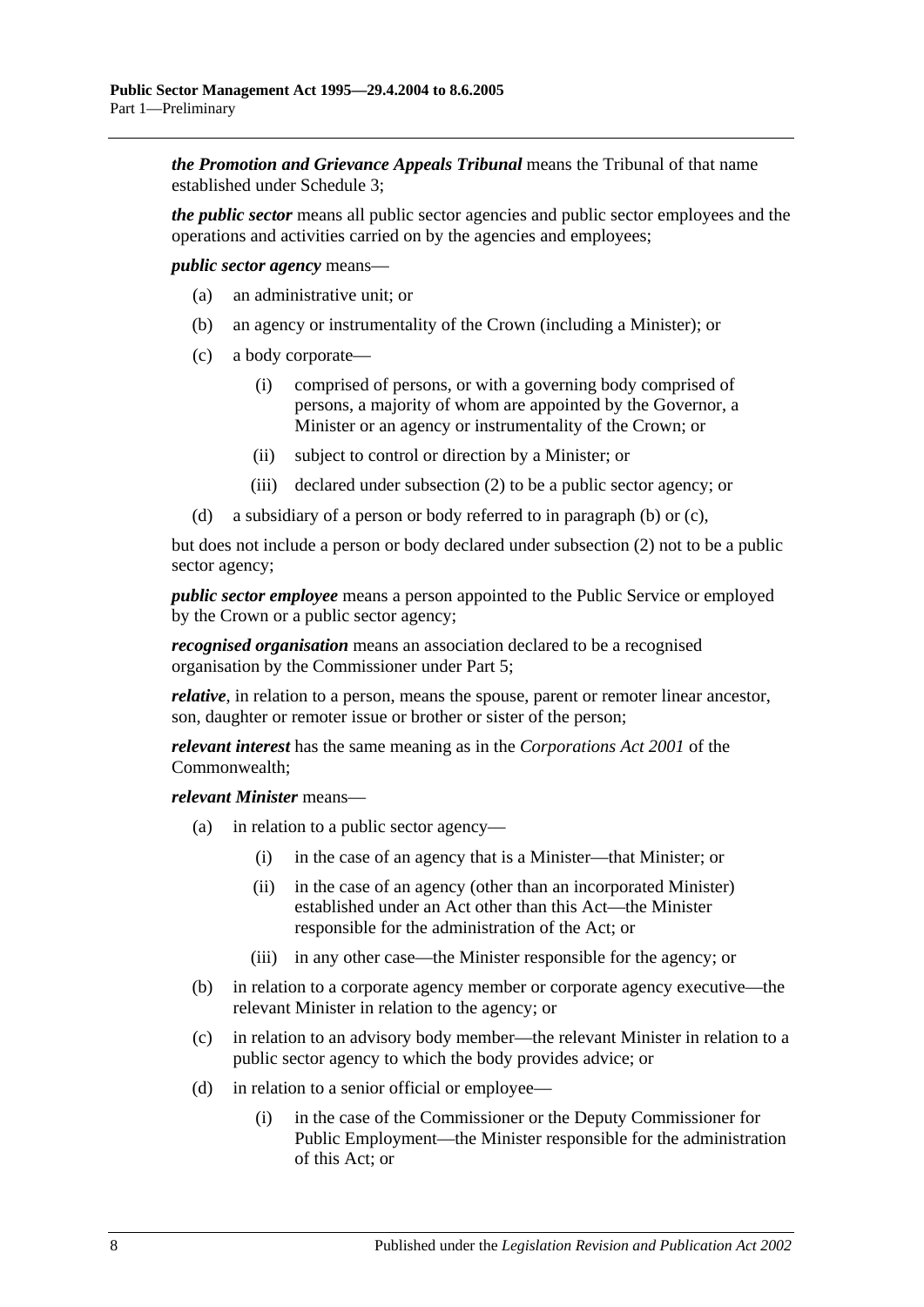- (ii) in the case of a senior official or employee appointed under an Act other than this Act—the Minister responsible for the administration of the Act; or
- (iii) in any other case—the relevant Minister in relation to the agency by or in which the senior official or employee is employed; or
- (e) in relation to a person performing contract work—
	- (i) for a public sector agency—the relevant Minister in relation to the agency; or
	- (ii) for the Crown—the Minister responsible for the administration of this Act;

*remuneration* means salary, allowances and other monetary benefits payable to an employee;

*remuneration level* of a position in the Public Service means the level fixed for the position in a structure of remuneration levels in accordance with the appropriate determination of the Commissioner under [Part 6;](#page-33-0)

*selection processes* means the processes by which applications are sought and applicants selected for the purpose of employment in the public sector;

#### *senior official* means—

- (a) the Commissioner for Public Employment; or
- (b) the Deputy Commissioner for Public Employment; or
- (c) the Chief Executive of an administrative unit; or
- (d) a statutory office holder with the powers and functions of a Chief Executive of an administrative unit; or
- (e) a chief executive (or acting chief executive) of a public sector agency other than an administrative unit; or
- (f) a person declared by another Act or under [subsection](#page-9-3) (2) to be a senior official;

*spouse* includes a putative spouse (whether or not a declaration of the relationship has been made under the *[Family Relationships Act](http://www.legislation.sa.gov.au/index.aspx?action=legref&type=act&legtitle=Family%20Relationships%20Act%201975) 1975*);

*subsidiary* has the same meaning as in the *Corporations Act 2001* of the Commonwealth;

*temporary position* means a position—

- (a) with duties that—
	- (i) are of a temporary nature; or
	- (ii) are required to be performed urgently without the delay involved in conducting selection processes; and
- (b) with a term of employment not exceeding 12 months;

*total remuneration package value* of a position under a contract means the sum that results from aggregating—

(a) the remuneration specified in the contract; and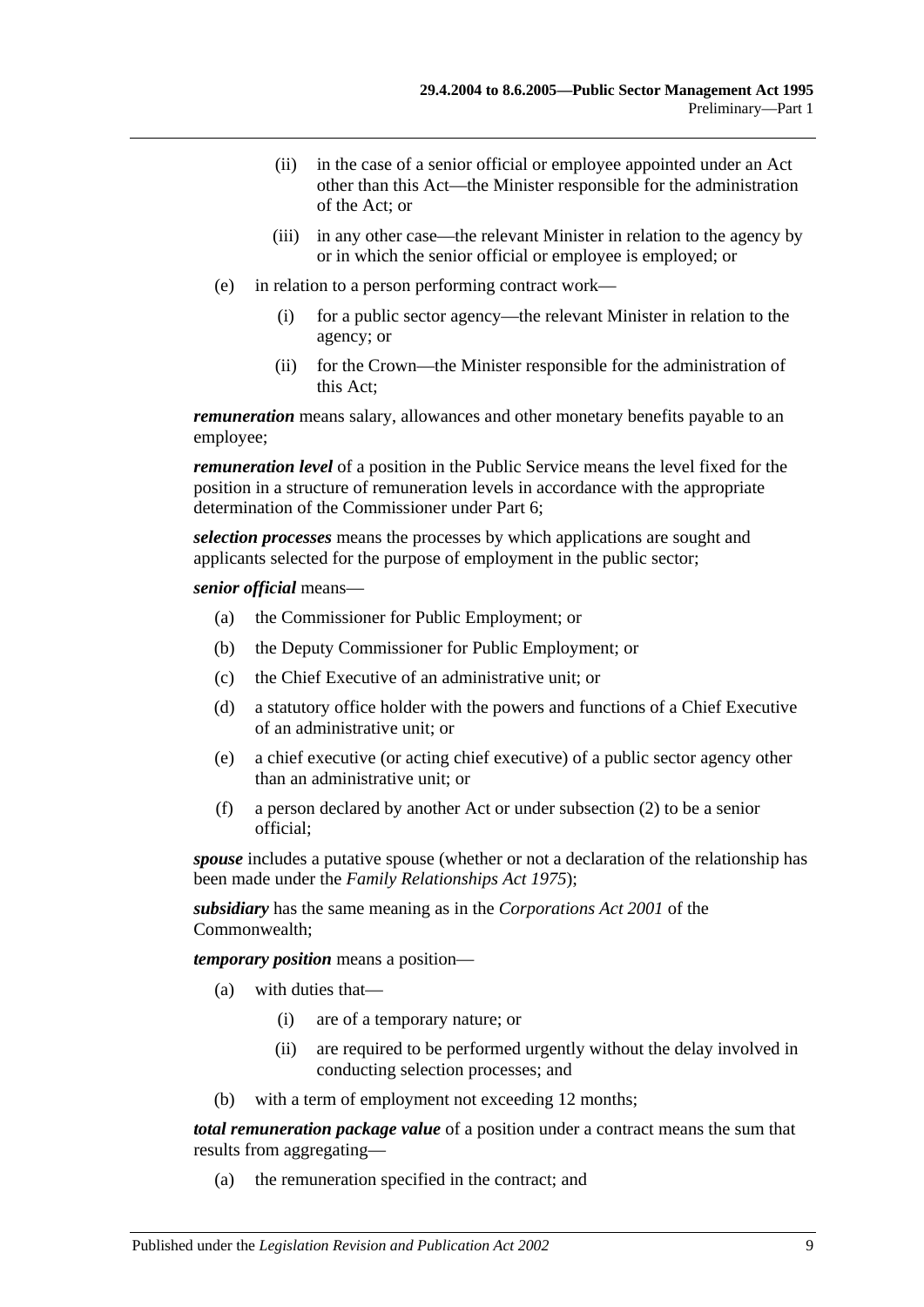- (b) the sums specified in the contract as representing the values of the benefits (other than remuneration) to which the employee is entitled under the contract.
- <span id="page-9-4"></span>(1a) For the purposes of this Act—
	- (a) a person is an *associate* of another person if—
		- (i) the other person is a relative of the person or of the person's spouse; or
		- (ii) the other person—
			- (A) is a body corporate; and
			- (B) the person or a relative of the person or of the person's spouse has, or two or more such persons together have, a relevant interest or relevant interests in shares in the body corporate the nominal value of which is not less than 10 per cent of the nominal value of the issued share capital of the body corporate; or
		- (iii) the other person is a trustee of a trust of which the person, a relative of the person or of the person's spouse or a body corporate referred to in [subparagraph](#page-9-4) (ii) is a beneficiary; or
		- (iv) the person is declared by the regulations to be an associate of the other person;
	- (b) in determining whether a company is a *subsidiary* of a public sector agency, any shares held, or powers exercisable by, the agency or any other body are not to be taken to be held or exercisable in a fiduciary capacity by reason of the fact that the agency is an instrumentality of the Crown or holds its property on behalf of the Crown.
- <span id="page-9-3"></span>(2) The Minister may, by notice published in the Gazette—
	- (a) declare that a specified person or body is or is not a public sector agency for the purposes of this Act; or
	- (ab) declare that a person holding or acting in a specified position (being a position established by an Act or an executive position) is a senior official; or
	- (b) vary or revoke a notice under this subsection.

**Note—**

For definition of divisional penalties (and divisional expiation fees) see Appendix.

# <span id="page-9-0"></span>**Part 2—General public sector aims, standards and duties**

## <span id="page-9-1"></span>**Division 1—Aims and standards**

### <span id="page-9-2"></span>**4—General management aims**

- (1) Public sector agencies will aim to—
	- (a) provide responsive, effective and efficient services to the community and the Government; and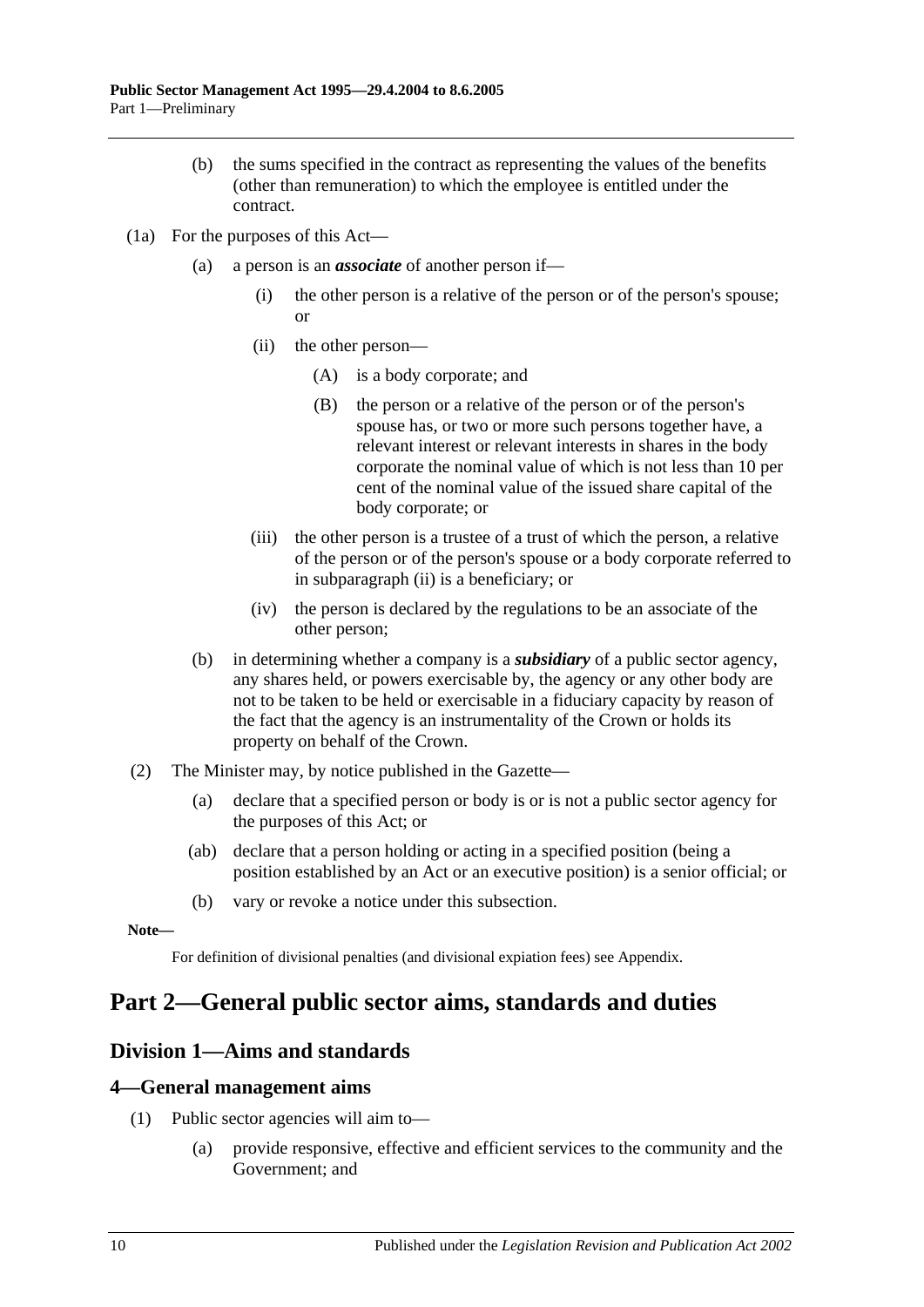- (b) maintain structures, systems and processes that work without excessive formality and that can adapt quickly to changing demands; and
- (c) recognise the importance of their people through training, ongoing development and appropriate remuneration; and
- (d) manage all resources effectively, prudently and in a fully accountable manner; and
- (e) continuously improve their performance in delivering services.
- (2) Public sector agencies must implement all legislative requirements relevant to the agencies.

## <span id="page-10-0"></span>**5—Personnel management standards**

In personnel management, public sector agencies will—

- (a) base all selection decisions on a proper assessment of merit; and
- (b) treat employees fairly and consistently and not subject employees to arbitrary or capricious administrative decisions; and
- (c) prevent unlawful discrimination against employees or persons seeking employment in the public sector on the ground of sex, sexuality, marital status, pregnancy, race, physical impairment or any other ground and ensure that no form of unjustifiable discrimination is exercised against employees or persons seeking employment in the public sector; and
- (d) use diversity in their workforces to advantage and afford employees equal opportunities to secure promotion and advancement in their employment; and
- (e) afford employees reasonable avenues of redress against improper or unreasonable administrative decisions; and
- (f) provide safe and healthy working conditions; and
- (g) prevent nepotism and patronage.

### <span id="page-10-1"></span>**6—Employee conduct standards**

Public sector employees are expected to—

- (a) treat the public and other employees with respect and courtesy; and
- (b) utilise resources at their disposal in an efficient, responsible and accountable manner; and
- (c) deal with information of which they have knowledge as a result of their work only in accordance with the requirements of their agencies; and
- (d) endeavour to give their best to meet performance standards and other organisational requirements; and
- (e) conduct themselves in public in a manner that will not reflect adversely on the public sector, their agencies and other employees; and
- (ea) observe the requirements of any code of conduct for employees issued from time to time by the Commissioner and published in the Gazette; and
- (f) observe all relevant legislative requirements.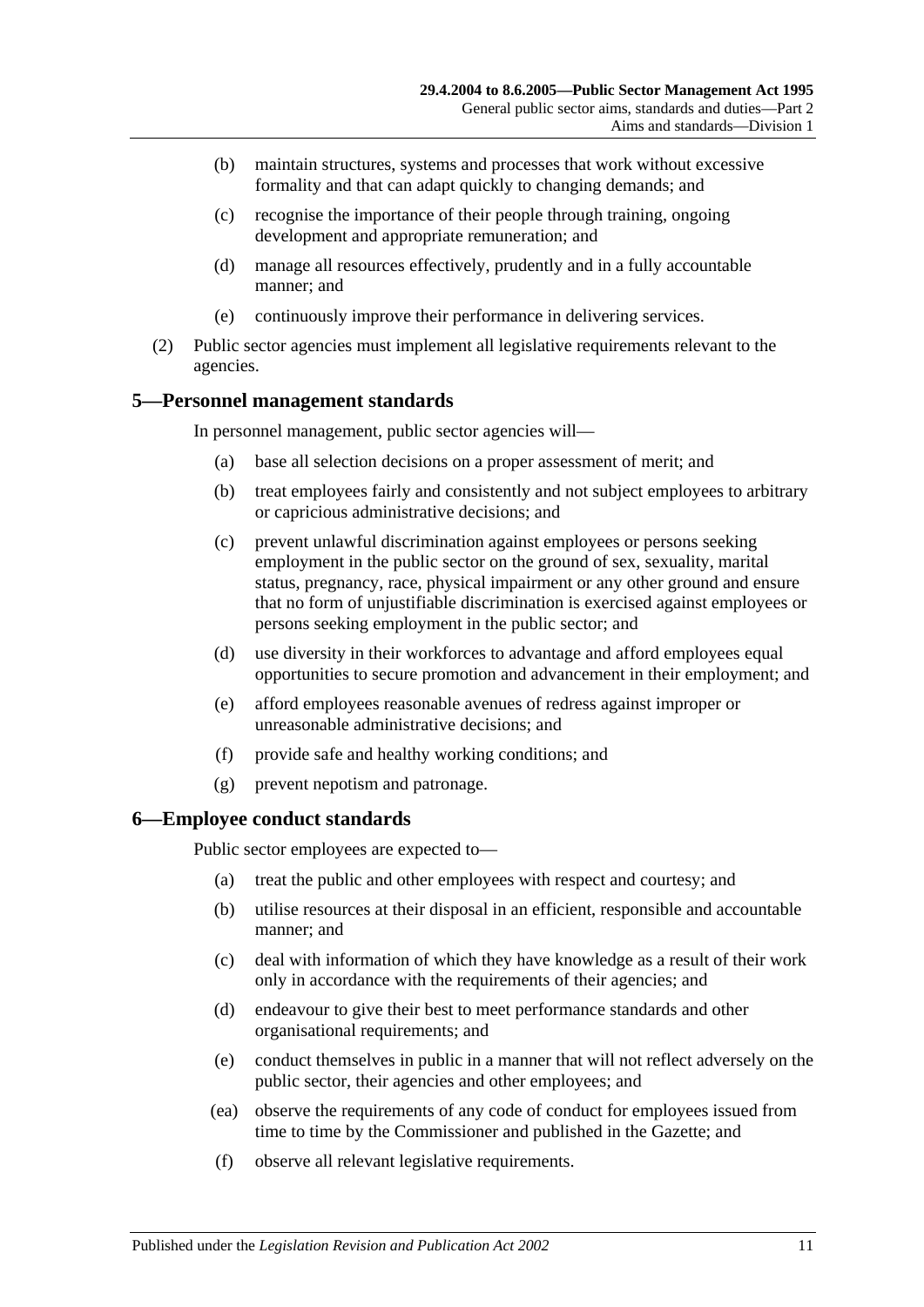## <span id="page-11-0"></span>**Division 2—Duty of agencies to report**

## <span id="page-11-1"></span>**6A—Duty of agencies to report**

- (1) Each public sector agency must, once in each year, present a report on the agency's operations to the relevant Minister in accordance with this Division.
- (2) Subject to this section, the report must be related to a financial year and must be presented within three months after the end of the financial year to which it relates.
- (3) If a public sector agency is under some other statutory obligation to make an annual report to the relevant Minister—
	- (a) the report required by this section may be incorporated with that other report; and
	- (b) the period to which the report relates must be the same as for that other report; and
	- (c) the report must be presented within three months after the end of the reporting period referred to above.
- (4) A Minister must, within 12 sitting days after receipt of a report under this section, cause copies of the report to be laid before each House of Parliament.
- (5) The copy of the report to be laid before Parliament must set out in a prominent position the date on which it was presented to the relevant Minister and if a report is presented to the relevant Minister after the end of the period allowed under this section, the report must be accompanied by a written statement of the reasons for the delay and the statement must be laid before each House of Parliament together with the report.

## <span id="page-11-2"></span>**6B—Contents of report**

- (1) The public sector agency must ensure that the report is accurate, comprehensive, deals with all significant issues affecting the agency and written and presented in a manner that aids ready comprehension.
- (2) The report must contain the information required by the regulations.

## <span id="page-11-3"></span>**Division 3—Duties of corporate agency members**

### <span id="page-11-4"></span>**6C—Application of Division**

- (1) This Division does not apply in relation to a corporation sole.
- (2) This Division does not apply to a corporate agency member if provisions of the *[Public](http://www.legislation.sa.gov.au/index.aspx?action=legref&type=act&legtitle=Public%20Corporations%20Act%201993)  [Corporations Act](http://www.legislation.sa.gov.au/index.aspx?action=legref&type=act&legtitle=Public%20Corporations%20Act%201993) 1993* apply to the public sector agency.

### <span id="page-11-5"></span>**6D—Duty of corporate agency members to exercise care and diligence**

- (1) A corporate agency member must at all times exercise a reasonable degree of care and diligence in the performance of his or her functions.
- <span id="page-11-6"></span>(2) If a corporate agency member is culpably negligent in the performance of his or her functions, the member is guilty of an offence.

Penalty: Division 4 fine.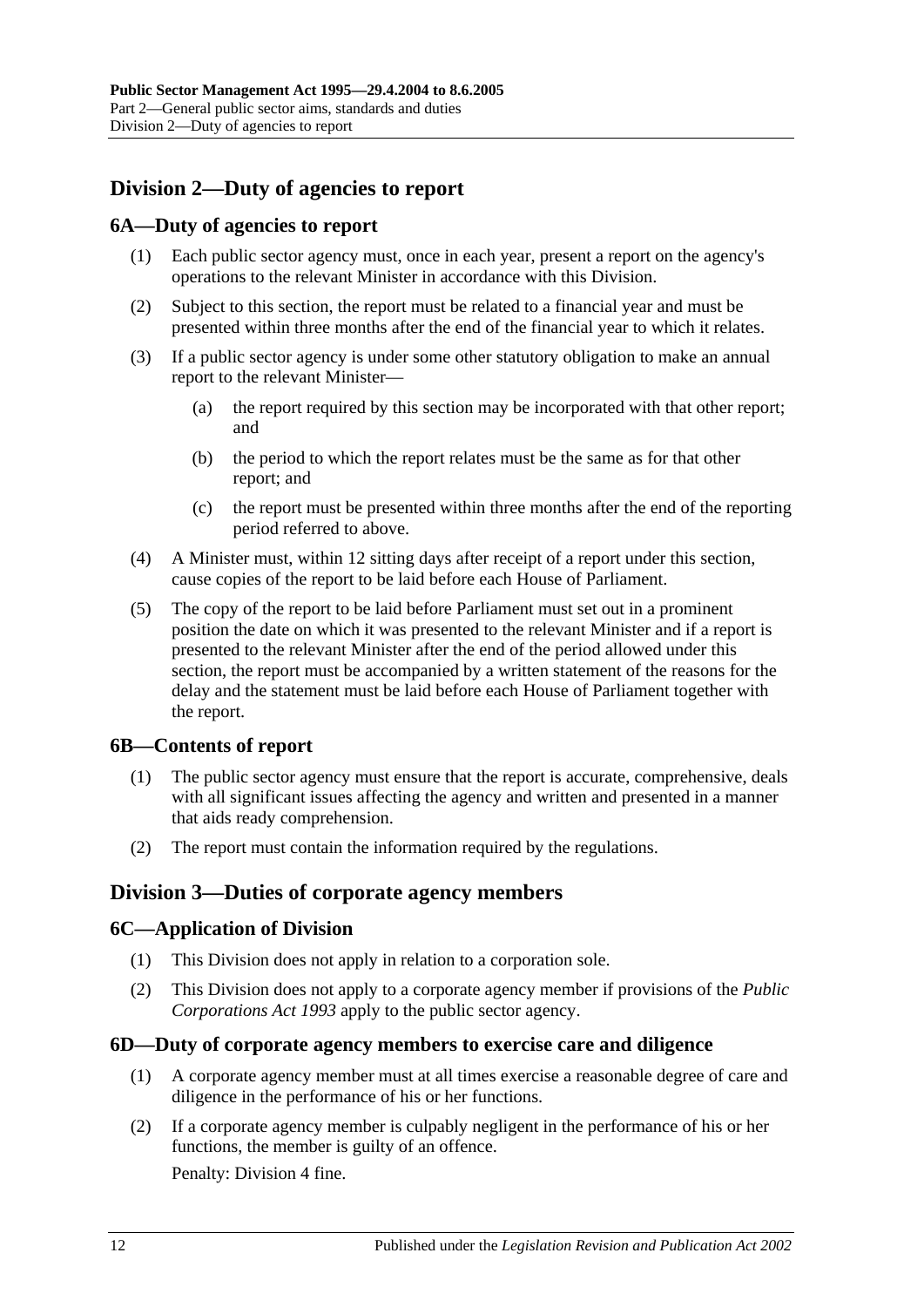- (3) A corporate agency member is not culpably negligent for the purposes of [subsection](#page-11-6) (2) unless the court is satisfied the member's conduct fell sufficiently short of the standards required under this Act of the member to warrant the imposition of a criminal sanction.
- (4) A corporate agency member does not commit any breach of duty under this section by acting in accordance with a direction or requirement of the relevant Minister.

## <span id="page-12-2"></span><span id="page-12-0"></span>**6E—Duty of corporate agency members to act honestly**

(1) A corporate agency member must at all times act honestly in the performance of the functions of his or her office, whether within or outside the State.

Penalty: Division 4 fine or division 4 imprisonment, or both.

(2) [Subsection](#page-12-2) (1) does not apply to conduct that is merely of a trivial character and does not result in significant detriment to the public interest.

## <span id="page-12-1"></span>**6F—Duty of corporate agency members not to be involved in unauthorised transactions with agency or subsidiary**

- <span id="page-12-3"></span>(1) Neither a corporate agency member nor an associate of a corporate agency member may, without the approval of the relevant Minister, be directly or indirectly involved in a transaction with the agency or any subsidiary of the agency.
- (2) A person will be treated as being indirectly involved in a transaction for the purposes of [subsection](#page-12-3) (1)—
	- (a) if the person initiates, promotes or takes any part in negotiations or steps leading to the making of the transaction with a view to that person or an associate of that person gaining some financial or other benefit (whether immediately or at a time after the making of the transaction); and
	- (b) despite the fact that neither that person nor an agent, nominee or trustee of that person becomes a party to the transaction.
- (3) [Subsection](#page-12-3) (1) does not apply—
	- (a) to the provision of services by the agency or any subsidiary of the agency in the ordinary course of its ordinary business and on ordinary terms; or
	- (b) to the employment of a person under a contract of service with the agency or a subsidiary of the agency or to a transaction that is ancillary or incidental to such employment; or
	- (c) to transactions of a prescribed class.
- <span id="page-12-4"></span>(4) If a transaction is made with an agency or any subsidiary of the agency in contravention of [subsection](#page-12-3) (1), the transaction is liable to be avoided by the agency or by the relevant Minister.
- (5) A transaction may not be avoided under [subsection](#page-12-4) (4) if a person has acquired an interest in property the subject of the transaction in good faith for valuable consideration and without notice of the contravention.
- (6) A corporate agency member must not counsel, procure, induce or be in any way (whether by act or omission or directly or indirectly) knowingly concerned in, or party to, a contravention of [subsection](#page-12-3) (1).

Penalty: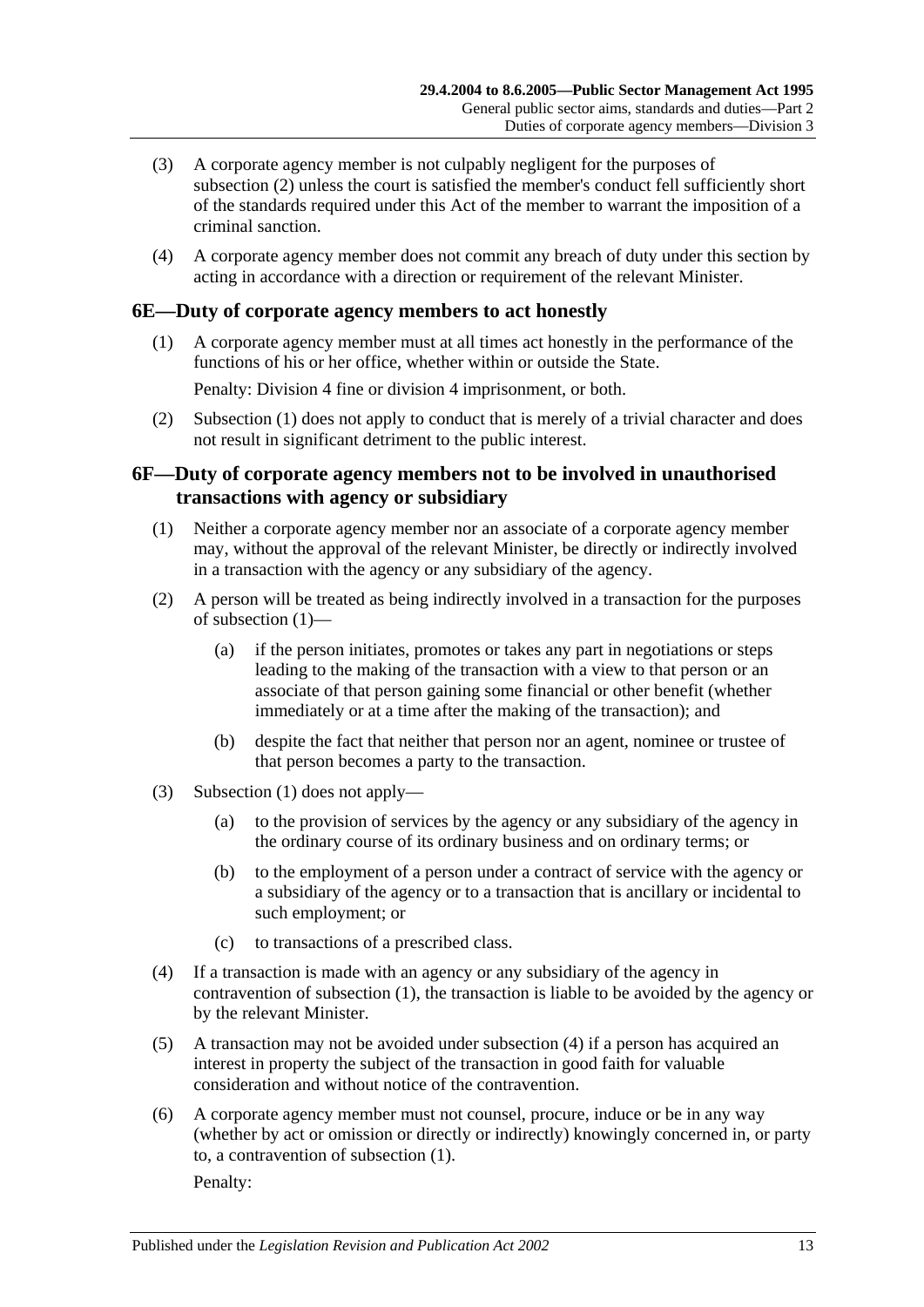If an intention to deceive or defraud is proved—Division 4 fine or division 4 imprisonment, or both.

In any other case—Division 6 fine.

### <span id="page-13-0"></span>**6G—Duty of corporate agency members not to have unauthorised interest in agency or subsidiary**

- <span id="page-13-2"></span>(1) Neither a corporate agency member nor an associate of a corporate agency member may, without the approval of the relevant Minister—
	- (a) have or acquire a beneficial interest in shares in, debentures of or managed investment schemes of the agency or any subsidiary of the agency; or
	- (b) have or hold or acquire (whether alone or with another person or persons) a right or option in respect of the acquisition or disposal of shares in, debentures of or interests in managed investment schemes of the agency or any subsidiary of the agency; or
	- (c) be a party to, or entitled to a benefit under, a contract under which a person has a right to call for or make delivery of shares in, debentures of or interests in managed investment schemes of the agency or any subsidiary of the agency.
- (2) A corporate agency member must not counsel, procure, induce or be in any way (whether by act or omission or directly or indirectly) knowingly concerned in, or party to, a contravention of [subsection](#page-13-2) (1).

Penalty:

If an intention to deceive or defraud is proved—Division 4 fine or division 4 imprisonment, or both.

In any other case—Division 6 fine.

## <span id="page-13-3"></span><span id="page-13-1"></span>*6H—Duty of corporate agency members with respect to conflict of interest<sup>1</sup>*

- *(1) A corporate agency member who has a direct or indirect personal or pecuniary interest in a matter decided or under consideration by the agency or the governing body of the agency—*
	- *(a) must, as soon as reasonably practicable, disclose in writing to the agency or the governing body of the agency full and accurate details of the interest; and*
	- *(b) must not take part in any discussion by the agency or the governing body of the agency relating to that matter; and*
	- *(c) must not vote in relation to that matter; and*
	- *(d) must be absent from the meeting room when any such discussion or voting is taking place.*

*Penalty: Division 4 fine.*

- *(2) If a corporate agency member makes a disclosure of interest and complies with the other requirements of [subsection](#page-13-3) (1) in respect of a proposed contract—*
	- *(a) the contract is not liable to be avoided by the agency; and*
	- *(b) the corporate agency member is not liable to account to the agency for profits derived from the contract.*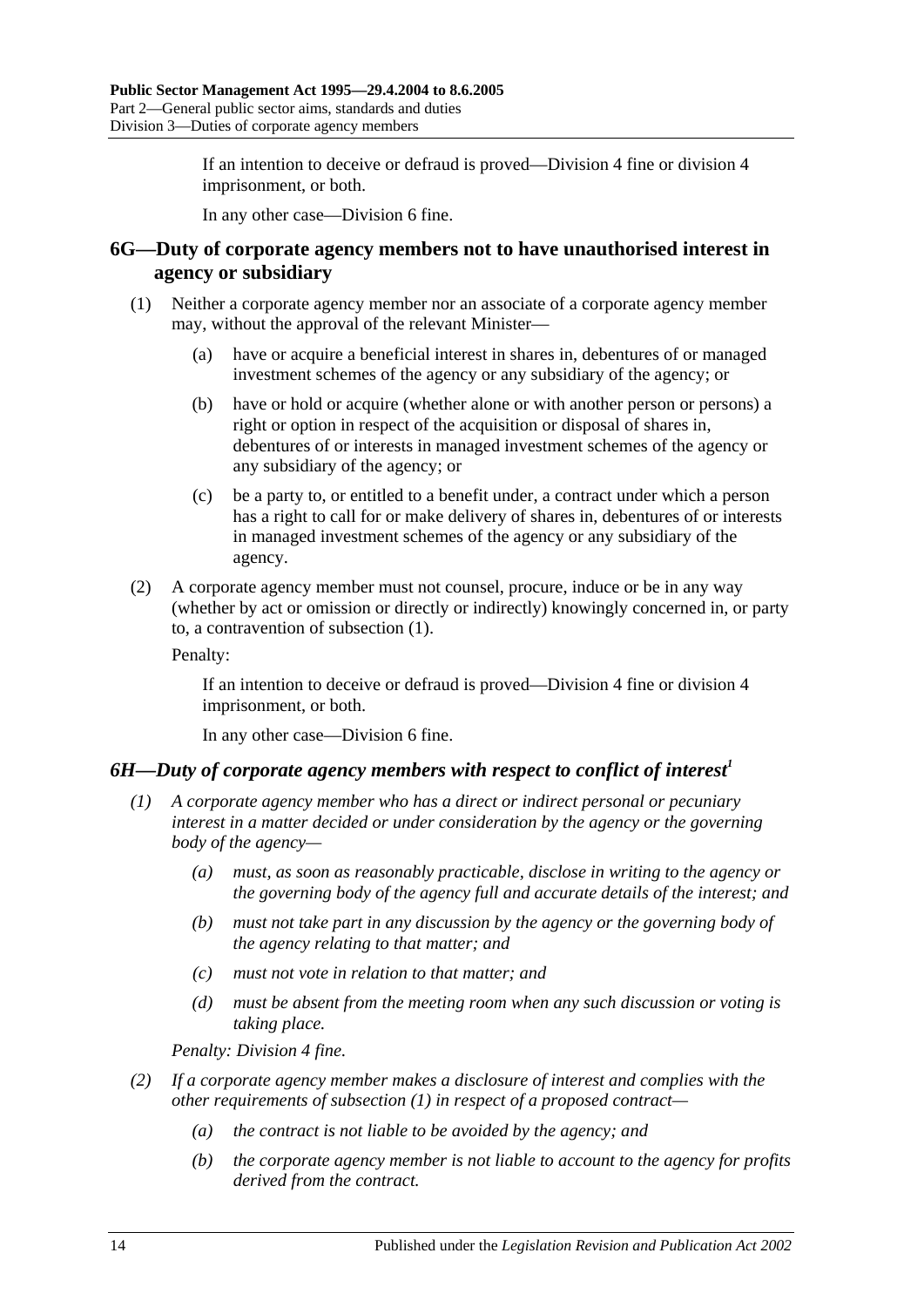- <span id="page-14-2"></span>*(3) If a corporate agency member fails to make a disclosure of interest or fails to comply with any other requirement of [subsection](#page-13-3) (1) in respect of a proposed contract, the contract is liable to be avoided by the agency or by the relevant Minister.*
- *(4) A contract may not be avoided under [subsection](#page-14-2) (3) if a person has acquired an interest in property the subject of the contract in good faith for valuable consideration and without notice of the contravention.*
- *(5) Where a corporate agency member has or acquires a personal or pecuniary interest, or is or becomes the holder of an office, such that it is reasonably foreseeable that a conflict might arise with his or her duties as a corporate agency member of the agency, the corporate agency member must, as soon as reasonably practicable, disclose in writing to the agency or the governing body of the agency full and accurate details of the interest or office.*

*Penalty: Division 4 fine.*

- *(6) A disclosure under this section must be recorded in the minutes of the agency or the governing body of the agency and reported to the relevant Minister.*
- *(7) If, in the opinion of the relevant Minister, a particular interest or office of a corporate agency member is of such significance that the holding of the interest or office is not consistent with the proper discharge of the duties of the corporate agency member, the Minister may require the corporate agency member either to divest himself or herself of the interest or office or to resign from the agency or governing body of the agency (and non-compliance with the requirement constitutes misconduct and hence a ground for removal of the corporate agency member from the agency or governing body of the agency).*
- *(8) Without limiting the effect of this section, a corporate agency member will be taken to have an interest in a matter for the purposes of this section if an associate of the corporate agency member has an interest in the matter.*
- *(9) This section does not apply in relation to a matter in which a corporate agency member has an interest while the corporate agency member remains unaware that he or she has an interest in the matter, but in any proceedings against the corporate agency member the burden will lie on the corporate agency member to prove that he or she was not, at the material time, aware of his or her interest.*

#### *Note—*

*1 Section 6H had not been brought into operation at the date of the publication of this version.*

### <span id="page-14-0"></span>**6I—Removal of corporate agency members**

Non-compliance by a corporate agency member with a duty imposed by this Division constitutes a ground for removal of the corporate agency member from office.

### <span id="page-14-1"></span>**6J—Civil liability for contravention of Division**

- (1) If a person who is a corporate agency member or former corporate agency member is convicted of an offence for a contravention of this Division (other than an offence consisting of culpable negligence), the court by which the person is convicted may, in addition to imposing a penalty, order the convicted person to pay to the agency—
	- (a) if the court is satisfied that the person or any other person made a profit as a result of the contravention—an amount equal to the profit; and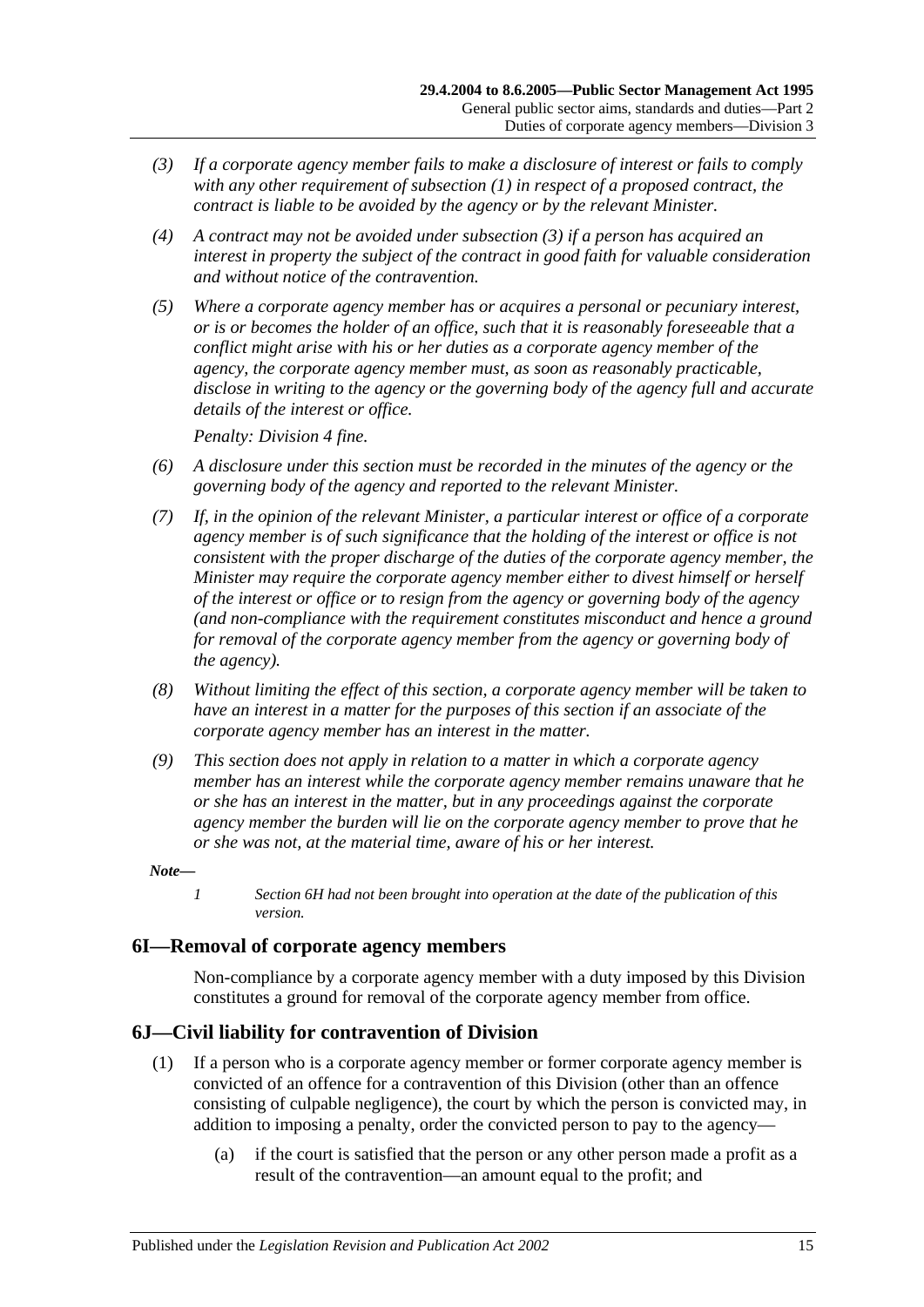- (b) if the court is satisfied that the agency or a subsidiary of the agency suffered loss or damage as a result of the contravention—compensation for the loss or damage.
- (2) If a person who is a corporate agency member or former corporate agency member is guilty of a contravention of this Division for which a criminal penalty is fixed (other than a contravention consisting of culpable negligence), the agency or the relevant Minister may (whether or not proceedings have been brought for the offence) recover from the person by action in a court of competent jurisdiction—
	- (a) if the person or any other person made a profit as a result of the contravention—an amount equal to the profit; and
	- (b) if the agency or a subsidiary of the agency suffered loss or damage as a result of the contravention—compensation for the loss or damage.

## <span id="page-15-0"></span>**Division 4—Duties of advisory body members**

## <span id="page-15-3"></span><span id="page-15-1"></span>**6K—Duty of advisory body members to act honestly**

(1) An advisory body member must at all times act honestly in the performance of the functions of his or her office, whether within or outside the State.

Penalty: Division 4 fine or division 4 imprisonment, or both.

(2) [Subsection](#page-15-3) (1) does not apply to conduct that is merely of a trivial character and does not result in significant detriment to the public interest.

## <span id="page-15-2"></span>*6L—Duty of advisory body members with respect to conflict of interest<sup>1</sup>*

- *(1) An advisory body member who has a direct or indirect personal or pecuniary interest in a matter decided or under consideration by the body—*
	- *(a) must, as soon as reasonably practicable, disclose in writing to the relevant Minister full and accurate details of the interest; and*
	- *(b) must not take part in any discussion by the body relating to that matter; and*
	- *(c) must not vote in relation to that matter; and*
	- *(d) must be absent from the meeting room when any such discussion or voting is taking place.*

*Penalty: Division 4 fine.*

- *(2) Without limiting the effect of this section, an advisory body member will be taken to have an interest in a matter for the purposes of this section if an associate of the advisory body member has an interest in the matter.*
- *(3) This section does not apply in relation to a matter in which an advisory body member has an interest while the member remains unaware that he or she has an interest in the matter, but in any proceedings against the advisory body member the burden will lie on the advisory body member to prove that he or she was not, at the material time, aware of his or her interest.*

*Note—*

*1 Section 6L had not been brought into operation at the date of the publication of this version.*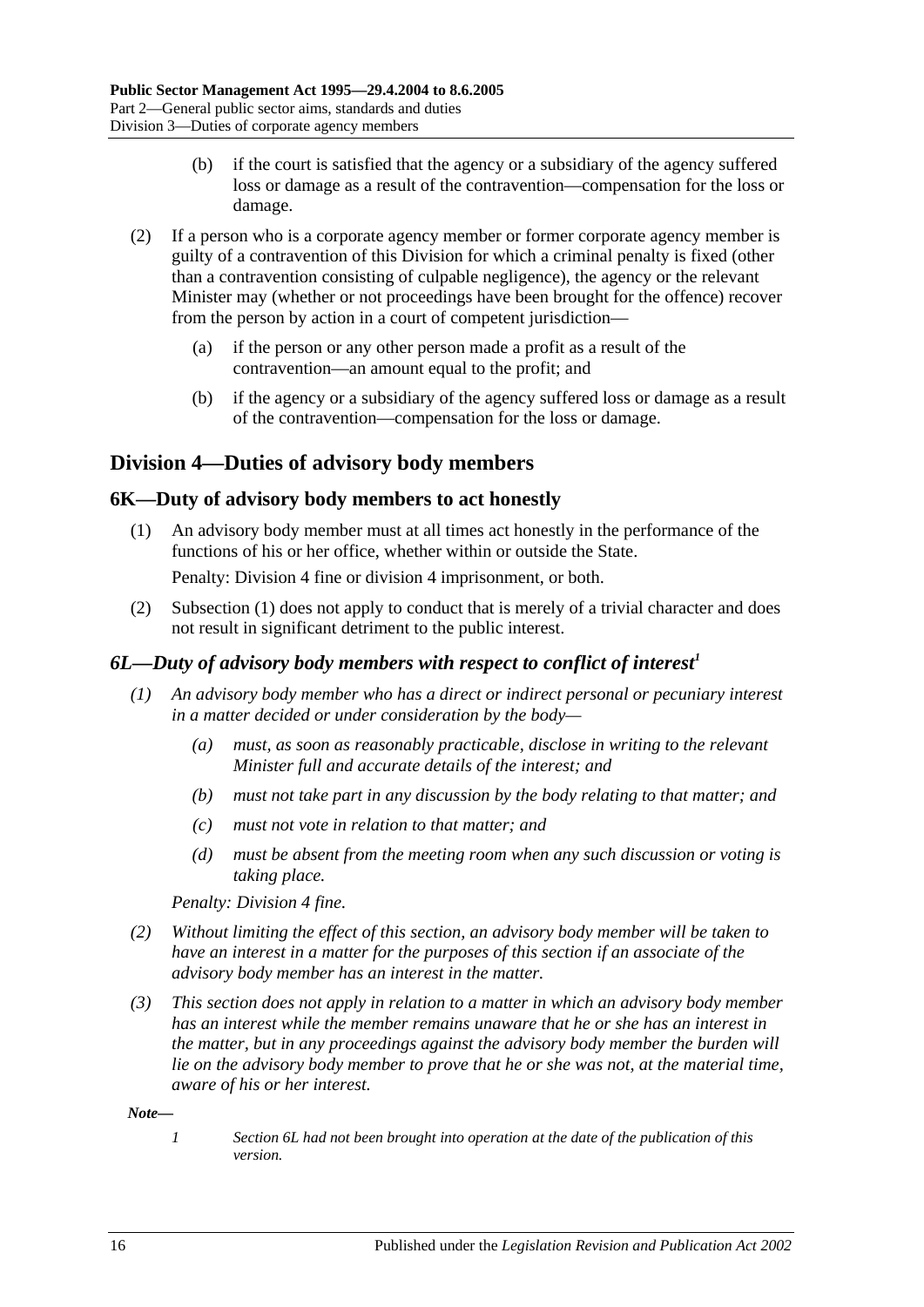### <span id="page-16-0"></span>**6M—Removal of advisory body members**

Non-compliance by an advisory body member with a duty imposed by this Division constitutes a ground for removal of the member from office.

## <span id="page-16-1"></span>**6N—Civil liability for contravention of Division**

- (1) If a person who is an advisory body member or former advisory body member is convicted of an offence for a contravention of this Division, the court by which the person is convicted may, in addition to imposing a penalty, order the convicted person to pay to the relevant Minister—
	- (a) if the court is satisfied that the person or any other person made a profit as a result of the contravention—an amount equal to the profit; and
	- (b) if the court is satisfied that any loss or damage has been suffered as a result of the contravention—compensation for the loss or damage.
- (2) If a person who is an advisory body member or former advisory body member is guilty of a contravention of this Division, the relevant Minister may (whether or not proceedings have been brought for the offence) recover from the person by action in a court of competent jurisdiction—
	- (a) if the person or any other person made a profit as a result of the contravention—an amount equal to the profit; and
	- (b) if any loss or damage has been suffered as a result of the contravention—compensation for the loss or damage.

## <span id="page-16-2"></span>**Division 5—Duties of senior officials**

### <span id="page-16-3"></span>**6O—Application of Division**

This Division does not apply to a senior official if provisions of the *[Public](http://www.legislation.sa.gov.au/index.aspx?action=legref&type=act&legtitle=Public%20Corporations%20Act%201993)  [Corporations Act](http://www.legislation.sa.gov.au/index.aspx?action=legref&type=act&legtitle=Public%20Corporations%20Act%201993) 1993* apply to the senior official.

## <span id="page-16-6"></span><span id="page-16-4"></span>**6P—Duty of senior officials to act honestly**

(1) A senior official must at all times act honestly in the performance of his or her duties, whether within or outside the State.

Penalty: Division 4 fine or division 4 imprisonment, or both.

(2) [Subsection](#page-16-6) (1) does not apply to conduct that is merely of a trivial character and does not result in significant detriment to the public interest.

## <span id="page-16-9"></span><span id="page-16-5"></span>**6Q—Duty of senior officials with respect to conflict of interest**

- <span id="page-16-8"></span><span id="page-16-7"></span>(1) A senior official must—
	- (a) on appointment as a senior official, disclose his or her pecuniary interests to the relevant Minister in writing in accordance with the regulations; and
	- (b) on acquiring any further pecuniary interest of a kind specified in the regulations, disclose the pecuniary interest to the relevant Minister in writing in accordance with the regulations; and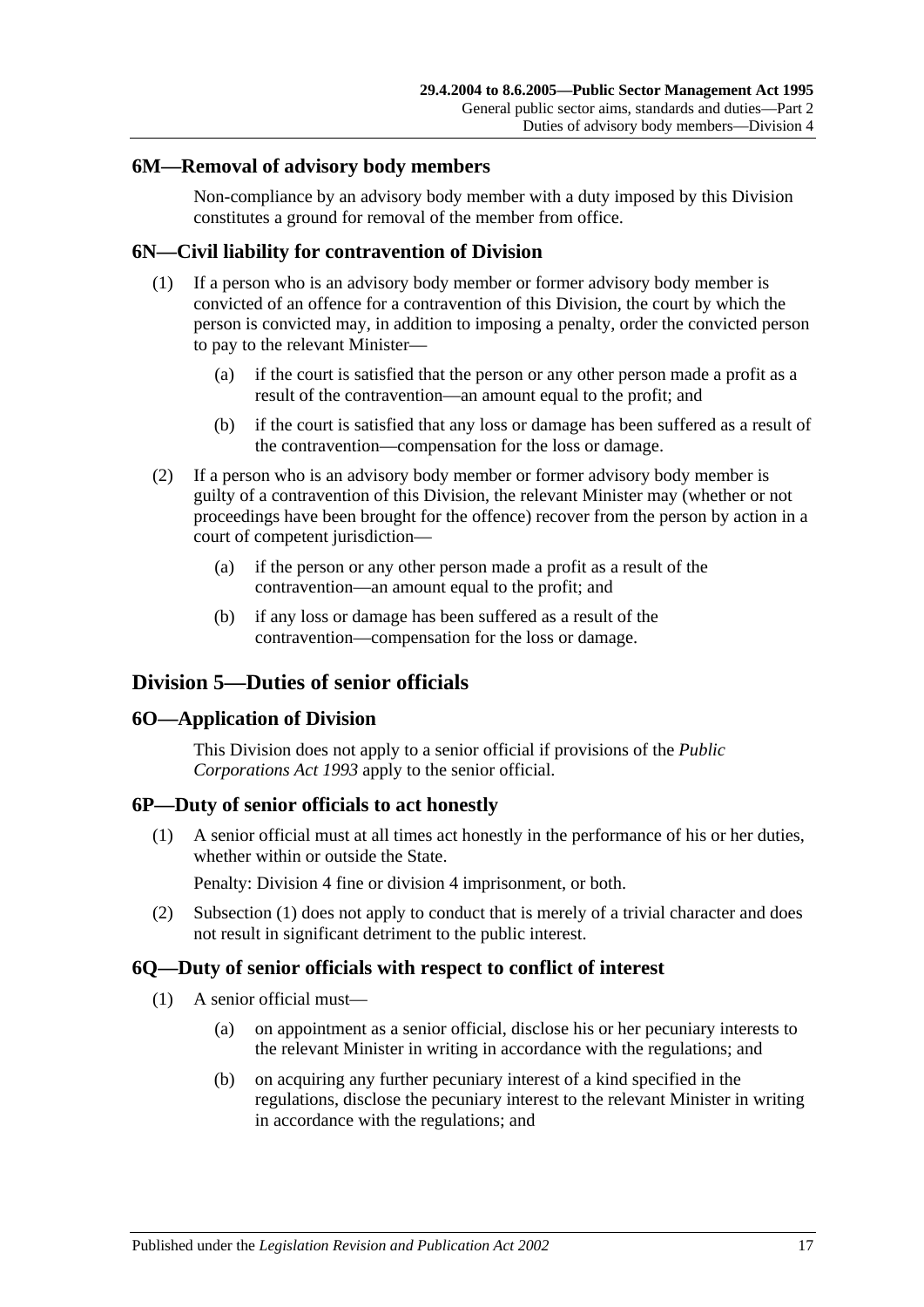- (c) if a pecuniary interest (whether or not required to be disclosed under [paragraph](#page-16-7) (a) or [\(b\)\)](#page-16-8) or other personal interest of the senior official conflicts or may conflict with his or her duties—
	- (i) disclose in writing to the relevant Minister the nature of the interest and the conflict or potential conflict; and
	- (ii) not take action or further action in relation to the matter except as authorised in writing by the relevant Minister.

Penalty: Division 4 fine.

- (2) [Subsection](#page-16-7) (1)(a) applies to a person who is a senior official on the commencement of this section as if the requirement to disclose interests on appointment as a senior official were a requirement to disclose the interests within one month after that commencement.
- (3) A senior official must comply with any written directions given by the relevant Minister to resolve a conflict between the senior official's duties and a pecuniary or other personal interest.

Penalty: Division 4 fine.

- (4) Without limiting the effect of this section, a senior official will be taken to have an interest in a matter for the purposes of this section if an associate of the senior official has an interest in the matter.
- (5) If a senior official makes a disclosure of interest and complies with the other requirements of [subsection](#page-16-9) (1) in respect of a proposed contract—
	- (a) the contract is not liable to be avoided; and
	- (b) the senior official is not liable to account for profits derived from the contract.
- <span id="page-17-1"></span>(6) If a senior official fails to make a disclosure of interest or fails to comply with any other requirement of [subsection](#page-16-9) (1) in respect of a proposed contract, the contract is liable to be avoided by the relevant Minister.
- (7) A contract may not be avoided under [subsection](#page-17-1) (6) if a person has acquired an interest in property the subject of the contract in good faith for valuable consideration and without notice of the contravention.
- (8) This section does not apply in relation to a conflict or potential conflict between a senior official's duties and a pecuniary or other personal interest while the senior official remains unaware of the conflict or potential conflict, but in any proceedings against the senior official the burden will lie on the senior official to prove that he or she was not, at the material time, aware of the conflict or potential conflict.

## <span id="page-17-0"></span>**6R—Civil liability for contravention of Division**

- (1) If a person is convicted of an offence against this Division, the court by which the person is convicted may, in addition to imposing a penalty, order the convicted person to pay to the relevant Minister—
	- (a) if the court is satisfied that the person or any other person made a profit as a result of the contravention—an amount equal to the profit; and
	- (b) if the court is satisfied that any loss or damage has been suffered as a result of the contravention—compensation for the loss or damage.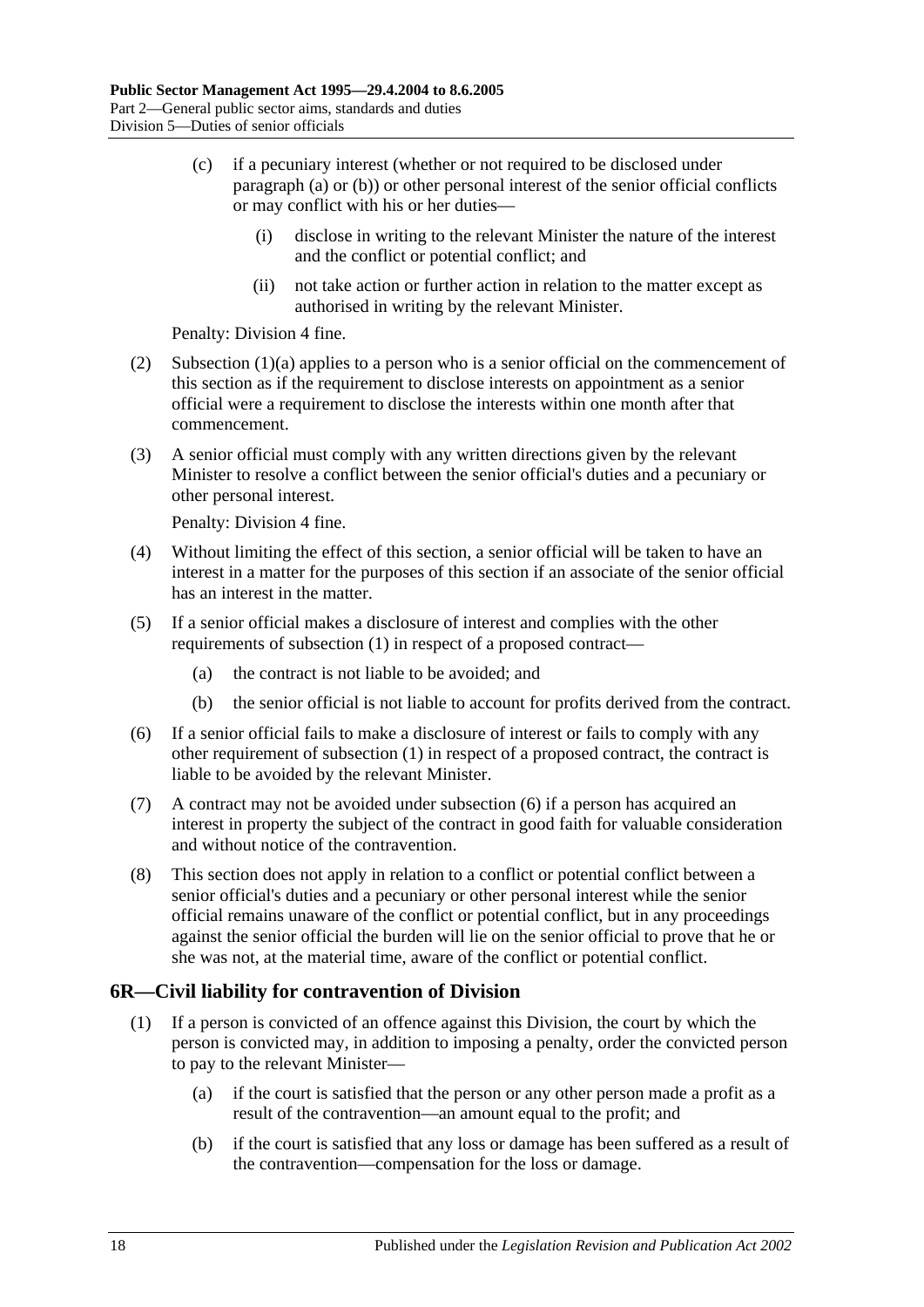- (2) If a person contravenes this Division, the relevant Minister may (whether or not proceedings have been brought for the offence) recover from the person by action in a court of competent jurisdiction—
	- (a) if the person or any other person made a profit as a result of the contravention—an amount equal to the profit; and
	- (b) if any loss or damage has been suffered as a result of the contravention—compensation for the loss or damage.

## <span id="page-18-0"></span>**Division 6—Duties of corporate agency executives**

## <span id="page-18-1"></span>**6S—Application of Division**

- (1) This Division does not apply to a corporate agency executive if provisions of the *[Public Corporations Act](http://www.legislation.sa.gov.au/index.aspx?action=legref&type=act&legtitle=Public%20Corporations%20Act%201993) 1993* apply to the public sector agency.
- (2) [Sections](#page-18-2) 6T and [6W](#page-19-1) do not apply to a corporate agency executive who is a senior official.

## <span id="page-18-4"></span><span id="page-18-2"></span>**6T—Duty of corporate agency executives to act honestly**

- (1) A corporate agency executive must at all times act honestly in the performance of his or her duties, whether within or outside the State. Penalty: Division 4 fine or division 4 imprisonment, or both.
- (2) [Subsection](#page-18-4) (1) does not apply to conduct that is merely of a trivial character and does not result in significant detriment to the public interest.

## <span id="page-18-3"></span>**6U—Duty of corporate agency executives not to be involved in unauthorised transactions with agency or subsidiary**

- <span id="page-18-5"></span>(1) Neither a corporate agency executive nor an associate of a corporate agency executive may, without the approval of the relevant Minister, be directly or indirectly involved in a transaction with the agency or any subsidiary of the agency.
- (2) A person will be treated as being indirectly involved in a transaction for the purposes of [subsection](#page-18-5) (1)—
	- (a) if the person initiates, promotes or takes any part in negotiations or steps leading to the making of the transaction with a view to that person or an associate of that person gaining some financial or other benefit (whether immediately or at a time after the making of the transaction); and
	- (b) despite the fact that neither that person nor an agent, nominee or trustee of that person becomes a party to the transaction.
- (3) [Subsection](#page-18-5) (1) does not apply—
	- (a) to the provision of services by the agency or any subsidiary of the agency in the ordinary course of its ordinary business and on ordinary terms; or
	- (b) to the employment of a person under a contract of service with the agency or a subsidiary of the agency or to a transaction that is ancillary or incidental to such employment; or
	- (c) to transactions of a prescribed class.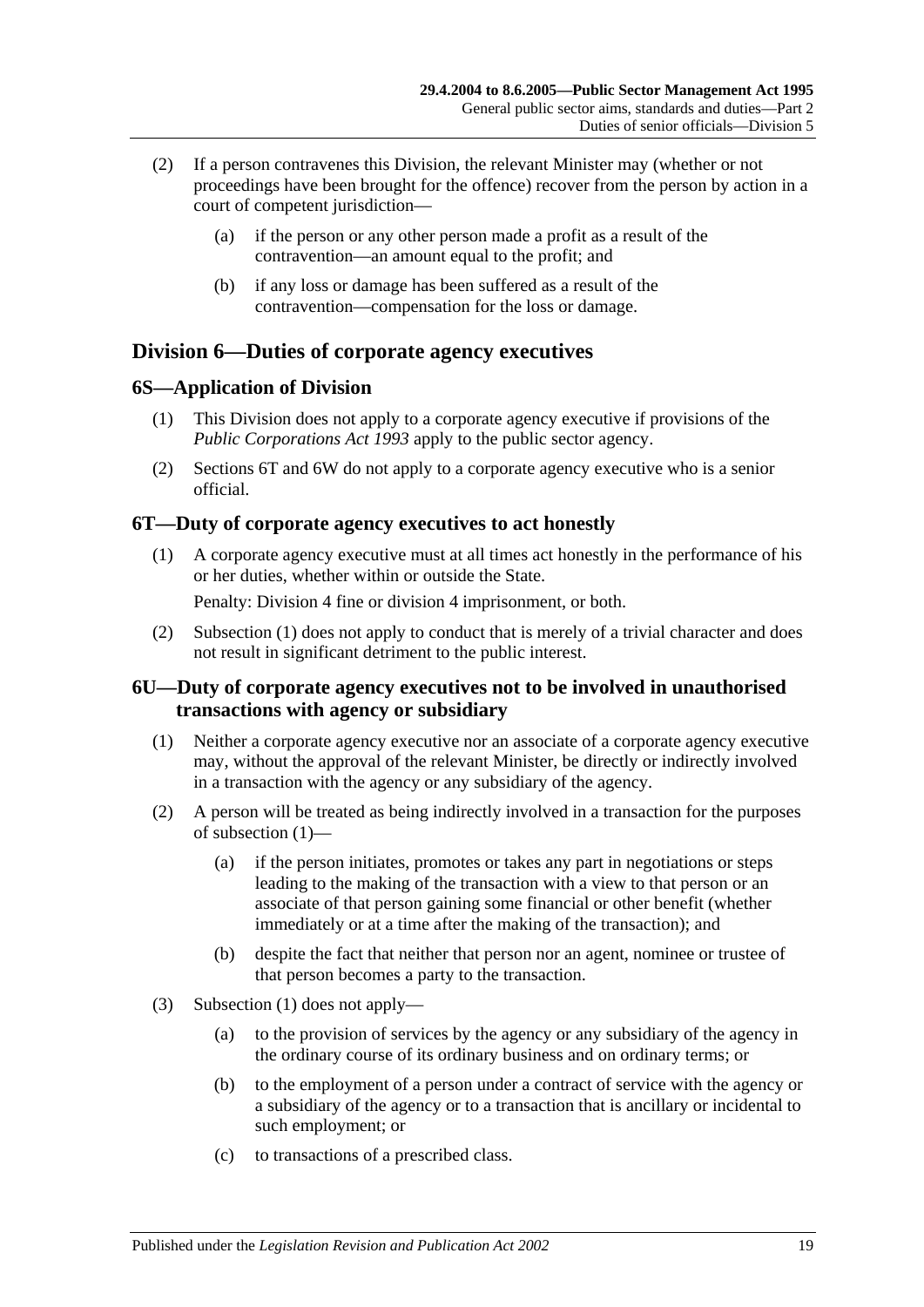- <span id="page-19-2"></span>(4) If a transaction is made with an agency or any subsidiary of the agency in contravention of [subsection](#page-18-5) (1), the transaction is liable to be avoided by the agency or by the relevant Minister.
- (5) A transaction may not be avoided under [subsection](#page-19-2) (4) if a person has acquired an interest in property the subject of the transaction in good faith for valuable consideration and without notice of the contravention.
- (6) A corporate agency executive must not counsel, procure, induce or be in any way (whether by act or omission or directly or indirectly) knowingly concerned in, or party to, a contravention of [subsection](#page-18-5) (1).

Penalty:

If an intention to deceive or defraud is proved—Division 4 fine or division 4 imprisonment, or both.

In any other case—Division 6 fine.

### <span id="page-19-0"></span>**6V—Duty of corporate agency executives not to have unauthorised interest in agency or subsidiary**

- <span id="page-19-3"></span>(1) Neither a corporate agency executive nor an associate of a corporate agency executive may, without the approval of the relevant Minister—
	- (a) have or acquire a beneficial interest in shares in, debentures of or managed investment schemes of the agency or any subsidiary of the agency; or
	- (b) have or hold or acquire (whether alone or with another person or persons) a right or option in respect of the acquisition or disposal of shares in, debentures of or interests in managed investment schemes of the agency or any subsidiary of the agency; or
	- (c) be a party to, or entitled to a benefit under, a contract under which a person has a right to call for or make delivery of shares in, debentures of or interests in managed investment schemes of the agency or any subsidiary of the agency.
- (2) A corporate agency executive must not counsel, procure, induce or be in any way (whether by act or omission or directly or indirectly) knowingly concerned in, or party to, a contravention of [subsection](#page-19-3) (1).

Penalty:

If an intention to deceive or defraud is proved—Division 4 fine or division 4 imprisonment, or both.

In any other case—Division 6 fine.

### <span id="page-19-4"></span><span id="page-19-1"></span>**6W—Duty of corporate agency executives with respect to conflict of interest**

- (1) If a corporate agency executive has a pecuniary or other personal interest that conflicts or may conflict with the executive's duties, the executive must disclose in writing to the agency the nature of the interest and the conflict or potential conflict.
- (2) A corporate agency executive must comply with any written directions given by the agency to resolve a conflict between the executive's duties and a pecuniary or other personal interest.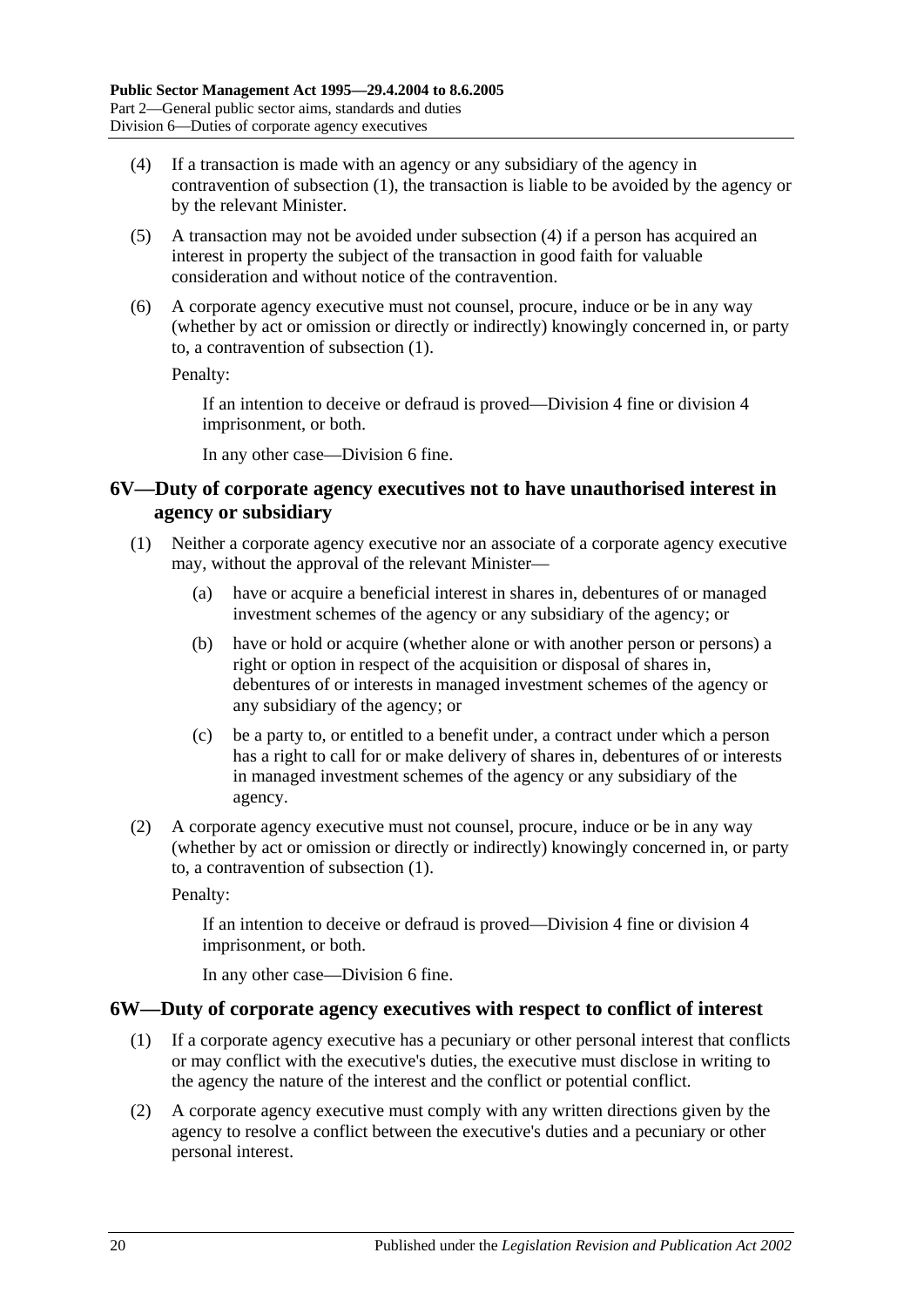- (3) Without limiting the effect of this section, a corporate agency executive will be taken to have an interest in a matter for the purposes of this section if an associate of the executive has an interest in the matter.
- (4) Failure by a corporate agency executive to comply with this section constitutes grounds for termination of the executive's employment (but this does not derogate from any statutory provisions or other law governing the process for discipline or termination of employment of an employee).
- (5) If a corporate agency executive makes a disclosure of interest under [subsection](#page-19-4) (1) in respect of a proposed contract—
	- (a) the contract is not liable to be avoided; and
	- (b) the executive is not liable to account for profits derived from the contract.
- <span id="page-20-3"></span>(6) If a corporate agency executive fails to make a disclosure of interest under [subsection](#page-19-4) (1) in respect of a proposed contract, the contract is liable to be avoided by the relevant Minister.
- (7) A contract may not be avoided under [subsection](#page-20-3) (6) if a person has acquired an interest in property the subject of the contract in good faith for valuable consideration and without notice of the contravention.
- (8) This section does not apply in relation to a conflict or potential conflict between a corporate agency executive's duties and a pecuniary or other personal interest while the executive remains unaware of the conflict or potential conflict, but in any proceedings against the executive the burden will lie on the executive to prove that he or she was not, at the material time, aware of the conflict or potential conflict.

## <span id="page-20-0"></span>**6X—Civil liability for contravention of Division**

- (1) If a person is convicted of an offence against this Division, the court by which the person is convicted may, in addition to imposing a penalty, order the convicted person to pay to the relevant Minister—
	- (a) if the court is satisfied that the person or any other person made a profit as a result of the contravention—an amount equal to the profit; and
	- (b) if the court is satisfied that any loss or damage has been suffered as a result of the contravention—compensation for the loss or damage.
- (2) If a person contravenes this Division, the relevant Minister may (whether or not proceedings have been brought for an offence) recover from the person by action in a court of competent jurisdiction—
	- (a) if the person or any other person made a profit as a result of the contravention—an amount equal to the profit; and
	- (b) if any loss or damage has been suffered as a result of the contravention—compensation for the loss or damage.

## <span id="page-20-1"></span>**Division 7—Duties of employees**

## <span id="page-20-2"></span>**6Y—Application of Division**

This Division does not apply to an employee if [Division 5,](#page-16-2) [Division 6](#page-18-0) or provisions of the *[Public Corporations Act](http://www.legislation.sa.gov.au/index.aspx?action=legref&type=act&legtitle=Public%20Corporations%20Act%201993) 1993* apply to the employee.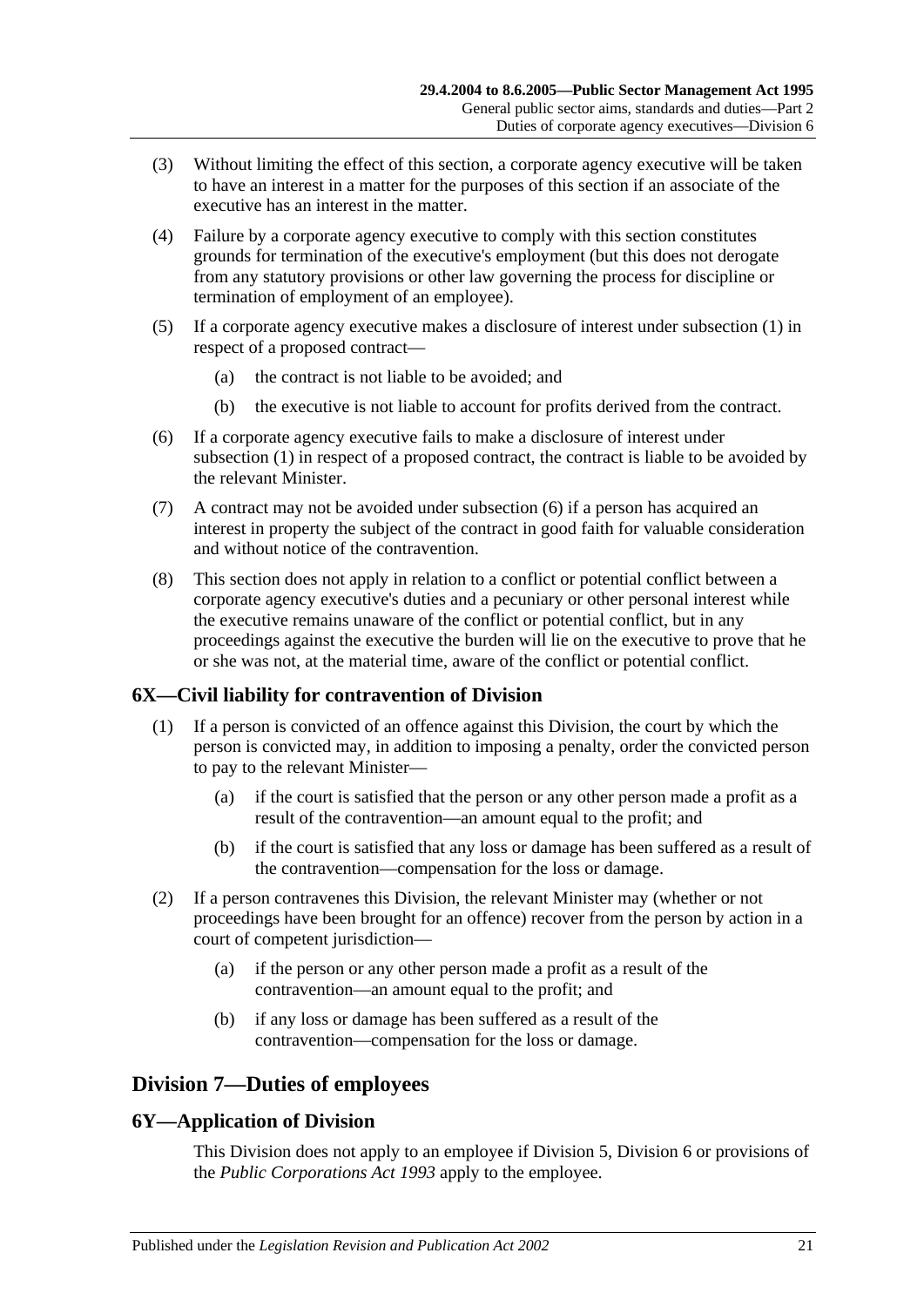## <span id="page-21-2"></span><span id="page-21-0"></span>**6Z—Duty of employees to act honestly**

(1) A public sector employee must at all times act honestly in the performance of his or her duties, whether within or outside the State.

Penalty: Division 4 fine or division 4 imprisonment, or both.

(2) [Subsection](#page-21-2) (1) does not apply to conduct that is merely of a trivial character and does not result in significant detriment to the public interest.

### <span id="page-21-3"></span><span id="page-21-1"></span>**6ZA—Duty of employees with respect to conflict of interest**

- (1) If a public sector employee has a pecuniary or other personal interest that conflicts or may conflict with the employee's duties, the employee must disclose in writing to the relevant authority the nature of the interest and the conflict or potential conflict.
- (2) A public sector employee must comply with any written directions given by the relevant authority to resolve a conflict between the employee's duties and a pecuniary or other personal interest.
- (3) Without limiting the effect of this section, a public sector employee will be taken to have an interest in a matter for the purposes of this section if an associate of the employee has an interest in the matter.
- (4) Failure by an employee to comply with this section constitutes grounds for termination of the employee's employment (but this does not derogate from any statutory provisions or other law governing the process for discipline or termination of employment of an employee).
- (5) If an employee makes a disclosure of interest under [subsection](#page-21-3) (1) in respect of a proposed contract—
	- (a) the contract is not liable to be avoided; and
	- (b) the employee is not liable to account for profits derived from the contract.
- <span id="page-21-4"></span>(6) If an employee fails to make a disclosure of interest under [subsection](#page-21-3) (1) in respect of a proposed contract, the contract is liable to be avoided by the relevant Minister.
- (7) A contract may not be avoided under [subsection](#page-21-4) (6) if a person has acquired an interest in property the subject of the contract in good faith for valuable consideration and without notice of the contravention.
- (8) This section does not apply in relation to a conflict or potential conflict between an employee's duties and a pecuniary or other personal interest while the employee remains unaware of the conflict or potential conflict, but in any proceedings against the employee the burden will lie on the employee to prove that he or she was not, at the material time, aware of the conflict or potential conflict.
- (9) In this section—

*relevant authority* means—

- (a) in relation to an employee employed by or in a public sector agency with a chief executive (or acting chief executive)—the chief executive (or acting chief executive) of the agency; or
- (b) in any other case—the relevant Minister or the nominee of the relevant Minister.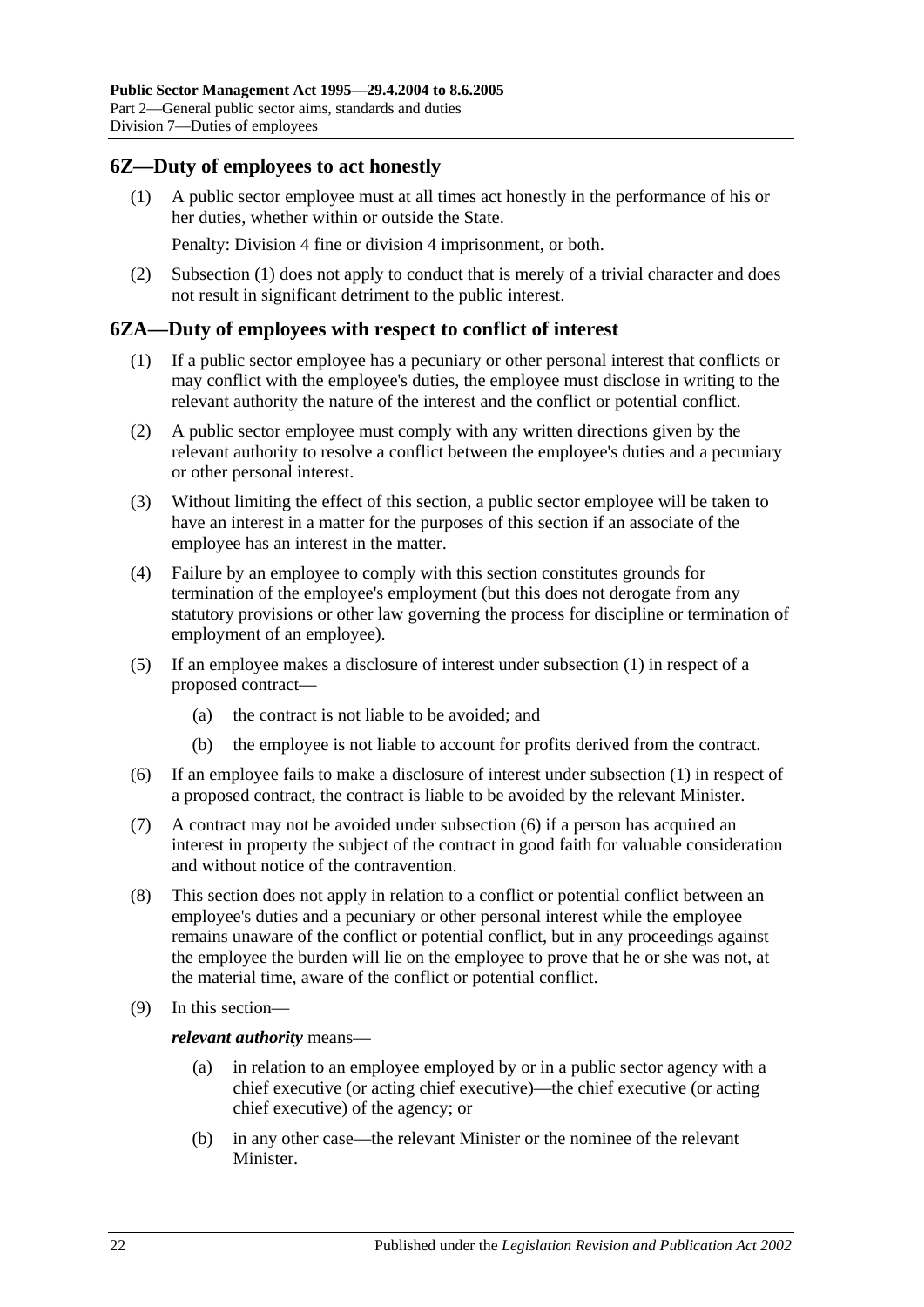## <span id="page-22-0"></span>**6ZB—Civil liability for contravention of Division**

- (1) If a person is convicted of an offence against this Division, the court by which the person is convicted may, in addition to imposing a penalty, order the convicted person to pay to the relevant Minister—
	- (a) if the court is satisfied that the person or any other person made a profit as a result of the contravention—an amount equal to the profit; and
	- (b) if the court is satisfied that any loss or damage has been suffered as a result of the contravention—compensation for the loss or damage.
- (2) If a person contravenes this Division, the relevant Minister may (whether or not proceedings have been brought for an offence) recover from the person by action in a court of competent jurisdiction—
	- (a) if the person or any other person made a profit as a result of the contravention—an amount equal to the profit; and
	- (b) if any loss or damage has been suffered as a result of the contravention—compensation for the loss or damage.

## <span id="page-22-1"></span>**Division 8—Duties of persons performing contract work**

## <span id="page-22-4"></span><span id="page-22-2"></span>**6ZC—Duty of persons performing contract work to act honestly**

(1) A person performing contract work for a public sector agency or the Crown must at all times act honestly in the performance of that work, whether within or outside the State.

Penalty: Division 4 fine or division 4 imprisonment, or both.

(2) [Subsection](#page-22-4) (1) does not apply to conduct that is merely of a trivial character and does not result in significant detriment to the public interest.

## <span id="page-22-3"></span>**6ZD—Duty of persons performing contract work with respect to conflict of interest**

- <span id="page-22-5"></span>(1) If a person performing contract work for a public sector agency or the Crown has a pecuniary or other personal interest that conflicts or may conflict with duties that the person has in that capacity and the conflict relates to a contract or proposed contract binding the agency or the Crown (other than the contract for the performance of the contract work), the person must—
	- (a) disclose in writing to the relevant authority the nature of the interest and the conflict or potential conflict; and
	- (b) not take action or further action in relation to the matter except as authorised in writing by the relevant authority.

Penalty: Division 4 fine.

(2) Without limiting the effect of this section, a person will be taken to have an interest in a matter for the purposes of this section if an associate of the person has an interest in the matter.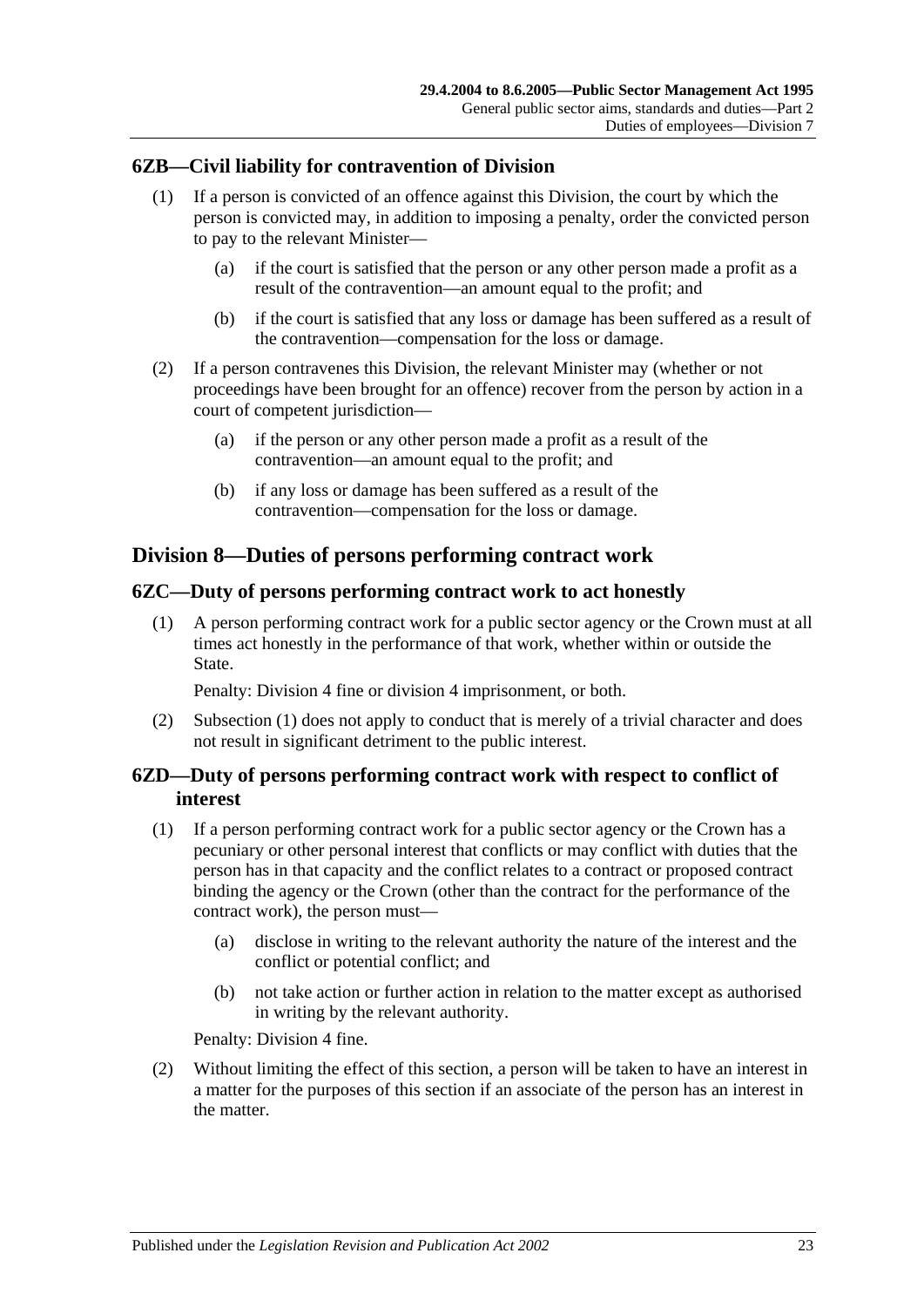- (3) If a person performing contract work for a public sector agency or the Crown makes a disclosure of interest under [subsection](#page-22-5) (1) in respect of a proposed contract—
	- (a) the contract is not liable to be avoided; and
	- (b) the person is not liable to account for profits derived from the contract.
- <span id="page-23-1"></span>(4) If a person performing contract work for a public sector agency or the Crown fails to make a disclosure of interest under [subsection](#page-22-5) (1) in respect of a proposed contract, the contract is liable to be avoided by the relevant Minister.
- (5) A contract may not be avoided under [subsection](#page-23-1) (4) if a person has acquired an interest in property the subject of the contract in good faith for valuable consideration and without notice of the contravention.
- (6) This section does not apply in relation to a conflict or potential conflict between a person's duties and a pecuniary or other personal interest while the person remains unaware of the conflict or potential conflict, but in any proceedings against the person the burden will lie on the person to prove that he or she was not, at the material time, aware of the conflict or potential conflict.
- (7) In this section—

#### *relevant authority* means—

- (a) in relation to a person performing contract work for a public sector agency with a chief executive (or acting chief executive)—the chief executive (or acting chief executive) of the agency; or
- (b) in any other case—the relevant Minister or the nominee of the relevant Minister.

### <span id="page-23-0"></span>**6ZE—Civil liability for contravention of Division**

- (1) If a person is convicted of an offence against this Division, the court by which the person is convicted may, in addition to imposing a penalty, order the convicted person to pay to the relevant Minister—
	- (a) if the court is satisfied that the person or any other person made a profit as a result of the contravention—an amount equal to the profit; and
	- (b) if the court is satisfied that any loss or damage has been suffered as a result of the contravention—compensation for the loss or damage.
- (2) If a person contravenes this Division, the relevant Minister may (whether or not proceedings have been brought for the offence) recover from the person by action in a court of competent jurisdiction—
	- (a) if the person or any other person made a profit as a result of the contravention—an amount equal to the profit; and
	- (b) if any loss or damage has been suffered as a result of the contravention—compensation for the loss or damage.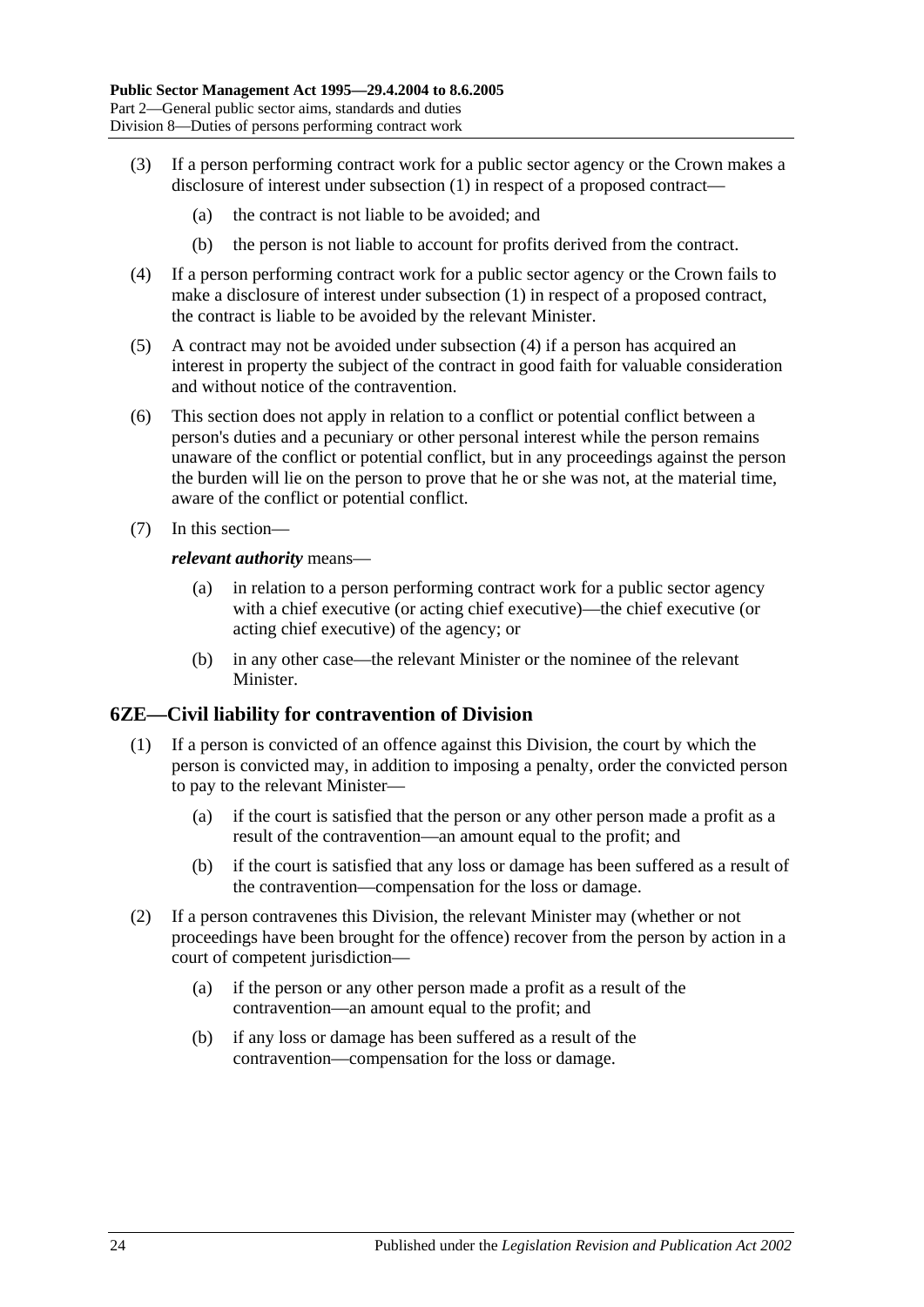## <span id="page-24-0"></span>**Division 9—Exemptions**

## <span id="page-24-1"></span>**6ZF—Exemptions**

The Governor may, by regulation, exempt a person or class of persons, conditionally or unconditionally, from the application of a provision of this Part other than a provision of [Division 1](#page-9-1) or [2.](#page-11-0)

# <span id="page-24-2"></span>**Part 3—Public Service structure**

## <span id="page-24-3"></span>**7—Public Service structure**

- (1) The Public Service consists of administrative units established under this Act.
- (2) The Governor may, by proclamation—
	- (a) establish an administrative unit and assign a title to it; and
	- (b) alter the title of an administrative unit; and
	- (c) abolish an administrative unit.
- <span id="page-24-4"></span>(3) The Governor may, by the same or a separate proclamation—
	- (a) transfer particular employees or classes of employees from an administrative unit to another administrative unit; and
	- (b) incorporate particular public sector employees or classes of public sector employees (not forming part of the Public Service) into an administrative unit; and
	- (c) exclude from the Public Service particular public sector employees or classes of public sector employees previously incorporated into an administrative unit; and
	- (d) make any appointment or transitional or ancillary provision that may be necessary or expedient in the circumstances.
- (4) The Governor may, by proclamation, vary or revoke a proclamation under this section.
- (5) If a proclamation abolishing an administrative unit makes no provision for the transfer of employees in the administrative unit, the employees become employees in an administrative unit designated by the Commissioner.
- (6) Before a recommendation is made to the Governor as to a matter referred to in [subsection](#page-24-4) (3) that will affect a significant number of employees, the Minister must, so far as is practicable—
	- (a) give notice of the proposed recommendation—
		- (i) to the employees; and
		- (ii) if a significant number of the members of a recognised organisation will be affected by the proposed recommendation—to the organisation; and
	- (b) hear any representations or argument that representatives of the employees or the organisation may wish to present in relation to the proposed recommendation.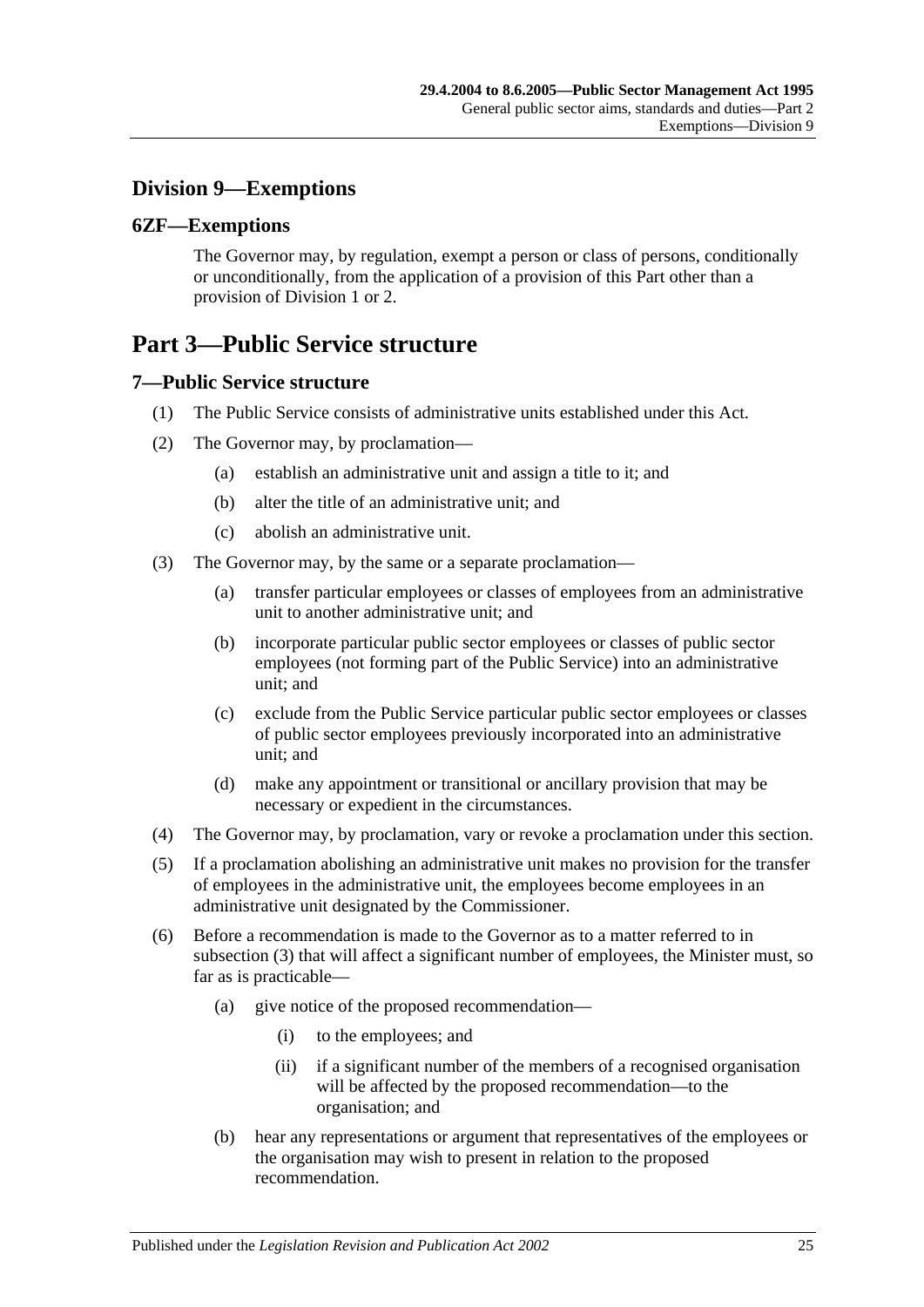(7) A proclamation under this section has effect according to its terms and despite any other Act.

### <span id="page-25-0"></span>**8—Crown employees to be employed in Public Service**

Subject to [Schedule 1,](#page-57-2) all persons employed by or on behalf of the Crown must be employed in the Public Service under this Act.

# <span id="page-25-1"></span>**Part 4—Chief Executives**

### <span id="page-25-2"></span>**9—Administrative units to have Chief Executives**

- (1) There is to be a Chief Executive of each administrative unit.
- (2) A Chief Executive is to be appointed by the Governor.
- (3) The Governor may assign a title to a position of Chief Executive and may subsequently alter the title.
- (4) When—
	- (a) there is a temporary vacancy in the position of Chief Executive of an administrative unit; or
	- (b) the Chief Executive is absent from, or unable to discharge, official duties,

the Minister may assign an employee to act in the position or the Minister responsible for the unit may assign an employee in the unit to act in the position.

### <span id="page-25-3"></span>**10—Conditions of Chief Executive's appointment**

- (1) The conditions of appointment to a position of Chief Executive of an administrative unit are to be subject to a contract made between the Chief Executive and the Premier in consultation with the Minister responsible for the unit.
- (2) The contract must specify—
	- (a) that the Chief Executive is appointed for a term not exceeding five years specified in the contract and is eligible for reappointment; and
	- (b) that the Chief Executive is to meet performance standards as set from time to time by the Premier and the Minister responsible for the administrative unit; and
	- (c) that the Chief Executive is entitled to remuneration and other benefits specified in the contract; and
	- (d) the sums representing the values of the benefits (other than remuneration); and
	- (e) the total remuneration package value of the position under the contract.
- (3) The decision whether to reappoint to the position at the end of a term of appointment must be made and notified to the Chief Executive not less than three months before the end of the term.
- (4) If the contract so provides, the Chief Executive will be entitled to some other specified appointment in the Public Service (without any requirement for selection processes to be conducted) in the event that he or she is not reappointed at the end of a term of appointment or in other circumstances specified in the contract.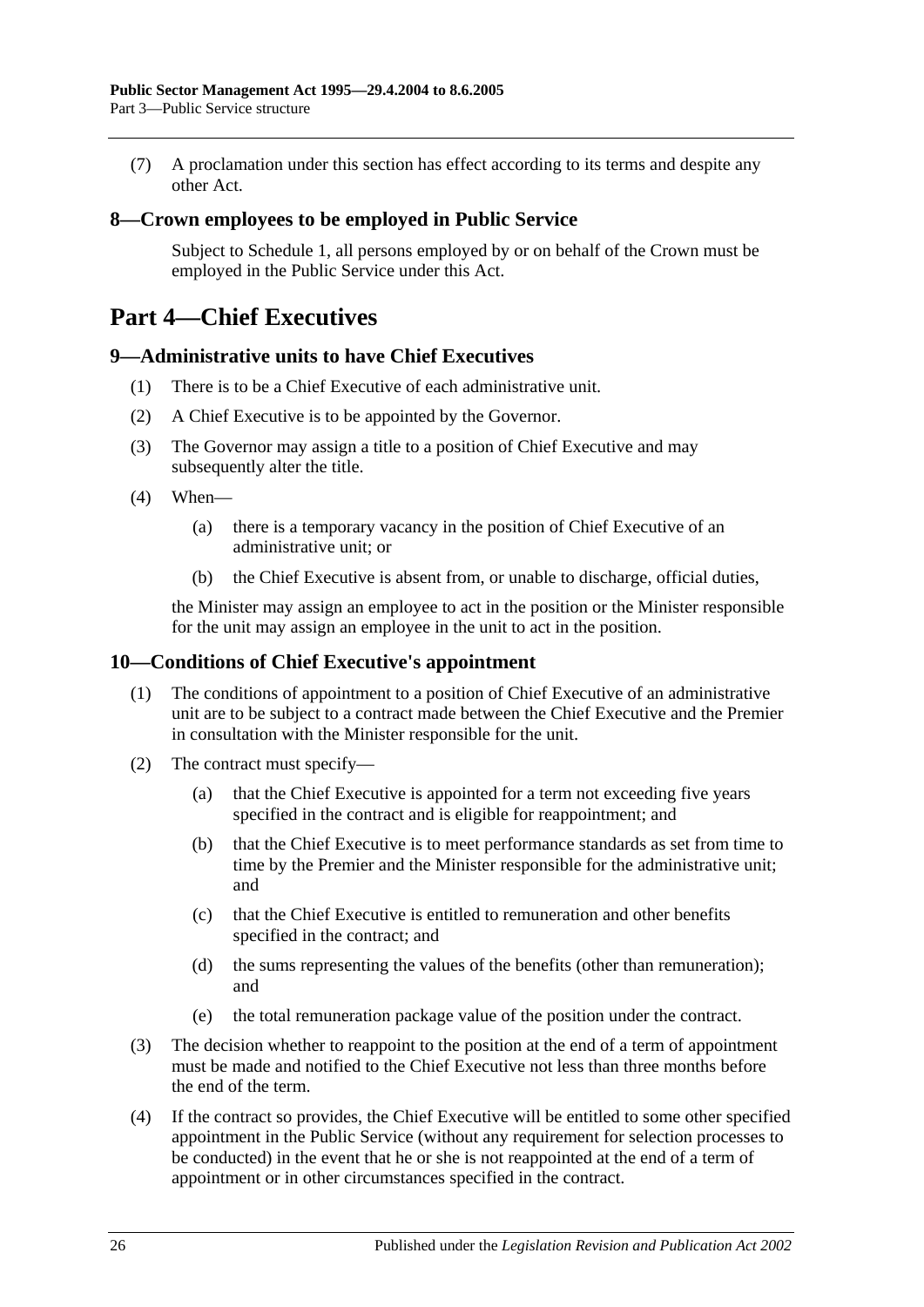### <span id="page-26-0"></span>**11—Contract overrides other provisions**

- (1) The contract relating to a Chief Executive's appointment may make any other provision considered appropriate, including provision excluding or modifying a provision of this Act (other than this Part).
- (2) The contract will prevail, to the extent of any inconsistency, over the provisions of this Act (other than this Part).

### <span id="page-26-1"></span>**12—Termination of Chief Executive's appointment**

- (1) A Chief Executive's appointment may be terminated by the Governor—
	- (a) on the ground that the Chief Executive—
		- (i) has been guilty of misconduct; or
		- (ii) has been convicted of an offence against this Act or an offence punishable by imprisonment; or
		- (iii) has engaged in any remunerative employment, occupation or business outside the duties of the position without the consent of the Minister responsible for the administrative unit; or
		- (iv) has become bankrupt or has applied to take the benefit of a law for the relief of insolvent debtors; or
		- (v) has, because of mental or physical incapacity, failed to carry out duties of the position satisfactorily or to the performance standards specified in the contract relating to his or her appointment; or
		- (vi) has, for any other reason, in the opinion of the Premier and the Minister responsible for the administrative unit, failed to carry out duties of the position satisfactorily or to the performance standards specified in the contract relating to his or her appointment; or
	- (b) by not less than three months notice in writing to the Chief Executive.
- <span id="page-26-2"></span>(2) A Chief Executive's appointment is terminated if the Chief Executive—
	- (a) becomes a member, or a candidate for election as a member, of the Parliament of the State or the Commonwealth; or
	- (b) is sentenced to imprisonment for an offence.
- (3) A Chief Executive may resign from the position by not less than three months notice in writing to the Minister responsible for the administrative unit (unless notice of a shorter period is accepted by that Minister).
- (4) Subject to this section and any provision in the contract relating to the Chief Executive's appointment, if a Chief Executive's appointment is terminated by the Governor by notice under [subsection](#page-26-2) (1)(b), the Chief Executive is entitled to a termination payment of an amount equal to three months remuneration (as determined for the purposes of this subsection under the contract) for each uncompleted year of the term of appointment (with a *pro rata* adjustment in relation to part of a year) up to a maximum of 12 months remuneration (as so determined).
- (5) A Chief Executive is not entitled to a termination payment if the Chief Executive is appointed to some other position in the Public Service in accordance with the contract relating to his or her appointment.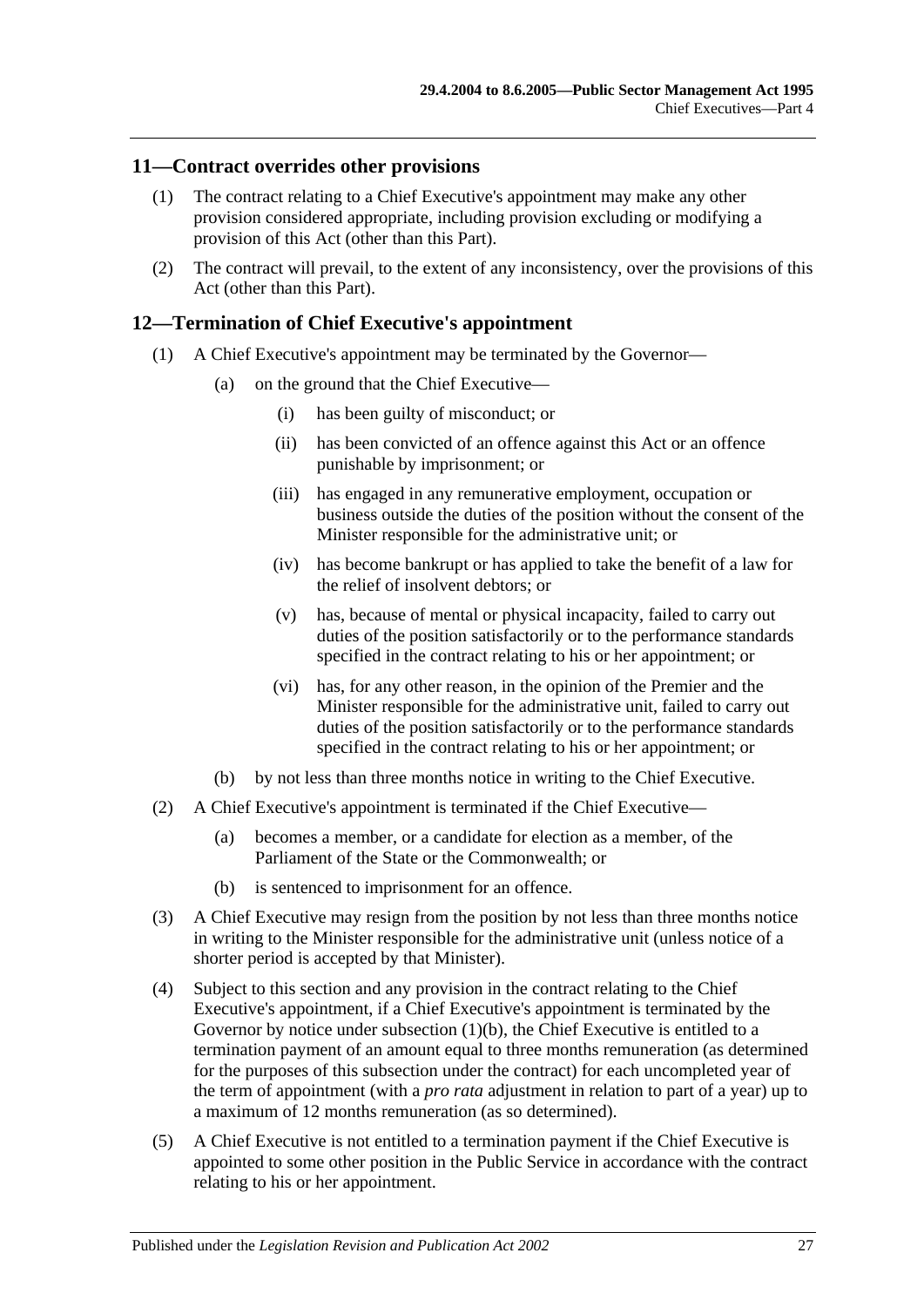### <span id="page-27-0"></span>**13—Provision for statutory office holder to have powers etc of Chief Executive**

Despite the preceding provisions of this Part, the Minister may, by notice published in the Gazette—

- (a) declare that the person for the time being holding or acting in a specified statutory office established under an Act will have the powers and functions of Chief Executive in relation to an administrative unit; and
- (b) revoke a declaration under this section.

### <span id="page-27-1"></span>**14—Chief Executive's general responsibilities**

The Chief Executive of an administrative unit is responsible to the Minister responsible for the unit for—

- (a) the effective management of the unit and the general conduct of its employees; and
- (b) the attainment of the performance standards set from time to time under the contract relating to the Chief Executive's appointment; and
- (c) ensuring the observance within the unit of the aims and standards contained in [Part 2;](#page-9-0) and
- (d) ensuring that the unit contributes to the attainment of the Government's overall objectives consistently with legislative requirements.

### <span id="page-27-2"></span>**15—Extent to which Chief Executive is subject to Ministerial direction**

- (1) Subject to this section, the Chief Executive of an administrative unit is subject to direction by the Minister or by the Minister responsible for the unit.
- (2) No Ministerial direction may be given to a Chief Executive relating to the appointment, assignment, transfer, remuneration, discipline or termination of a particular person.

## <span id="page-27-3"></span>**16—Right of employee representatives and recognised organisations to make representations**

- (1) Before making a decision, or taking action, that will affect a significant number of employees, a Chief Executive must, so far as is practicable—
	- (a) give notice of the proposed decision or action—
		- (i) to the employees; and
		- (ii) if a significant number of the members of a recognised organisation will be affected by the proposed decision or action—to the organisation; and
	- (b) hear any representations or argument that representatives of the employees or the organisation may wish to present in relation to the proposed decision or action.
- (2) Nothing in this section limits or restricts the carrying out of a function or exercise of a power by a Chief Executive under this Act.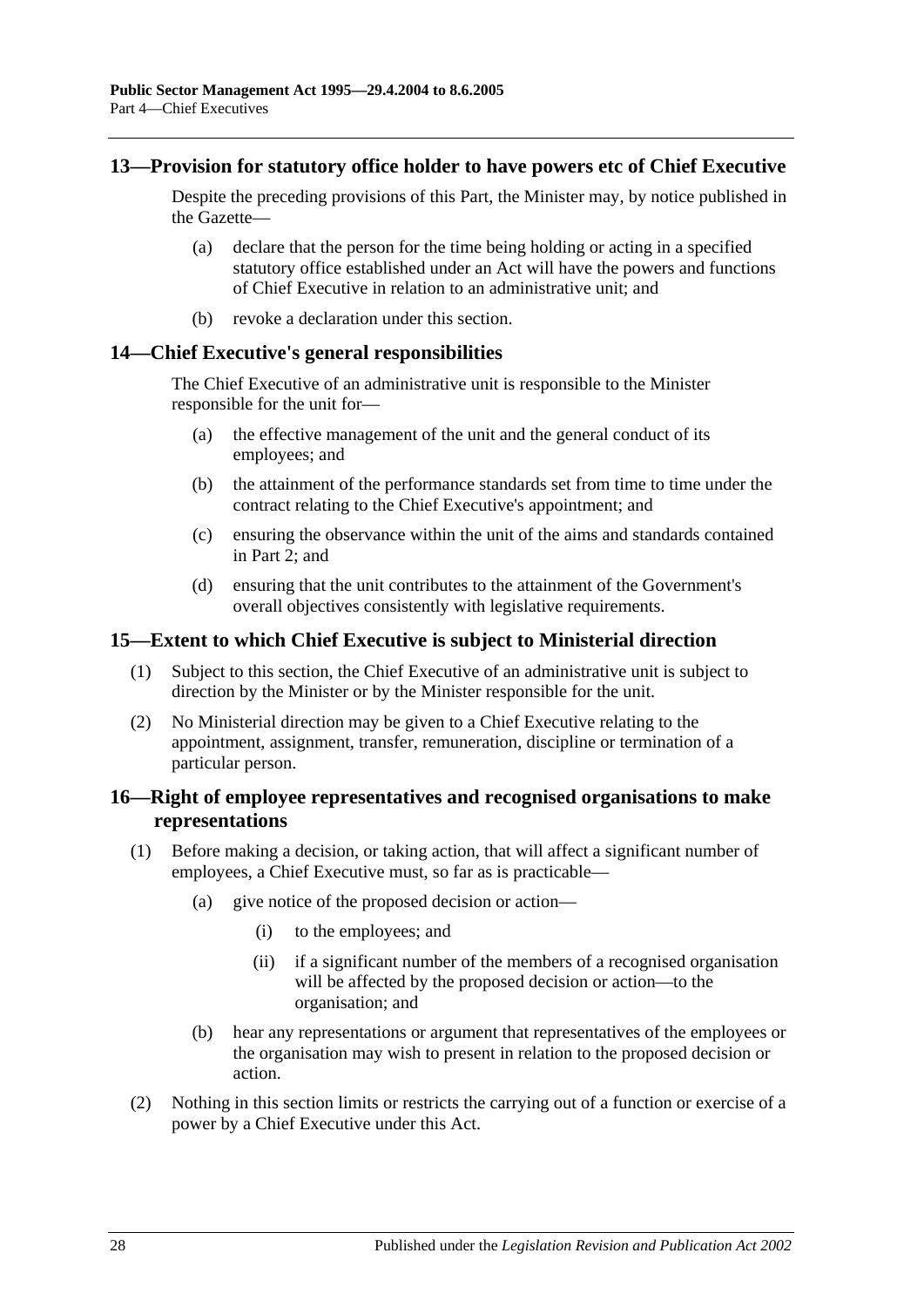## <span id="page-28-0"></span>**17—Delegation**

- (1) The Chief Executive of an administrative unit may, by instrument in writing, delegate a power or function under this Act—
	- (a) to a particular person or committee; or
	- (b) to the person for the time being occupying a particular position.
- (2) A power or function delegated under this section may, if the instrument of delegation so provides, be further delegated.
- (3) A delegation—
	- (a) may be absolute or conditional; and
	- (b) does not derogate from the power of the delegator to act personally in a matter; and
	- (c) is revocable at will.

# <span id="page-28-1"></span>**Part 5—Commissioner for Public Employment**

### <span id="page-28-2"></span>**19—Commissioner for Public Employment**

- (1) There is to be a *Commissioner for Public Employment*.
- (2) The Commissioner is to be appointed by the Governor.
- (3) There is to be a *Deputy Commissioner for Public Employment* who is also to be appointed by the Governor.
- (4) The Deputy Commissioner is to act as Commissioner—
	- (a) during a vacancy in the position of the Commissioner; or
	- (b) when the Commissioner is absent from, or unable to discharge, official duties.

### <span id="page-28-3"></span>**20—Conditions of Commissioner's appointment**

- (1) The Commissioner is to be appointed for a term not exceeding five years and on conditions determined by the Governor.
- (2) The Commissioner is, at the end of a term of appointment, eligible for reappointment.

### <span id="page-28-4"></span>**21—Termination of Commissioner's appointment**

- (1) The Commissioner's appointment may be terminated by the Governor on the ground that the Commissioner—
	- (a) has been guilty of misconduct; or
	- (b) has been convicted of an offence against this Act or an offence punishable by imprisonment; or
	- (c) has engaged in any remunerative employment, occupation or business outside the duties of the position without the consent of the Minister; or
	- (d) has become bankrupt or has applied to take the benefit of a law for the relief of insolvent debtors; or
	- (e) has, because of mental or physical incapacity, failed to carry out duties of the position satisfactorily; or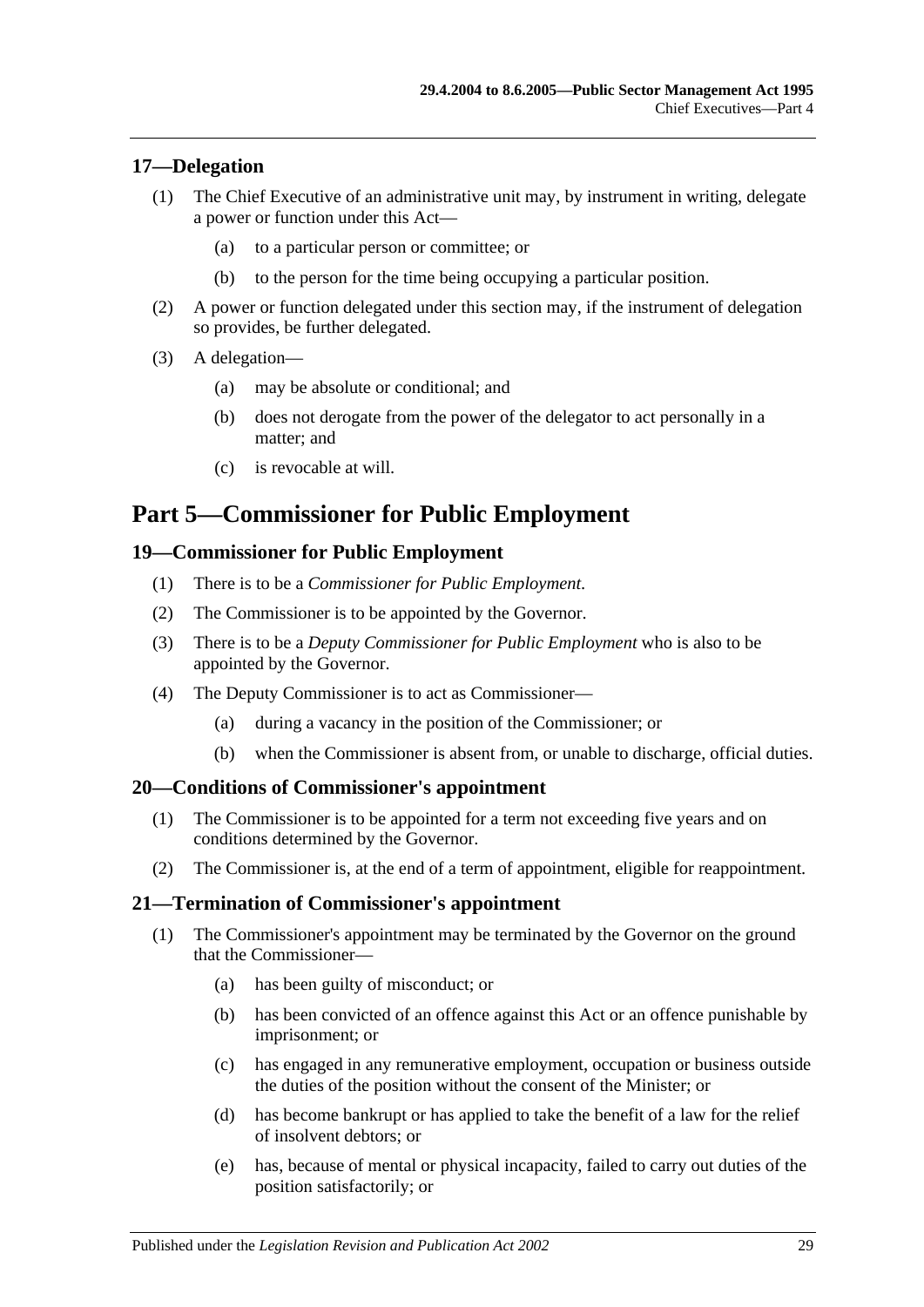- (f) is incompetent or has neglected the duties of the position.
- (2) The Commissioner's appointment is terminated if the Commissioner—
	- (a) becomes a member, or a candidate for election as a member, of the Parliament of the State or the Commonwealth; or
	- (b) is sentenced to imprisonment for an offence.
- (3) The Commissioner may resign from the position by not less than three months notice in writing to the Minister (unless notice of a shorter period is accepted by the Minister).

### <span id="page-29-0"></span>**22—Functions of Commissioner**

- (1) The functions of the Commissioner are as follows:
	- (a) to develop and issue directions and guidelines relating to personnel management matters in the Public Service, including—
		- (i) appointment; and
		- (ii) deployment; and
		- (iii) termination of employment; and
		- (iv) merit and equity; and
		- (v) performance management; and
		- (vi) conduct, discipline and grievances;
	- (b) to provide advice on personnel management issues, including—
		- (i) conditions of employment; and
		- (ii) remuneration; and
		- (iii) selection and development of executives;
	- (c) to monitor and review personnel management and industrial relations practices, including—
		- (i) observance of the personnel management standards contained in [Part](#page-9-0)   $2:$  and
		- (ii) observance of the directions and guidelines issued by the Commissioner; and
		- (iii) the resolution of grievances in respect of administrative decisions;
	- (d) to make binding determinations as to the cases or classes of cases in which selection processes will not be required to be conducted for appointments to positions in the Public Service;
	- (e) to conduct reviews of personnel management or industrial relations practices as required by the Minister or on the Commissioner's own initiative;
	- (f) to investigate or assist in the investigation of matters in connection with the conduct or discipline of employees;
	- (g) to perform any other functions assigned to the Commissioner under this Act or by the Minister.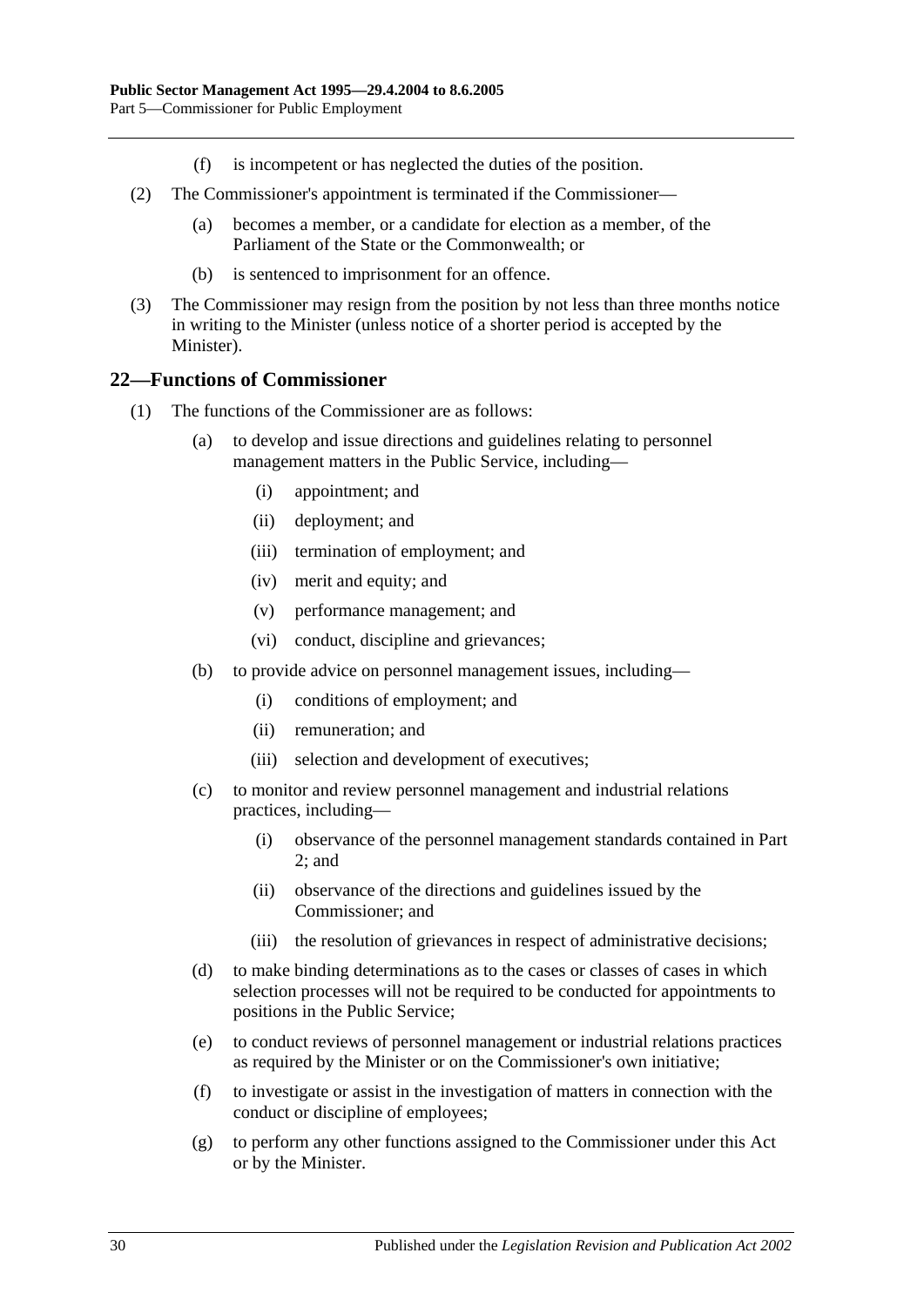- (2) The Commissioner's directions—
	- (a) may be expressed to apply to all employees or particular employees or classes of employees (including statutory office holders with the powers and functions of a Chief Executive under this Act); and
	- (b) are binding on the persons to whom they are expressed to apply.

### <span id="page-30-0"></span>**23—Extent to which Commissioner is subject to Ministerial direction**

- (1) Subject to this section, the Commissioner is subject to direction by the Minister.
- (2) No Ministerial direction may be given to the Commissioner—
	- (a) relating to the appointment, assignment, transfer, remuneration, discipline or termination of a particular person; or
	- (b) requiring that material be included in, or excluded from, a report that is to be laid before Parliament; or
	- (c) requiring the Commissioner to refrain from making a particular review or investigation; or
	- (d) requiring the Commissioner to declare, or refrain from declaring, a particular association to be a recognised organisation or to revoke, or refrain from revoking, such a declaration.
- (3) A Ministerial direction to the Commissioner—
	- (a) must be communicated to the Commissioner in writing; and
	- (b) must be included in the annual report of the Commissioner.

### <span id="page-30-1"></span>**24—Recognised organisations and right of employee representatives and organisations to make representations**

- <span id="page-30-2"></span>(1) If the Commissioner is of the opinion that an association registered under the *[Industrial and Employee Relations Act](http://www.legislation.sa.gov.au/index.aspx?action=legref&type=act&legtitle=Industrial%20and%20Employee%20Relations%20Act%201994) 1994* or under the *Industrial Relations Act 1988* of the Commonwealth represents the interests of a significant number of employees, the Commissioner must, by notice published in the Gazette, declare the association to be a recognised organisation for the purposes of this Act.
- (2) If the Commissioner is of the opinion that a recognised organisation has ceased to represent the interests of a significant number of employees, the Commissioner must, by notice published in the Gazette, revoke a declaration under [subsection](#page-30-2) (1).
- (3) Before making a decision or determination, or taking action, that will affect a significant number of employees, the Commissioner must, so far as is practicable—
	- (a) give notice of the proposed decision, determination or action—
		- (i) to the employees; and
		- (ii) if a significant number of the members of a recognised organisation will be affected by the proposed decision, determination or action—to the organisation; and
	- (b) hear any representations or argument that representatives of the employees or the organisation may wish to present in relation to the proposed decision, determination or action.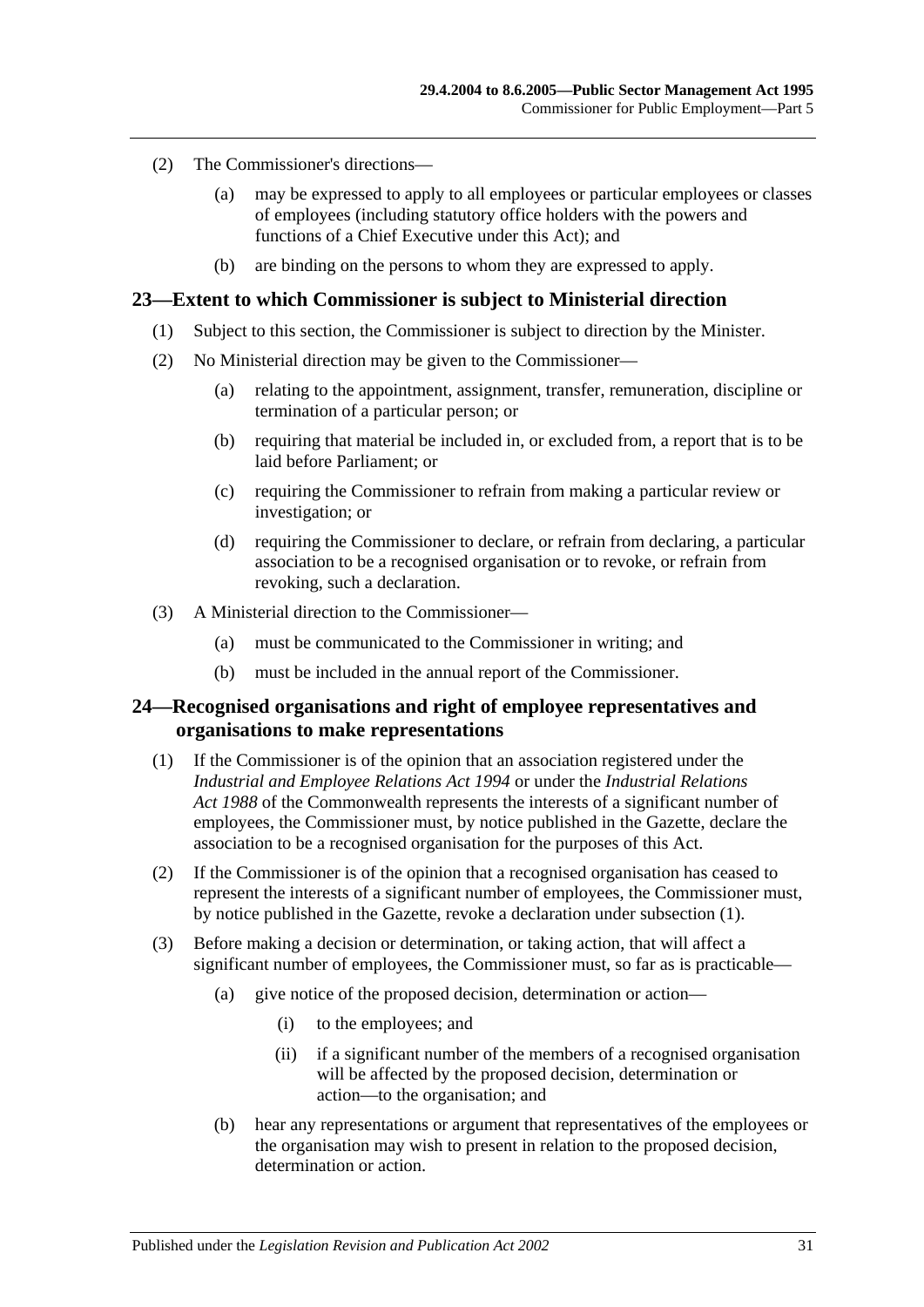(4) Nothing in this section limits or restricts the carrying out of a function or exercise of a power by the Commissioner under this Act.

## <span id="page-31-0"></span>**25—Investigative powers of Commissioner**

- (1) The powers conferred by this section—
	- (a) may be exercised as reasonably required for the purposes of—
		- (i) the Commissioner's function of reviewing personnel management or industrial relations practices; or
		- (ii) the Commissioner's function of investigating matters in connection with the conduct or discipline of employees; or
		- (iii) a disciplinary inquiry under [Division 8](#page-47-2) of [Part 8;](#page-41-0)
	- (b) may (without limiting the Commissioner's power of delegation) be delegated by the Commissioner to a Chief Executive or a person conducting such a review, investigation or inquiry.
- (2) The Commissioner may—
	- (a) by notice in writing—
		- (i) require a public sector employee or former public sector employee to appear at a specified time and place for examination; or
		- (ii) require a public sector employee or former public sector employee to produce a specified record or object that is relevant to the subject matter of the review, investigation or inquiry; and
	- (b) require a public sector employee or former public sector employee to answer truthfully questions that are relevant to the subject matter of the review, investigation or inquiry; and
	- (c) enter and inspect premises occupied by the Crown or a public sector agency.
- (3) A public sector employee or former public sector employee who fails to comply with a requirement under this section or hinders the exercise of powers under this section is—
	- (a) in the case of a public sector employee—liable to disciplinary action (whether under this Act or otherwise, as the case requires); or
	- (b) in the case of a former public sector employee—guilty of an offence.

Penalty: Division 7 fine.

(4) A person is not obliged to answer a question or to produce a record or object (other than a record or object of the Government) under this section if to do so would tend to incriminate the person of an offence.

### <span id="page-31-1"></span>**26—Delegation by Commissioner**

- (1) The Commissioner may, by instrument in writing, delegate a power or function under this Act—
	- (a) to a particular person or committee; or
	- (b) to the person for the time being occupying a particular position.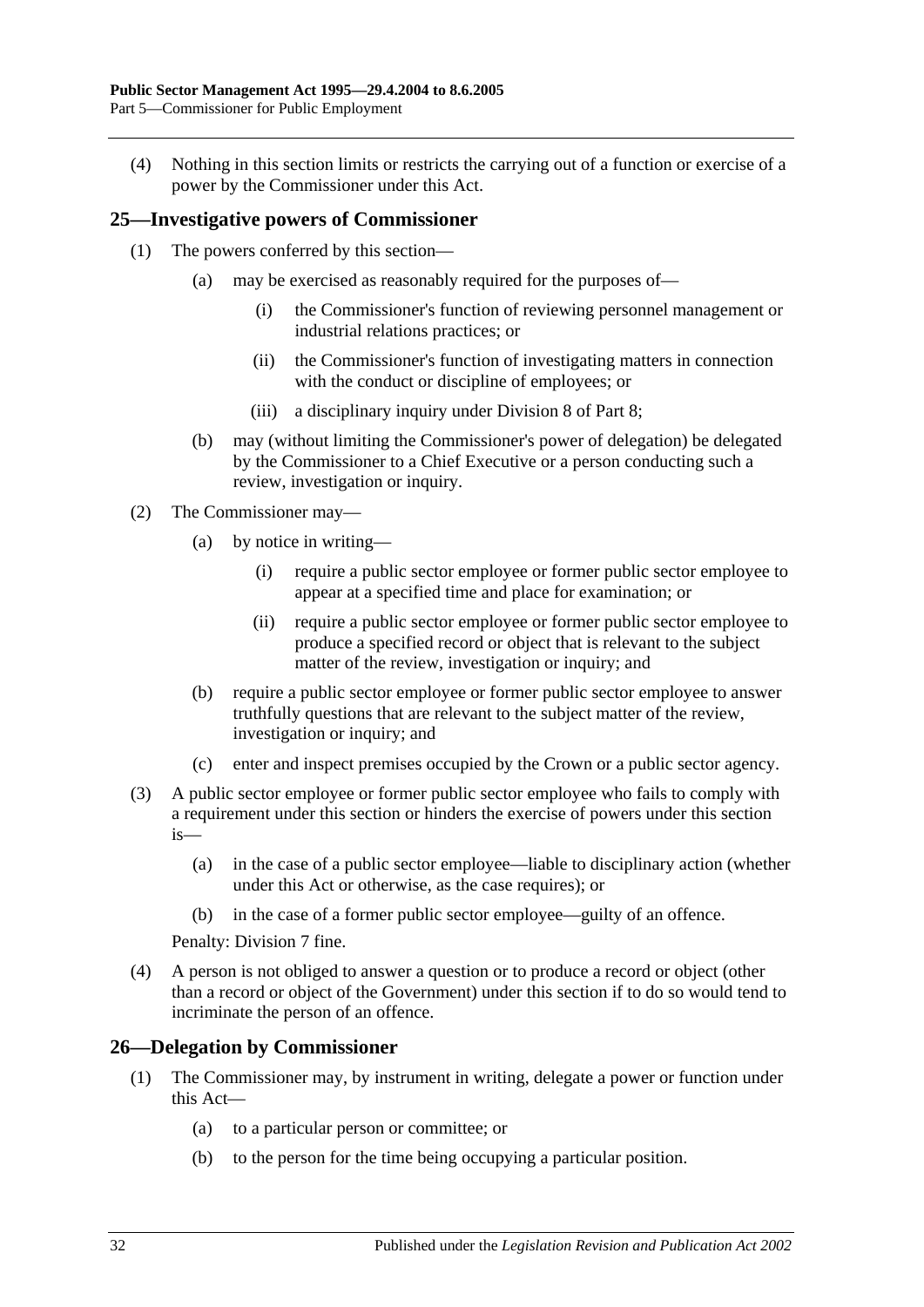- (2) A power or function delegated under this section may, if the instrument of delegation so provides, be further delegated.
- (3) A delegation—
	- (a) may be absolute or conditional; and
	- (b) does not derogate from the power of the delegator to act personally in a matter; and
	- (c) is revocable at will.

### <span id="page-32-0"></span>**28—Annual report**

- (1) The Commissioner must, before 30 September in each year, present a report to the Minister on personnel management and industrial relations in the Public Service during the preceding financial year.
- (2) The report must—
	- (a) describe the extent of observance within the Public Service of—
		- (i) the personnel management standards contained in [Part 2;](#page-9-0) and
		- (ii) the personnel management guidelines and directions issued by the Commissioner,

and measures taken to ensure observance of those standards, guidelines and directions; and

- (b) describe measures taken to improve personnel management in the various administrative units; and
- (c) describe any determinations made by the Commissioner that selection processes are not required to be conducted for appointments to positions in the Public Service; and
- (d) describe the extent to which disciplinary procedures were invoked in the Public Service; and
- (e) deal with any other matters stipulated by the regulations.
- (3) The Minister must, within 12 sitting days after receipt of a report under this section, cause copies of the report to be laid before each House of Parliament.

## <span id="page-32-1"></span>**29—Special reports**

- (1) The Commissioner may at any time submit a special report to the Minister on matters relating to personnel management or industrial relations in the Public Service or a part of the Public Service.
- <span id="page-32-2"></span>(2) If the Commissioner becomes aware that significant breaches or evasions of—
	- (a) the personnel management standards contained in [Part 2;](#page-9-0) or
	- (b) the personnel management guidelines or directions issued by the Commissioner,

have occurred in an administrative unit, the Commissioner must make a special report to the Minister describing the breaches or evasions.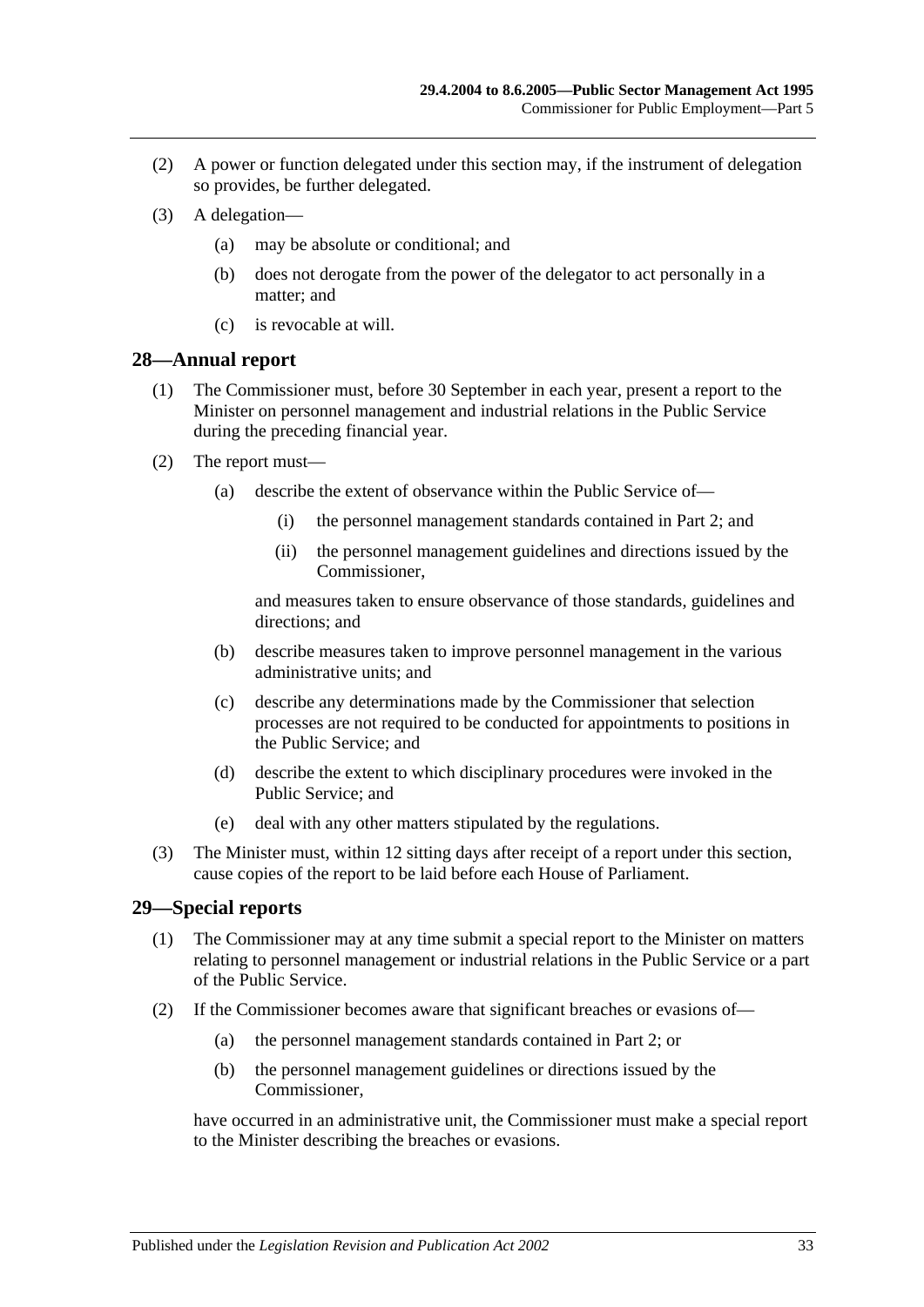- <span id="page-33-3"></span>(3) On receipt of a special report under [subsection](#page-32-2) (2), the Minister must obtain a report from the Minister responsible for the administrative unit dealing with the matters raised by the Commissioner and describing any corrective measures taken by the Chief Executive of the administrative unit.
- (4) The Minister must, within 12 sitting days after receipt of a special report under this section, cause copies of the report (together with any further report obtained under [subsection](#page-33-3) (3)) to be laid before each House of Parliament.

# <span id="page-33-0"></span>**Part 6—General employment determinations and positions**

## <span id="page-33-1"></span>**30—General employment determinations**

- (1) The Commissioner may determine—
	- (a) structures in accordance with which remuneration levels may be fixed for positions in the Public Service; and
	- (b) conditions of employment other than remuneration; and
	- (c) processes to be followed in fixing remuneration levels and other employment conditions for positions; and
	- (d) classes of positions that are to be executive positions for the purposes of this Act; and
	- (e) allowances payable to employees and the circumstances in which they are payable; and
	- (f) charges payable by employees in respect of accommodation, services, goods or other benefits provided to them in connection with their employment.
- (2) A determination by the Commissioner—
	- (a) may be varied or revoked by subsequent determination; and
	- (b) must be published in accordance with the regulations; and
	- (c) is binding on Chief Executives and other employees; and
	- (d) has effect from a date fixed by the Commissioner which may be a date earlier than the date of the determination.

## <span id="page-33-2"></span>**31—Positions**

- (1) The Chief Executive of an administrative unit may fix or vary the duties, titles and remuneration levels of positions in the unit.
- (2) The remuneration level of a position may be varied at the initiative of the Chief Executive or on application made in accordance with the regulations by the employee occupying the position.
- (3) A variation of the remuneration level of a position has effect from a date determined by the Chief Executive which may be a date earlier than the date of the decision to vary the level.
- (4) No position may—
	- (a) be abolished while the position is occupied by an employee; or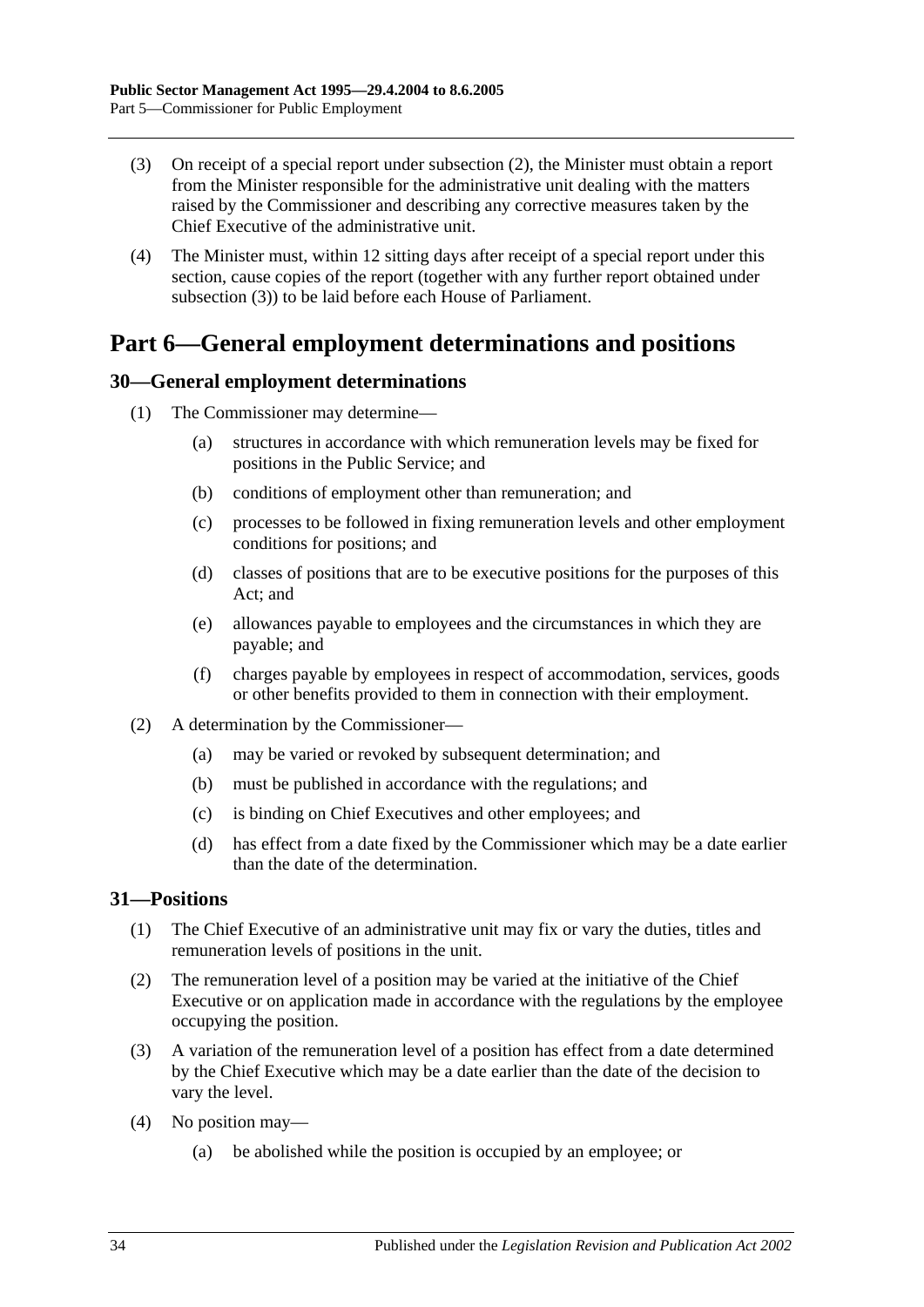- (b) have its remuneration level reduced while the position is occupied by an employee except—
	- (i) with the employee's consent; or
	- (ii) in order to correct a clerical error made in the course of the process of fixing or varying the remuneration level of the position.

### <span id="page-34-0"></span>**32—Review of remuneration level of position**

- (1) The Commissioner may establish review panels for the purposes of this section.
- <span id="page-34-1"></span>(2) A review panel is to consist of—
	- (a) the Commissioner or a delegate of the Commissioner; and
	- (b) an employee selected by the Commissioner from a panel of employees nominated by recognised organisations; and
	- (c) an employee selected by the Commissioner from a panel of employees nominated by the Commissioner.
- <span id="page-34-2"></span>(3) The Minister may from time to time invite the recognised organisations to nominate employees to constitute the panel referred to in [subsection](#page-34-1) (2)(b).
- (4) If a recognised organisation fails to make a nomination in response to an invitation under [subsection](#page-34-2) (3) within the time allowed in the invitation, the Minister may choose employees instead of nominees of the recognised organisation and any employees so chosen are to be taken to have been nominated to the relevant panel.
- (5) A person ceases to be a member of a panel if the person—
	- (a) ceases to be an employee; or
	- (b) resigns by notice in writing addressed to the Minister; or
	- (c) is removed from the panel by the Minister on the ground of misconduct, neglect of duty, incompetence or mental or physical incapacity to carry out official duties; or
	- (d) has completed a period of two years as a member of the panel since being nominated, or last renominated, as a member of the panel, and is not renominated to the panel.
- (6) Subject to [subsection](#page-34-3) (7), an employee who—
	- (a) has made an application under this Part for variation of the remuneration level of the employee's position; and
	- (b) is dissatisfied with the decision on the application,

may, within 30 days after receiving notice of the decision, apply to the Commissioner for a review of the remuneration level of the employee's position.

- <span id="page-34-3"></span>(7) An application for review may not be made—
	- (a) by an executive or any employee whose employment is subject to a contract under [Part 7;](#page-35-0) or
	- (b) in a case of a kind excluded by the regulations.
- (8) On an application for review, the Commissioner must refer the application to a review panel.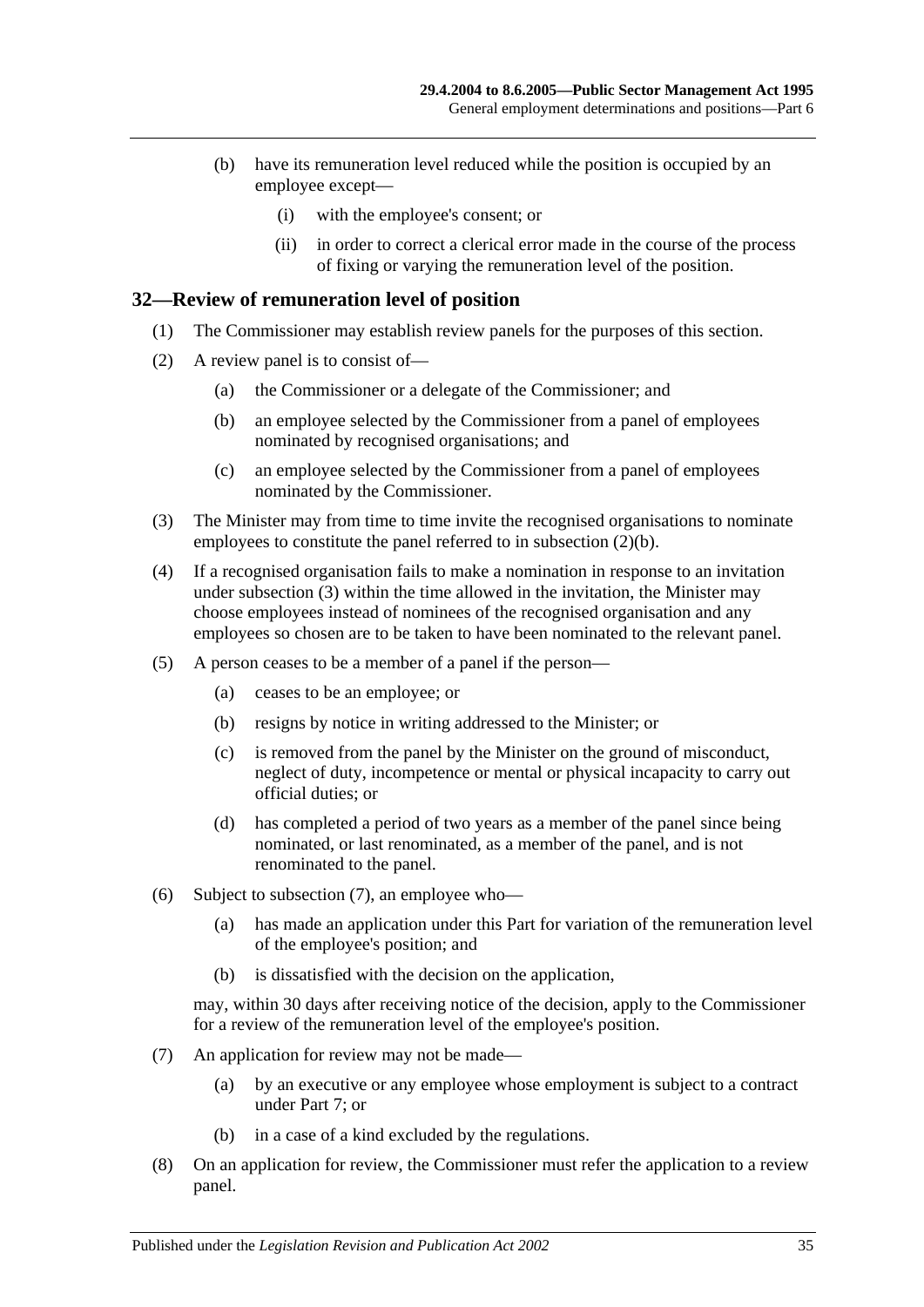- (9) A review panel to which an application for review is referred must afford—
	- (a) the applicant; and
	- (b) the Chief Executive, or a nominee of the Chief Executive of the administrative unit in which the applicant is employed,

a reasonable opportunity to make submissions orally or in writing to the panel on the questions raised by the application.

- (10) If an applicant wishes to make oral submissions, the applicant may appear before the panel personally or by a representative (who may not be a legal practitioner).
- (11) On completion of a review, the review panel may—
	- (a) confirm the existing remuneration level of the applicant's position; or
	- (b) determine that the remuneration level of the position should be varied with effect from a date determined by the panel (which may not be earlier than the date of the application for review nor later than three months from the date of that application).
- (13) A decision in which any two or more members of a review panel concur is a decision of the panel.
- (14) If a review panel determines that the remuneration level of a position should be varied, the Chief Executive must vary the remuneration level of the position in accordance with the determination.

# <span id="page-35-0"></span>**Part 7—Public Service appointments (apart from Chief Executives)**

## <span id="page-35-1"></span>**Division 1—Executive positions**

## <span id="page-35-2"></span>**33—Appointment of executives**

- (1) The Chief Executive of an administrative unit may appoint persons as executives of the unit.
- (2) Subject to a determination of the Commissioner under [Part 5,](#page-28-1) an appointment to an executive position may only be made as a consequence of selection processes conducted on the basis of merit in accordance with the regulations.

## <span id="page-35-3"></span>**34—Conditions of executive's employment**

- (1) The conditions of employment in an executive position are to be subject to a contract made between the executive and the Chief Executive.
- (2) The contract must specify—
	- (a) that the executive is employed for a term not exceeding five years specified in the contract and is eligible for reappointment to the position; and
	- (b) that the executive is to meet performance standards as set from time to time by the Chief Executive; and
	- (c) that the executive is entitled to remuneration and other benefits specified in the contract; and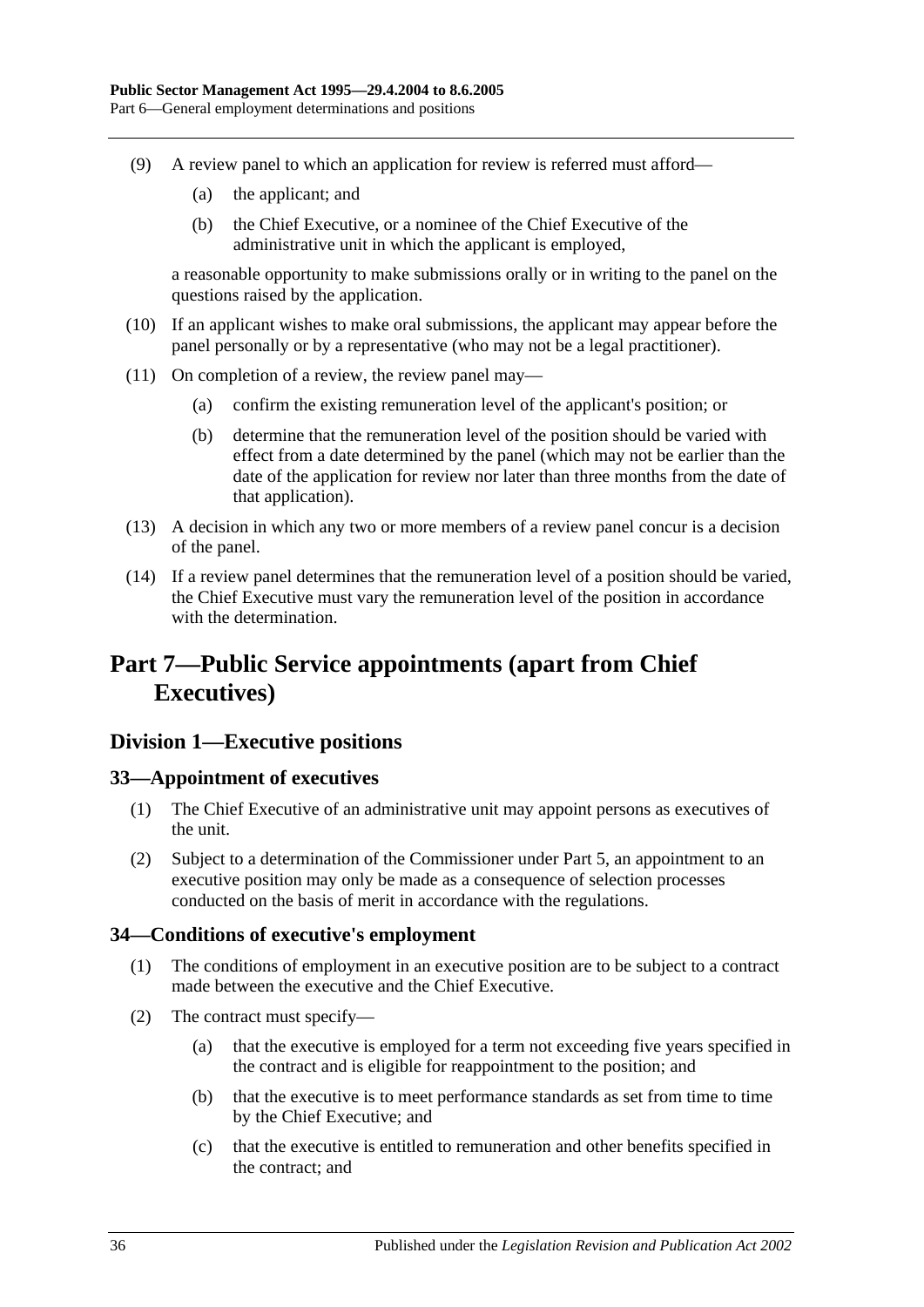- (d) the sums representing the values of the benefits (other than remuneration); and
- (e) the total remuneration package value of the position under the contract; and
- (f) that the executive may resign from the Public Service by not less than three months notice in writing to the Chief Executive (unless notice of a shorter period is accepted by the Chief Executive).
- (3) The decision whether to reappoint to the position at the end of a term of employment must be made and notified to the executive not less than three months before the end of the term.
- (4) If the contract so provides, the executive will be entitled to some other specified appointment in the Public Service (without any requirement for selection processes to be conducted) in the event that he or she is not reappointed to the position at the end of a term of employment or in other circumstances specified in the contract.
- <span id="page-36-0"></span> $(5)$  If—
	- (a) the executive is not reappointed to the position at the end of a term of employment; and
	- (b) the contract does not provide that he or she is entitled to some other specified appointment in that event; and
	- (c) immediately before the executive was first appointed to any executive position under this Act, he or she was employed in the Public Service (but not under a contract for a fixed term with no entitlement to employment in another position at the end of the fixed term); and
	- (d) the contract does not exclude the operation of this subsection,

the executive is entitled to be appointed (without any requirement for selection processes to be conducted) to a position in the Public Service with a remuneration level the same as, or at least equivalent to, that of the position he or she occupied immediately before the commencement of his or her first term of employment in the position to which he or she is not being reappointed.

- (6) If an employee is appointed as required by [subsection](#page-36-0) (5) to a position that is an executive position, the conditions of his or her employment will not be required to be subject to a contract under this section (except in the event that he or she is appointed to another executive position).
- (7) This section does not apply to an employee who is an executive as a result of assignment from a position other than an executive position.

# **35—Contract overrides other provisions**

- (1) The contract relating to an executive's employment may make any other provision considered appropriate, including provision excluding or modifying a provision of this Act (other than this Division).
- (2) The contract will prevail, to the extent of any inconsistency, over the provisions of this Act (other than [Part 2](#page-9-0) and this Division).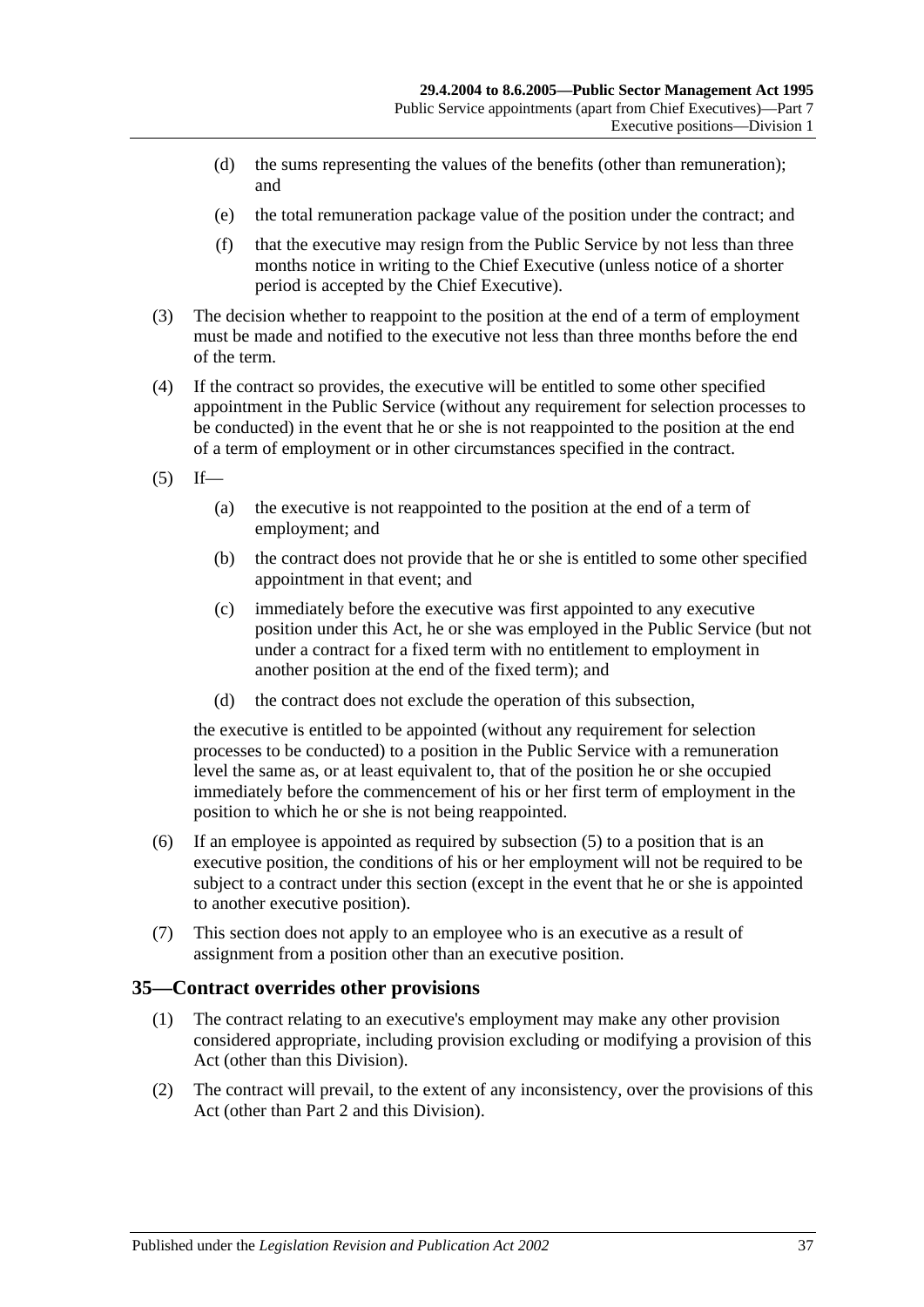#### **36—Termination of executive's employment by notice**

- (1) This section applies only to an executive whose conditions of employment are subject to a contract under this Division.
- (2) The Chief Executive of the administrative unit in which an executive is employed may, with the approval of the Commissioner, terminate the executive's employment by not less than three months notice in writing to the executive.
- <span id="page-37-0"></span>(3) If an executive's employment is terminated by the Chief Executive by notice under this section, the following provisions apply:
	- $(a)$  if—
		- (i) the contract relating to the executive's employment does not provide that he or she is entitled to some other specified appointment in the event of such termination; and
		- (ii) immediately before the executive was first appointed to any executive position under this Act, he or she was employed in the Public Service (but not under a contract for a fixed term containing provision for termination of his or her employment by notice in writing of a specified period); and
		- (iii) the contract does not exclude the operation of this paragraph,

the executive is entitled to be appointed (without any requirement for selection processes to be conducted) to a position in the Public Service with a remuneration level the same as, or at least equivalent to, that of the position he or she occupied immediately before the commencement of his or her first term of employment in the position occupied at the time of termination;

- (b) in any other case—the executive is, subject to any provision in the contract, entitled to a termination payment of an amount equal to three months remuneration (as determined for the purposes of this subsection under the contract) for each uncompleted year of the term of employment (with a *pro rata* adjustment in relation to part of a year) up to a maximum of 12 months remuneration (as so determined).
- (4) If an employee is appointed as required by [subsection](#page-37-0)  $(3)(a)$  to a position that is an executive position, the conditions of his or her employment will not be required to be subject to a contract under this Division (except in the event that he or she is appointed to another executive position).
- (5) Nothing in this section prevents termination of an executive's employment by a shorter period of notice than three months provided that a payment is made to the executive in lieu of notice of an amount equal to the salary and allowances (if any) that the executive would have been entitled to receive during the balance of the period of three months less, in the case of an executive appointed to another position under [subsection](#page-37-0) (3)(a), the salary and allowances (if any) payable in respect of employment in that position during the balance of the period of three months.
- (6) The provisions of [Part 8](#page-41-0) relating to termination of an employee's employment apply to an executive in addition to this section but subject to any provision in the contract relating to the executive's employment.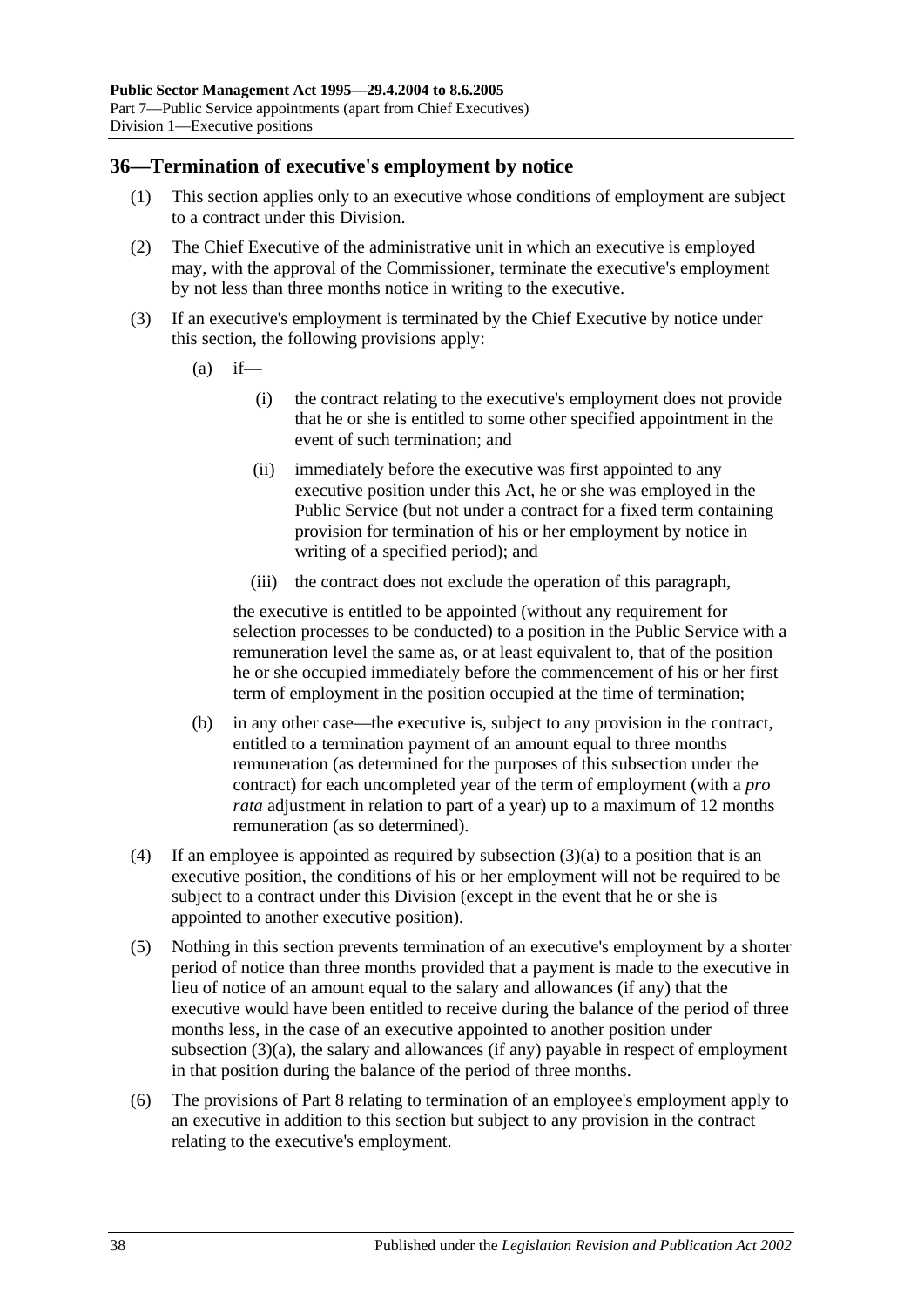#### **37—Executive's general responsibilities**

An executive is responsible to the Chief Executive of the administrative unit in which he or she is employed for—

- (a) the efficient and effective management of the resources under his or her control; and
- (b) the attainment of the performance standards set from time to time under the contract relating to his or her employment; and
- (c) ensuring the observance within the areas under his or her control of the aims and standards contained in [Part 2;](#page-9-0) and
- (d) contributing to the attainment of the Government's overall objectives consistently with legislative requirements.

### **Division 2—Other positions**

#### **38—Division applies to positions other than executive positions**

This Division applies to positions other than executive positions.

#### **39—Appointment**

- (1) The Chief Executive of an administrative unit may appoint a person to a position in the unit.
- (2) Subject to a determination of the Commissioner under [Part 5](#page-28-0) and except in the case of appointment to a temporary or casual position, an appointment may only be made as a consequence of selection processes conducted on the basis of merit in accordance with the regulations.

#### **40—Conditions of employment**

- (1) The conditions of an employee's employment in a position in an administrative unit may—
	- (a) be left to be governed by the provisions of this Act; or
	- (b) subject to this section, be made subject to a contract between the employee and the Chief Executive of the administrative unit.
- <span id="page-38-0"></span>(2) A contract may do one or more of the following:
	- (a) provide that the employee is employed for a term of not less than 12 months (except in the case of a casual or temporary position) and not exceeding five years specified in the contract;
	- (b) provide that the employee is, at the end of a term of employment specified under [paragraph](#page-38-0) (a), eligible for reappointment, or entitled to some other appointment in the Public Service, without any requirement for selection processes to be conducted;
	- (c) provide that the employee is entitled to remuneration and other benefits specified in the contract;
	- (d) in the case of a temporary or casual position, provide that the Chief Executive may terminate the employee's employment at any time;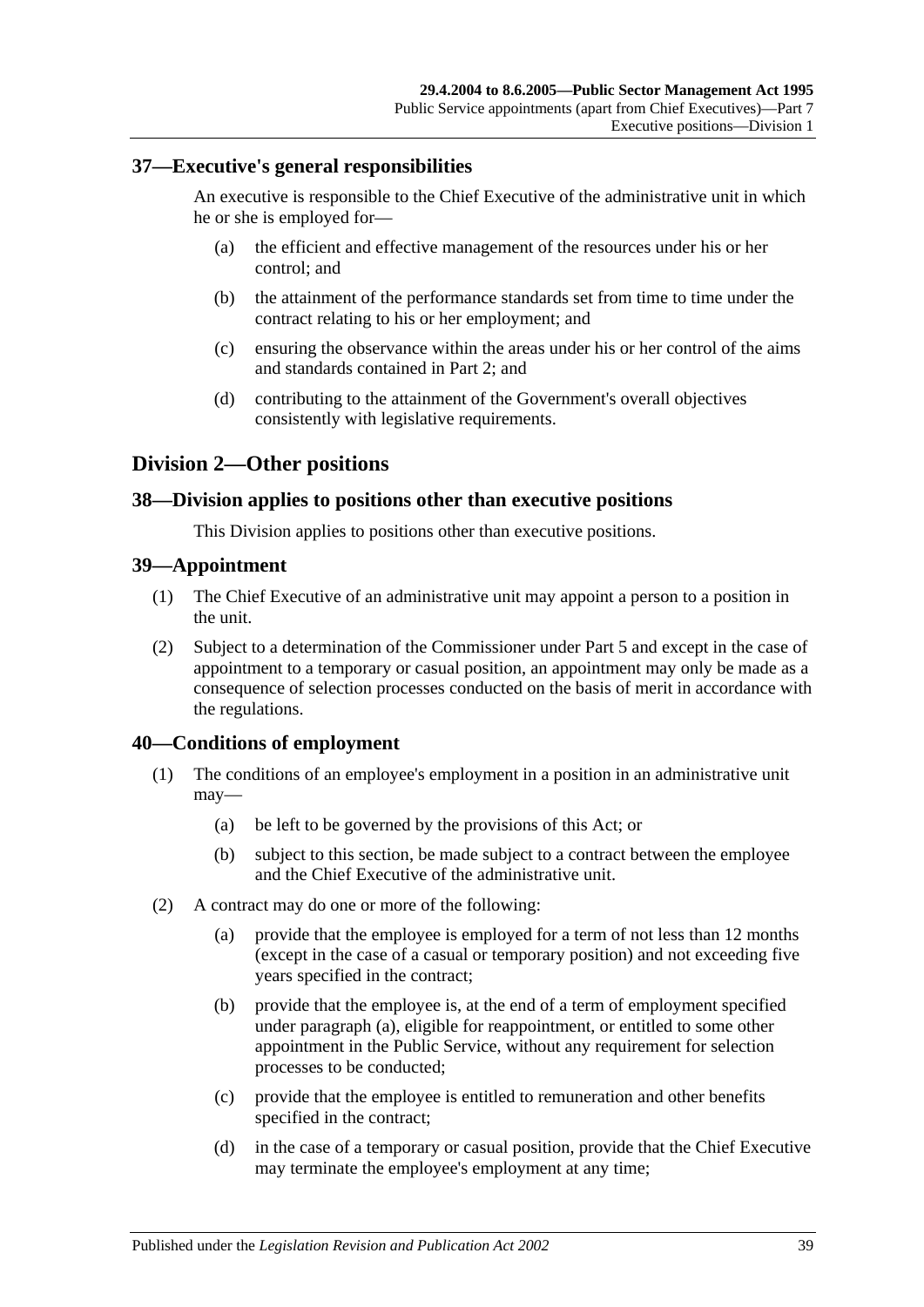- (e) make any other provision that the Chief Executive considers appropriate, including provision excluding or modifying a provision of this Act.
- (3) A contract will prevail, to the extent of any inconsistency, over the provisions of this Act (other than [Part 2\)](#page-9-0).
- <span id="page-39-0"></span>(4) Conditions of employment may not be made subject to a contract under this section except—
	- (a) in the case of a temporary or casual position; or
	- (b) with the Commissioner's approval—
		- (i) in the case of a position required for the carrying out of a project of a duration not exceeding five years; or
		- (ii) where special conditions need to be offered in respect of a position to secure or retain the services of a suitable person; or
		- (iii) in other cases of a special or exceptional kind prescribed by regulation.
- (5) The term of an employee's employment in a temporary position may be extended from time to time and an employee may be reappointed to a temporary position, but the aggregate period for which an employee continues in a temporary position may not exceed two years.
- (6) The Commissioner may give a general approval that will be sufficient for the purposes of [subsection](#page-39-0) (4)(b) in relation to a class of positions that the Commissioner is satisfied are required for the carrying out of projects of a duration not exceeding five years.

#### **41—Probation**

- (1) Unless the Chief Executive otherwise determines, a person who is not already employed in the Public Service is when appointed to a position in an administrative unit at first on probation.
- (2) The appointment of an employee who is on probation may be terminated by the Chief Executive at any time.
- (3) If an employee has been on probation for six months or more, the Chief Executive may confirm the appointment and, in that event, the employee ceases to be on probation.
- (4) Unless the appointment is sooner confirmed or terminated, the employee ceases to be on probation at the end of a period of 12 months probationary service.
- (5) For the purposes of this section, probationary service does not include a period for which the employee has been absent on leave without pay.

# **Division 3—Appointment procedures and promotion appeals**

#### **42—Appointment procedures**

(1) This section applies to an appointment to a position that is required to be made as a consequence of selection procedures conducted on the basis of merit.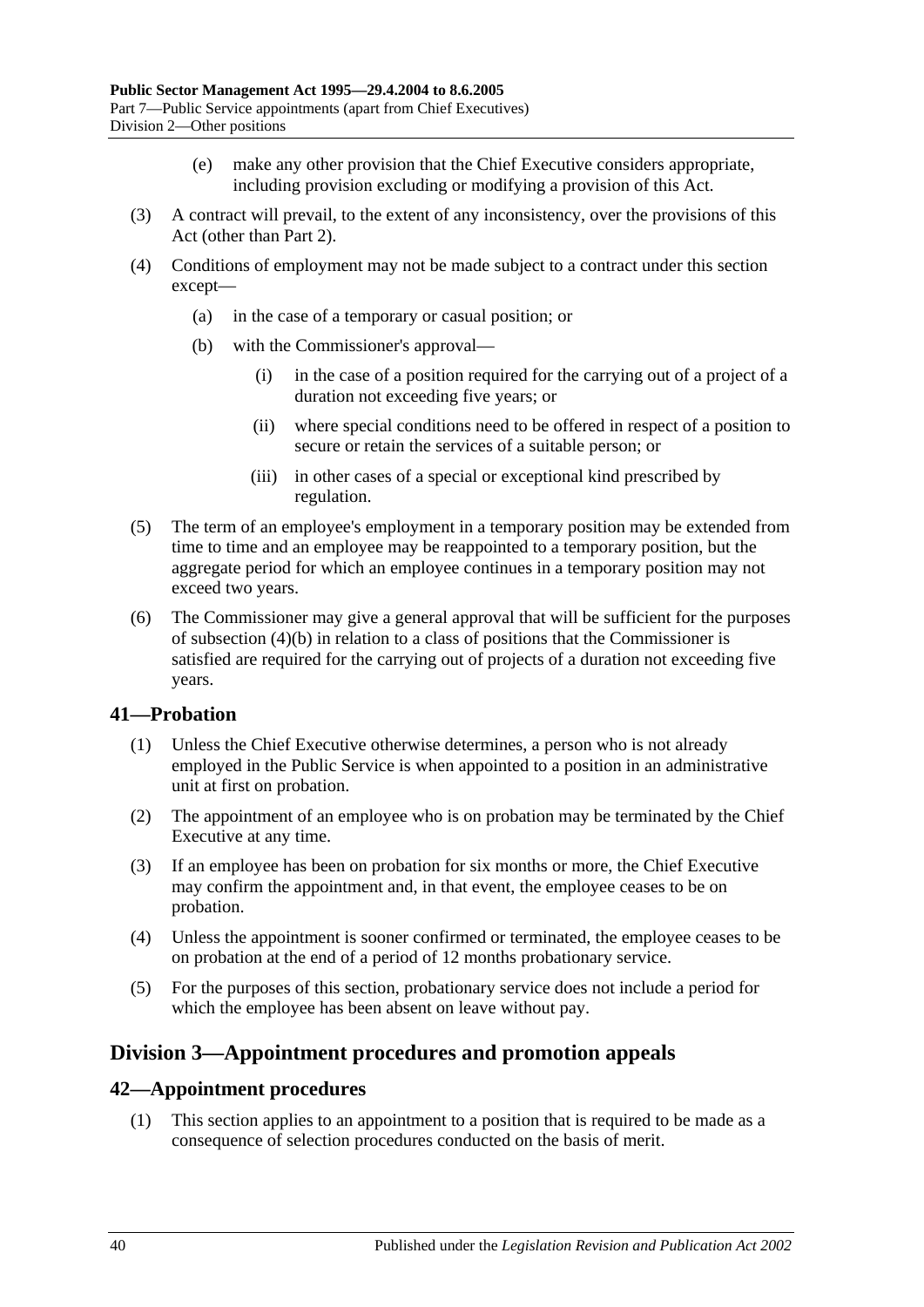- (2) A Chief Executive may, for the purpose of filling a position—
	- (a) cause applications to be sought and an applicant selected on the basis of merit in accordance with the regulations; or
	- (b) if a pool of applicants has been established under [subsection](#page-40-0) (3) for the purpose of filling positions of a class to which the position belongs—cause an applicant to be selected on the basis of merit in accordance with the regulations from amongst applicants in the pool.
- <span id="page-40-0"></span>(3) A Chief Executive may, with the approval of the Commissioner, for the purpose of filling positions of a class prescribed by regulation—
	- (a) cause applications to be sought in accordance with the regulations; and
	- (b) cause selections to be made on the basis of merit in accordance with the regulations for the purpose of establishing a pool of applicants from which further selections may be made to fill positions of that class as from time to time required.
- (4) If an applicant selected for a position is not an employee, the Chief Executive may proceed directly to appoint the person to the position.
- (5) If an applicant selected for a position is an employee, then—
	- (a) in a case where no other employee applied for the position or the Chief Executive is authorised by the regulations to do so—the Chief Executive may proceed directly to appoint the person to the position;
	- (b) in any other case—the Chief Executive must first nominate the person for appointment to the position.
- (6) The Chief Executive may withdraw a nomination for appointment to a position at any time before appointment of the nominee if—
	- (a) the nominee requests in writing that the nomination be withdrawn; or
	- (b) the Commissioner approves withdrawal of the nomination,

and, in the event of such withdrawal, another applicant may be selected for appointment to the position.

#### **43—Promotion appeals**

- (1) Where an employee has been nominated for appointment to a position, any other employee who applied for the position and is eligible for appointment to the position may, within seven days after the publication of the notice of nomination, appeal to the Promotion and Grievance Appeals Tribunal against the nomination.
- (2) An appeal against a nomination may only be made on one or more of the following grounds:
	- (a) that the employee nominated is not eligible for appointment to the position; or
	- (b) that the selection processes leading to the nomination were affected by nepotism or patronage or were otherwise not properly based on assessment of the respective merits of the applicants; or
	- (c) that there was some other serious irregularity in the selection processes,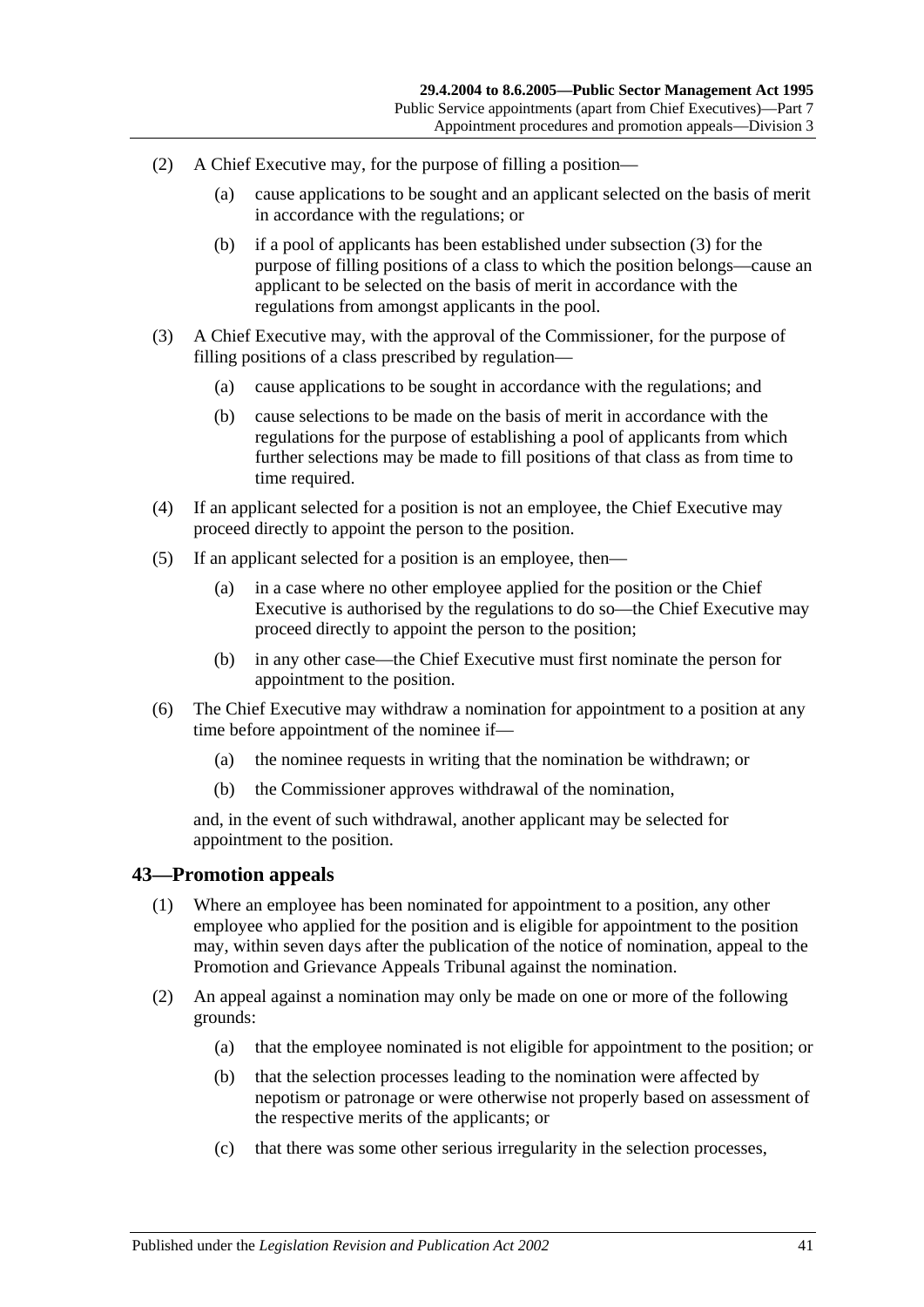and may not be made merely on the basis that the Tribunal should redetermine the respective merits of the appellant and the employee nominated.

- (3) The Tribunal may, if of the opinion that an appeal is frivolous or vexatious, decline to entertain the appeal.
- (4) Where, on an appeal under this section, the Tribunal is satisfied that there has been some serious irregularity in the selection processes leading to the nomination such that it would be unreasonable for the nomination to stand, the Tribunal may—
	- (a) set aside the nomination; and
	- (b) order that the selection processes be recommenced from the beginning or some later stage specified by the Tribunal.
- (5) For the purposes of this section—
	- (a) a person is not eligible for appointment to a position if the person does not have qualifications determined by the Commissioner to be essential in respect of the position; and
	- (b) a determination by the Chief Executive seeking to fill a position that specific qualifications, experience or other attributes are essential or desirable in respect of the position will be binding on the Tribunal.
- (6) Where an employee has been nominated for appointment to a position and no other employee is entitled to appeal or successfully appeals against the nomination, the nominee must be appointed to the position.
- (7) The regulations may make provision with respect to entitlement to appeal against a nomination under this section.
- (8) Nothing in this section prevents a Chief Executive or the Commissioner from attempting to resolve by conciliation a matter the subject of an appeal under this section prior to the commencement of the hearing of the appeal.

# <span id="page-41-0"></span>**Part 8—General Public Service employment provisions**

# <span id="page-41-2"></span>**Division 1—Assignment between positions**

#### **44—Assignment**

- (1) Subject to this section, the Chief Executive of an administrative unit may assign an employee from one position in the unit to another position in the unit.
- (2) Subject to this section, an employee may be assigned from a position in one administrative unit to a position in another administrative unit by the Commissioner in consultation with the Chief Executives of the units.
- <span id="page-41-1"></span>(3) Promotion of an employee to a higher remuneration level through assignment under this section—
	- (a) may be made only subject to conditions determined by the Commissioner; and
	- (b) may continue only for up to 12 months or such longer period not exceeding three years as the Commissioner may allow in a particular case.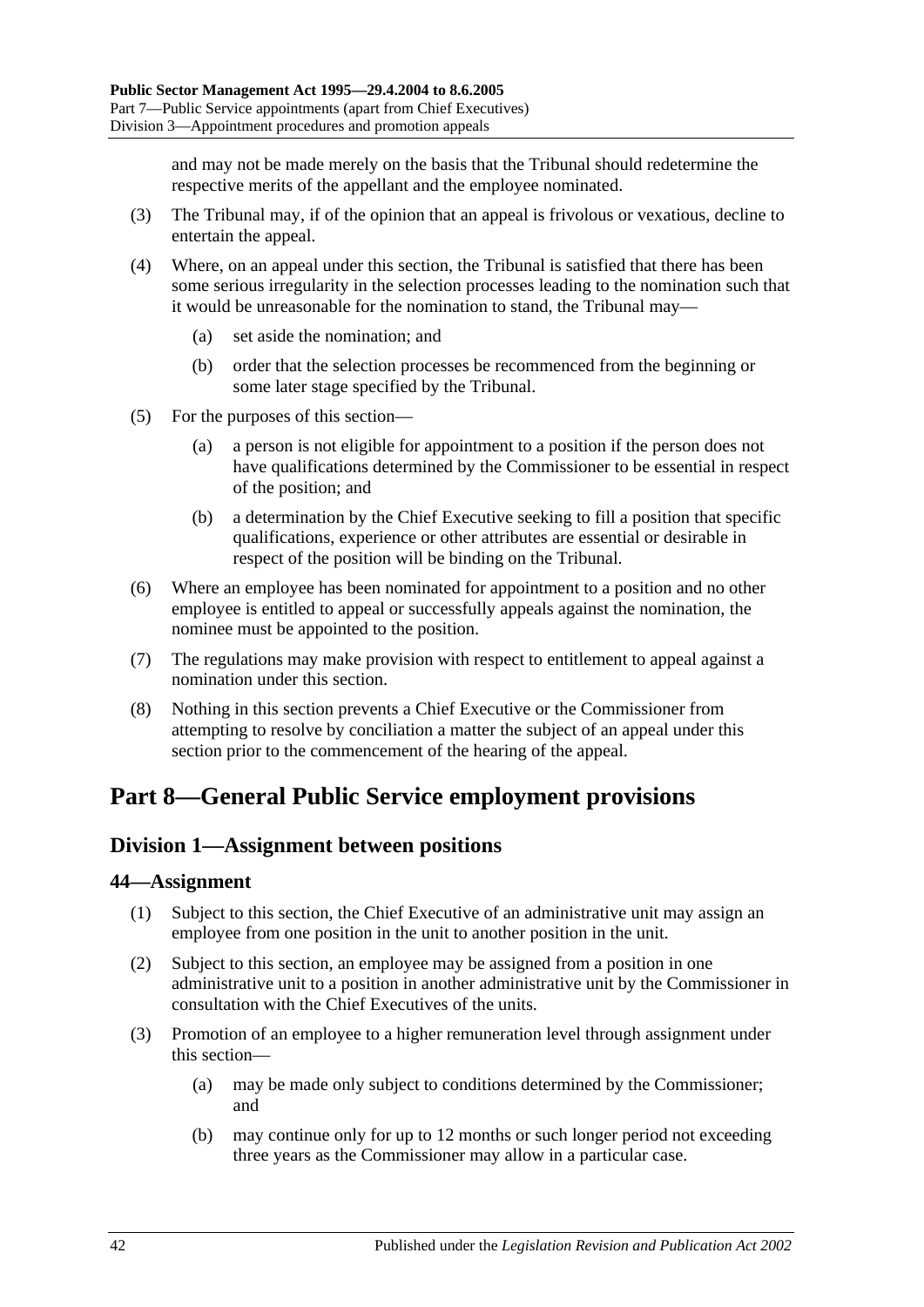- (4) An employee may not be assigned from a position to another position with a lower remuneration level except—
	- (a) with the employee's consent; or
	- (b) in order to return an employee to his or her former remuneration level as required for compliance with [subsection](#page-41-1) (3).
- (5) If an employee whose employment is subject to a contract is assigned to another position, the provisions of the contract continue to apply in relation to the employee's employment in the new position subject to any necessary modifications or further agreement between the employee and the Chief Executive.

### **Division 2—Remuneration**

#### **45—Remuneration**

- (1) Subject to this Act, an employee is entitled to remuneration at the rate appropriate to the remuneration level of the position occupied by the employee.
- (2) A deduction may be made from an employee's remuneration for any charge payable by the employee under a determination of the Commissioner under [Part 6](#page-33-0) in respect of accommodation, services, goods or any other benefit provided to the employee in connection with his or her employment.

#### **46—Additional duties allowance**

- (1) The Chief Executive of an administrative unit may direct an employee in the unit to perform specified duties in addition to those on which the remuneration level of the employee's position is based.
- (2) If an employee performs duties in accordance with a direction under this section for a continuous period of more than one week, the Chief Executive may authorise payment to the employee of an allowance appropriate to the duties being performed.

#### **47—Reduction in salary arising from refusal or failure to carry out duties**

- (1) If, in consequence or furtherance of industrial action, an employee refuses or fails to carry out duties that the employee has been lawfully instructed to perform, the employee must not, if the Commissioner so directs, be paid salary for any day (or part of a day) on which the employee refuses or fails to carry out those duties.
- (2) A direction under this section is effective to prevent payment of salary to an employee despite the fact that, on any day (or part of a day) to which the direction relates, the employee performs some (but not all) of the duties that the employee has been lawfully instructed to perform.

#### **48—Payment of remuneration on death**

On the death of an employee, the Commissioner may, if of the opinion that it is appropriate to do so, direct that an amount payable in respect of the employee's remuneration be paid to dependants of the employee and not to the personal representative.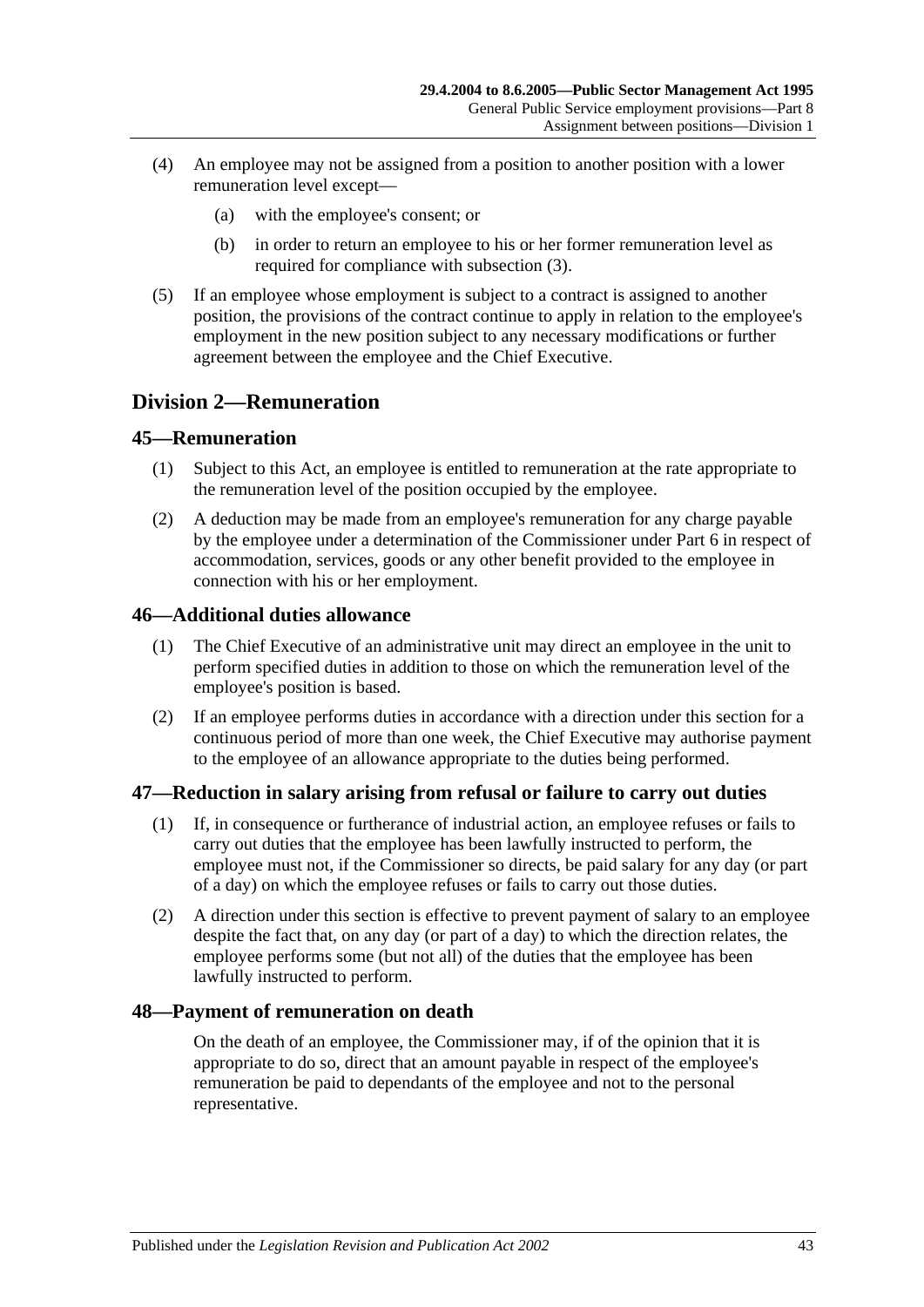# **Division 3—Hours of duty and leave**

#### **49—Hours of duty and leave**

The hours of duty of an employee and the rights of an employee to holidays and leave are governed by [Schedule 2.](#page-58-0)

#### **Division 4—Excess employees**

#### <span id="page-43-0"></span>**50—Excess employees**

- <span id="page-43-1"></span>(1) If the Chief Executive of an administrative unit is satisfied—
	- $(a)$  that—
		- (i) the services of an employee have become underutilised; or
		- (ii) an employee is no longer required to perform, or cannot perform, the duties of his or her position,

because of—

- (iii) changes in technology or work methods or in the organisation or nature or extent of operations of the administrative unit; or
- (iv) loss of a qualification that is necessary for the performance or proper performance of the duties; and
- (b) that it is not practicable to assign the employee under [Division 1](#page-41-2) to another position in the administrative unit,

the Chief Executive must refer the matter to the Commissioner.

- (2) If a matter is referred to the Commissioner under [subsection](#page-43-0) (1) and the Commissioner is satisfied
	- (a) as to the matters referred to in [subsection](#page-43-1)  $(1)(a)$ ; and
	- (b) that all reasonable endeavours have been made to assign the employee under [Division 1](#page-41-2) to another position in the Public Service (whether in the same or another administrative unit) but that it is not practicable to do so in the circumstances of the case; and
	- (c) that reasonable consultations have taken place with the appropriate recognised organisation,

the Commissioner may—

- (d) transfer the employee to another position in the Public Service with a lower remuneration level; or
- (e) recommend to the Governor that the employee's employment in the Public Service be terminated.
- (3) The Governor may, on the recommendation of the Commissioner under this section, terminate an employee's employment in the Public Service.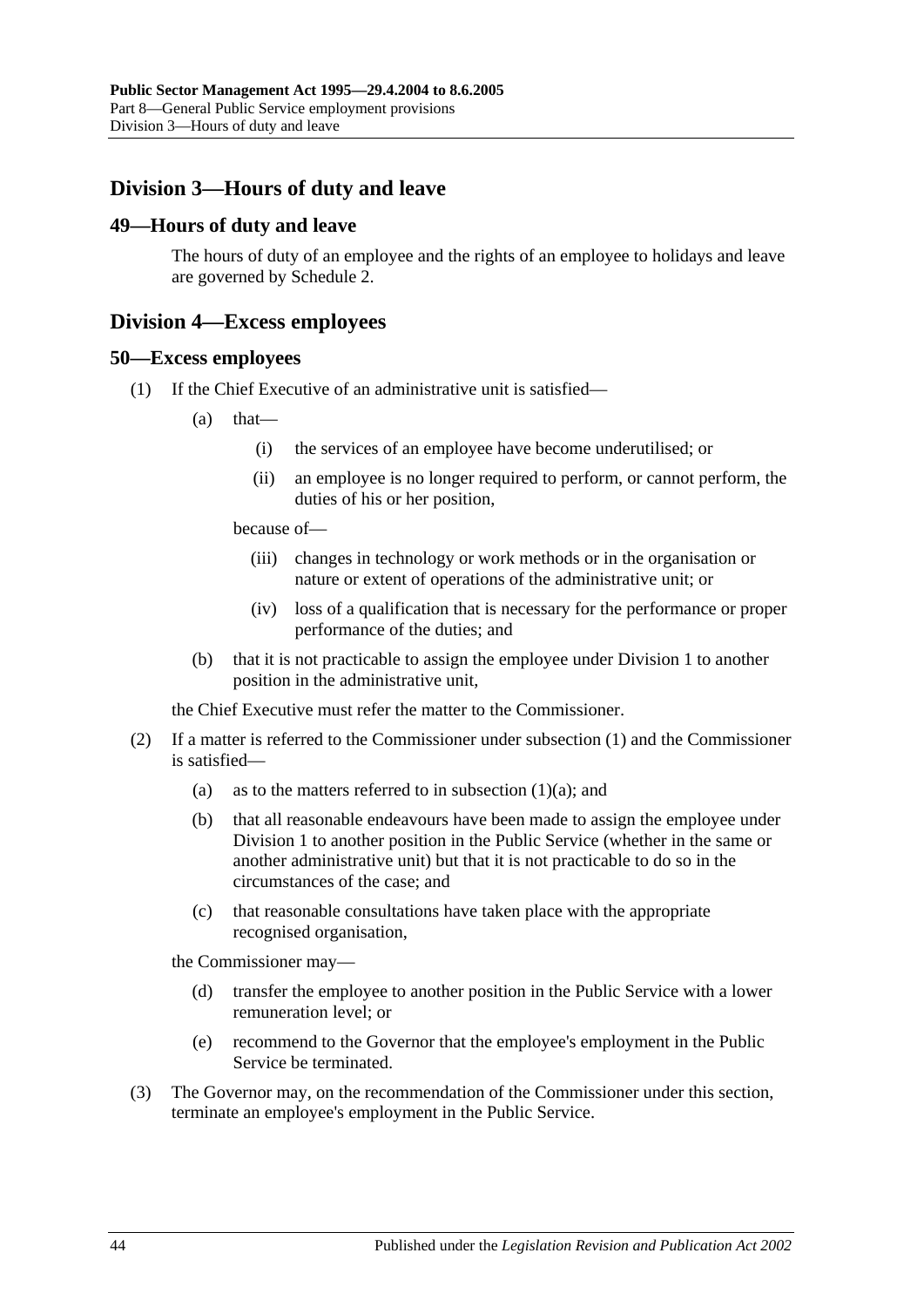(4) If an employee is transferred under this section to a position with a lower remuneration level, the employee is entitled to supplementation of the employee's remuneration in accordance with the relevant provisions of an award or enterprise or industrial agreement or, if there is no award or enterprise or industrial agreement covering the matter, in accordance with a scheme prescribed by the regulations.

# **Division 5—Mental or physical incapacity**

### <span id="page-44-0"></span>**51—Mental or physical incapacity**

- $(1)$  If—
	- (a) the Chief Executive of an administrative unit is satisfied that an employee in the unit is not performing duties of his or her position satisfactorily; and
	- (b) it appears to the Chief Executive that the employee's unsatisfactory performance is caused by mental or physical illness or disability,

the Chief Executive may require the employee to undergo a medical examination by a medical practitioner selected by the employee from a panel of medical practitioners nominated by the Chief Executive.

- (2) If an employee refuses or fails, without reasonable excuse, to submit to a medical examination as required under [subsection](#page-44-0) (1), the Chief Executive may suspend the employee from duty in the Public Service (without remuneration and, as the Chief Executive thinks fit, with or without accrual of rights in respect of recreation leave and long service leave) until the employee submits to a medical examination as required by the Chief Executive.
- <span id="page-44-2"></span>(3) The Chief Executive must—
	- (a) furnish the employee with a copy of any report on the results of a medical examination required under this section; and
	- (b) before considering the report under [subsection](#page-44-1) (4), allow the employee a period of not less than 14 days from the date of the employee's receipt of the report to furnish the Chief Executive with any medical reports obtained by the employee on his or her mental or physical condition.
- <span id="page-44-1"></span>(4) If the Chief Executive of an administrative unit is satisfied, after consideration of all relevant medical reports, that—
	- (a) an employee in the unit is not performing duties of his or her position satisfactorily; and
	- (b) the employee's unsatisfactory performance is caused by mental or physical illness or disability; and
	- (c) it is not practicable to assign the employee under [Division 1](#page-41-2) to another position (whether in the same or another administrative unit) with duties within the employee's capacity,

the Chief Executive must consult with the Commissioner about the matter.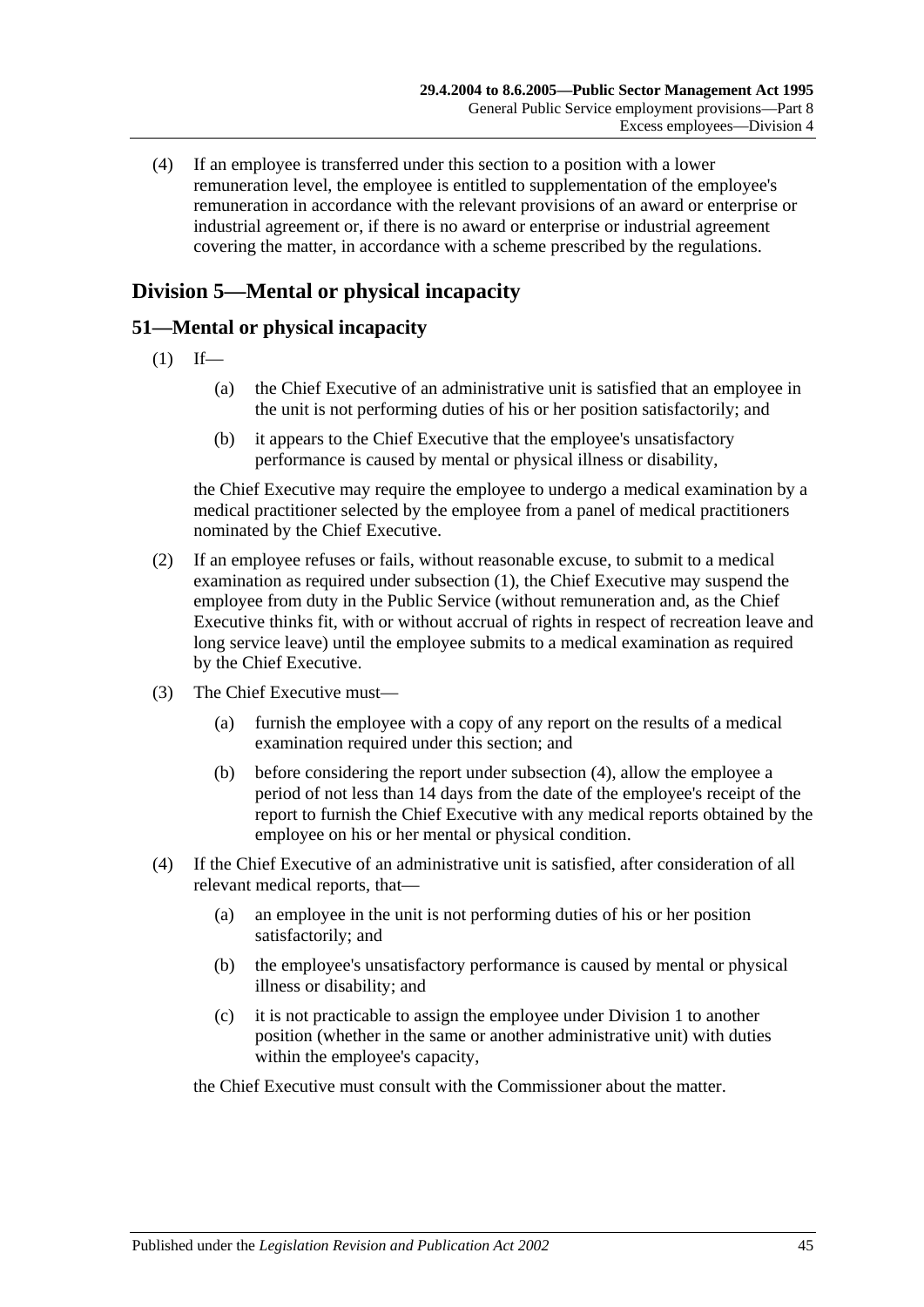- (5) If the Commissioner and the Chief Executive are both satisfied that it is not practicable to assign the employee under [Division 1](#page-41-2) to another position (whether in the same or another administrative unit), the following provisions apply:
	- (a) the Commissioner and the Chief Executive must examine whether it is practicable to transfer the employee to another position with a lower remuneration level (whether in the same or another administrative unit);
	- (b) if it is practicable to do so, the employee may be transferred by the Chief Executive to another position with a lower remuneration level in the same unit, or may be transferred to a position with a lower remuneration level in another unit by the Commissioner in consultation with the Chief Executive of the other unit;
	- (c) if the Commissioner and the Chief Executive are satisfied that it is not practicable to so transfer the employee, the Commissioner may recommend to the Governor that the employee's employment in the Public Service be terminated.
- (6) The Governor may, on the recommendation of the Commissioner under this section, terminate an employee's employment in the Public Service.
- (7) The termination of an employee's employment under this section may, with the consent of the employee, have effect from a date earlier than the date of the decision to terminate the employee's employment.
- (8) In this section—

*relevant medical report* means—

- (a) if a medical examination is required by the Chief Executive under [subsection](#page-44-0) (1)—
	- (i) the report on the results of that examination; and
	- (ii) any medical reports furnished to the Chief Executive by the employee before or within the period allowed under [subsection](#page-44-2) (3); or
- (b) in any other case—any medical report furnished to the Chief Executive by the employee.

# **Division 6—Unsatisfactory performance**

# **52—Unsatisfactory performance**

- (1) If the Chief Executive of an administrative unit is satisfied that—
	- (a) an employee in the unit is not performing duties of his or her position satisfactorily or to performance standards specified in a contract relating to his or her employment; and
	- (b) it is not practicable to assign the employee under [Division 1](#page-41-2) to another position (whether in the same or another administrative unit) with duties suited to the employee's capabilities or qualifications,

#### the Chief Executive must consult with the Commissioner about the matter.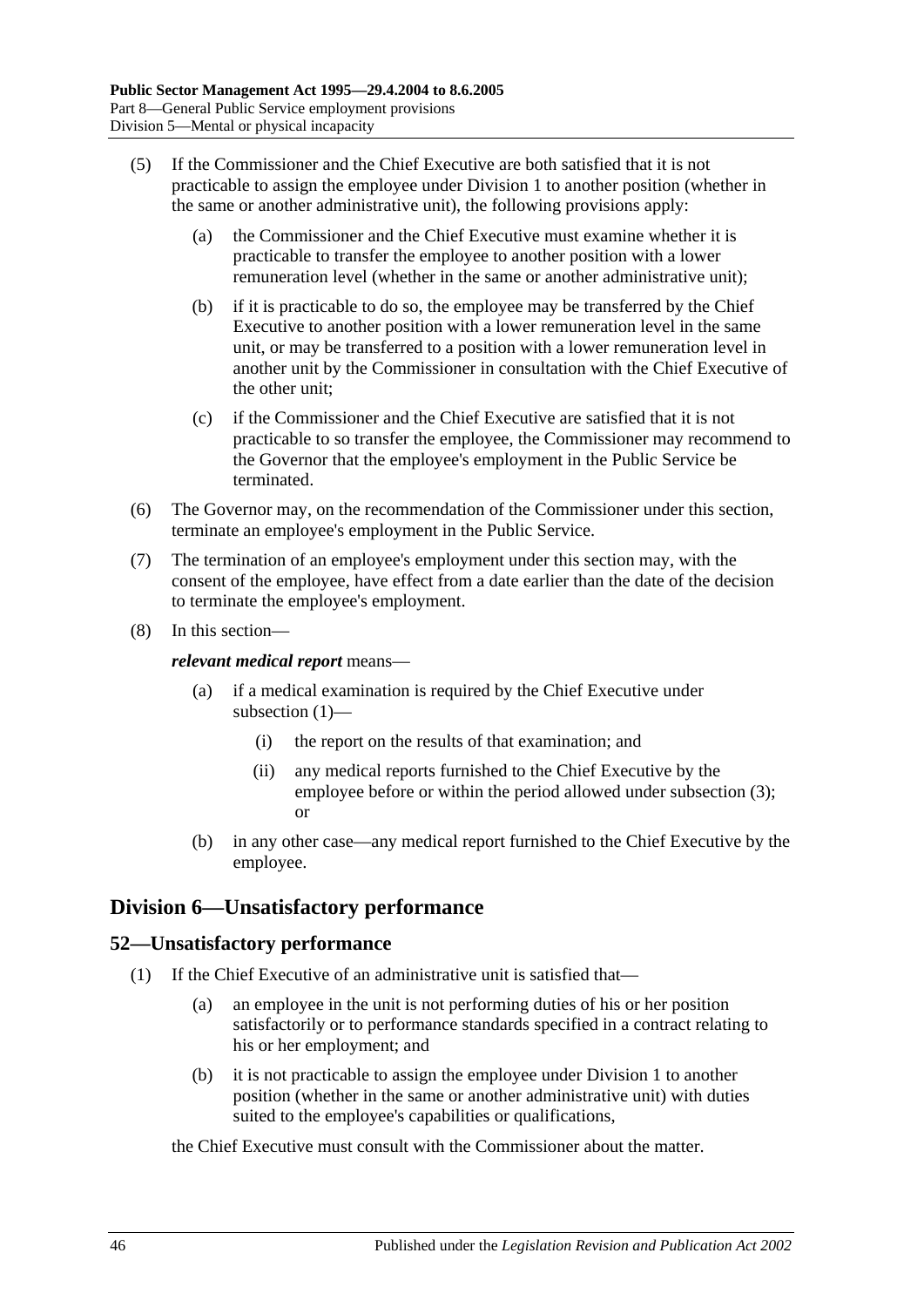- (2) If the Commissioner and the Chief Executive are both satisfied that it is not practicable to assign the employee under [Division 1](#page-41-2) to another position (whether in the same or another administrative unit), the following provisions apply:
	- (a) the Commissioner and the Chief Executive must examine whether it is practicable to transfer the employee to another position with a lower remuneration level (whether in the same or another administrative unit);
	- (b) if it is practicable to do so, the employee may be transferred by the Chief Executive to another position with a lower remuneration level in the same unit, or may be transferred to a position with a lower remuneration level in another unit by the Commissioner in consultation with the Chief Executive of the other unit;
	- (c) if the Commissioner and the Chief Executive are satisfied that it is not practicable to so transfer the employee, the Commissioner may recommend to the Governor that the employee's employment in the Public Service be terminated.
- (3) The Chief Executive may not take action under this section on the ground that an employee is not performing duties satisfactorily or to applicable performance standards unless the employee has first been advised of his or her unsatisfactory performance and allowed a reasonable opportunity to improve.
- <span id="page-46-0"></span>(4) An employee must be given not less than 14 days notice in writing of a decision to transfer the employee or recommend that the employee's employment in the Public Service be terminated under this section.
- (5) If, within the period referred to in [subsection](#page-46-0) (4), the employee appeals to the Promotion and Grievance Appeals Tribunal against the decision, the decision is suspended until the determination of the appeal.
- (6) The Governor may, on the recommendation of the Commissioner under this section, terminate an employee's employment in the Public Service.
- (7) This section does not apply if an employee's unsatisfactory performance is due to mental or physical illness or disability.

# **Division 7—Resignation and retirement**

#### **53—Resignation**

- (1) An employee may resign from the Public Service by not less than 14 days notice in writing to the Chief Executive of the administrative unit in which the employee is employed (unless notice of a shorter period is accepted by the Chief Executive).
- (2) If an employee—
	- (a) is absent, without authority, from employment in the Public Service for a period of 10 working days; and
	- (b) gives no proper written explanation or excuse for the absence to the Chief Executive of the administrative unit in which the employee is employed before the end of that period,

the employee will, if the Chief Executive so determines, be taken to have resigned from the Public Service.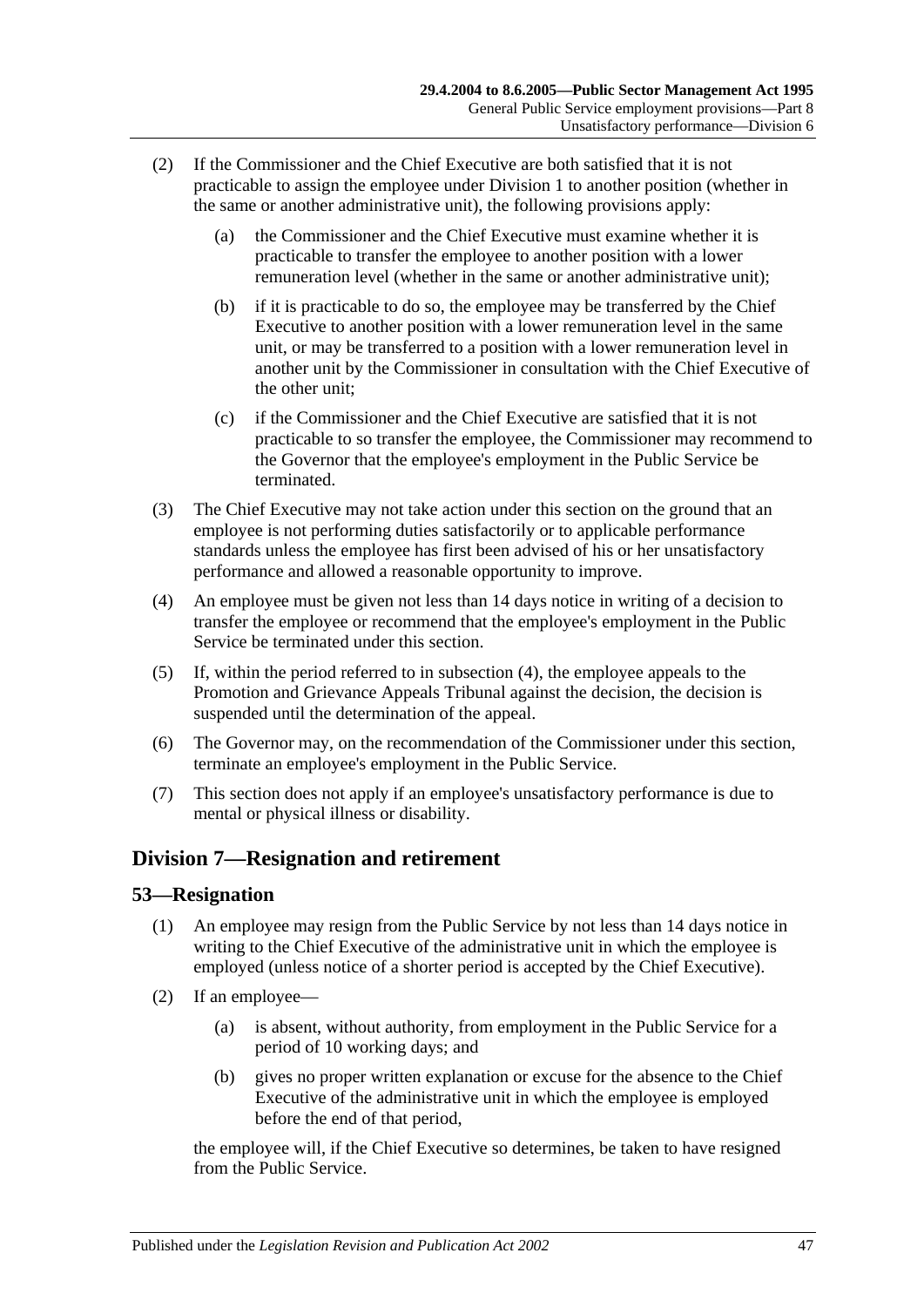### **54—Reappointment of employee who resigns to contest election**

- $(1)$  If—
	- (a) an employee resigns from the Public Service for the purpose of standing as a candidate for election to the Parliament of the State or the Commonwealth; and
	- (b) the resignation takes effect not more than one month before the issue of the writ for the election; and
	- (c) the former employee is not elected and applies for reappointment to the Public Service within two months after the return of the writ for the election,

the employee must be reappointed (without any requirement for selection processes and without probation) to his or her former position in the Public Service or a position with the same remuneration level as that position.

(2) For the purpose of determining the rights of an employee who is reappointed to the Public Service under this section, the period between the resignation and reappointment is to be taken to be leave without pay granted under this Act.

#### **55—Retirement**

An employee who has attained the age of 55 years is entitled to retire from the Public Service.

### **Division 8—Conduct and discipline**

#### **57—General rules of conduct**

An employee is liable to disciplinary action if the employee—

- (a) contravenes or fails to comply with—
	- (i) a provision of this Act; or
	- (ii) a direction given to the person as an employee by a person with authority to give that direction (whether the authority derives from this Act or otherwise); or
- (b) is negligent or indolent in the discharge of the duties of the employee's position; or
- (c) is absent from duty without reasonable excuse (proof of which lies on the employee); or
- (d) is guilty of disgraceful or improper conduct in an official capacity, or is guilty in a private capacity of disgraceful or improper conduct that reflects seriously and adversely on the Public Service; or
- (e) makes improper use of property of the Crown; or
- (f) except as authorised under the regulations, engages in any remunerative employment, occupation or business outside the Public Service; or
- (g) except as authorised under the regulations, discloses information gained in the employee's official capacity, or comments on any matter affecting the Public Service or the business of the Public Service.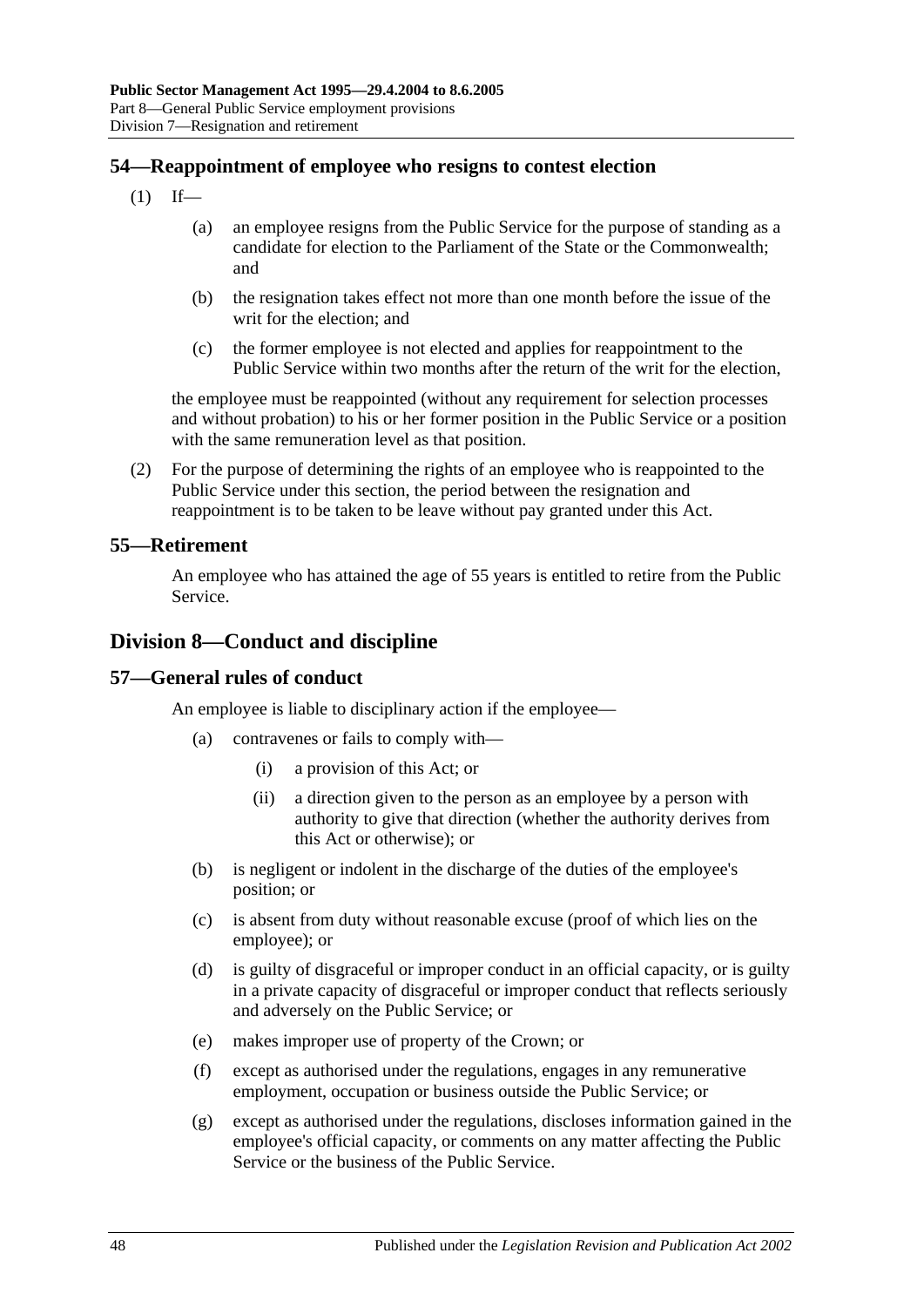#### **58—Inquiries and disciplinary action**

- (1) If the Chief Executive of an administrative unit suspects on reasonable grounds that an employee in the unit may be liable to disciplinary action, the Chief Executive may hold an inquiry to determine whether the employee is liable to disciplinary action.
- (2) Notice in writing of an inquiry under this section setting out the grounds on which the employee is suspected of being liable to disciplinary action must be given to the employee.
- (3) Nothing in this section prevents the making of any preliminary investigations prior to the holding of an inquiry or the giving of a notice of inquiry under this section.
- (4) The employee affected by an inquiry under this section—
	- (a) may be assisted or represented in the inquiry by another person; and
	- (b) must be afforded a reasonable opportunity—
		- (i) to be present throughout the course of the inquiry; and
		- (ii) to question persons making allegations against the employee or providing information in support of the allegations; and
		- (iii) to bring persons or documents before the Chief Executive to provide information in support of the employee; and
		- (iv) to make statements and representations to the Chief Executive.
- <span id="page-48-0"></span>(5) If, on an inquiry under this section, the Chief Executive is satisfied on the balance of probabilities that the employee is liable to disciplinary action, then the Chief Executive may do one or more of the following:
	- (a) reprimand the employee;
	- (b) order that the leave entitlement of the employee be reduced by a specified amount;
	- (c) order that the employee be suspended from duty in the Public Service for a specified period with or without remuneration and, as the Chief Executive thinks fit, with or without accrual of rights in respect of recreation leave and long service leave;
	- (d) order that the salary of the employee be reduced by a specified amount for a specified period;
	- (e) recommend to the Governor—
		- (i) that the employee be transferred to some other position in the Public Service with a lower remuneration level; or
		- (ii) that the employee's employment in the Public Service be terminated.
- (6) For the purposes of [subsection](#page-48-0) (5), a period of suspension may, if the Chief Executive thinks fit to so order, be comprised of or include the whole or part of any period for which the employee has been suspended without remuneration under another power conferred by this Division.
- (7) The Chief Executive may, if he or she thinks fit, suspend an order under [subsection](#page-48-0) (5) subject to compliance by the employee with conditions specified by the Chief Executive.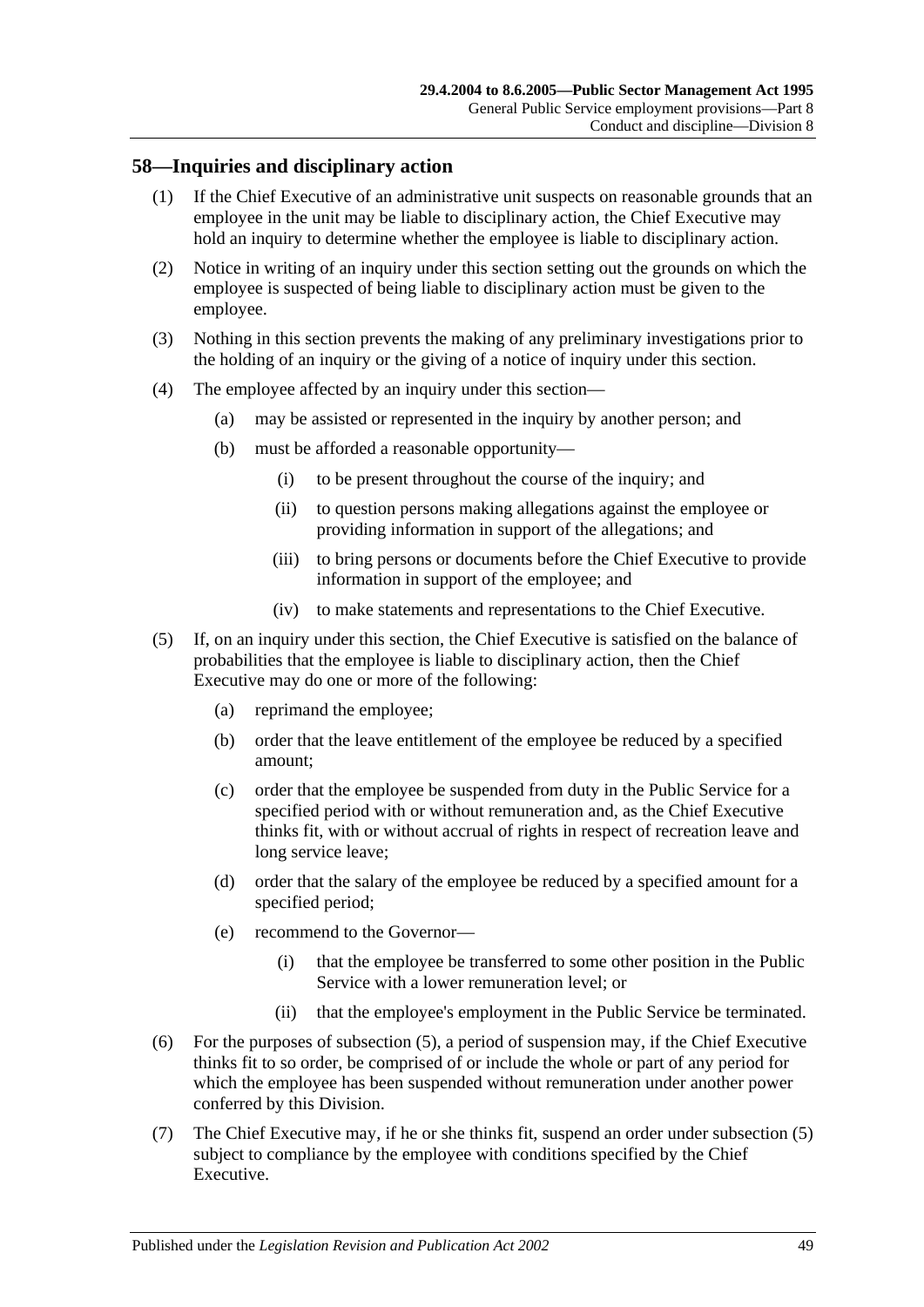- (8) Before taking or recommending disciplinary action in respect of an employee under [subsection](#page-48-0) (5), the Chief Executive must give the employee at least 14 days notice in writing of his or her findings and of the disciplinary action (if any) that he or she proposes to take or recommend.
- (9) The holding of an inquiry under this section in respect of an employee must, if the employee is charged with an offence relating to a matter to which the inquiry relates, be suspended pending the determination of the proceedings in respect of the offence.
- (10) The Governor may, on the recommendation of the Chief Executive under this section—
	- (a) transfer an employee to some other position in the Public Service with a lower remuneration level; or
	- (b) terminate an employee's employment in the Public Service.

#### **59—Suspension or transfer where disciplinary inquiry or offence punishable by imprisonment charged**

- (1) If an employee—
	- (a) is charged with an offence punishable by imprisonment; or
	- (b) is given notice of a disciplinary inquiry under this Division,

the Chief Executive of the administrative unit in which the employee is employed may—

- (c) suspend the employee from duty in the Public Service (with or without remuneration and, as the Chief Executive thinks fit, with or without accrual of rights in respect of recreation leave and long service leave); or
- (d) transfer the employee from his or her position to some other position in the administrative unit with the same remuneration level; or
- (e) recommend to the Commissioner that the employee be transferred to a position in another administrative unit with the same remuneration level.
- (2) An employee who is charged with an offence punishable by imprisonment must, as soon as practicable, notify the Chief Executive of the administrative unit in which he or she is employed of that fact.
- (3) The Commissioner may, on the recommendation of the Chief Executive under this section, transfer an employee to a position in another administrative unit with the same remuneration level.
- <span id="page-49-0"></span>(4) A suspension or transfer imposed under this section is revocable at any time and must be revoked by the Chief Executive—
	- (a) where the employee has been both charged with an offence (whether or not punishable by imprisonment) and given notice of a disciplinary inquiry under this Division relating to a matter to which the charge relates—if the employee is both acquitted of the charge and found not liable to disciplinary action on the inquiry; or
	- (b) in any other case—if the employee is acquitted of the charge, or found not liable to disciplinary action on the inquiry, in relation to which the suspension or transfer was imposed.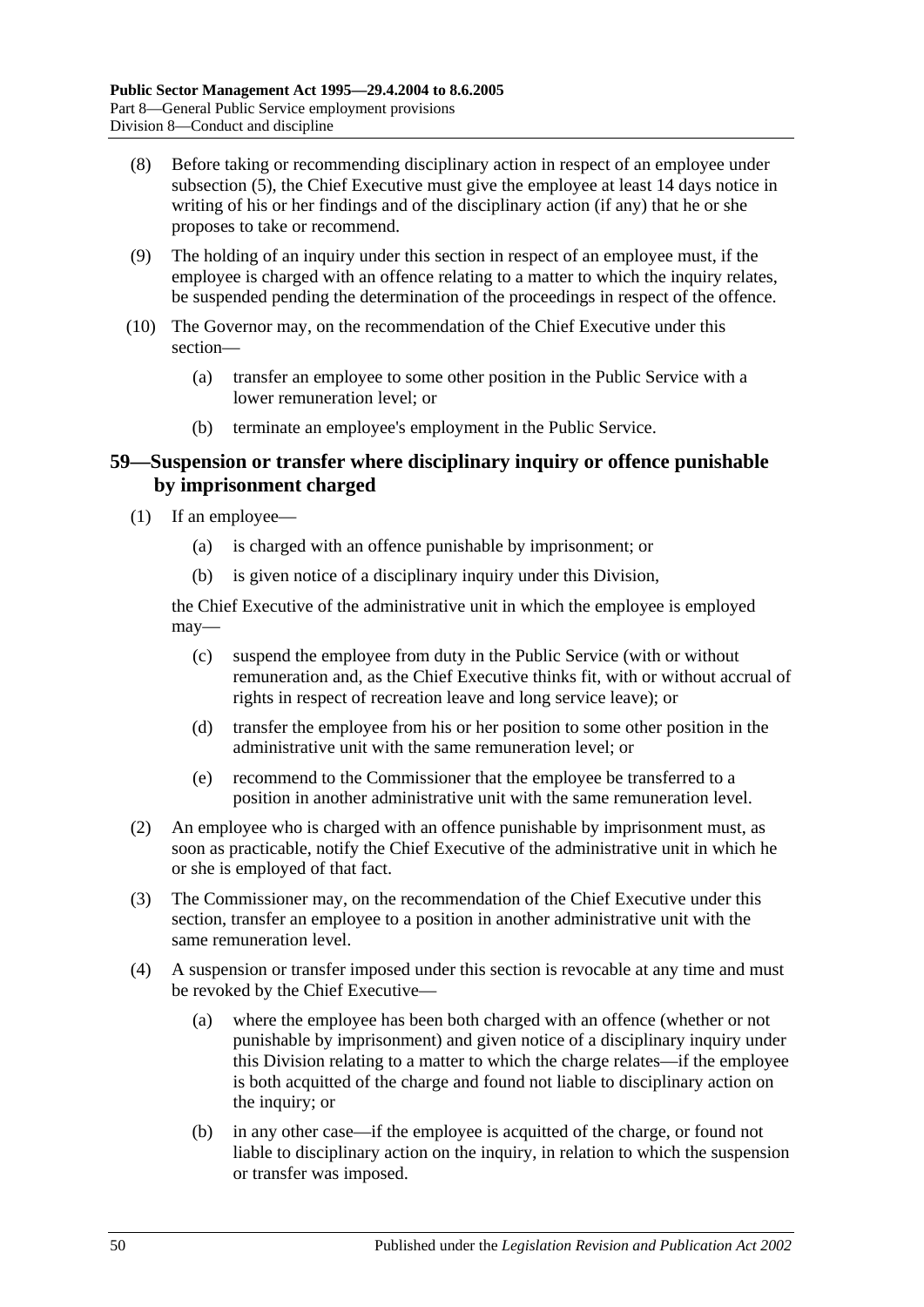- (5) For the purposes of [subsection](#page-49-0) (4), if a charge against an employee is dismissed, lapses or is withdrawn, the employee will be taken to have been acquitted of the charge.
- (6) If a suspension imposed under this section is revoked, the employee is, subject to [subsection](#page-50-0) (7), entitled to any remuneration and accrual of leave rights withheld in consequence of the suspension and any additional payment approved by the Commissioner.
- <span id="page-50-0"></span>(7) If a suspension imposed under this section is revoked on the employee being convicted of an offence punishable by imprisonment or being found liable to disciplinary action, the employee will not, unless the Chief Executive so determines, be entitled to any remuneration or accrual of leave rights withheld in consequence of the suspension.
- (8) If a transfer imposed under this section is revoked, the employee must be transferred back to the employee's former position or, if that position is no longer available, to a position with the same remuneration level as the employee's former position.
- (9) Subject to [subsection](#page-50-1) (10), a decision to suspend or transfer an employee under this section is not subject to appeal or review under this Act or any other law.
- <span id="page-50-1"></span>(10) A decision that remuneration be withheld from a person suspended under this section may be the subject of an appeal under this Act.

### **60—Disciplinary action on conviction of an offence punishable by imprisonment**

- <span id="page-50-2"></span>(1) If an employee is convicted of an offence punishable by imprisonment, the Chief Executive of the administrative unit in which the employee is employed may recommend to the Governor—
	- (a) that the employee be transferred to some other position in the Public Service with a lower remuneration level; or
	- (b) that the employee's employment in the Public Service be terminated.
- (2) The Chief Executive must, before recommending any disciplinary action under [subsection](#page-50-2) (1) because an employee has been convicted of a summary offence, give the employee at least 14 days notice in writing of the disciplinary action that the Chief Executive proposes to recommend.
- (3) Disciplinary action must not be taken under this section on the basis of a conviction that is under appeal, or against which a right of appeal still lies.
- (4) The Governor may, on the recommendation of the Chief Executive under this section—
	- (a) transfer an employee to some other position in the Public Service with a lower remuneration level; or
	- (b) terminate an employee's employment in the Public Service.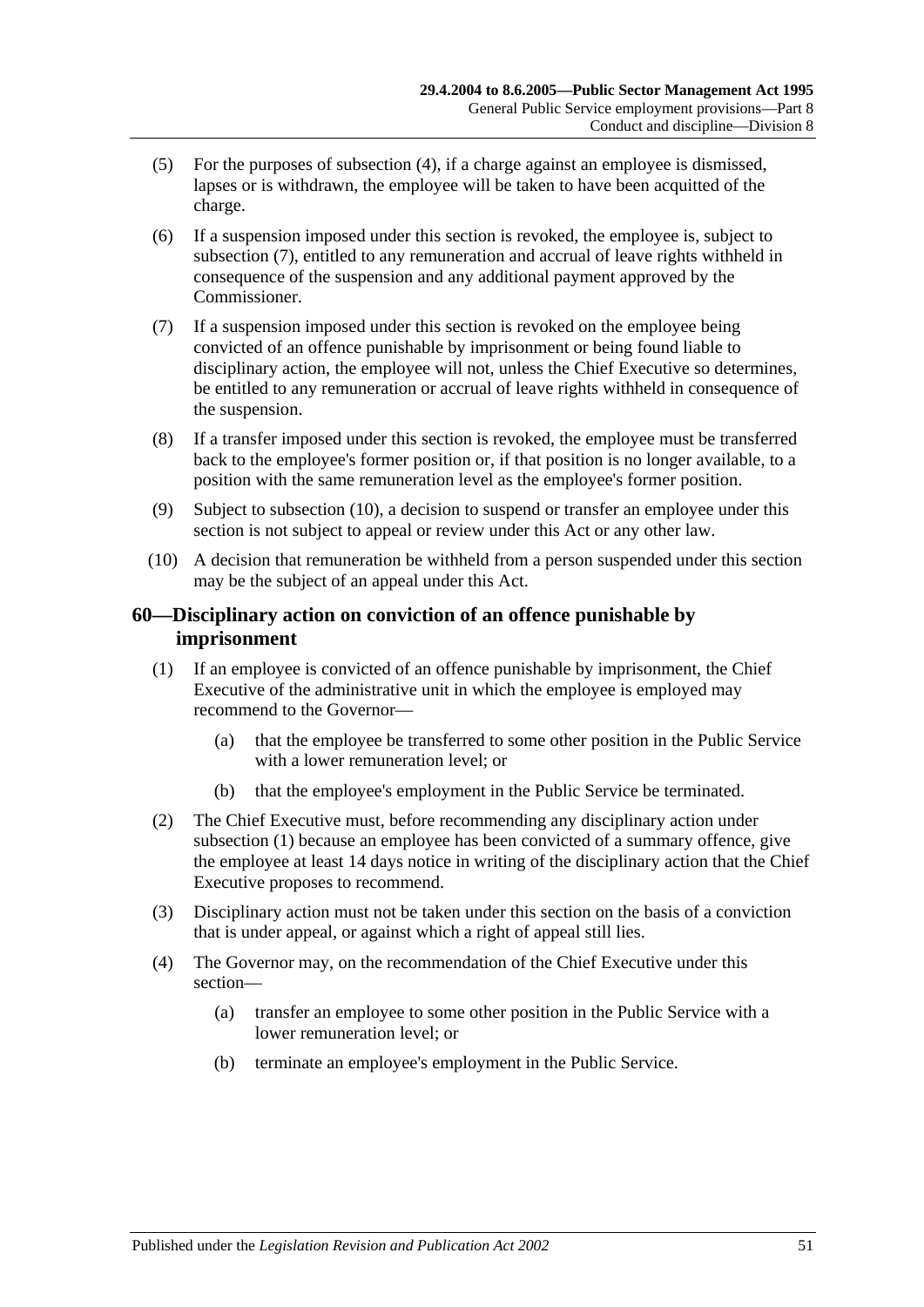#### **61—Disciplinary appeals**

- (1) An employee may, within 14 days after receiving notice of a decision that the employee is liable to disciplinary action or a decision as to disciplinary action to be taken or recommended in respect of the employee under this Division, appeal to the Disciplinary Appeals Tribunal against the decision.
- (2) The Tribunal may, on an appeal under this section—
	- (a) affirm the decision subject to the appeal;
	- (b) set aside the decision subject to the appeal and substitute a decision that should have been made in the first instance;
	- (c) make any consequential or ancillary orders.
- (3) If an appellant succeeds in an appeal under this section, the Tribunal may order costs against the Crown.
- (4) An employee does not have a right of appeal under this section against a decision recommending disciplinary action because the employee has been convicted of an indictable offence.

#### **62—Payments where employee has liability to Crown**

If an employee or former employee is alleged to have misappropriated or damaged property of the Crown or to have incurred any other liability to the Crown, a payment that would otherwise be required to be made to the person in respect of his or her employment in the Public Service—

- (a) may be withheld pending the determination of criminal or other proceedings in respect of the matter; and
- (b) may be applied in or towards satisfaction of any liability of the person to the Crown.

# **Division 9—Appeal against administrative decisions**

#### **63—Chief Executive's responsibility to conciliate grievances**

Despite the provisions of this Division, the Chief Executive of an administrative unit is required to endeavour to resolve by conciliation any grievance that an employee in the unit may have in respect of his or her employment.

#### **64—Grievance appeals**

- (1) An employee who is aggrieved by an administrative decision that directly affects the employee may appeal to the Promotion and Grievance Appeals Tribunal against the decision.
- (2) Nothing in this section prevents a Chief Executive or the Commissioner from attempting to resolve by conciliation a matter the subject of an appeal under this section prior to the commencement of the hearing of the appeal.
- (3) The Tribunal may, if of the opinion—
	- (a) that an appeal is frivolous or vexatious; or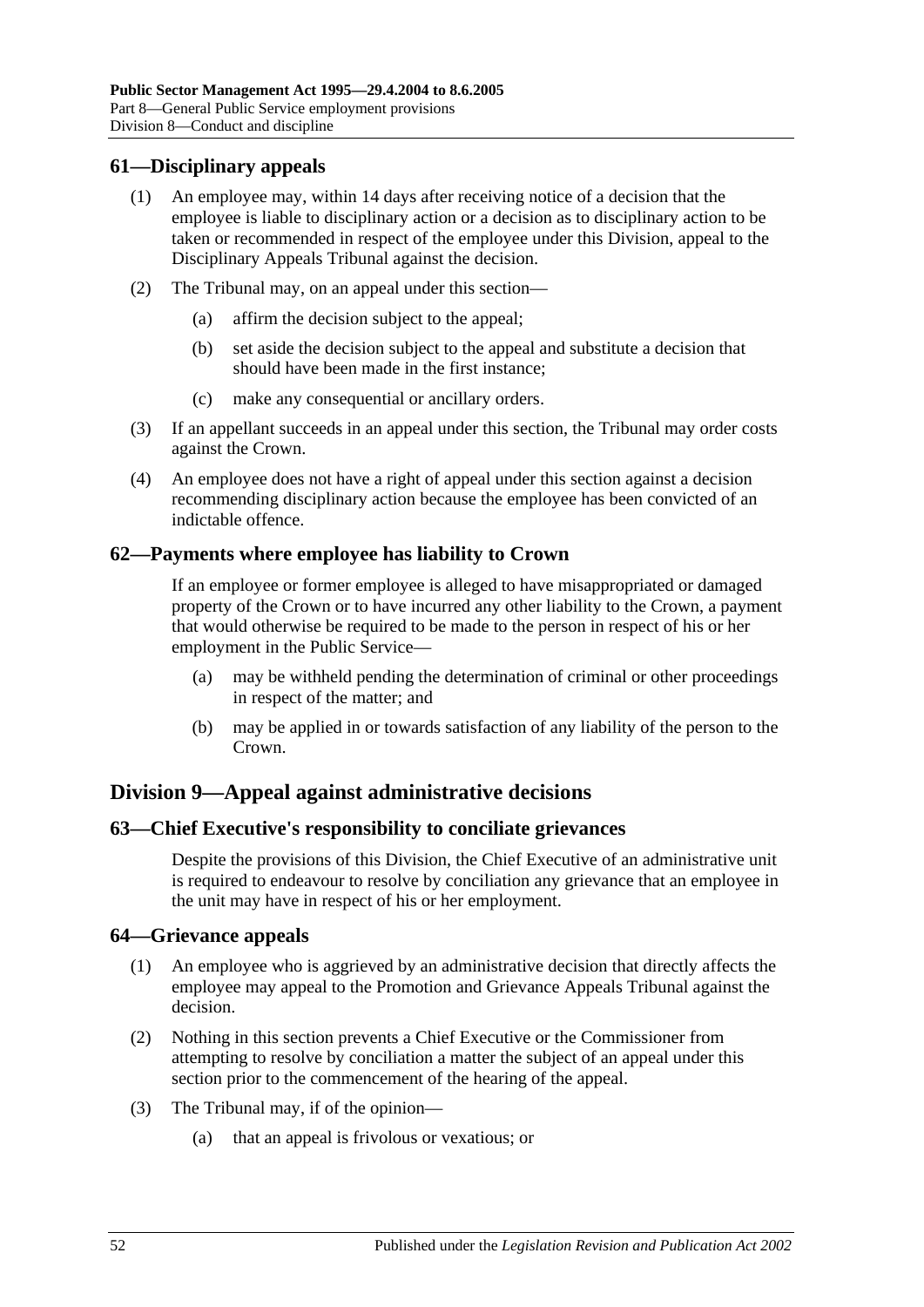(b) that an appellant has not fully explored avenues for review or redress available within the administrative unit in which the appellant is employed,

decline to entertain the appeal.

- (4) The Tribunal may, on an appeal under this section—
	- (a) affirm the decision subject to the appeal; or
	- (b) give any directions that are, in the opinion of the Tribunal, necessary or desirable to redress the grievance.
- (5) An employee does not have a right of appeal under this section against a decision—
	- (a) that is appealable under some other provision of this Act; or
	- (b) that is of a class excluded by regulation from appeal under this section.

# <span id="page-52-0"></span>**Part 9—Miscellaneous**

#### **65—Preservation of powers of Governor to appoint, transfer and dismiss**

- (1) Nothing in this Act is to be taken to abrogate or restrict a right or power that the Governor may otherwise have to appoint a person to, or dismiss a person from, a position in the Public Service.
- (2) The Governor may transfer an employee from a position in the Public Service to any other position in the Public Service with the same or a higher remuneration level.
- (3) An employee may be transferred to a position for a specified term and, in that event, the employee must, at the end of the term—
	- (a) be transferred back to the employee's former position; or
	- (b) if that position is no longer available—be transferred to some other position with the same remuneration level as, or a higher remuneration level than, that of the employee's former position.

# **67—Equal employment opportunity programs**

- (1) The Minister may publish in the Gazette equal employment opportunity programs designed to ensure that persons of a defined class have equal opportunities in relation to employment in the public sector with persons not of that class.
- (2) The Minister may, in an equal employment opportunity program, make special provision—
	- (a) to assist persons of a defined class disproportionately represented amongst the unemployed to gain employment in the public sector; or
	- (b) to assist persons of a defined class employed in the public sector to compete for other positions or pursue careers in the public sector as effectively as persons not of that class,

and any such special provision will, despite the provisions of this or any other Act, be lawful.

(3) The Minister may, by notice published in the Gazette, vary or revoke an equal employment opportunity program.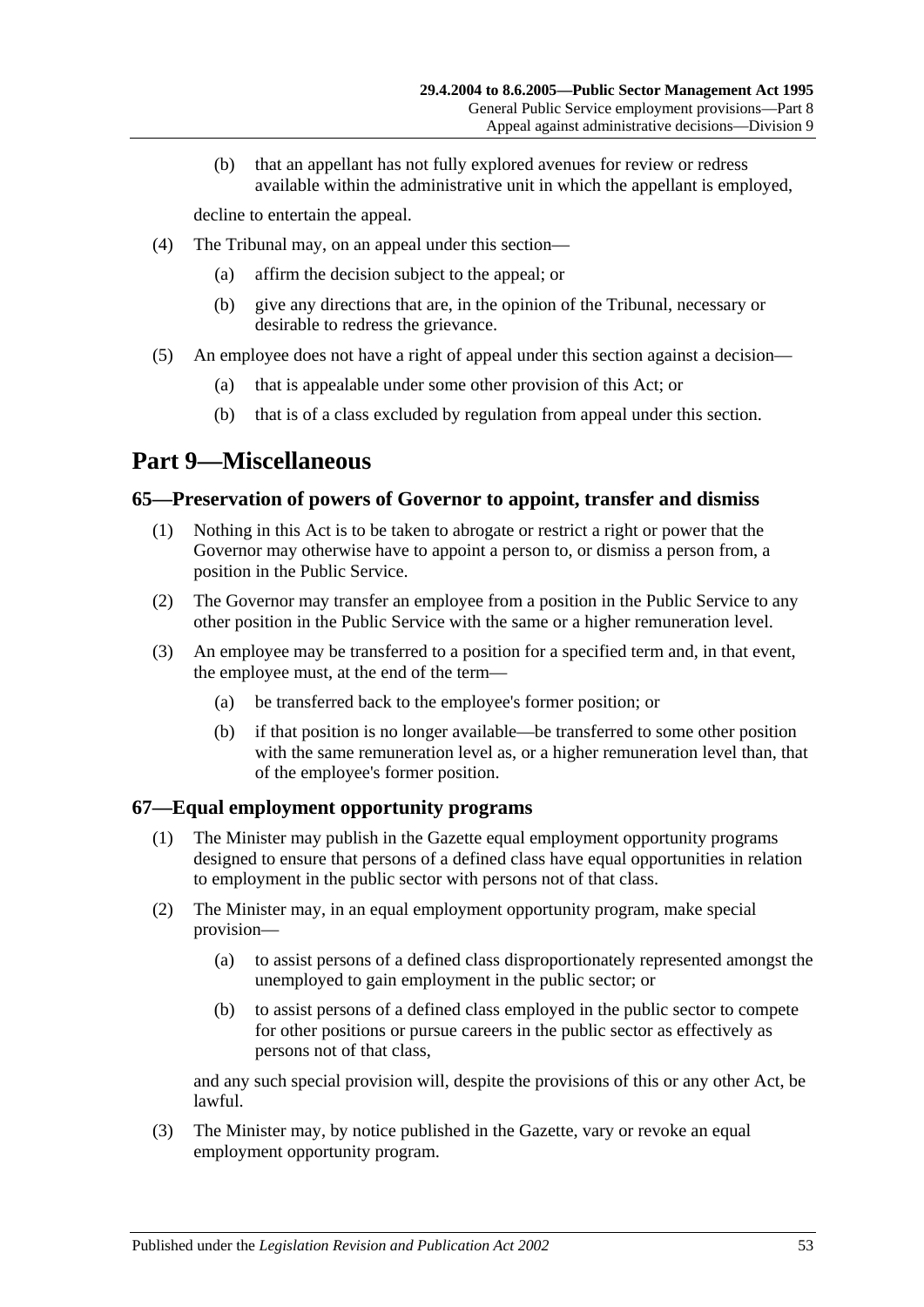#### **68—Transfers of employees within public sector**

- (1) If an employee is liable to be transferred under [Part 8](#page-41-0) to another position in the Public Service, the Commissioner may instead, if the Commissioner thinks fit, transfer the employee to a position in the employment of a public sector agency outside the Public Service.
- (2) If a public sector agency outside the Public Service determines that—
	- (a) a person employed by the agency is no longer required to perform the duties of his or her position, or cannot or is not performing the duties satisfactorily for health or other reasons; and
	- (b) it is not practicable to transfer the person to some other position in the employment of the agency,

the Commissioner may, if the Commissioner thinks fit, transfer the person to a position in the Public Service or in the employment of another public sector agency.

- <span id="page-53-0"></span>(3) A transfer under this section may be made on conditions as to—
	- (a) maintenance (whether complete or partial) of the person's remuneration and accrued and accruing rights in respect of superannuation; and
	- (b) maintenance of the person's accrued and accruing leave rights; and
	- (c) transfer of the person back to the person's former position or an equivalent position,

as determined by the Commissioner.

(4) Conditions determined by the Commissioner under [subsection](#page-53-0) (3) will have effect according to their terms and despite the provisions of this or any other Act.

#### **69—Appointment of Ministerial staff**

- (1) The Premier may appoint a person as a member of a Minister's personal staff on conditions determined by the Premier.
- (2) A person appointed under this section is not an employee in the Public Service.
- (3) Appointments may not be made under this section so that at any time the number of persons so employed exceeds one per cent of all employees in the Public Service.
- (4) An appointment to a Minister's personal staff continues while the Minister continues to be a Minister (whether or not in the same Ministerial office) unless it sooner expires or is terminated under the conditions of appointment.
- <span id="page-53-1"></span>(5) The Premier must cause a report to be prepared not less frequently than once every 12 months setting out with respect to each Minister—
	- (a) details of all appointments made to the Minister's personal staff under this section (other than those described in previous reports under this section); and
	- (b) the number of persons for the time being employed on the Minister's personal staff under this section; and
	- (c) the remuneration and other conditions of appointment of each person for the time being employed on the Minister's personal staff under this section.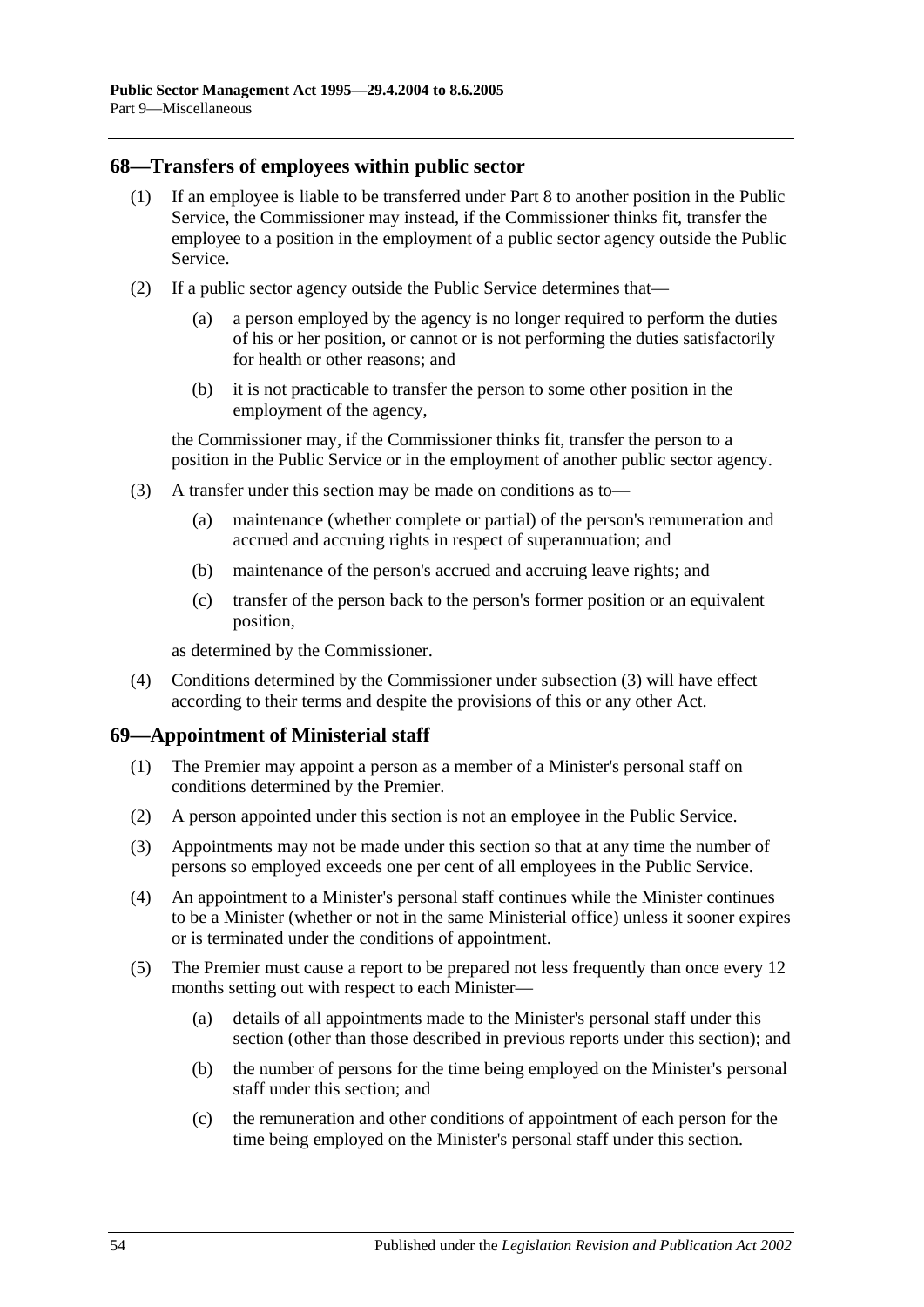- (6) A report under [subsection](#page-53-1) (5) must—
	- (a) be published in the Gazette next issued after preparation of the report; and
	- (b) be laid before each House of Parliament within six sitting days after preparation of the report.

#### **70—Commissioner may approve arrangements for multiple appointments etc**

The Commissioner may approve, on conditions determined by the Commissioner, arrangements under which—

- (a) a person may be appointed to and employed in the Public Service for a period during which the person continues to hold or remains in some other office or employment outside the Public Service; or
- (b) a person who is employed in the Public Service may remain in that employment for a period during which the person holds or is engaged in some other office or employment outside the Public Service,

and any such arrangements will have effect according to their terms and despite the provisions of this or any other Act.

#### **70A—Incompatible public offices**

- (1) If a person holding an office is or has been appointed to a further office, he or she is not to be taken to have vacated the firstmentioned office or to have been invalidly appointed to the further office because—
	- (a) the potential exists or has existed for the duties of the offices to be in conflict; or
	- (b) the duties of either one or more of the offices require, by implication, the person's full time attention.
- (2) The Governor may give directions in relation to an actual or potential conflict of duty and duty between offices held concurrently, or in relation to some other incompatibility between offices held concurrently, and, if the office holder concerned complies with those directions, he or she is excused from any breach that would otherwise have occurred.
- (3) In this section—

*office* means—

- (a) a public office; or
- (b) any position or employment in the public sector.

#### **71—Extension of operation of certain provisions of Act**

- (1) The Governor may, by proclamation—
	- (a) extend the operation of specified provisions of this Act, subject to such modifications (if any) as may be specified in the proclamation, to any specified class of public sector employees to whom those provisions do not apply of their own force; or
	- (b) vary or revoke a proclamation previously made under this subsection.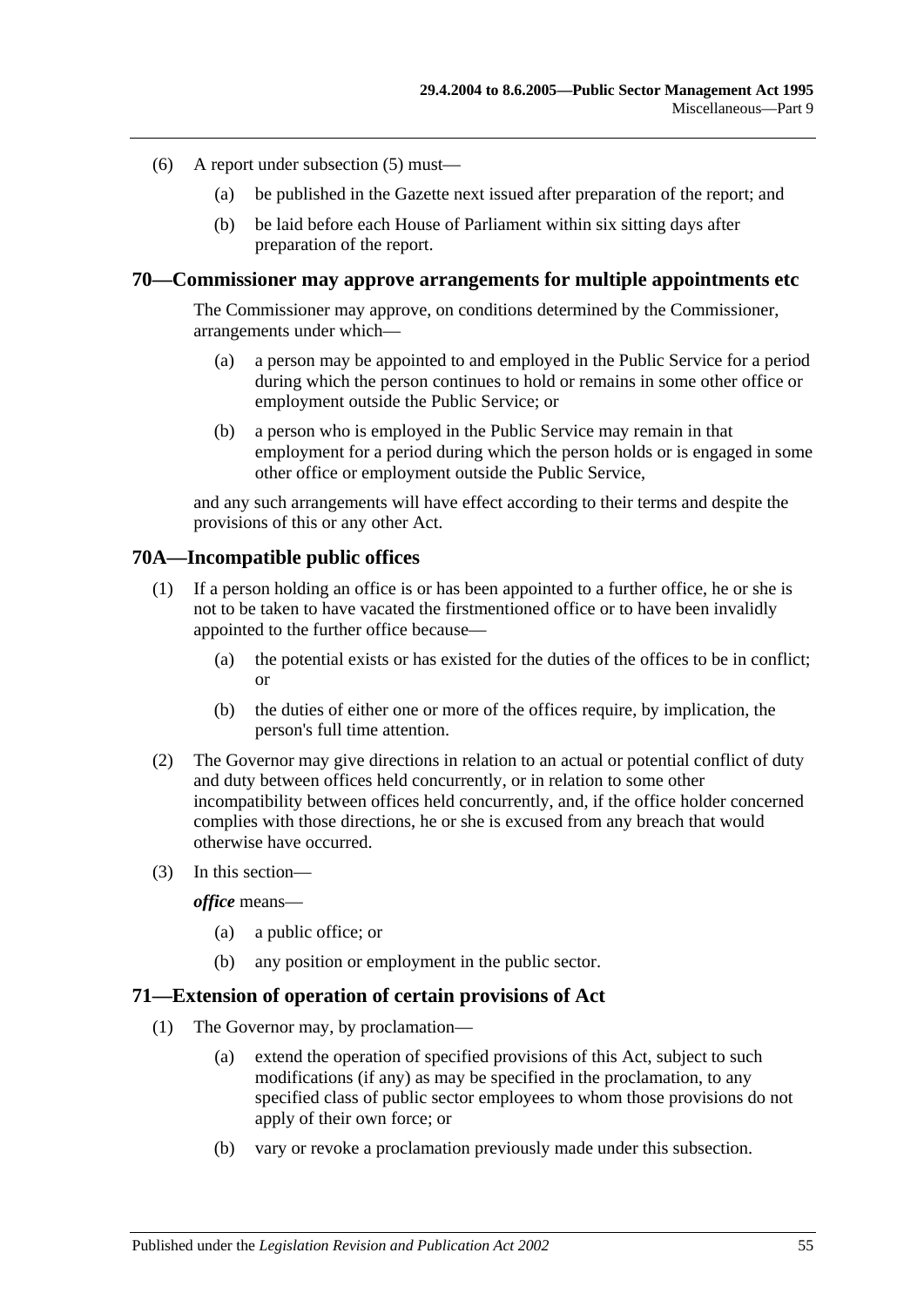- <span id="page-55-1"></span>(2) Subject to [subsection](#page-55-0) (3), the provisions of [Schedule 2](#page-58-0) relating to long service leave apply to all public sector employees who—
	- (a) are remunerated at hourly, daily, weekly or fortnightly rates of payment; and
	- (b) are assigned to duties that form part of the operations of an administrative unit; and
	- (c) are, in the performance of the duties, subject to direction by the Chief Executive of the administrative unit.
- <span id="page-55-0"></span>(3) The Governor may, by proclamation—
	- (a) declare that the provisions of [Schedule 2](#page-58-0) relating to long service leave do not apply to a class of employees referred to in [subsection](#page-55-1) (2); or
	- (b) vary or revoke a proclamation previously made under this subsection.
- (4) A proclamation under this section may, if it so provides, have effect from a date specified in the proclamation that is earlier than the date of the proclamation.

#### **72—Operation of Industrial and Employee Relations Act**

A determination or decision under this Act affecting remuneration or conditions of employment is subject to an award, determination or enterprise or industrial agreement in force under the *Industrial [and Employee Relations Act](http://www.legislation.sa.gov.au/index.aspx?action=legref&type=act&legtitle=Industrial%20and%20Employee%20Relations%20Act%201994) 1994*.

#### **73—Freedom of association for employees**

- (1) No employee may be compelled to become, or remain, a member of an industrial or professional association.
- (2) No employee who is eligible for membership of an industrial or professional association may be prevented (except by the association itself acting in accordance with its rules) from becoming or remaining a member of the association.

#### <span id="page-55-3"></span>**74—Immunity from civil liability**

- (1) Subject to [subsection](#page-55-2) (3), no civil liability attaches to an employee or other person holding an office or position under this Act for an act or omission in the exercise or purported exercise of official powers or functions.
- (2) An action that would, but for [subsection](#page-55-3) (1), lie against an employee or other person lies instead against the Crown.
- <span id="page-55-2"></span>(3) This section does not prejudice rights of action of the Crown itself in respect of an act or omission not in good faith.

#### **75—Temporary exercise of statutory powers**

- $(1)$  If—
	- (a) a statutory power or function is exercisable by an employee in an administrative unit; and
	- (b) the employee is absent or is for any reason unable to exercise the power or function,

the power or function may be exercised by the Chief Executive of the administrative unit or some other employee nominated by the Chief Executive by instrument in writing.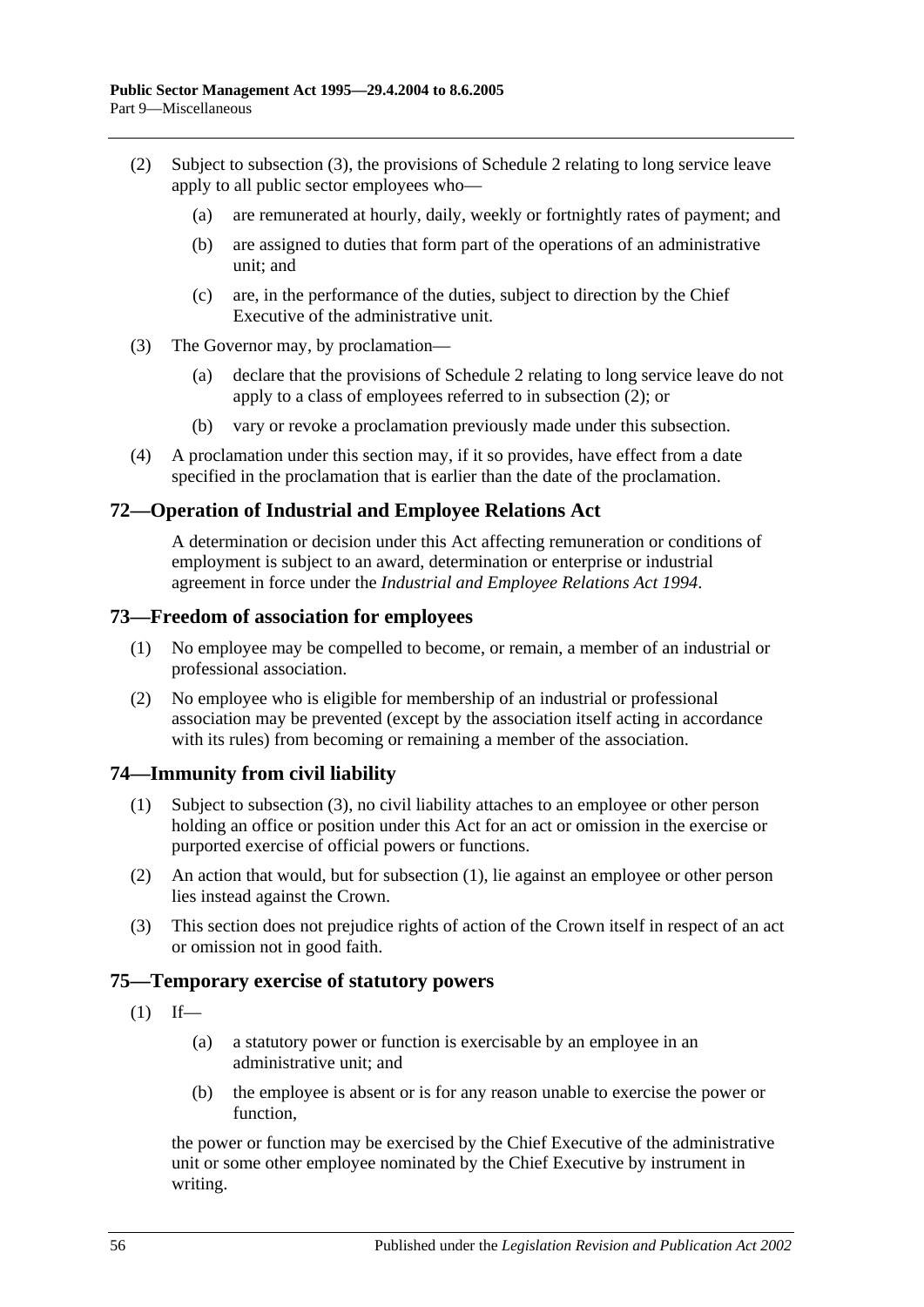(2) An apparently genuine document purporting to be a copy of an instrument of nomination under this section will be accepted in any legal proceedings, in the absence of proof to the contrary, as proof that the employee referred to as the nominee was duly authorised to exercise the power or function referred to in the instrument.

#### **76—Obsolete references**

- (1) If the title of an administrative unit or position in the Public Service is altered, a reference in an Act or statutory instrument to the administrative unit or position under an earlier title is, unless the contrary intention appears, to be read as a reference to the administrative unit or position under its new title.
- <span id="page-56-0"></span>(2) The Governor may, by proclamation, direct that a reference in an Act or statutory instrument to an administrative unit or position in the Public Service be read as a reference to some other administrative unit or position in the Public Service.
- (3) In [subsection](#page-56-0) (2)—

*administrative unit* includes an administrative unit or department established under a repealed Act;

*position* includes a position or office in the Public Service created under a repealed Act.

(4) The Governor may, by proclamation, vary or revoke a proclamation under this section.

#### **77—Evidentiary provision**

- (1) A certificate signed by the Commissioner certifying—
	- (a) that an administrative unit referred to in the certificate existed as an administrative unit of the Public Service at a time or over a period referred to in the certificate; or
	- (b) that a person named in the certificate occupied a specified position in the Public Service at a time or over a period referred to in the certificate,

will be accepted in any legal proceedings, in the absence of proof to the contrary, as proof of the matter so certified.

(2) An apparently genuine document purporting to be a certificate under this section will be accepted in any legal proceedings, in the absence of proof to the contrary, as such a certificate.

#### **78—War Service (Preference in Employment) Act**

Nothing in this Act derogates from the *[War Service \(Preference in Employment\)](http://www.legislation.sa.gov.au/index.aspx?action=legref&type=act&legtitle=War%20Service%20(Preference%20in%20Employment)%20Act%201943)  Act [1943](http://www.legislation.sa.gov.au/index.aspx?action=legref&type=act&legtitle=War%20Service%20(Preference%20in%20Employment)%20Act%201943)*.

#### **79—Service of notices**

A notice or document required or authorised by this Act to be given to or served on an employee may be given to or served on the employee personally or by post addressed to the employee at the address last notified by the employee in accordance with the regulations.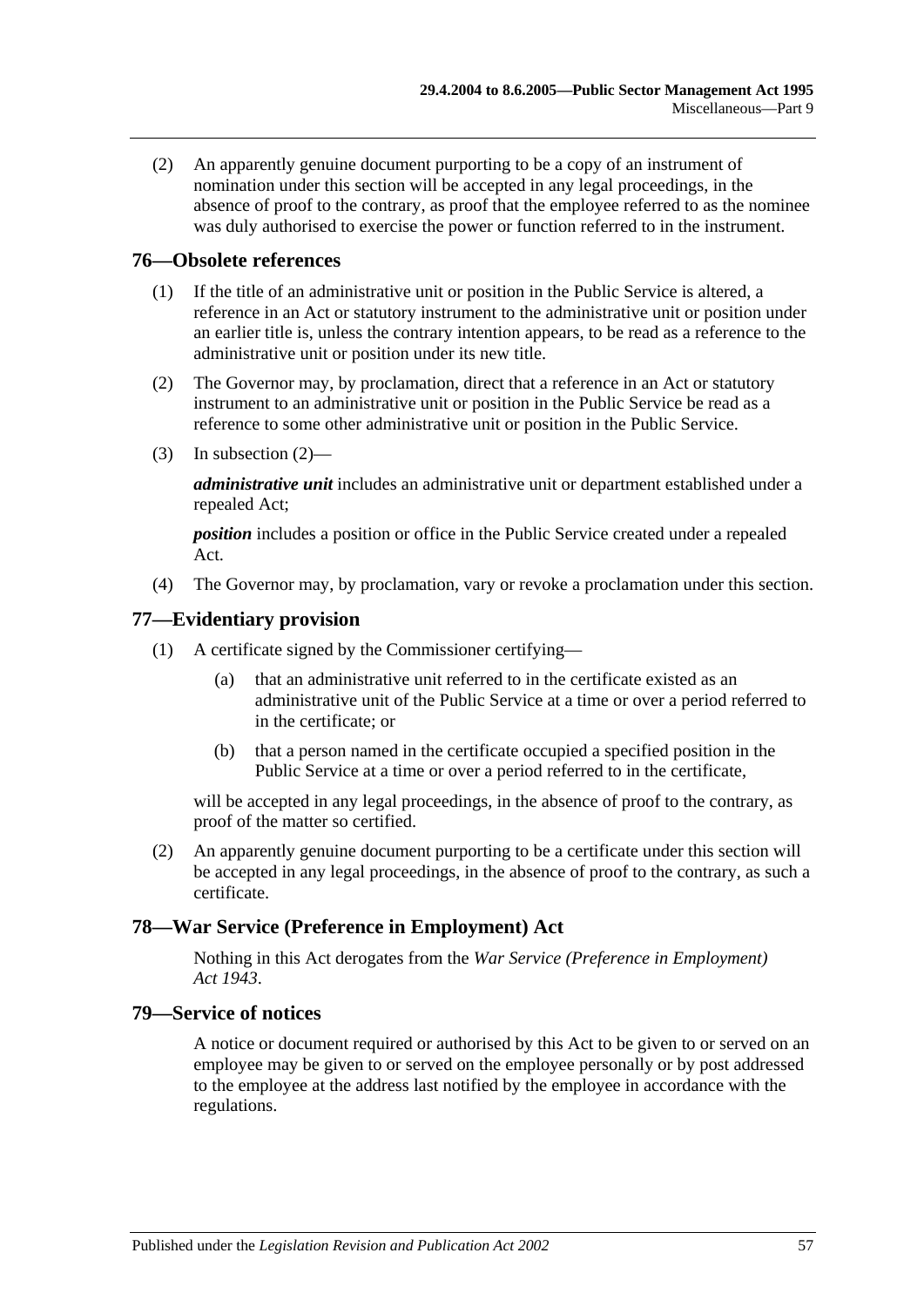#### **79A—Proceedings for offences**

- (1) Proceedings may not be brought for an offence against this Act except with the consent of the Director of Public Prosecutions.
- (2) Notwithstanding any other Act, proceedings for a summary offence against this Act may be brought within the period of three years after the date on which the offence is alleged to have been committed or, with the consent of the Director of Public Prosecutions, at any later time.
- (3) A document purporting to be a consent of the Director of Public Prosecutions given under this section is, in the absence of proof to the contrary, proof of the consent.

#### **80—Regulations**

- (1) The Governor may make such regulations as are contemplated by this Act, or as are necessary or expedient for the purposes of this Act.
- (2) A regulation—
	- (a) may be of general or limited application and may vary in operation according to factors stated in the regulation; and
	- (b) may leave a matter or thing to be determined, dispensed with, regulated or prohibited according to the discretion of the Minister, the Commissioner or a Chief Executive, either generally or in particular case or class of cases; and
	- (c) may impose a penalty not exceeding a Division 8 fine for contravention of, or non-compliance with, the regulation.

# **Schedule 1—Persons excluded from Public Service**

- 1 (1) The following persons are excluded from the Public Service:
	- (a) members of the judiciary;
	- (b) members of the police force;
	- (c) the Auditor-General;
	- (d) the Ombudsman;
	- (e) the Police Complaints Authority;
	- (f) the Electoral Commissioner and the Deputy Electoral Commissioner;
	- (g) an officer of either House of Parliament or a person under the separate control of the President of the Legislative Council or the Speaker of the House of Assembly or a member of the joint parliamentary service;
	- (h) the Commissioner;
	- (i) an officer or employee appointed by the Minister under the *[Education](http://www.legislation.sa.gov.au/index.aspx?action=legref&type=act&legtitle=Education%20Act%201972)  Act [1972](http://www.legislation.sa.gov.au/index.aspx?action=legref&type=act&legtitle=Education%20Act%201972)*;
	- (j) an officer or employee appointed by the Minister under the *[Technical and](http://www.legislation.sa.gov.au/index.aspx?action=legref&type=act&legtitle=Technical%20and%20Further%20Education%20Act%201975)  [Further Education Act](http://www.legislation.sa.gov.au/index.aspx?action=legref&type=act&legtitle=Technical%20and%20Further%20Education%20Act%201975) 1975*;
	- (k) a person appointed by the Premier to a Minister's personal staff under [Part 9;](#page-52-0)
	- (l) subject to a proclamation under [Part 3—](#page-24-0)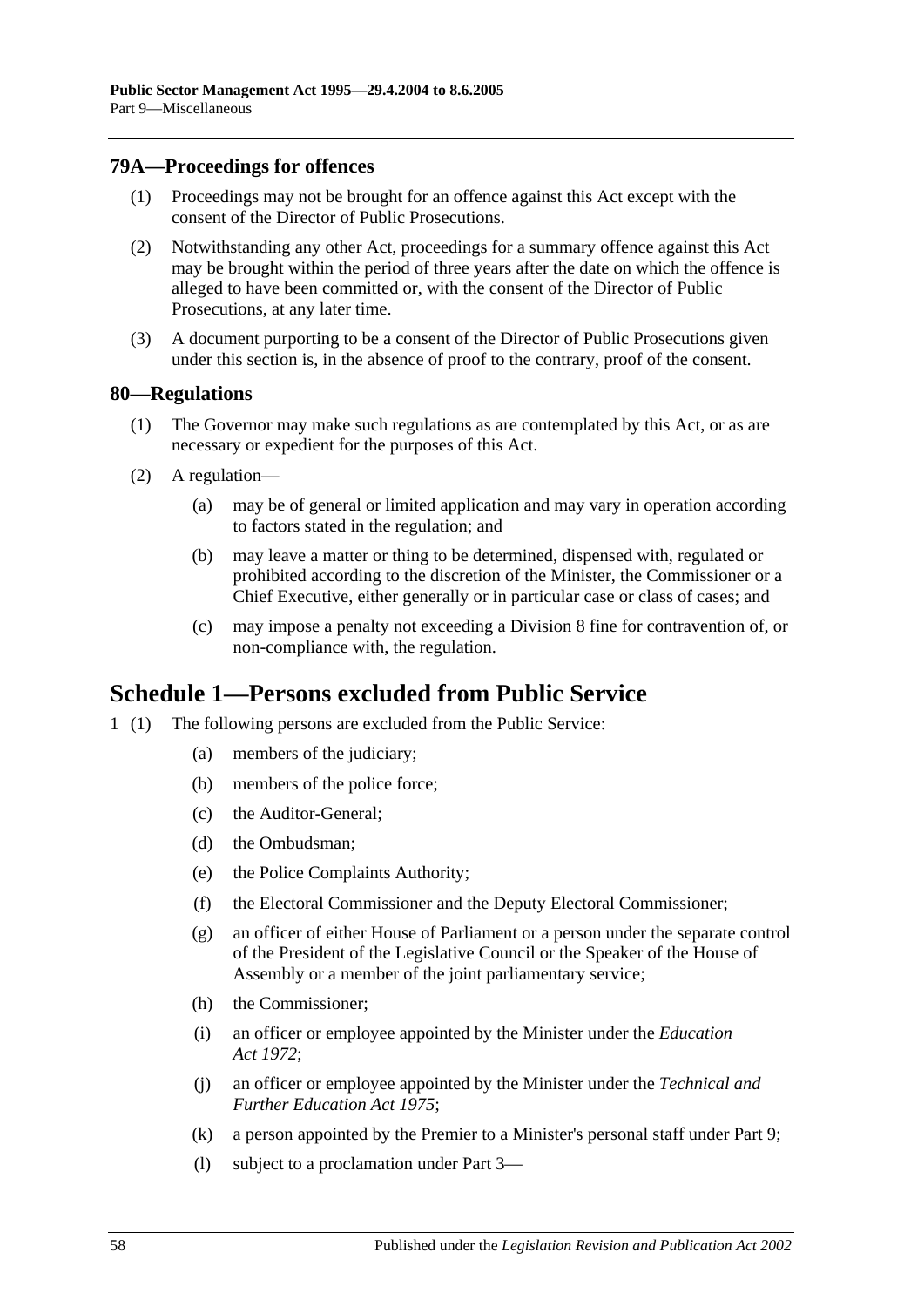- (i) an officer or employee who is remunerated solely by fees, allowances or commission;
- (ii) an employee who is remunerated at hourly, daily, weekly or piece-work rates of payment (other than a person appointed under [Part 7](#page-35-0) to a casual position);
- (iii) an officer or employee who is excluded under any other Act from the Public Service or whose terms and conditions of appointment are under another Act to be determined by the Governor, a Minister or any specified person or body;
- (m) an officer or employee excluded from the Public Service by proclamation under [subclause](#page-58-1) (2).
- <span id="page-58-1"></span>(2) The Governor may, by proclamation—
	- (a) exclude an officer or employee or class of officers or employees from the Public Service; or
	- (b) vary or revoke a proclamation under this subclause.

# <span id="page-58-0"></span>**Schedule 2—Hours of attendance, holidays and leave of absence Part 1—Hours of attendance**

#### **1—Hours of attendance**

- (1) Subject to this clause and any direction of the Chief Executive of the relevant administrative unit, an employee is obliged to attend at the employee's place of employment throughout the hours fixed by the regulations as ordinary business hours in relation to the Public Service.
- (2) The Chief Executive of an administrative unit may, at the request and with the consent of an employee occupying a position in the unit, determine that the duties of the position be performed on a part-time basis, and, in that event, the employee is not required to attend at his or her place of employment except according to the basis determined by the Chief Executive.
- (3) An employee is entitled to be absent from the employee's place of employment if the absence is authorised by or under a flexi-time scheme adopted by the Chief Executive of the relevant administrative unit.

#### **2—Directions relating to part-time employment**

- (1) The Commissioner may issue directions with respect to employment in the Public Service on a part-time basis.
- (2) The directions issued by the Commissioner under this section will have effect according to their terms and despite the other provisions of this Act.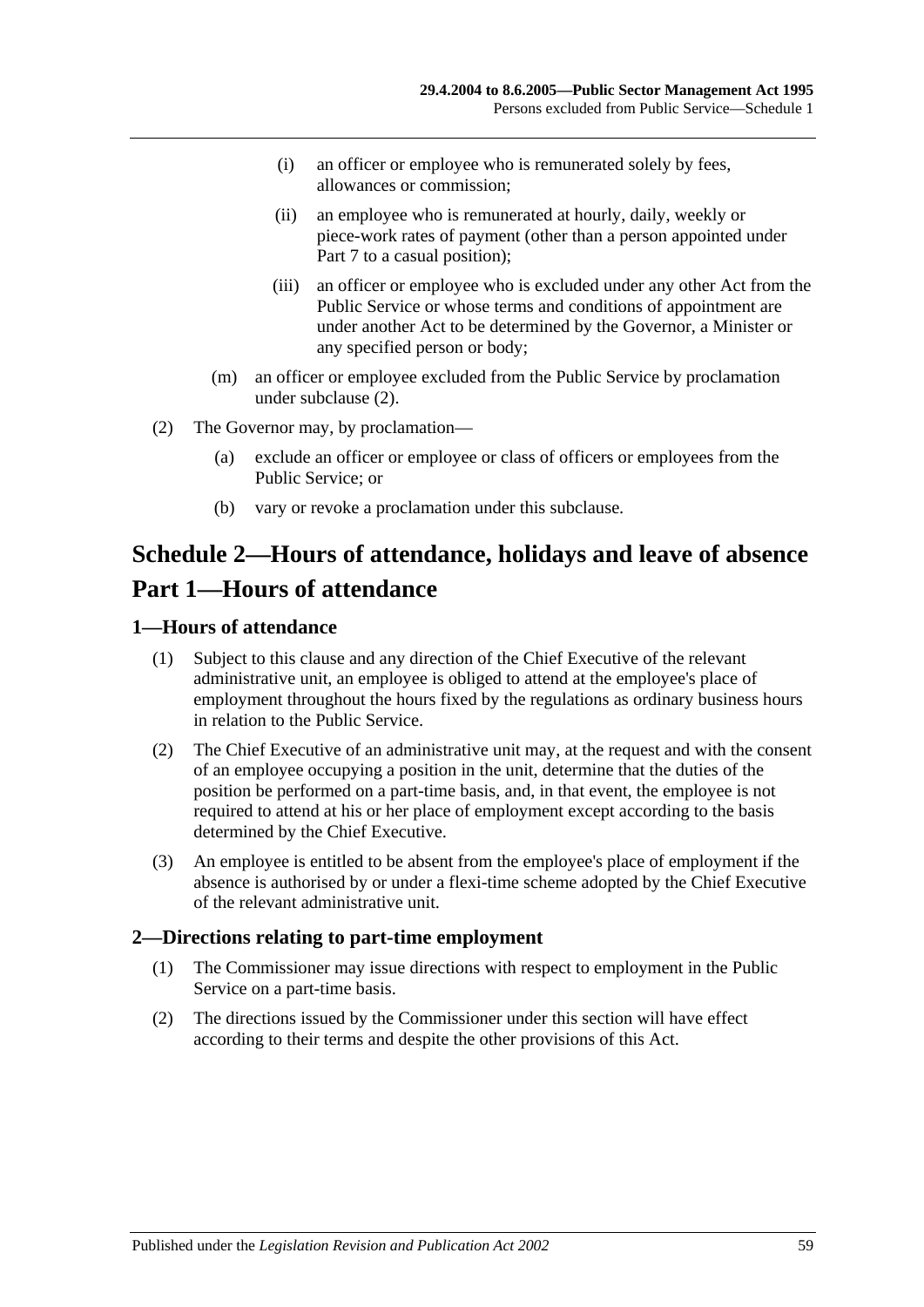# **Part 2—Holidays and closure of offices**

### **3—Public Service holidays**

- (1) Subject to [subclause](#page-59-0) (2), the following days are to be observed as holidays in the Public Service:
	- (a) all public holidays;
	- (b) any other days declared by proclamation to be holidays in the Public Service.
- <span id="page-59-0"></span>(2) The Chief Executive of an administrative unit may require employees employed in that administrative unit to attend for duty on a holiday.

### <span id="page-59-1"></span>**4—Closure of offices etc**

- (1) The Minister may direct—
	- (a) that all or any of the offices of an administrative unit be closed; and
	- (b) that specified classes of employees be not required to work,

on a specified day or days.

- <span id="page-59-3"></span>(2) If an employee is not required to work on a particular day because of a direction under [subclause](#page-59-1) (1) then, subject to [subclause](#page-59-2) (3), the employee is to be taken to have been granted recreation leave on that day or those days.
- <span id="page-59-2"></span>(3) An employee who is not required to work on a day by reason of a direction under [subclause](#page-59-1) (1) must if, the employee would, but for [subclause](#page-59-3) (2), have been entitled to sick leave on that day, be granted the sick leave, and, in that event, the employee is to be taken not to have been granted recreation leave on that day.

# **Part 3—Recreation leave**

- 5 (1) Subject to this clause and the regulations, an employee is entitled to 1⅔ days recreation leave for each completed month of the employee's service.
	- (2) If an employee performs the duties of a position on a part-time basis, the period of the employee's service for the purposes of this clause is to be determined in accordance with the regulations and any directions of the Commissioner.
	- (3) The Commissioner may, in appropriate cases, increase the entitlement to recreation leave of a particular employee or employees of a particular class.
	- (4) Recreation leave must be granted by the Chief Executive in accordance with the regulations and any directions of the Commissioner.
	- (5) Recreation leave may, in accordance with the regulations and any directions of the Commissioner, be taken in anticipation of the entitlement to that recreation leave accruing to the employee.
	- (6) If an employee who is entitled to recreation leave dies or ceases for any reason to be an employee, the employee, or the employee's personal representative, as the case requires, must, unless the Commissioner otherwise directs, be paid a sum calculated in accordance with the directions of the Commissioner as being the monetary value of the leave.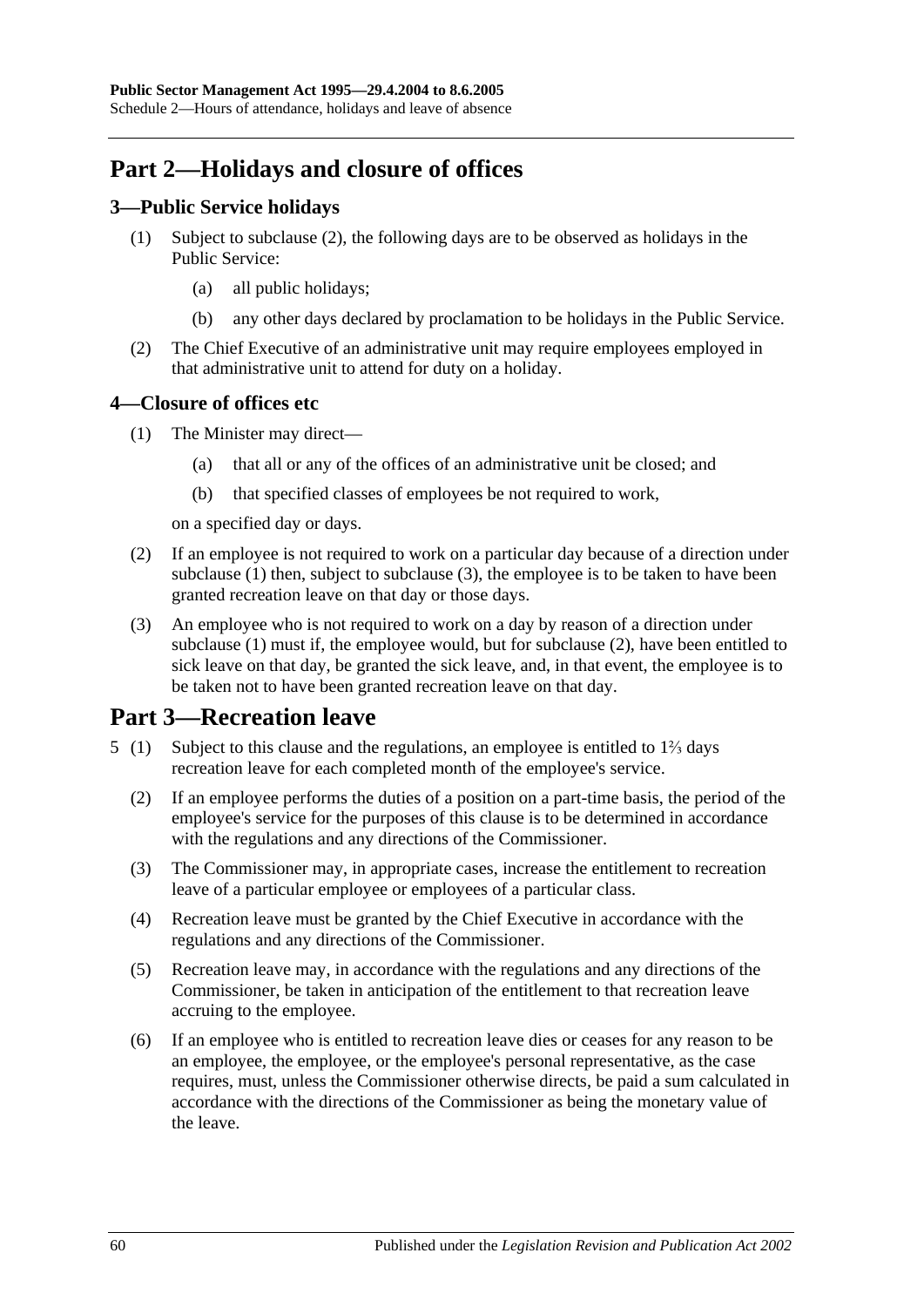- $(7)$  If—
	- (a) an employee has taken recreation leave in anticipation of the entitlement to that leave accruing to the employee; and
	- (b) before the entitlement to the leave accrues to the employee, the employee ceases for any reason to be an employee,

then, unless the Commissioner otherwise directs, a sum equal to the sum paid to the employee in respect of that leave is payable to the Treasurer as a debt by the employee.

(8) This clause does not apply to an employee employed in a casual position.

# **Part 4—Sick leave**

#### **6—Sick leave etc**

- (1) An employee is, subject to the regulations, entitled to take sick leave not exceeding the amount of sick leave standing to the credit of the employee.
- (2) Sick leave must be credited to an employee as follows:
	- (a) on the commencement of the employee's employment, six days sick leave must be credited to the employee;
	- (b) if an employee's employment commenced after 30 June in any year but before 1 January in the next year, then on 1 January a further six days sick leave must be credited to the employee;
	- (c) on 1 July after the commencement of an employee's employment and on each succeeding 1 July, a further 12 days sick leave must be credited to the employee.
- (3) Despite the other provisions of this clause—
	- (a) an employee is not entitled to take—
		- (i) more than six days sick leave during the first six months of the employee's employment; or
		- (ii) more than 12 days sick leave during the first 12 months of the employee's employment; and
	- (b) the sick leave to be credited to an employee must—
		- (i) if an employee is employed on a part-time basis for any period; or
		- (ii) if an employee is absent for any period on leave without pay,

be reduced in accordance with the regulations and any directions of the Commissioner; and

- (c) the Commissioner may, in appropriate cases, increase the entitlement to sick leave of a particular employee or employees of a particular class; and
- (d) the Commissioner may approve a scheme in relation to a class of employees under which this clause will apply in a modified way in relation to employees of that class who individually apply to come under the scheme.
- (4) This clause does not apply to an employee employed in a casual position.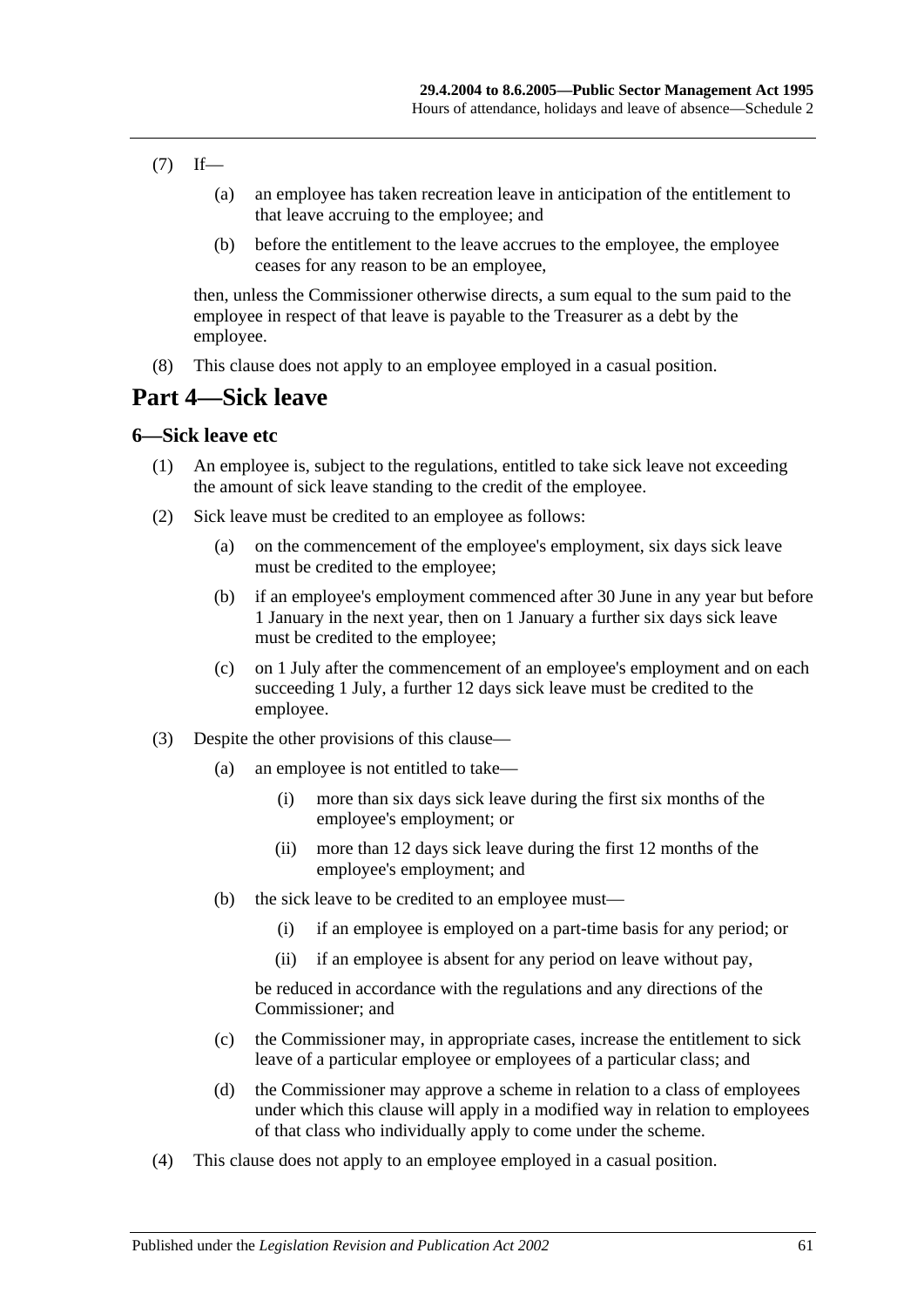# **Part 5—Special leave**

#### **7—Special leave**

- (1) Special leave with pay may be granted for purposes prescribed by regulation.
- (2) The Chief Executive of the administrative unit in which an employee is employed may, subject to the directions of the Commissioner, grant to the employee special leave with pay—
	- (a) for a period determined in accordance with the regulations and the directions of the Commissioner in relation to the purpose for which special leave is to be taken; or
	- (b) for such other period as may be authorised, in the particular circumstances, by the Minister.
- (3) The Chief Executive of the administrative unit in which an employee is employed—
	- (a) must, subject to the directions of the Commissioner, grant to the employee special leave without pay for a period determined in accordance with the regulations and the directions of the Commissioner if the employee applies for special leave on the ground that—
		- (i) the employee is pregnant; or
		- (ii) the employee requires the leave to undertake the care of a young child not of school age of whom the employee is a parent; and
	- (b) may, subject to the directions of the Commissioner, grant to the employee special leave without pay for such other reason and such period as appears to the Chief Executive to be reasonable in the particular circumstances.
- (4) The granting of special leave under this clause is to be on such conditions as the Chief Executive may, subject to the directions of the Commissioner, determine.
- (5) The Chief Executive must, subject to the directions of the Commissioner, determine for what purposes (if any) and to what extent (if any) special leave without pay granted by the Chief Executive is to be counted as service or effective service for the purposes of this Act.

# **Part 6—Long service leave**

# **8—Long service leave**

- (1) An employee who has 10 years or more effective service is entitled to the following long service leave:
	- (a) 90 days in respect of the first 10 years of effective service;
	- (b) nine days in respect of each subsequent year of effective service;
	- (c) 15 days in respect of the sixteenth and each subsequent year of effective service.
- (2) If an employee performs the duties of a position on a part-time basis, the employee's effective service is to be determined in accordance with the regulations and any directions of the Commissioner.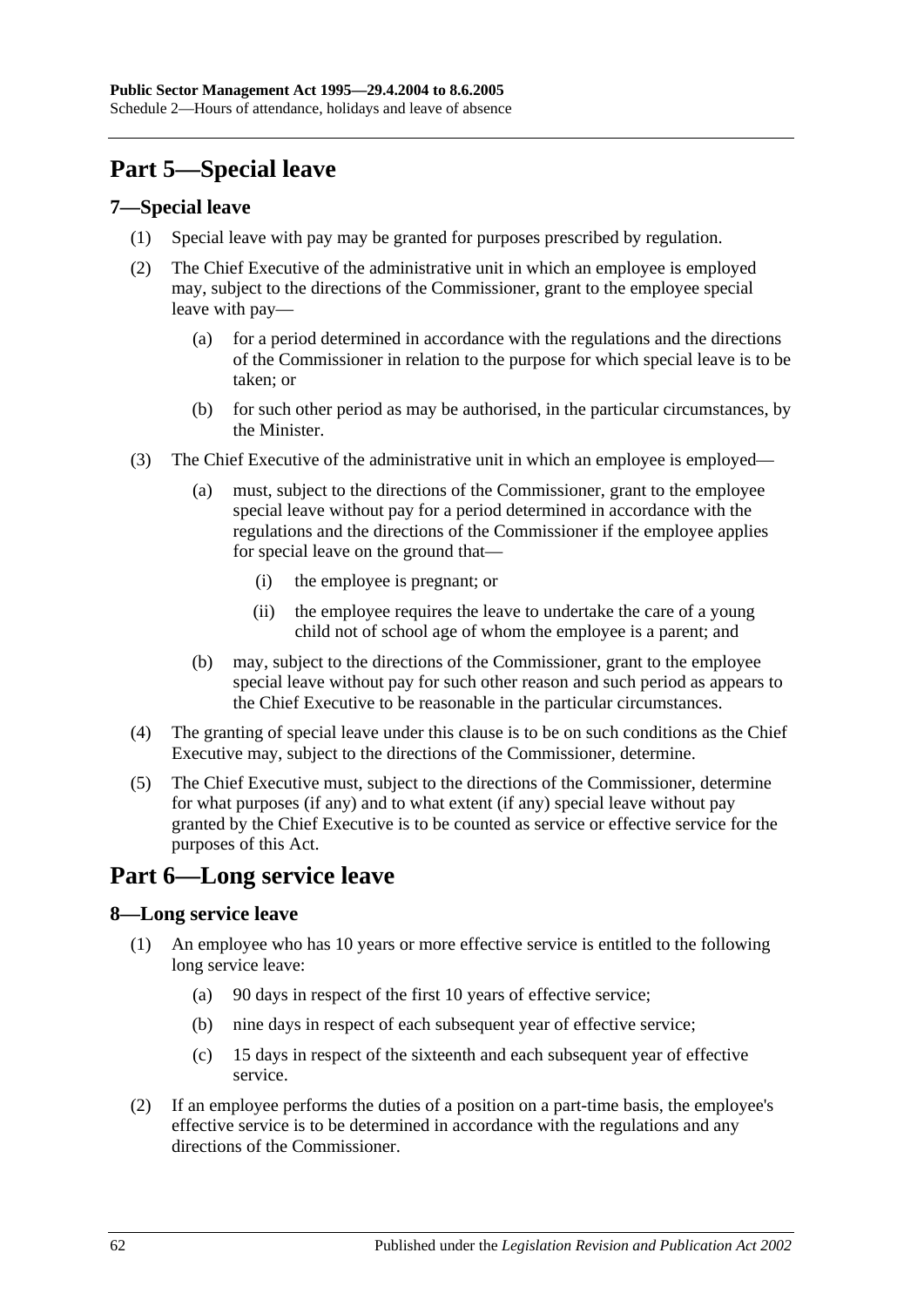- (3) Every day occurring during a period of long service leave is (whether it is a working day or not) to be regarded as a day of that leave.
- (4) Where long service leave has been taken by an employee or a payment in lieu of long service leave has been made to an employee (either before or after the commencement of this Act), the employee's entitlement to long service leave is reduced accordingly.

#### **9—Time and manner in which long service leave is to be taken**

- (1) Subject to the regulations and the directions of the Commissioner, long service leave must be taken at times and for periods agreed on by the employee entitled to the leave and the Chief Executive of the administrative unit in which the employee is employed.
- (2) Subject to the regulations, the Chief Executive may permit an employee who has not less than seven years effective service to take *pro rata* long service leave in respect of that effective service.

#### **10—Long service leave to be on full pay**

- (1) Subject to this clause, the salary to which an employee is entitled during long service leave is—
	- (a) the salary appropriate to the remuneration level of the employee's position during that leave; and
	- (b) subject to the regulations, if the employee was employed at a higher remuneration level (either before or after the commencement of this Act) during part of the employee's effective service, additional salary as determined by the Commissioner.
- (2) If the effective service of an employee consists in whole or in part of part-time service or service in a casual position, the salary to which the employee is entitled during long service leave is to be as determined by the Commissioner by reference to the rate of remuneration applying to the employee's position during the period of the leave and the extent to which the employee's effective service was part-time or in a casual position.
- (3) An employee may elect to take long service leave on half salary, and in that event—
	- (a) the period of leave is to be twice the period to which the employee would otherwise have been entitled; and
	- (b) the first half of the leave is to be on full pay; and
	- (c) the second half of the leave is to be taken to be leave without pay.
- (4) An employee is, while on long service leave, entitled to receive, in addition to salary, the allowances (if any) determined by the Commissioner.

#### **11—Payment in lieu of long service leave**

(1) The Minister may, on application by a Chief Executive, and the Chief Executive of an administrative unit may, on application by an executive in the unit, authorise that the Chief Executive or executive be paid, in lieu of a period of long service leave to which the person has accrued an entitlement, an amount equal to the salary and allowances (if any) that the person would have been entitled to receive during such a period of leave.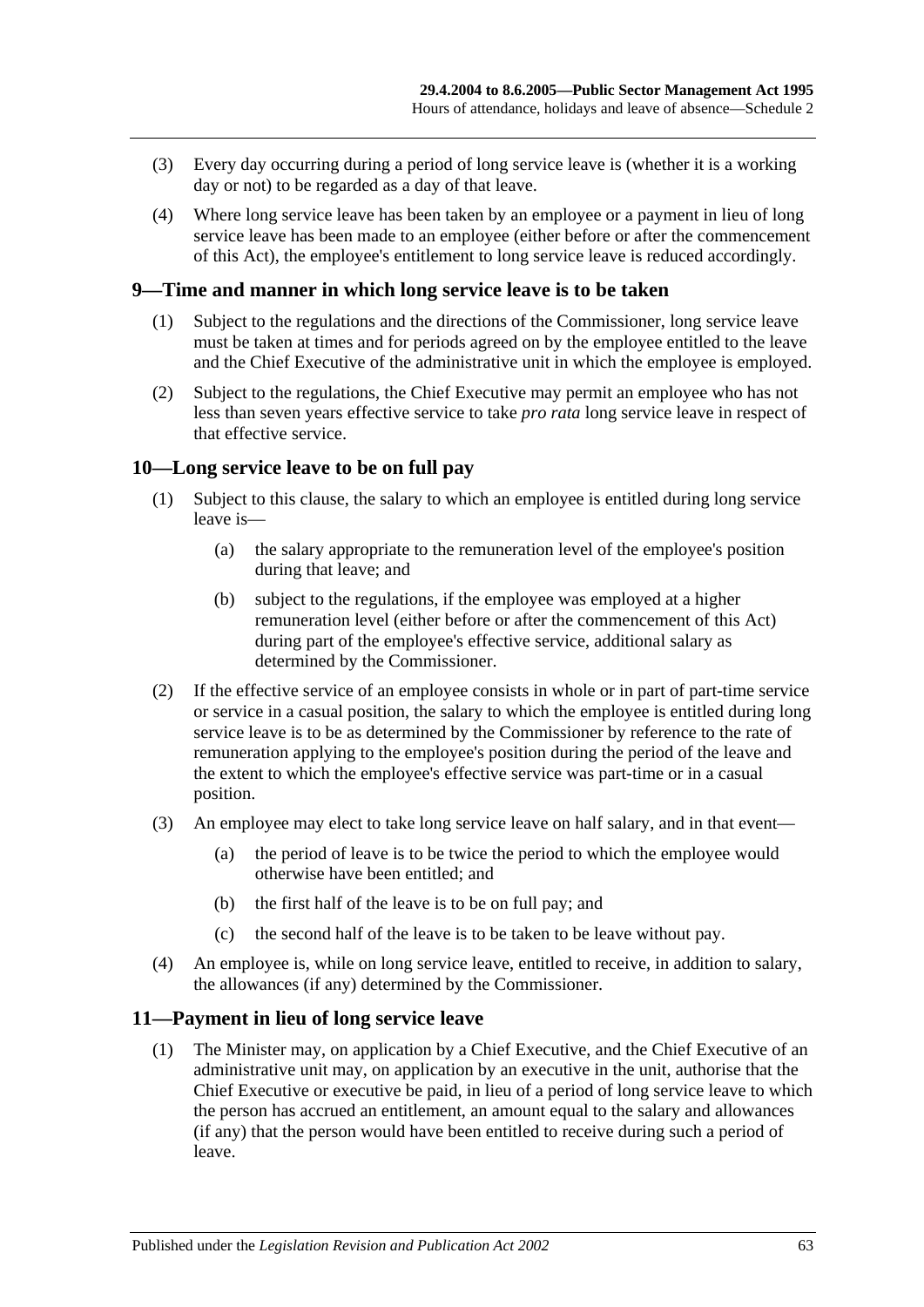- (2) If an employee—
	- (a) who is entitled to long service leave; or
	- (b) to whom *pro rata* long service leave could have been granted,

dies or ceases for any reason to be an employee, then—

- (c) in the case of death—the employee's personal representative; or
- (d) in the case of cessation of service for any other reason—the employee,

must be paid a sum determined as follows:

- (e) in the case of an employee who was entitled to long service leave—the salary that would have been payable if the long service leave had commenced on the day of cessation of service;
- (f) in the case of an employee to whom *pro rata* long service leave could have been granted—the salary that would have been payable if *pro rata* long service leave had been granted in respect of all the employee's effective service and that leave had commenced on the day of cessation of service;
- (g) in either case—
	- (i) if the employee's service ceases during a year of service—a sum that bears to the salary that would have been payable in respect of long service leave for that year of service if it had been completed the same proportion as the number of complete months served in that year bears to 12; and
	- (ii) the allowances (if any) determined by the Commissioner.
- (3) In determining a sum payable under this clause, no allowance may be made for an increase in salary granted or payable after the date of the payment.

# **Part 7—Adjustment to leave rights based on prior service**

#### **12—Adjustment to leave rights based on prior service**

If a person becomes an employee within three months after ceasing to be—

- (a) an officer or employee of the Crown in right of this State, the Commonwealth or another State or Territory of the Commonwealth; or
- (b) an officer or employee of a prescribed class,

then, for the purpose of determining the person's entitlement to recreation leave, sick leave or long service leave, the period of the person's service in that capacity is, to the extent determined by the Commissioner and subject to the conditions (if any) imposed by the Commissioner, to be counted as service or effective service for the purposes of this Act.

# **Part 8—Payments on death**

#### **13—Payment in respect of leave on death**

Despite any other provisions of this Schedule, the Chief Executive of an administrative unit may, if of the opinion that it is appropriate to do so, direct that a sum payable in respect of leave on the death of an employee in the unit be paid to dependants of the employee and not to the personal representative.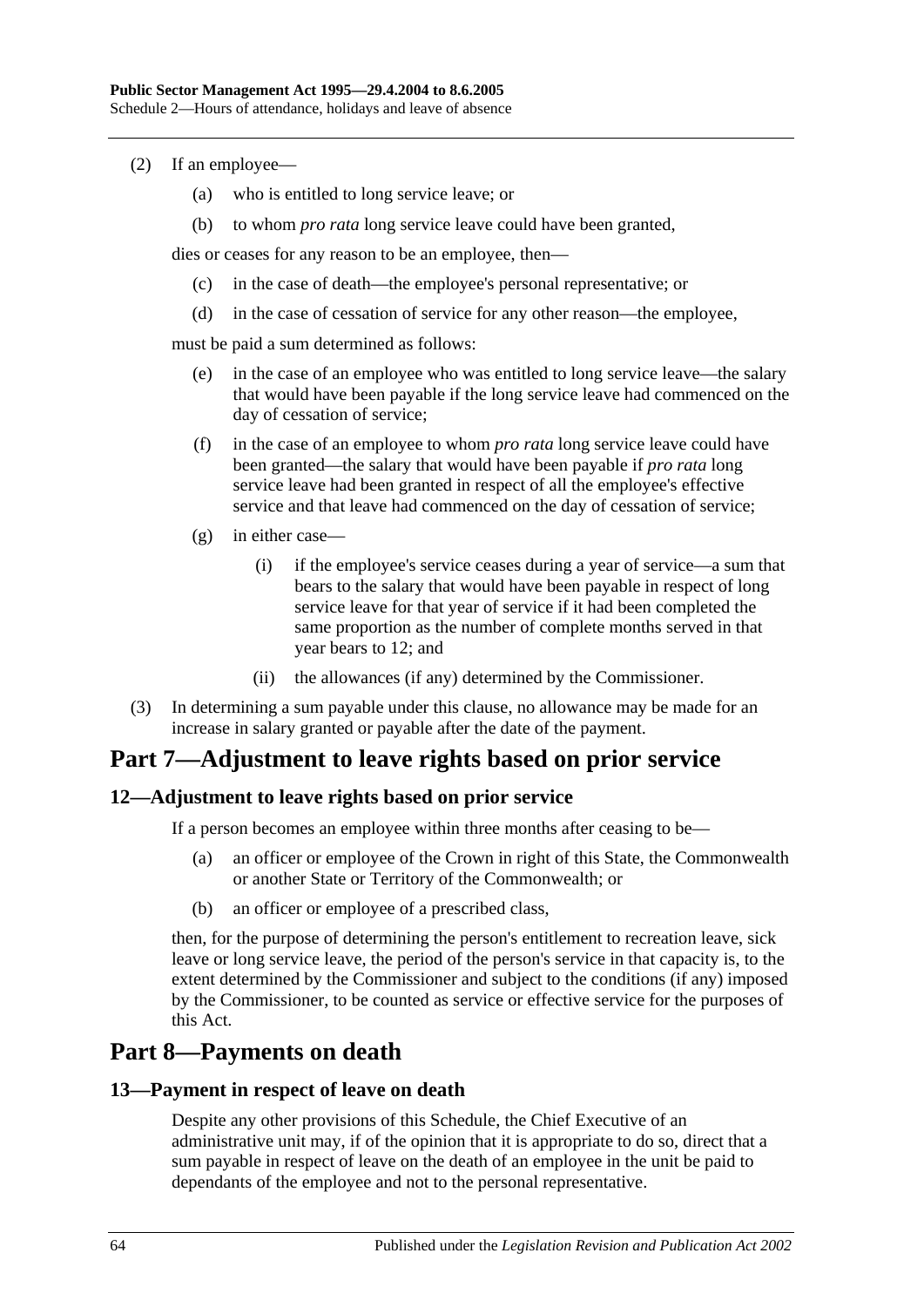# **Schedule 3—Promotion and Grievance Appeals Tribunal and Disciplinary Appeals Tribunal**

### **1—Promotion and Grievance Appeals Tribunal and Disciplinary Appeals Tribunal**

- (1) The following Tribunals are established:
	- (a) the *Promotion and Grievance Appeals Tribunal*; and
	- (b) the *Disciplinary Appeals Tribunal*.
- (2) Except where the contrary intention appears, the remaining provisions of this Schedule apply in relation to both the Promotion and Grievance Appeals Tribunal and the Disciplinary Appeals Tribunal.

# <span id="page-64-0"></span>**2—Appointment of Presiding Officer and Deputy Presiding Officer**

- (1) The Governor may appoint—
	- (a) a suitable person to be Presiding Officer of the Tribunal; and
	- (b) a suitable person to be Deputy Presiding Officer of the Tribunal.
- (2) Before the Governor makes an appointment under [subclause](#page-64-0) (1), the Minister must invite representations from recognised organisations on the proposed appointment.
- (3) A person is not eligible to be appointed as Presiding Officer or Deputy Presiding Officer of the Disciplinary Appeals Tribunal unless that person is a member or a former member of the judiciary of the State or the Commonwealth.
- (4) A person is not eligible to be appointed as Presiding Officer or Deputy Presiding Officer of the Promotion and Grievance Appeals Tribunal—
	- (a) if the person is an employee; or
	- (b) unless the person has, in the opinion of the Governor, appropriate knowledge and experience of principles and practices of personnel management in the public sector.
- (5) In the absence of the Presiding Officer of the Tribunal, or if there is temporarily no Presiding Officer of the Tribunal, the Deputy Presiding Officer has all the powers and functions of the Presiding Officer.
- (6) A Presiding Officer or Deputy Presiding Officer of the Tribunal is to be appointed for a term of office (not exceeding five years) determined by the Governor and specified in the instrument of appointment and, at the end of a term of office, is eligible for reappointment.
- (7) A person ceases to be Presiding Officer or Deputy Presiding Officer of the Promotion and Grievance Appeals Tribunal if the person—
	- (a) completes a term of office and is not reappointed; or
	- (b) resigns by written notice addressed to the Minister; or
	- (c) is removed from office by the Governor on the ground of—
		- (i) misconduct; or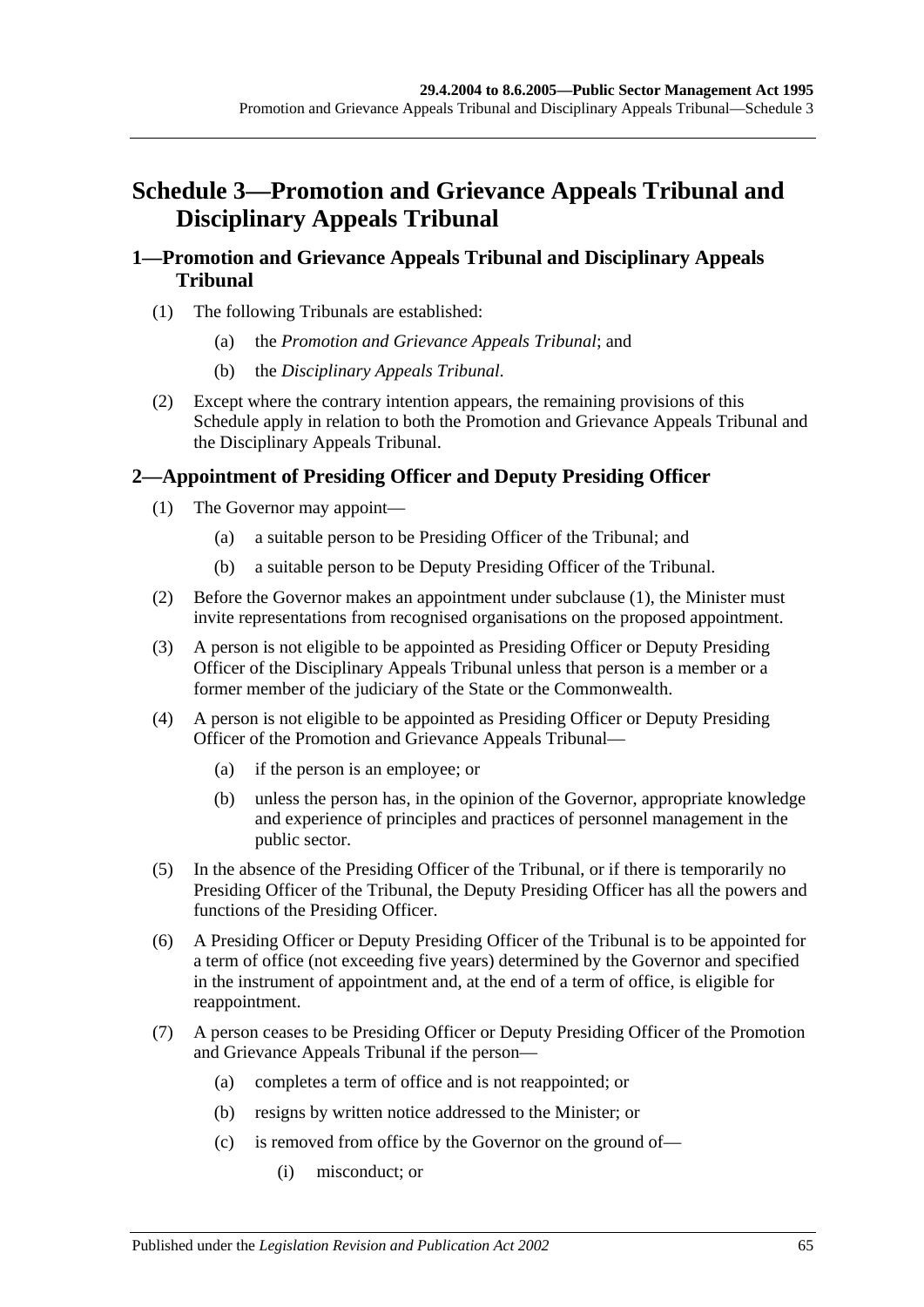- (ii) neglect of duties; or
- (iii) incompetence; or
- (iv) mental or physical incapacity to carry out official duties; or
- (d) is convicted of an offence punishable by imprisonment; or
- (e) becomes a member, or a candidate for election as a member, of the Parliament of the State or the Commonwealth.
- (8) A person ceases to be Presiding Officer or Deputy Presiding Officer of the Disciplinary Appeals Tribunal if the person—
	- (a) completes a term of office and is not reappointed; or
	- (b) resigns by written notice addressed to the Minister; or
	- (c) ceases to be a member of the judiciary.
- (9) A person who ceases to be Presiding Officer or Deputy Presiding Officer of the Tribunal on completion of a term of office, on resignation under this clause, or on retirement or resignation as a member of the judiciary, may continue to act in the relevant office for the purpose of completing the hearing and determination of proceedings part-heard at the completion of the term of office, or at the time of the retirement or resignation.

#### **3—Panels of nominees**

- (1) For the purpose of constituting the Tribunal there is to be—
	- (a) a panel of employees nominated by the Commissioner; and
	- (b) a panel of employees nominated by recognised organisations.
- <span id="page-65-1"></span><span id="page-65-0"></span>(2) The Minister may from time to time invite the recognised organisations to nominate employees to constitute the panel referred to in [subclause](#page-65-0) (1)(b).
- (3) If a recognised organisation fails to make a nomination in response to an invitation under [subclause](#page-65-1) (2) within the time allowed in the invitation, the Minister may choose employees instead of nominees of the recognised organisation and any employees so chosen are to be taken to have been nominated to the relevant panel.
- (4) A person ceases to be a member of a panel if the person—
	- (a) ceases to be an employee; or
	- (b) resigns by notice in writing addressed to the Minister; or
	- (c) is removed from the panel by the Minister on the ground of misconduct, neglect of duty, incompetence or mental or physical incapacity to carry out official duties; or
	- (d) has completed a period of two years as a member of the panel since being nominated, or last renominated, as a member of the panel, and is not renominated to the panel.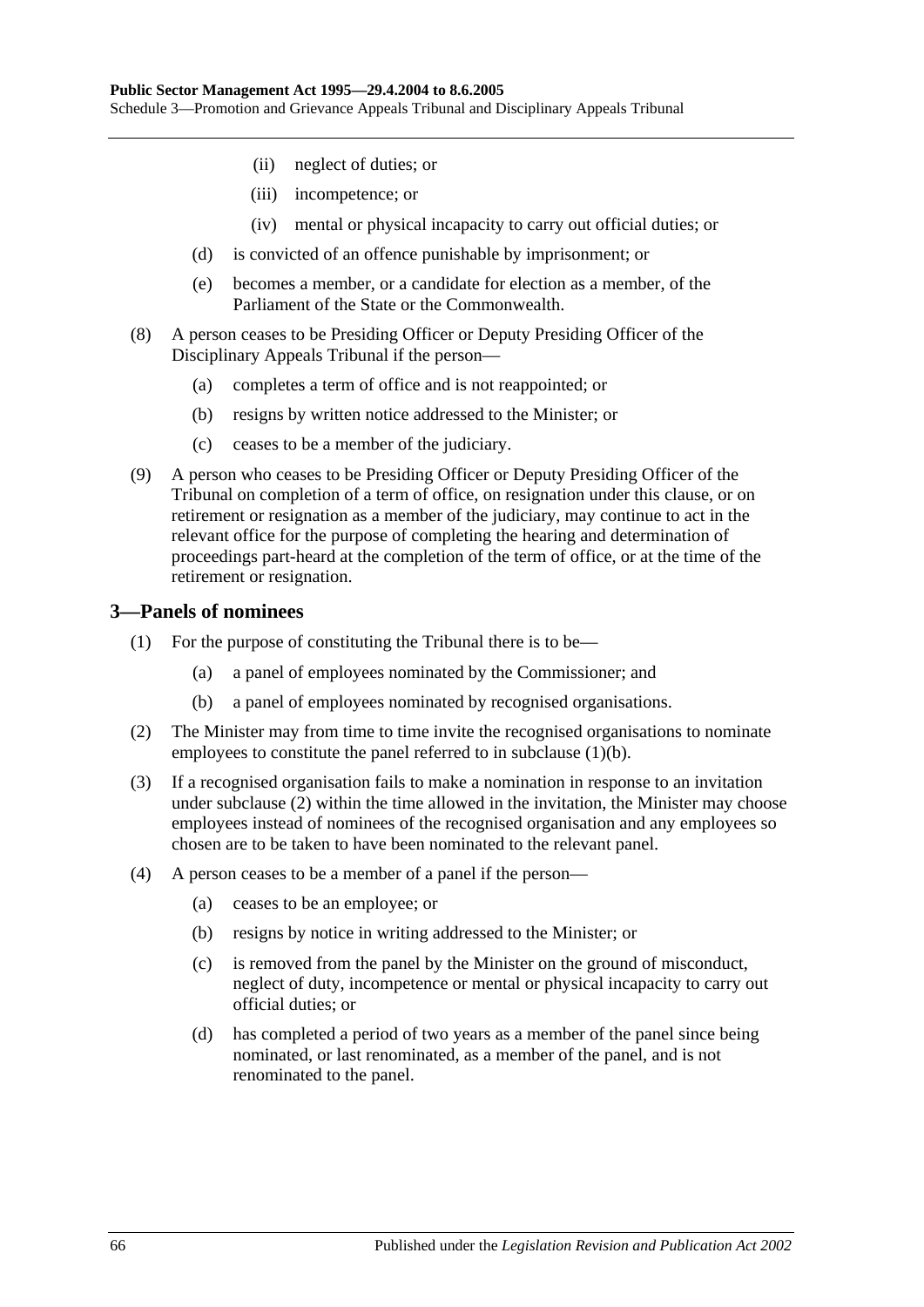(5) A person who ceases to be a member of a panel on retirement or resignation from the Public Service, on resignation under this clause, or on completion of a period of two years as a member of the panel, may continue as a member of the panel for the purpose of completing the hearing and determination of proceedings of the Tribunal part-heard at the completion of the period as a member, or at the time of the retirement or resignation.

### <span id="page-66-0"></span>**4—Constitution of Tribunal and divisions of Tribunal**

- (1) For the purpose of hearing and determining any proceedings, the Tribunal is to be constituted of—
	- (a) the Presiding Officer or Deputy Presiding Officer of the Tribunal; and
	- (b) a member of the panel of nominees of the Commissioner selected by the Presiding Officer for the purpose of those proceedings; and
	- (c) a member of the panel of nominees of recognised organisations selected for the purpose of those proceedings—
		- (i) by the appellant; or
		- (ii) if there are two or more appellants and they do not agree on the selection of a nominee—by the Presiding Officer.
- (2) The Presiding Officer, if of the opinion that it is expedient that separate divisions of the Tribunal should be constituted, may direct that the Tribunal sit in separate divisions.
- (3) A division of the Tribunal is to be constituted in accordance with [subclause](#page-66-0) (1).
- (4) Separate divisions of the Tribunal may sit contemporaneously to hear separate proceedings.

#### **5—Procedure at meetings of Tribunal**

- (1) The Presiding Officer or Deputy Presiding Officer of the Tribunal must preside at the hearing of any proceedings by the Tribunal.
- (2) The Presiding Officer or Deputy Presiding Officer of the Disciplinary Appeals Tribunal must decide any question of law arising in proceedings before that Tribunal but any other decision in which any two or more members of the Tribunal concur is a decision of the Tribunal.
- (3) A decision in which any two or more members of the Promotion and Grievance Appeals Tribunal concur is a decision of that Tribunal.

#### **6—Employee not subject to direction**

A member of the Tribunal who is an employee is not subject to direction as an employee in respect of the performance of duties as a member of the Tribunal.

#### **7—Secretary to Tribunal**

There is to be a Secretary to the Tribunal.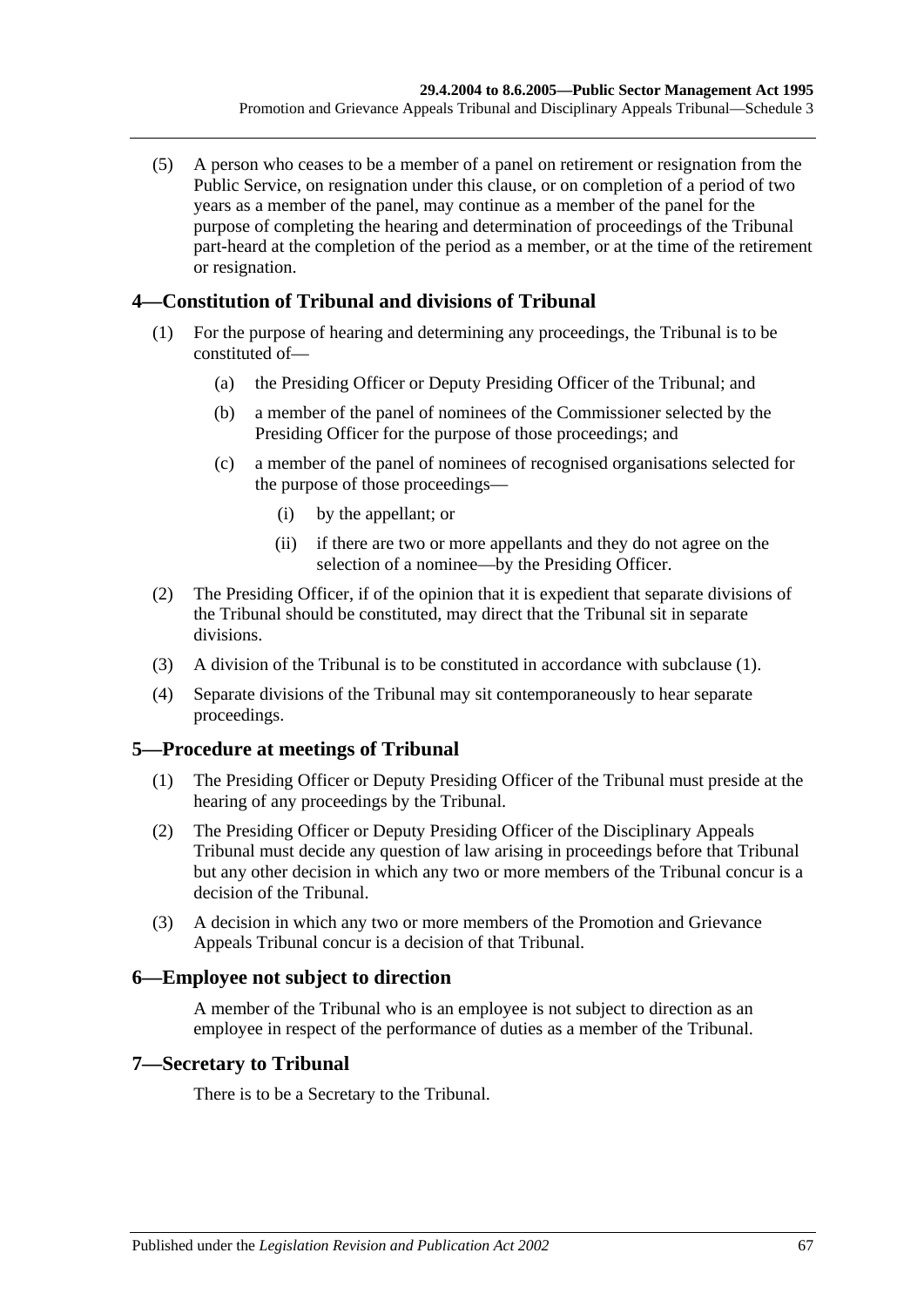#### **8—Principles on which Promotion and Grievance Appeals Tribunal is to act**

In proceedings under this Act, the Promotion and Grievance Appeals Tribunal—

- (a) is to act according to equity, good conscience and the substantial merits of the case without regard to technicalities and legal forms; and
- (b) is not bound by any rules of evidence, but may inform itself on any matter in such manner as it thinks fit.

#### **9—Notice of proceedings etc**

- (1) The Presiding Officer or the Secretary to the Tribunal must give a party to proceedings before the Tribunal reasonable notice of the time and place at which the Tribunal is to hear those proceedings.
- (2) The Commissioner is to be treated as a party to all proceedings before the Tribunal.
- (3) A party must be afforded a reasonable opportunity to call or give evidence, to examine or cross-examine witnesses, and to make submissions to the Tribunal.
- (4) If a party does not attend at the time and place fixed by the notice, the Tribunal may hear the proceedings in the absence of that party.

#### **10—Representation**

- (1) Subject to [subclause](#page-67-0) (2), a person is entitled to appear personally, or by representative, in proceedings before the Tribunal.
- <span id="page-67-0"></span>(2) A person is not entitled to be represented by a legal practitioner except in proceedings before the Disciplinary Appeals Tribunal.

#### **11—Powers of Tribunal**

- (1) In the exercise of its powers or functions under this Act, the Tribunal may—
	- (a) by summons signed on behalf of the Tribunal by a member of the Tribunal, or the Secretary to the Tribunal, require the attendance before the Tribunal of any person; and
	- (b) by summons signed on behalf of the Tribunal by a member of the Tribunal, or the Secretary to the Tribunal, require the production of any record or object; and
	- (c) require a person to make an oath or affirmation to answer truthfully all questions put by the Tribunal, or a person appearing before the Tribunal; and
	- (d) require a person appearing before the Tribunal to answer relevant questions put by a member of the Tribunal or by a person appearing before the Tribunal.
- (2) Subject to [subclause](#page-68-0) (3), if a person—
	- (a) who has been served with a summons to attend before the Tribunal fails without reasonable excuse to attend in obedience to the summons; or
	- (b) who has been served with a summons to produce a record or object fails without reasonable excuse to comply with the summons; or
	- (c) misbehaves before the Tribunal, wilfully insults the Tribunal or a member of the Tribunal or interrupts the proceedings of the Tribunal; or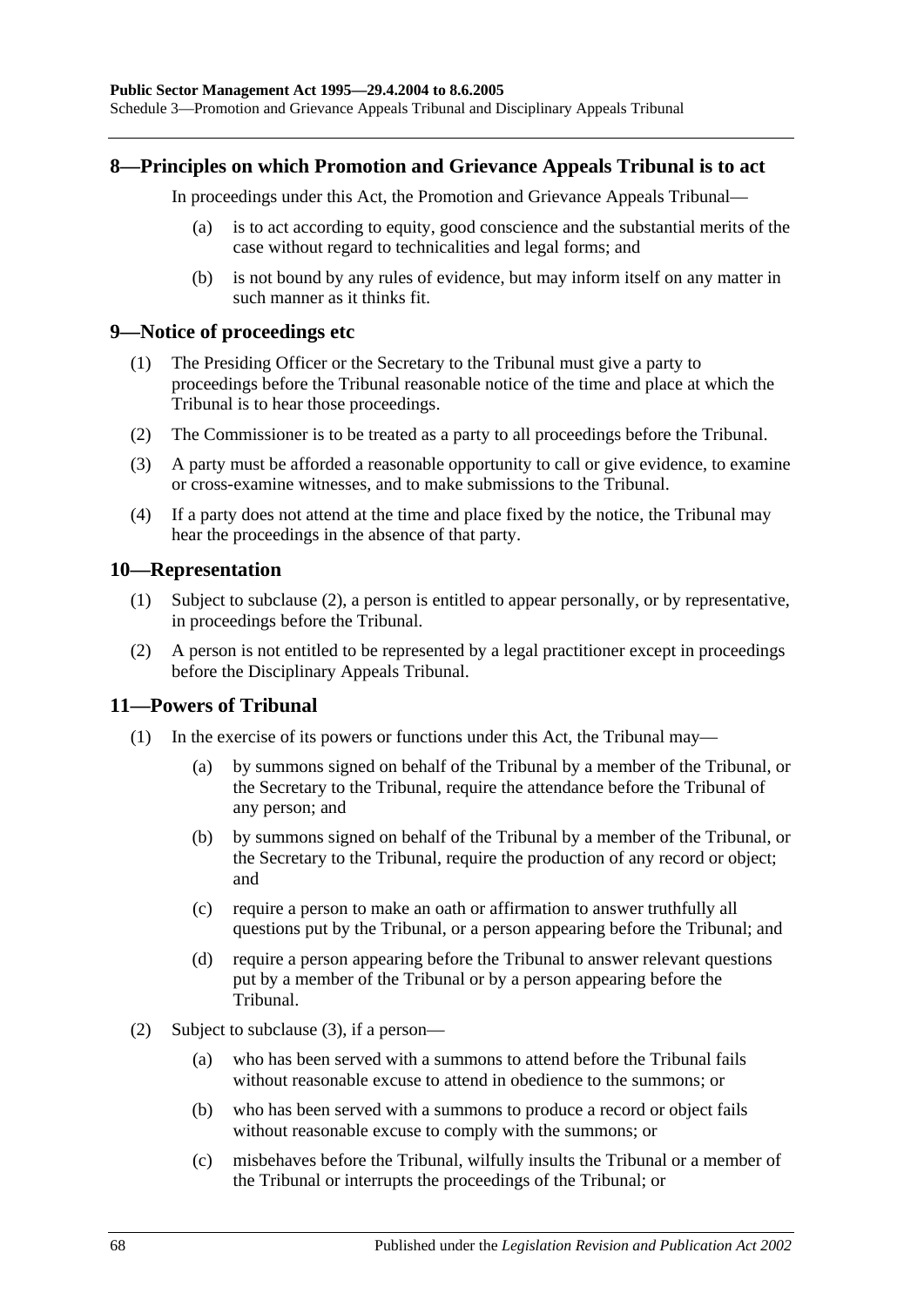(d) refuses to be sworn or to affirm, or to answer a relevant question when required to do so by the Tribunal,

the person is guilty of an offence.

Penalty: Division 6 fine.

- <span id="page-68-0"></span>(3) A person is not obliged to answer a question or to produce a record or object (other than a record or object of the Government) under this clause if to do so would tend to incriminate the person of an offence.
- (4) In the course of proceedings, the Tribunal may—
	- (a) receive in evidence a transcript of evidence in proceedings before a court or tribunal and draw any conclusions of fact from the evidence that it considers proper; or
	- (b) adopt any findings, decision or judgment of a court or tribunal that may be relevant to the proceedings.

### **12—Witness fees**

A person who appears as a witness in proceedings before the Tribunal is entitled to reimbursement of expenses in accordance with the regulations.

#### **13—Reasons for decision**

At the conclusion of an appeal, the Tribunal must, at the request of a party to the appeal, furnish the party with a statement of the reasons for the Tribunal's decision on the appeal.

# **14—Report on proceedings of Tribunal**

- (1) The Presiding Officer of the Tribunal must, within three months after the end of each financial year, report to the Minister on the work of the Tribunal during that financial year.
- (2) The Minister must, within 12 sitting days after receipt of a report under this clause, cause copies of the report to be laid before each House of Parliament.

# **Schedule 4—Repeal and transitional provisions**

# **1—Repeal**

The *[Government Management and Employment Act](http://www.legislation.sa.gov.au/index.aspx?action=legref&type=act&legtitle=Government%20Management%20and%20Employment%20Act%201985) 1985* is repealed.

# **2—Commissioner**

- (1) The person holding office as Commissioner under the repealed Act immediately before the commencement of this Act continues as the Commissioner subject to this Act.
- (2) Any entitlement of the Commissioner under the repealed Act to employment in a position in the Public Service at the end of a term of appointment continues to apply subject to any agreement made between the Commissioner and the Minister after the commencement of this Act.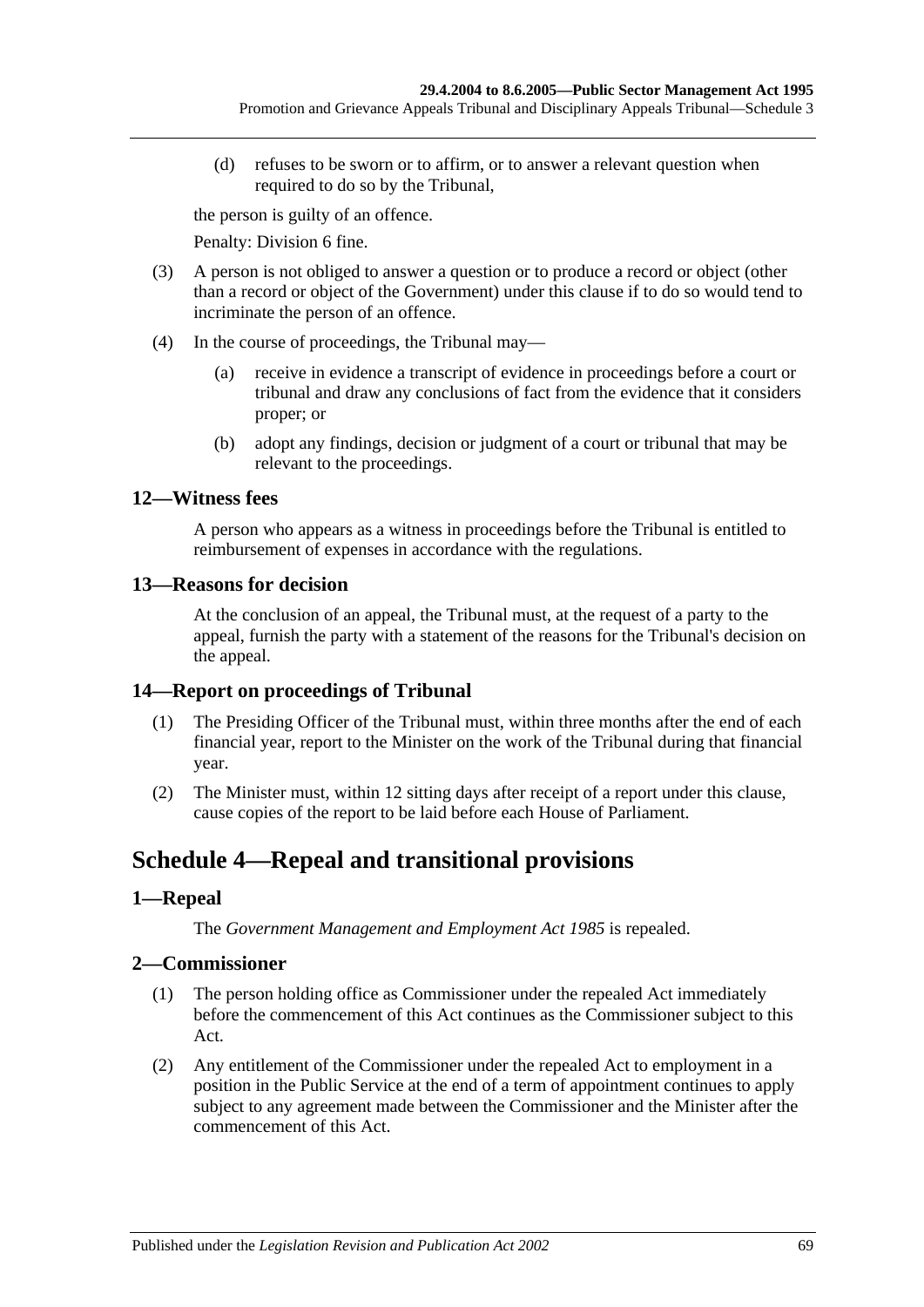#### **3—Administrative units continued**

The administrative units of the Public Service in existence under the repealed Act immediately before the commencement of this Act continue in existence subject to this Act.

#### **4—Positions continued**

- (1) The Public Service positions in existence under the repealed Act immediately before the commencement of this Act continue in existence as positions in the same administrative units subject to this Act.
- (2) A position classified as a senior position under the repealed Act immediately before the commencement of this Act continues as an executive position subject to this Act.

#### **5—Employees continued in positions**

The persons employed in the Public Service under the repealed Act immediately before the commencement of this Act continue to be employed in the same positions in the Public Service subject to this Act.

#### **6—Basis of employment**

- (1) A person employed on probation under the repealed Act immediately before the commencement of this Act continues to be employed on probation subject to this Act.
- (2) A person employed in the Public Service on a temporary basis under the repealed Act immediately before the commencement of this Act is to be taken to be employed subject to a contract (which may be modified by agreement) between the employee and the relevant Chief Executive under which the employee's employment may be terminated by the Chief Executive at any time.
- (3) A person employed in the Public Service on a casual basis under the repealed Act immediately before the commencement of this Act is to be taken to be employed subject to a contract (which may be modified by agreement) between the employee and the relevant Chief Executive under which—
	- (a) the same conditions continue to apply in relation to the employment; and
	- (b) the employee's employment may be terminated by the Chief Executive at any time.
- (4) A person employed in the Public Service for a fixed term under the repealed Act immediately before the commencement of this Act is to be taken to be employed subject to a contract (which may be modified by agreement) between the employee and the relevant Chief Executive under which—
	- (a) the same fixed term continues to apply in relation to the employment; and
	- (b) any entitlement of the employee under the repealed Act to employment in another position in the Public Service at the end of the fixed term continues to apply in relation to the employment.
- (5) A person employed in the Public Service for a fixed term and subject to negotiated conditions under the repealed Act immediately before the commencement of this Act is to be taken to be employed subject to a contract (which may be modified by agreement) between the employee and the relevant Chief Executive under which the same fixed term and conditions continue to apply in relation to the employment.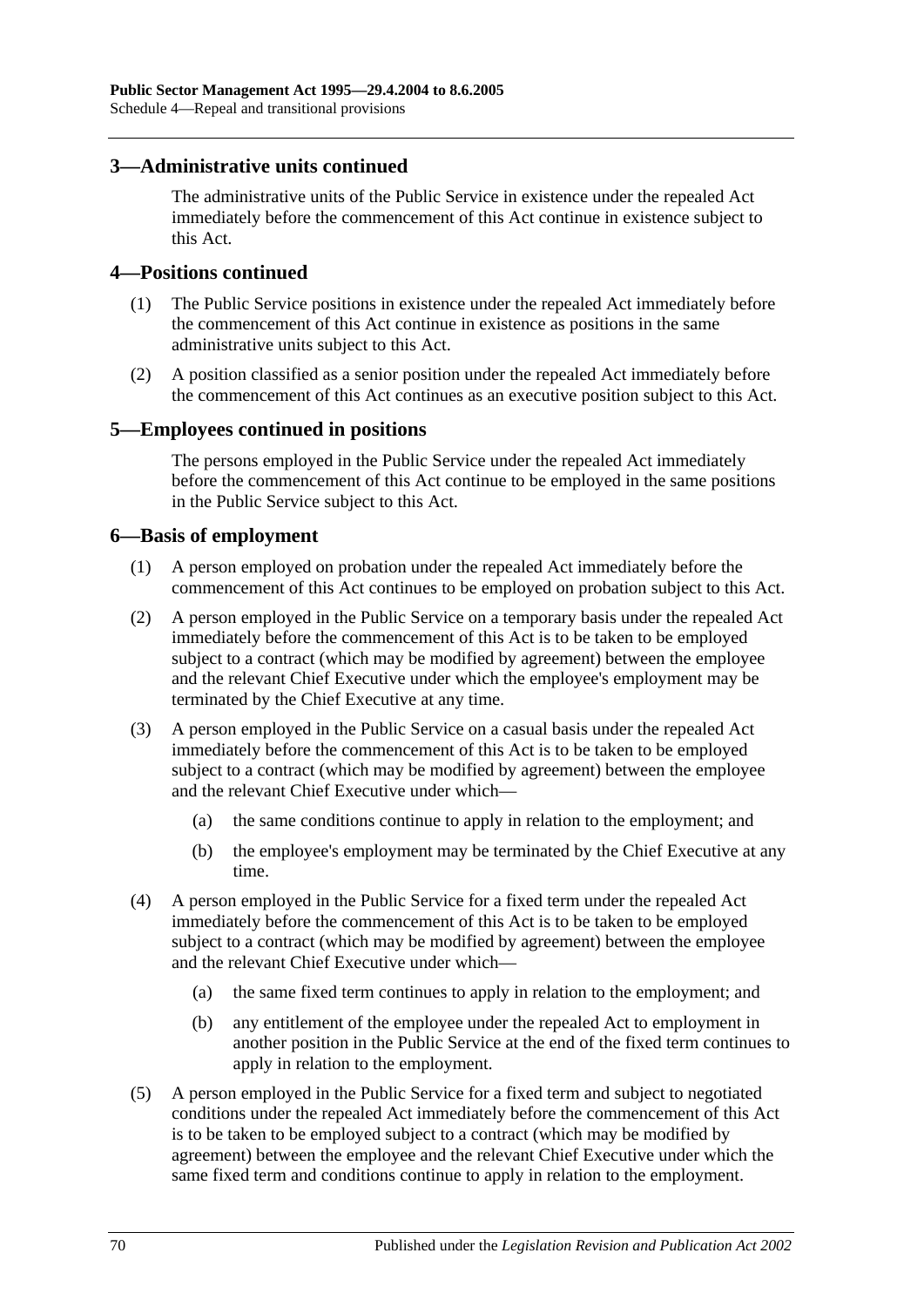#### **7—Executives**

- <span id="page-70-0"></span>(1) The following provisions apply to an employee occupying a senior position under the repealed Act immediately before the commencement of this Act:
	- (a) despite [Division 1](#page-35-1) of [Part 7,](#page-35-0) the conditions of the person's employment as an executive need not, but may, if the parties so choose, be made subject to a contract under that Division between the employee and the relevant Chief Executive;
	- (b) [paragraph](#page-70-0) (a) ceases to apply to the employee—
		- (i) if the employee applies for and is appointed to an executive position; or
		- (ii) once the employee becomes a party to a contract under [Division 1](#page-35-1) of [Part 7](#page-35-0) governing the conditions of his or her employment as an executive.
- (2) The remuneration and other benefits, or limits of remuneration and other benefits, that may be determined by the Commissioner under [Part 6](#page-33-0) in relation to executive positions at a particular remuneration level may vary according to whether the conditions of a person's employment in such a position are or are not subject to a contract under [Division 1](#page-35-1) of [Part 7.](#page-35-0)

#### **8—Chief Executives**

The following provisions apply to a Chief Executive occupying a position of Chief Executive Officer of an administrative unit under the repealed Act immediately before the commencement of this Act:

- (a) the conditions of appointment to the Chief Executive's position are to be taken to be subject to a contract under [Part 4;](#page-25-0)
- (b) the contract is to be taken to provide that—
	- (i) the Chief Executive's appointment is for the same term as applied to his or her appointment under the repealed Act; and
	- (ii) the Chief Executive is to meet performance standards as set from time to time by the Premier and the Minister responsible for the administrative unit; and
	- (iii) the Chief Executive is entitled to the same remuneration and other benefits as applied to his or her appointment under the repealed Act; and
	- (iv) any entitlement of the Chief Executive under the repealed Act to subsequent employment in a position in the Public Service continues to apply to his or her appointment in the event that—
		- (A) the Chief Executive is not reappointed at the end of a term of appointment; or
		- (B) the Chief Executive ceases to occupy the position before the end of a term of appointment otherwise than as a result of
			- resignation or retirement; or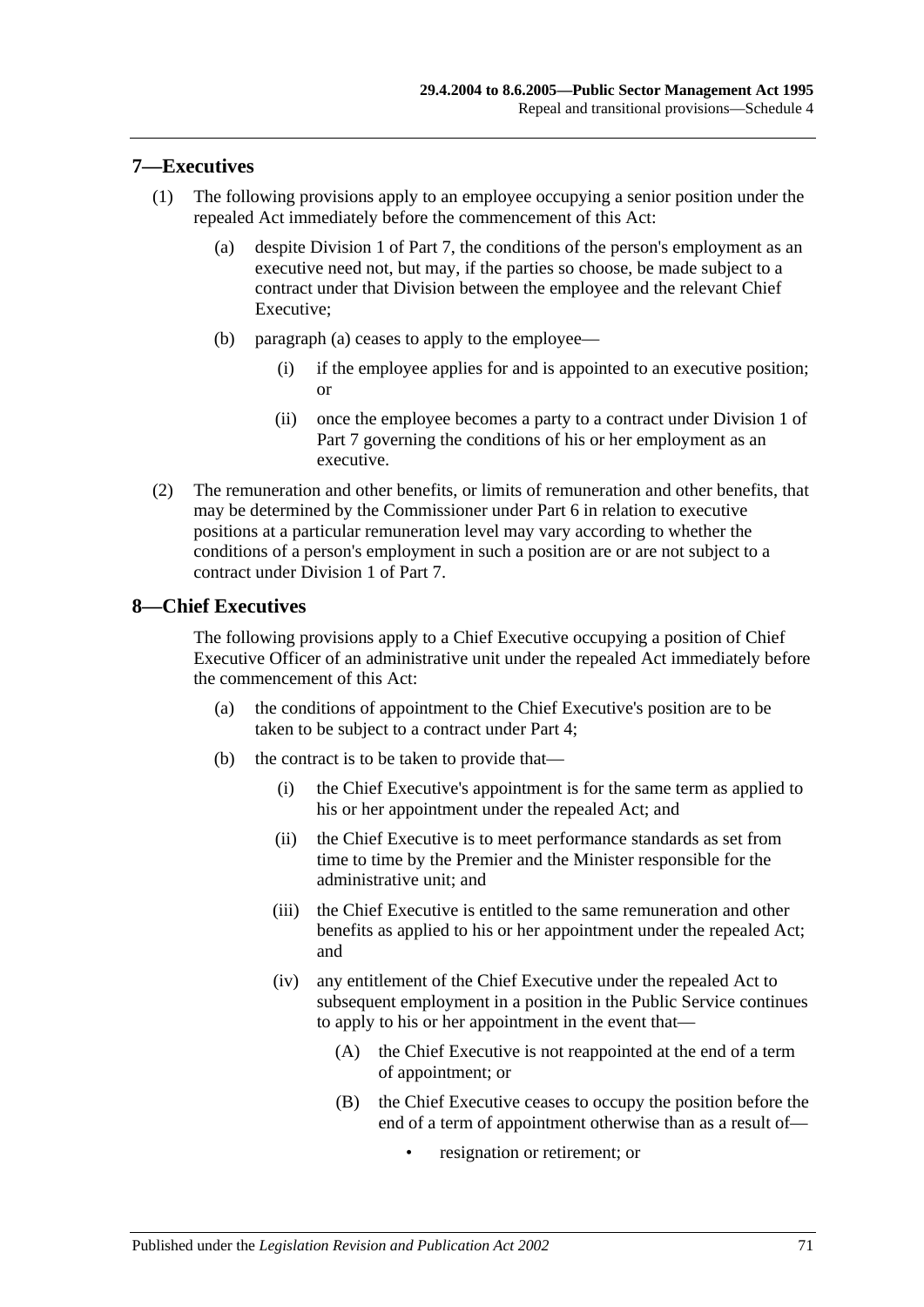- termination by the Governor on the ground that the Chief Executive has, because of mental or physical incapacity, failed to carry out duties of the position satisfactorily or to the performance standards specified under the contract; or
- termination by the Governor on the ground that the Chief Executive has been guilty of misconduct; or
- termination by the Governor on the ground that the Chief Executive has been convicted of an offence punishable by imprisonment; or
- termination by the Governor on the ground that the Chief Executive has engaged in any remunerative employment, occupation or business outside the duties of the position without the consent of the Minister responsible for the administrative unit; or
- termination by the Governor on the ground that the Chief Executive has become bankrupt or applied to take the benefit of a law for the relief of insolvent debtors; or
- termination because the Chief Executive becomes a member of the Parliament of the State or the Commonwealth or is sentenced to imprisonment for an offence;
- (c) the contract is subject to modification by agreement;
- (d) the provisions of [Part 4,](#page-25-0) including the provisions for termination by not less than three months notice and for a resulting termination payment, apply in relation to the Chief Executive;
- (e) the Chief Executive is not entitled to any payment as provided by section  $37(1)(d)(ii)$  of the repealed Act.

#### **9—Temporary promotional reassignments**

An employee occupying a position as a result of a temporary promotional reassignment under the repealed Act continues to occupy the position subject to the requirement that the employee must, within three years from the date of the temporary promotional reassignment, be assigned back to the employee's former position or, if that position is no longer available, to a position with a remuneration level that corresponds to the classification level of the employee's former position.

#### **10—Classification and remuneration levels of positions**

The classification levels of positions in the Public Service under the repealed Act immediately before the commencement of this Act continue as the remuneration levels of the positions subject to this Act.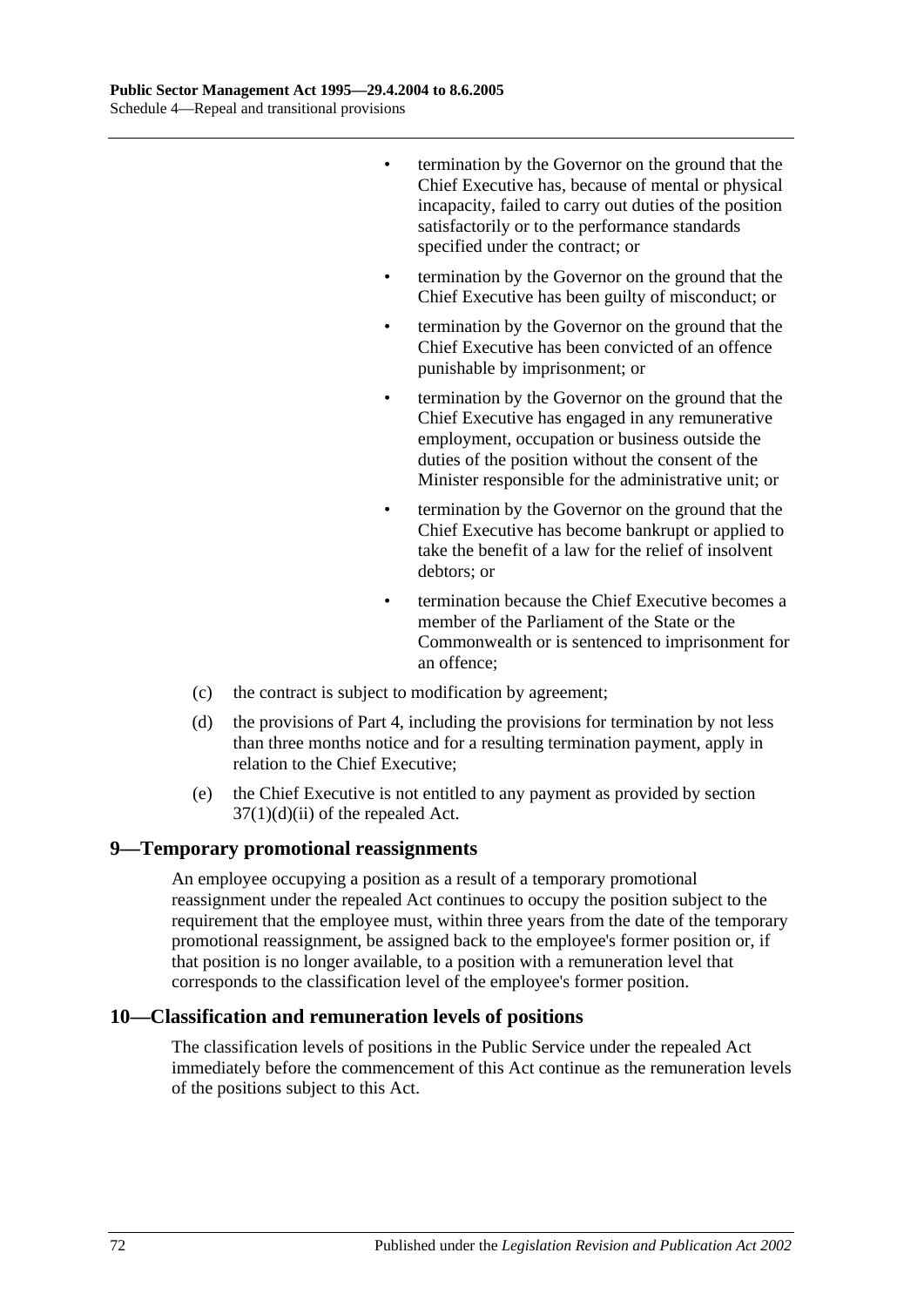### **11—Tribunals continued**

The Disciplinary Appeals Tribunal and the Promotion and Grievance Appeals Tribunal as constituted under the repealed Act immediately before the commencement of this Act continue as the same Tribunals subject to this Act.

#### **12—Leave rights**

Subject to this Act, existing and accruing rights in respect of leave of employees continued in employment under this Act remain in full force and effect.

#### **13—Directions etc continued**

A direction, instruction, determination or decision issued or made under a provision of the repealed Act and in force under the repealed Act immediately before the commencement of this Act continues in force subject to this Act as if issued or made under the corresponding provision of this Act.

#### **14—Acts Interpretation Act applies**

The *[Acts Interpretation Act](http://www.legislation.sa.gov.au/index.aspx?action=legref&type=act&legtitle=Acts%20Interpretation%20Act%201915) 1915* applies, except to the extent of any inconsistency with the provisions of this Schedule, to the repeal effected by this Act.

#### **15—Interaction with Superannuation legislation**

- (1) Termination of an employee's employment in the Public Service under [Division](#page-43-0) 4 of [Part 8](#page-41-0) is to be taken to constitute retrenchment for the purposes of the *[Superannuation](http://www.legislation.sa.gov.au/index.aspx?action=legref&type=act&legtitle=Superannuation%20Act%201988)  Act [1988](http://www.legislation.sa.gov.au/index.aspx?action=legref&type=act&legtitle=Superannuation%20Act%201988)*, the *[Superannuation \(Benefit Scheme\) Act](http://www.legislation.sa.gov.au/index.aspx?action=legref&type=act&legtitle=Superannuation%20(Benefit%20Scheme)%20Act%201992) 1992* and the *[Southern State](http://www.legislation.sa.gov.au/index.aspx?action=legref&type=act&legtitle=Southern%20State%20Superannuation%20Act%201994)  [Superannuation Act](http://www.legislation.sa.gov.au/index.aspx?action=legref&type=act&legtitle=Southern%20State%20Superannuation%20Act%201994) 1994*.
- (2) Termination of an employee's employment in the Public Service under [Division 5](#page-44-0) of [Part 8](#page-41-0) is to be taken to constitute termination on account of or on the ground of invalidity for the purposes of the *[Superannuation Act](http://www.legislation.sa.gov.au/index.aspx?action=legref&type=act&legtitle=Superannuation%20Act%201988) 1988*, the *[Superannuation](http://www.legislation.sa.gov.au/index.aspx?action=legref&type=act&legtitle=Superannuation%20(Benefit%20Scheme)%20Act%201992)  [\(Benefit Scheme\) Act](http://www.legislation.sa.gov.au/index.aspx?action=legref&type=act&legtitle=Superannuation%20(Benefit%20Scheme)%20Act%201992) 1992* and the *[Southern State Superannuation Act](http://www.legislation.sa.gov.au/index.aspx?action=legref&type=act&legtitle=Southern%20State%20Superannuation%20Act%201994) 1994*.
- (3) Termination of employee's employment in the Public Service under [Division 6](#page-45-0) of [Part](#page-41-0)  [8](#page-41-0) is to be taken to constitute termination on the ground of incompetence for the purposes of the *[Superannuation Act](http://www.legislation.sa.gov.au/index.aspx?action=legref&type=act&legtitle=Superannuation%20Act%201988) 1988*.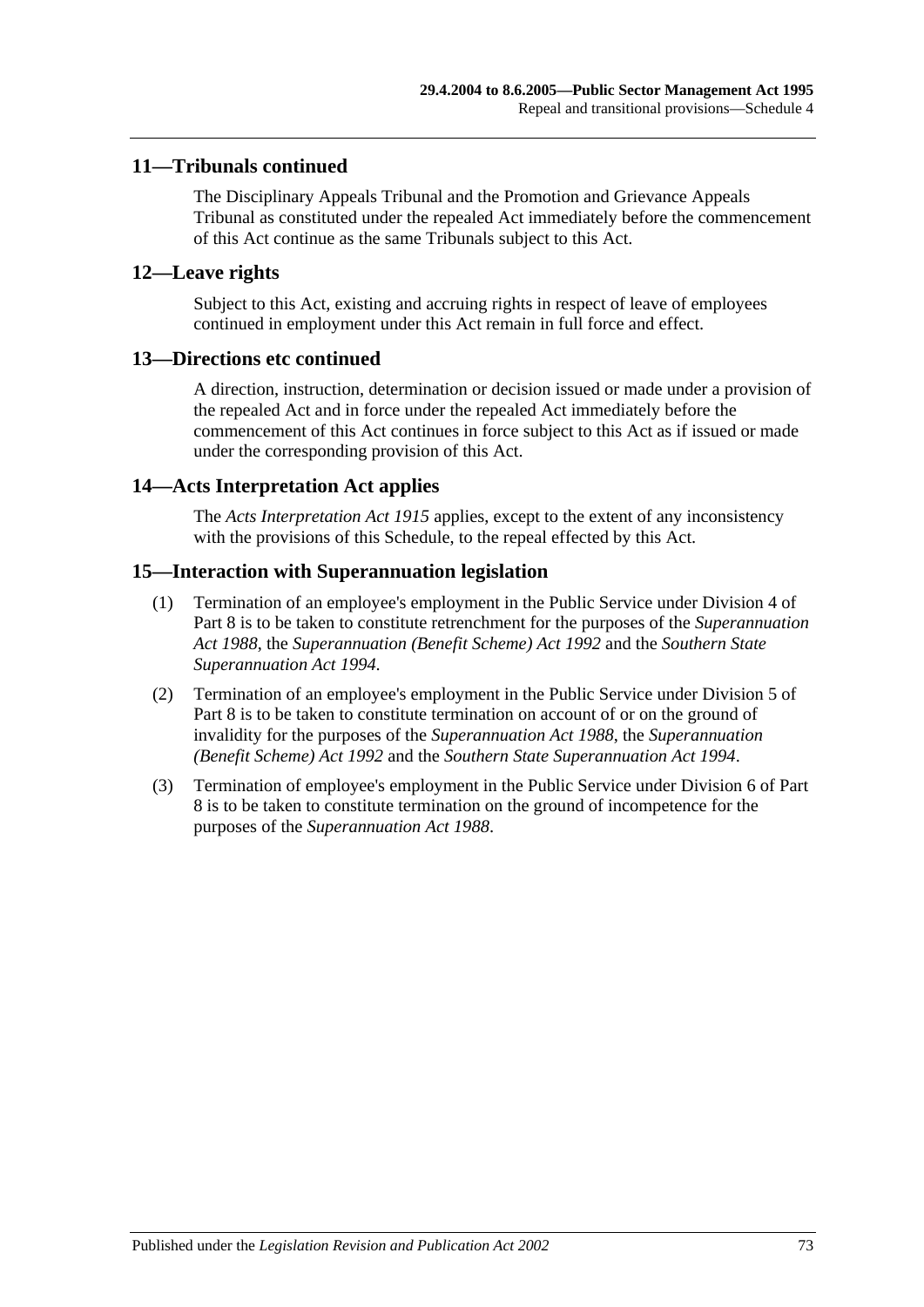# **Legislative history**

### **Notes**

- In this version provisions that are uncommenced appear in italics.
- Amendments of this version that are uncommenced are not incorporated into the text.
- Please note—References in the legislation to other legislation or instruments or to titles of bodies or offices are not automatically updated as part of the program for the revision and publication of legislation and therefore may be obsolete.
- Earlier versions of this Act (historical versions) are listed at the end of the legislative history.
- For further information relating to the Act and subordinate legislation made under the Act see the Index of South Australian Statutes or www.legislation.sa.gov.au.

## **Legislation amended by principal Act**

The *Public Sector Management Act 1995* amended the following:

*Industrial and Employee Relations Act 1994*

## **Principal Act and amendments**

| Year | N <sub>0</sub> | Title                                                                                                    | Assent     | Commencement                                                                                                                      |
|------|----------------|----------------------------------------------------------------------------------------------------------|------------|-----------------------------------------------------------------------------------------------------------------------------------|
| 1995 | 39             | <b>Public Sector Management Act 1995</b>                                                                 | 4.5.1995   | 17.7.1995 (Gazette 13.7.1995 p54)                                                                                                 |
| 1998 | -17            | <b>Public Sector Management</b><br>(Incompatible Public Offices)<br>Amendment Act 1998                   | 2.4.1998   | 30.4.1998 (Gazette 30.4.1998 p2022)                                                                                               |
| 2003 | 36             | <b>Statutes Amendment (Honesty and</b><br><b>Accountability in Government</b> ) Act<br>2003              | 31.7.2003  | Pt 5 (ss $18-29-29.4.2004$ (Gazette<br>29.4.2004 p1173) except new ss 6H $\&$<br>6L (as inserted by s 21) and<br>s 28—uncommenced |
| 2003 | 44             | <i>Statute Law Revision Act 2003</i>                                                                     | 23.10.2003 | Sch 1-24.11.2003 (Gazette 13.11.2003<br><i>p4048</i> )                                                                            |
| 2005 | 25             | <b>Public Sector Management (Chief</b><br><i>Executive Accountability</i> ) <i>Amendment</i><br>Act 2005 | 9.6.2005   | 9.6.2005                                                                                                                          |

New entries appear in bold.

## **Provisions amended**

New entries appear in bold.

Entries that relate to provisions that have been deleted appear in italics.

| Provision       | How varied                            | Commencement |
|-----------------|---------------------------------------|--------------|
| Long title      | amended by $44/2003$ s $3(1)$ (Sch 1) | 24.11.2003   |
| Pt <sub>1</sub> |                                       |              |
| s 2             | deleted by $44/2003$ s $3(1)$ (Sch 1) | 24.11.2003   |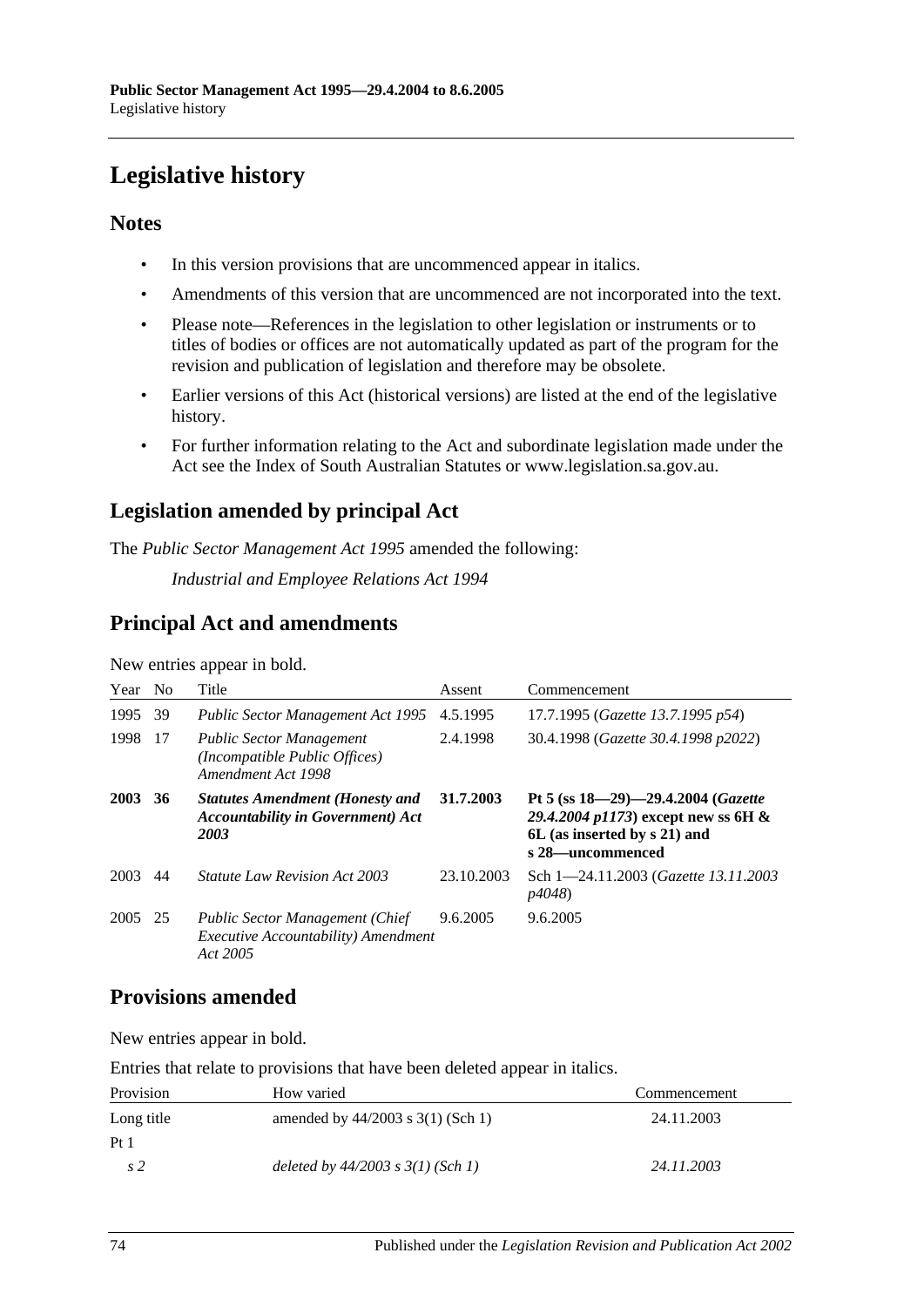|                  | s(3(1))                       |                                                    |           |
|------------------|-------------------------------|----------------------------------------------------|-----------|
|                  | administrative<br>decision    | amended by $36/2003$ s $18(a)$                     | 29.4.2004 |
|                  | advisory body                 | inserted by $36/2003$ s $18(b)$                    | 29.4.2004 |
|                  | beneficiary                   | inserted by $36/2003$ s $18(b)$                    | 29.4.2004 |
|                  | contractor                    | inserted by $36/2003$ s $18(c)$                    | 29.4.2004 |
|                  | contract work                 | inserted by $36/2003$ s $18(c)$                    | 29.4.2004 |
|                  | corporate agency<br>executive | inserted by $36/2003$ s $18(c)$                    | 29.4.2004 |
|                  | corporate agency<br>member    | inserted by $36/2003$ s $18(c)$                    | 29.4.2004 |
|                  | debenture                     | inserted by $36/2003$ s $18(c)$                    | 29.4.2004 |
|                  | managed<br>investment scheme  | inserted by $36/2003$ s $18(d)$                    | 29.4.2004 |
|                  | public sector<br>agency       | amended by 36/2003 s 18(e), (f)                    | 29.4.2004 |
|                  | relative                      | inserted by $36/2003$ s $18(g)$                    | 29.4.2004 |
|                  | relevant interest             | inserted by $36/2003$ s $18(g)$                    | 29.4.2004 |
|                  | relevant Minister             | inserted by $36/2003$ s $18(g)$                    | 29.4.2004 |
|                  | senior official               | inserted by 36/2003 s 18(h)                        | 29.4.2004 |
|                  | spouse                        | inserted by $36/2003$ s $18(h)$                    | 29.4.2004 |
|                  | subsidiary                    | inserted by $36/2003$ s $18(h)$                    | 29.4.2004 |
|                  | s3(1a)                        | inserted by $36/2003$ s $18(i)$                    | 29.4.2004 |
|                  | s(3(2))                       | amended by 36/2003 s 18(j)                         | 29.4.2004 |
| Pt 2             |                               | heading substituted by 36/2003 s 19                | 29.4.2004 |
| Div 1            |                               | heading inserted by 36/2003 s 19                   | 29.4.2004 |
| $s_{\rm 6}$      |                               | amended by 36/2003 s 20                            | 29.4.2004 |
| Div 2            |                               | inserted by 36/2003 s 21                           | 29.4.2004 |
| Div <sub>3</sub> |                               | inserted by $36/2003$ s 21 but s 6H<br>uncommenced | 29.4.2004 |
| Div <sub>4</sub> |                               | inserted by 36/2003 s 21 but s 6L<br>uncommenced   | 29.4.2004 |
| Div <sub>5</sub> |                               | inserted by 36/2003 s 21                           | 29.4.2004 |
| Div 6            |                               | inserted by 36/2003 s 21                           | 29.4.2004 |
| Div <sub>7</sub> |                               | inserted by 36/2003 s 21                           | 29.4.2004 |
| Div 8<br>Div 9   |                               | inserted by 36/2003 s 21                           | 29.4.2004 |
|                  |                               | inserted by 36/2003 s 21                           | 29.4.2004 |
| Pt 4             |                               |                                                    |           |
|                  | s <sub>12</sub>               |                                                    |           |
|                  | s 12(1)                       | amended by 36/2003 s 22                            | 29.4.2004 |
|                  | s 18                          | deleted by 36/2003 s 23                            | 29.4.2004 |
| Pt 5             |                               |                                                    |           |
|                  | s <sub>21</sub>               |                                                    |           |
|                  | s 21(1)                       | amended by 36/2003 s 24                            | 29.4.2004 |

## **s 3**

Published under the *Legislation Revision and Publication Act 2002* 75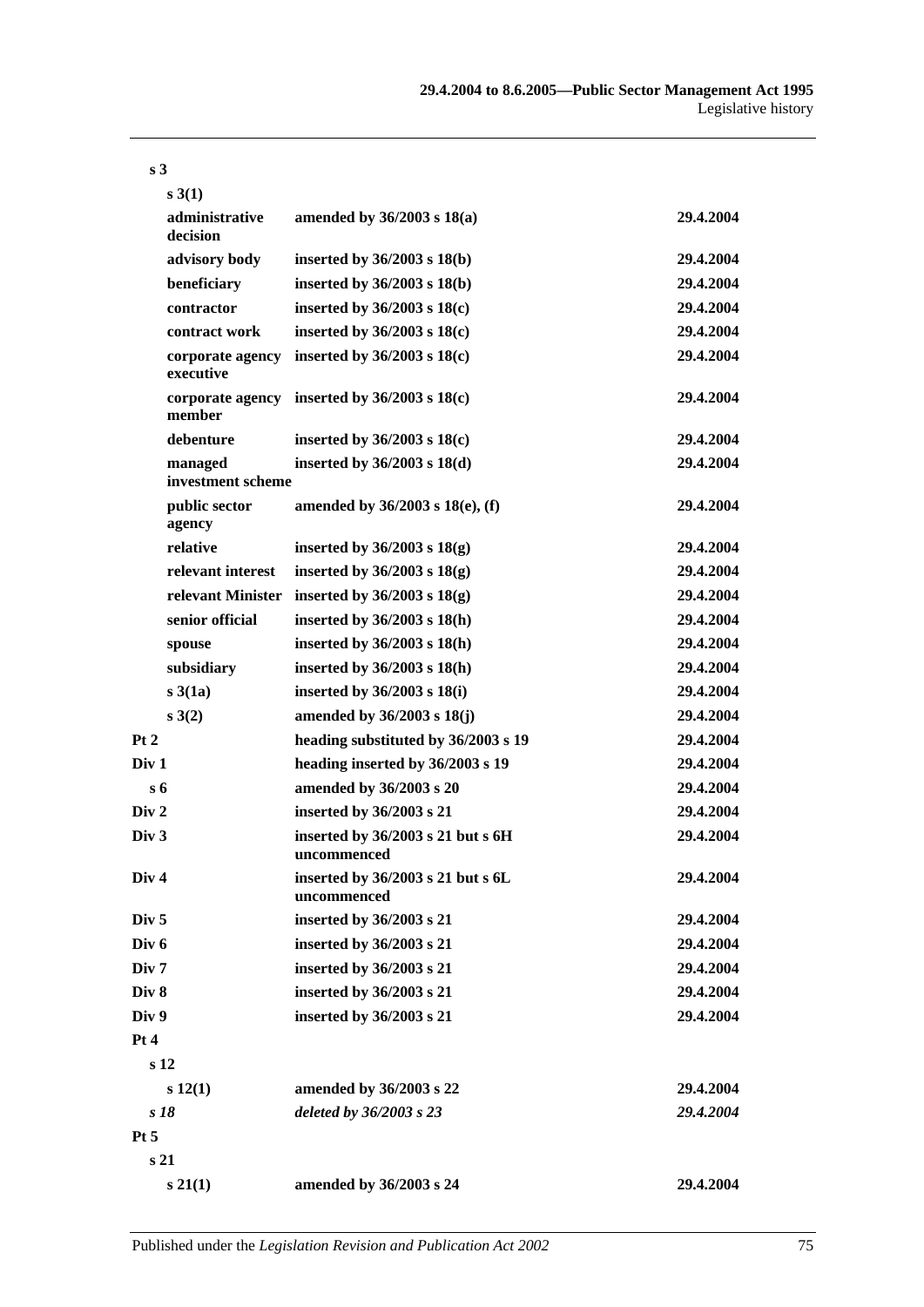| s <sub>27</sub>                      | deleted by 36/2003 s 25                | 29.4.2004                       |
|--------------------------------------|----------------------------------------|---------------------------------|
| Pt 8                                 |                                        |                                 |
| s <sub>56</sub>                      | deleted by 36/2003 s 26                | 29.4.2004                       |
| Pt9                                  |                                        |                                 |
| s 66                                 | deleted by 36/2003 s 27                | 29.4.2004                       |
| $s$ 70 $A$                           | inserted by 17/1998 s 3                | 30.4.1998                       |
| s <sub>74</sub>                      |                                        |                                 |
| s74(1)                               | amended by 36/2003 s 28(a), (b)        | uncommenced-not<br>incorporated |
| s74(2)                               | amended by $36/2003$ s $28(c)$ , (d)   | uncommenced-not<br>incorporated |
| s74(3)                               | amended by $36/2003$ s $28(e)$         | uncommenced-not<br>incorporated |
| s74(4)                               | inserted by $36/2003$ s $28(f)$        | uncommenced-not<br>incorporated |
| s 79A                                | inserted by 36/2003 s 29               | 29.4.2004                       |
| Sch <sub>2</sub>                     |                                        |                                 |
| Heading preceding<br>cl 1            | deleted by $44/2003$ s $3(1)$ (Sch 1)  | 24.11.2003                      |
| Pt 1 heading                         | inserted by 44/2003 s 3(1) (Sch 1)     | 24.11.2003                      |
| Heading preceding<br>$cl$ 3          | deleted by $44/2003$ s $3(1)$ (Sch 1)  | 24.11.2003                      |
| Pt 2 heading                         | inserted by $44/2003$ s 3(1) (Sch 1)   | 24.11.2003                      |
| Heading preceding<br>cl <sub>5</sub> | deleted by $44/2003$ s $3(1)$ (Sch 1)  | 24.11.2003                      |
| Pt 3 heading                         | inserted by $44/2003$ s 3(1) (Sch 1)   | 24.11.2003                      |
| Heading preceding<br>cl 6            | deleted by $44/2003$ s $3(1)$ (Sch 1)  | 24.11.2003                      |
| Pt 4 heading                         | inserted by $44/2003$ s 3(1) (Sch 1)   | 24.11.2003                      |
| Heading preceding<br>cl 7            | deleted by $44/2003$ s $3(1)$ (Sch 1)  | 24.11.2003                      |
| Pt 5 heading                         | inserted by $44/2003$ s $3(1)$ (Sch 1) | 24.11.2003                      |
| Heading preceding<br>cl 8            | deleted by $44/2003$ s $3(1)$ (Sch 1)  | 24.11.2003                      |
| Pt 6 heading                         | inserted by 44/2003 s 3(1) (Sch 1)     | 24.11.2003                      |
| Heading preceding<br>$cl$ 12         | deleted by $44/2003$ s $3(1)$ (Sch 1)  | 24.11.2003                      |
| Pt 7 heading                         | inserted by 44/2003 s 3(1) (Sch 1)     | 24.11.2003                      |
| Heading preceding<br>$cl$ 13         | deleted by $44/2003$ s $3(1)$ (Sch 1)  | 24.11.2003                      |
| Pt 8 heading                         | inserted by 44/2003 s 3(1) (Sch 1)     | 24.11.2003                      |
| Sch 5                                | deleted by $44/2003$ s $3(1)$ (Sch 1)  | 24.11.2003                      |

## **Historical versions**

Reprint No 1—30.4.1998 Reprint No 2—24.11.2003